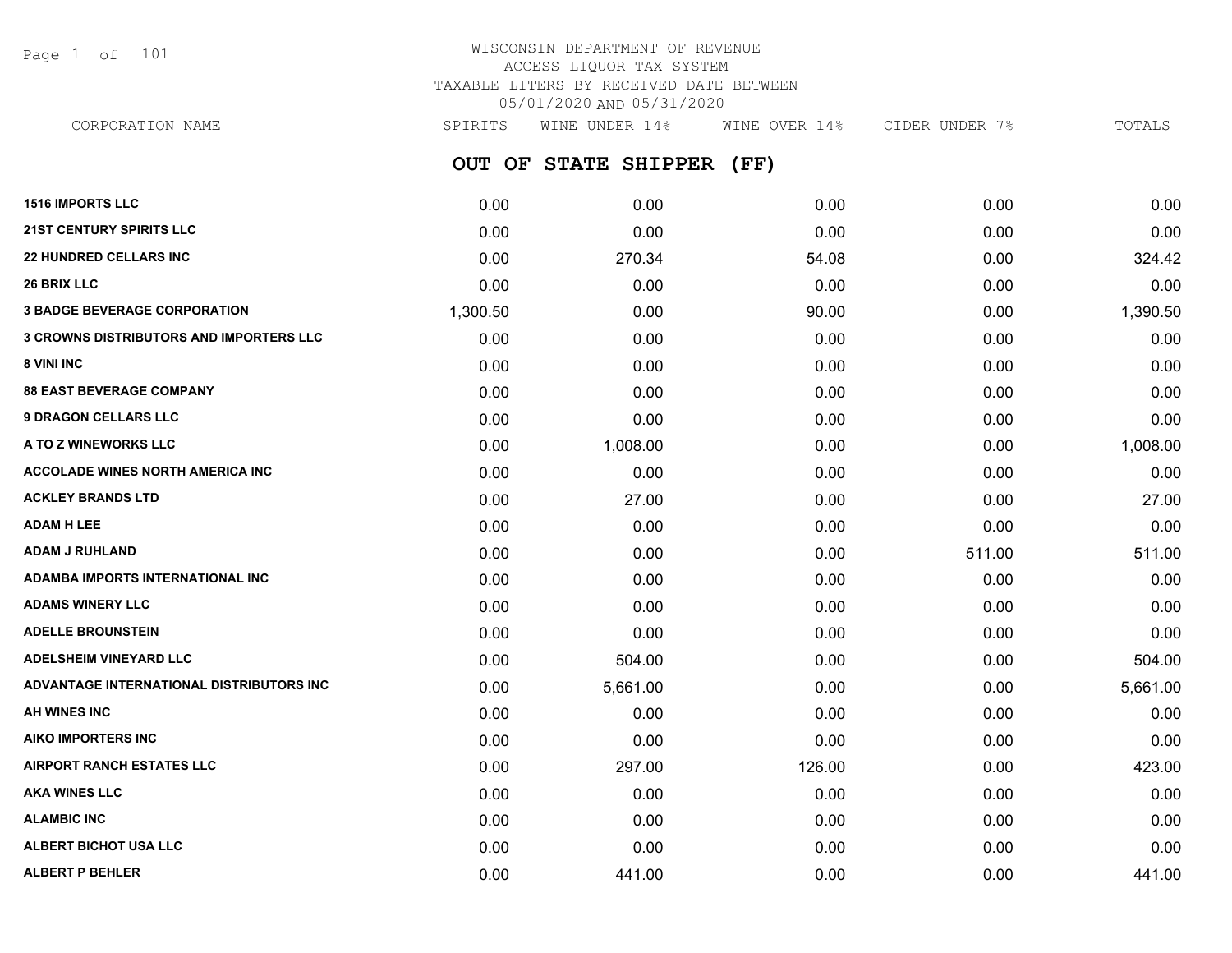Page 2 of 101

| SPIRITS | WINE UNDER 14% | WINE OVER 14% | CIDER UNDER 7% | TOTALS    |
|---------|----------------|---------------|----------------|-----------|
| 0.00    | 0.00           | 0.00          | 0.00           | 0.00      |
| 0.00    | 0.00           | 0.00          | 0.00           | 0.00      |
| 0.00    | 0.00           | 0.00          | 0.00           | 0.00      |
| 0.00    | 0.00           | 0.00          | 0.00           | 0.00      |
| 0.00    | 0.00           | 0.00          | 0.00           | 0.00      |
| 27.00   | 0.00           | 0.00          | 0.00           | 27.00     |
| 0.00    | 0.00           | 0.00          | 0.00           | 0.00      |
| 0.00    | 0.00           | 0.00          | 0.00           | 0.00      |
| 0.00    | 0.00           | 0.00          | 0.00           | 0.00      |
| 0.00    | 0.00           | 0.00          | 0.00           | 0.00      |
| 0.00    | 0.00           | 0.00          | 0.00           | 0.00      |
| 0.00    | 0.00           | 0.00          | 0.00           | 0.00      |
| 0.00    | 50,783.65      | 0.00          | 0.00           | 50,783.65 |
| 0.00    | 0.00           | 0.00          | 0.00           | 0.00      |
| 0.00    | 0.00           | 0.00          | 0.00           | 0.00      |
| 0.00    | 0.00           | 0.00          | 0.00           | 0.00      |
| 0.00    | 0.00           | 0.00          | 0.00           | 0.00      |
| 0.00    | 54.00          | 144.00        | 0.00           | 198.00    |
| 0.00    | 126.00         | 0.00          | 0.00           | 126.00    |
| 0.00    | 0.00           | 0.00          | 0.00           | 0.00      |
| 0.00    | 0.00           | 0.00          | 0.00           | 0.00      |
| 0.00    | 0.00           | 0.00          | 0.00           | 0.00      |
| 0.00    | 0.00           | 0.00          | 0.00           | 0.00      |
| 0.00    | 0.00           | 0.00          | 0.00           | 0.00      |
| 0.00    | 0.00           | 0.00          | 0.00           | 0.00      |
| 0.00    | 0.00           | 0.00          | 0.00           | 0.00      |
| 0.00    | 0.00           | 0.00          | 0.00           | 0.00      |
| 0.00    | 0.00           | 0.00          | 0.00           | 0.00      |
|         |                |               |                |           |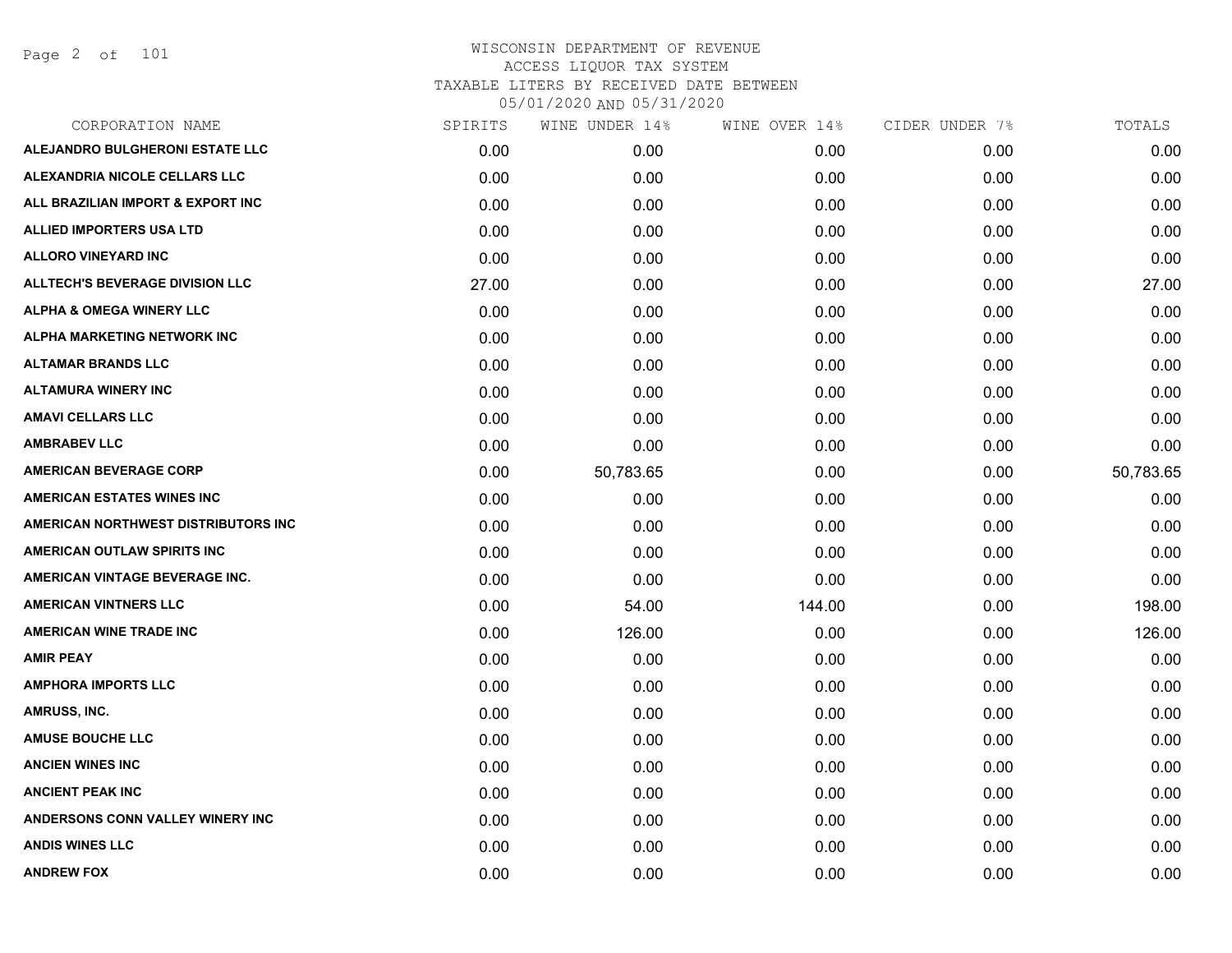Page 3 of 101

| SPIRITS   | WINE UNDER 14% | WINE OVER 14% |          | TOTALS         |
|-----------|----------------|---------------|----------|----------------|
| 0.00      | 0.00           | 0.00          | 0.00     | 0.00           |
| 0.00      | 0.00           | 0.00          | 0.00     | 0.00           |
| 0.00      | 0.00           | 0.00          | 7,820.61 | 7,820.61       |
| 0.00      | 0.00           | 0.00          | 0.00     | 0.00           |
| 0.00      | 0.00           | 0.00          | 0.00     | 0.00           |
| 0.00      | 0.00           | 0.00          | 0.00     | 0.00           |
| 0.00      | 252.00         | 0.00          | 0.00     | 252.00         |
| 0.00      | 0.00           | 0.00          | 0.00     | 0.00           |
| 0.00      | 0.00           | 0.00          | 0.00     | 0.00           |
| 0.00      | 0.00           | 0.00          | 0.00     | 0.00           |
| 0.00      | 0.00           | 0.00          | 0.00     | 0.00           |
| 0.00      | 0.00           | 0.00          | 0.00     | 0.00           |
| 0.00      | 0.00           | 0.00          | 0.00     | 0.00           |
| 0.00      | 0.00           | 0.00          | 0.00     | 0.00           |
| 0.00      | 0.00           | 0.00          | 0.00     | 0.00           |
| 0.00      | 0.00           | 0.00          | 0.00     | 0.00           |
| 0.00      | 0.00           | 0.00          | 0.00     | 0.00           |
| 0.00      | 0.00           | 0.00          | 0.00     | 0.00           |
| 0.00      | 0.00           | 0.00          | 0.00     | 0.00           |
| 0.00      | 0.00           | 0.00          | 0.00     | 0.00           |
| 0.00      | 0.00           | 0.00          | 0.00     | 0.00           |
| 0.00      | 0.00           | 0.00          | 0.00     | 0.00           |
| 0.00      | 0.00           | 0.00          | 0.00     | 0.00           |
| 0.00      | 54.00          | 0.00          | 0.00     | 54.00          |
| 15,944.15 | 0.00           | 0.00          | 0.00     | 15,944.15      |
| 0.00      | 0.00           | 0.00          | 0.00     | 0.00           |
| 0.00      | 0.00           | 0.00          | 0.00     | 0.00           |
| 0.00      | 0.00           | 0.00          | 0.00     | 0.00           |
|           |                |               |          | CIDER UNDER 7% |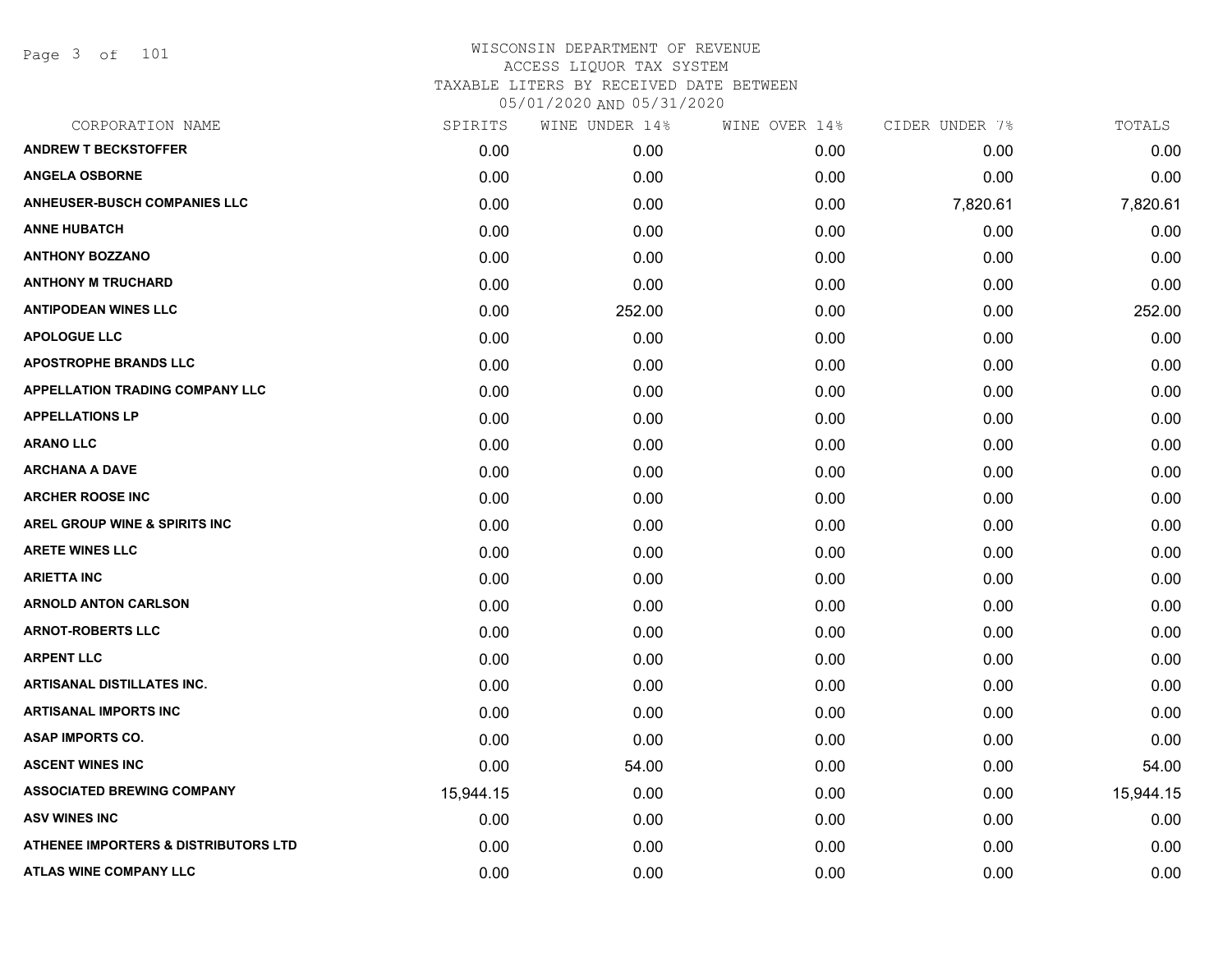Page 4 of 101

| CORPORATION NAME                           | SPIRITS    | WINE UNDER 14% | WINE OVER 14% | CIDER UNDER 7% | TOTALS     |
|--------------------------------------------|------------|----------------|---------------|----------------|------------|
| <b>ATOMIC BRANDS INC</b>                   | 18,601.51  | 0.00           | 0.00          | 0.00           | 18,601.51  |
| <b>AUGUST WINE GROUP LLC</b>               | 0.00       | 18.00          | 0.00          | 0.00           | 18.00      |
| AUSTIN VODKA COMPANY LLC                   | 0.00       | 0.00           | 0.00          | 0.00           | 0.00       |
| AUSTIN WHISKEY COMPANY, LLC                | 0.00       | 0.00           | 0.00          | 0.00           | 0.00       |
| <b>AUSTRAL WINES LLC</b>                   | 0.00       | 0.00           | 0.00          | 0.00           | 0.00       |
| AV BRANDS INC                              | 0.00       | 710.88         | 9.00          | 0.00           | 719.88     |
| <b>AVA FOOD LABS, INC</b>                  | 0.00       | 0.00           | 0.00          | 0.00           | 0.00       |
| AVV WINERY CO LLC                          | 0.00       | 378.00         | 0.00          | 0.00           | 378.00     |
| <b>AXIOS INC</b>                           | 0.00       | 0.00           | 0.00          | 0.00           | 0.00       |
| <b>AZAR DISTILLING LLC</b>                 | 0.00       | 0.00           | 0.00          | 0.00           | 0.00       |
| <b>AZZURRE SPIRITS CORPORATION</b>         | 135.00     | 0.00           | 0.00          | 0.00           | 135.00     |
| <b>B &amp; I OVERSEAS TRADING INC</b>      | 270.00     | 0.00           | 0.00          | 0.00           | 270.00     |
| <b>B UNITED INTERNATIONAL INC</b>          | 0.00       | 0.00           | 0.00          | 0.00           | 0.00       |
| <b>B. NEKTAR LLC</b>                       | 0.00       | 90.00          | 0.00          | 540.00         | 630.00     |
| <b>BACARDI U.S.A., INC.</b>                | 202,199.43 | 3,389.84       | 507.00        | 0.00           | 206,096.27 |
| <b>BACCHUS TECHNOLOGIES LLC</b>            | 0.00       | 567.00         | 0.00          | 0.00           | 567.00     |
| <b>BACIO DIVINO CELLARS LLC</b>            | 0.00       | 0.00           | 0.00          | 0.00           | 0.00       |
| <b>BACKWARDS DISTILLING COMPANY, LLC</b>   | 0.00       | 0.00           | 0.00          | 0.00           | 0.00       |
| <b>BADGER MOUNTAIN INC</b>                 | 0.00       | 945.00         | 0.00          | 0.00           | 945.00     |
| <b>BALCONES DISTILLING LLC</b>             | 0.00       | 0.00           | 0.00          | 0.00           | 0.00       |
| <b>BALLENTINE VINEYARDS INC</b>            | 0.00       | 0.00           | 0.00          | 0.00           | 0.00       |
| <b>BANFI PRODUCTS CORPORATION</b>          | 0.00       | 3,555.00       | 0.00          | 0.00           | 3,555.00   |
| <b>BANVILLE &amp; JONES WINE MERCHANTS</b> | 0.00       | 297.00         | 0.00          | 0.00           | 297.00     |
| <b>BANZAI BEVERAGE CORPORATION</b>         | 0.00       | 0.00           | 0.00          | 0.00           | 0.00       |
| <b>BARGETTOS SANTA CRUZ WINERY INC</b>     | 0.00       | 0.00           | 0.00          | 0.00           | 0.00       |
| <b>BARLOW VINEYARDS LLC</b>                | 0.00       | 0.00           | 0.00          | 0.00           | 0.00       |
| <b>BARNARD GRIFFIN INC</b>                 | 0.00       | 0.00           | 0.00          | 0.00           | 0.00       |
| <b>BARNETT VINEYARDS LP</b>                | 0.00       | 0.00           | 0.00          | 0.00           | 0.00       |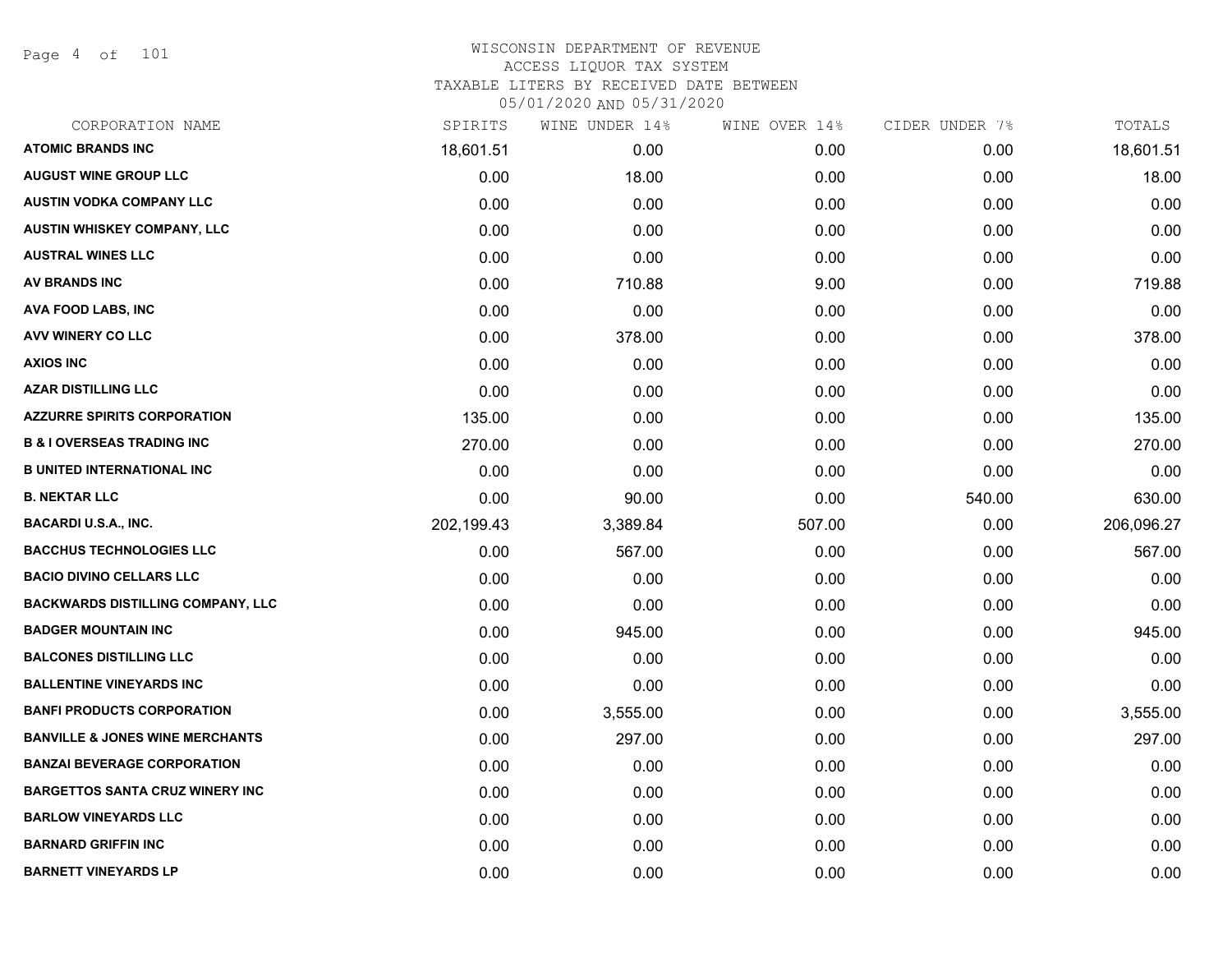Page 5 of 101

| CORPORATION NAME                                       | SPIRITS | WINE UNDER 14% | WINE OVER 14% | CIDER UNDER 7% | TOTALS   |
|--------------------------------------------------------|---------|----------------|---------------|----------------|----------|
| <b>BARON FRANCOIS LTD</b>                              | 0.00    | 0.00           | 0.00          | 0.00           | 0.00     |
| <b>BATTAGLIA DISTRIBUTING CORP INC</b>                 | 0.00    | 0.00           | 0.00          | 0.00           | 0.00     |
| <b>BAUM WINE IMPORTS INC</b>                           | 27.00   | 4,643.25       | 369.00        | 0.00           | 5,039.25 |
| <b>BEATBOX BEVERAGES LLC</b>                           | 0.00    | 0.00           | 0.00          | 0.00           | 0.00     |
| <b>BEAUX FRERES LLC</b>                                | 0.00    | 0.00           | 0.00          | 0.00           | 0.00     |
| <b>BEDFORD &amp; GROVE LLC</b>                         | 0.00    | 0.00           | 0.00          | 0.00           | 0.00     |
| <b>BEDROCK WINE COMPANY LP</b>                         | 0.00    | 0.00           | 47.55         | 0.00           | 47.55    |
| <b>BENDISTILLERY INC</b>                               | 0.00    | 0.00           | 0.00          | 0.00           | 0.00     |
| <b>BENNETT LANE WINERY LLC</b>                         | 0.00    | 0.00           | 0.00          | 0.00           | 0.00     |
| <b>BENOVIA WINERY LLC</b>                              | 0.00    | 0.00           | 0.00          | 0.00           | 0.00     |
| <b>BEPPE &amp; THE ARCHITECT LLC</b>                   | 0.00    | 0.00           | 0.00          | 0.00           | 0.00     |
| <b>BERGSTROM WINES LLC</b>                             | 0.00    | 0.00           | 0.00          | 0.00           | 0.00     |
| <b>BERNARDUS LLC</b>                                   | 0.00    | 0.00           | 0.00          | 0.00           | 0.00     |
| BETHEL HEIGHTS VINEYARD INC                            | 0.00    | 0.00           | 0.00          | 0.00           | 0.00     |
| BETTER BRANDS INTERNATIONAL                            | 0.00    | 0.00           | 0.00          | 0.00           | 0.00     |
| <b>BETZ CELLARS LLC</b>                                | 0.00    | 13.50          | 3.00          | 0.00           | 16.50    |
| <b>BEVAN CELLARS, LLC</b>                              | 0.00    | 0.00           | 0.00          | 0.00           | 0.00     |
| <b>BEVERAGE BROTHERS INC</b>                           | 0.00    | 0.00           | 0.00          | 0.00           | 0.00     |
| <b>BEVERAGE GROUP INTERNATIONAL LLC</b>                | 0.00    | 882.00         | 0.00          | 0.00           | 882.00   |
| <b>BIAGIO CRU &amp; ESTATE WINES LLC</b>               | 0.00    | 0.00           | 0.00          | 0.00           | 0.00     |
| <b>BIEN NACIDO VINEYARDS OF RANCHO TEPUSQUET</b><br>LP | 0.00    | 0.00           | 0.00          | 0.00           | 0.00     |
| <b>BIGHORN CELLARS LLC</b>                             | 0.00    | 0.00           | 0.00          | 0.00           | 0.00     |
| <b>BILTMORE ESTATE WINE COMPANY</b>                    | 0.00    | 0.00           | 0.00          | 0.00           | 0.00     |
| <b>BLACK ROCK SPIRITS LLC</b>                          | 0.00    | 0.00           | 0.00          | 0.00           | 0.00     |
| <b>BLACKBIRD VINEYARDS LLC</b>                         | 0.00    | 0.00           | 0.00          | 0.00           | 0.00     |
| <b>BLAIR VINEYARDS LLC</b>                             | 0.00    | 0.00           | 0.00          | 0.00           | 0.00     |
| <b>BLAKE FARMS HARD APPLE CIDER LLC</b>                | 0.00    | 0.00           | 0.00          | 6,950.02       | 6,950.02 |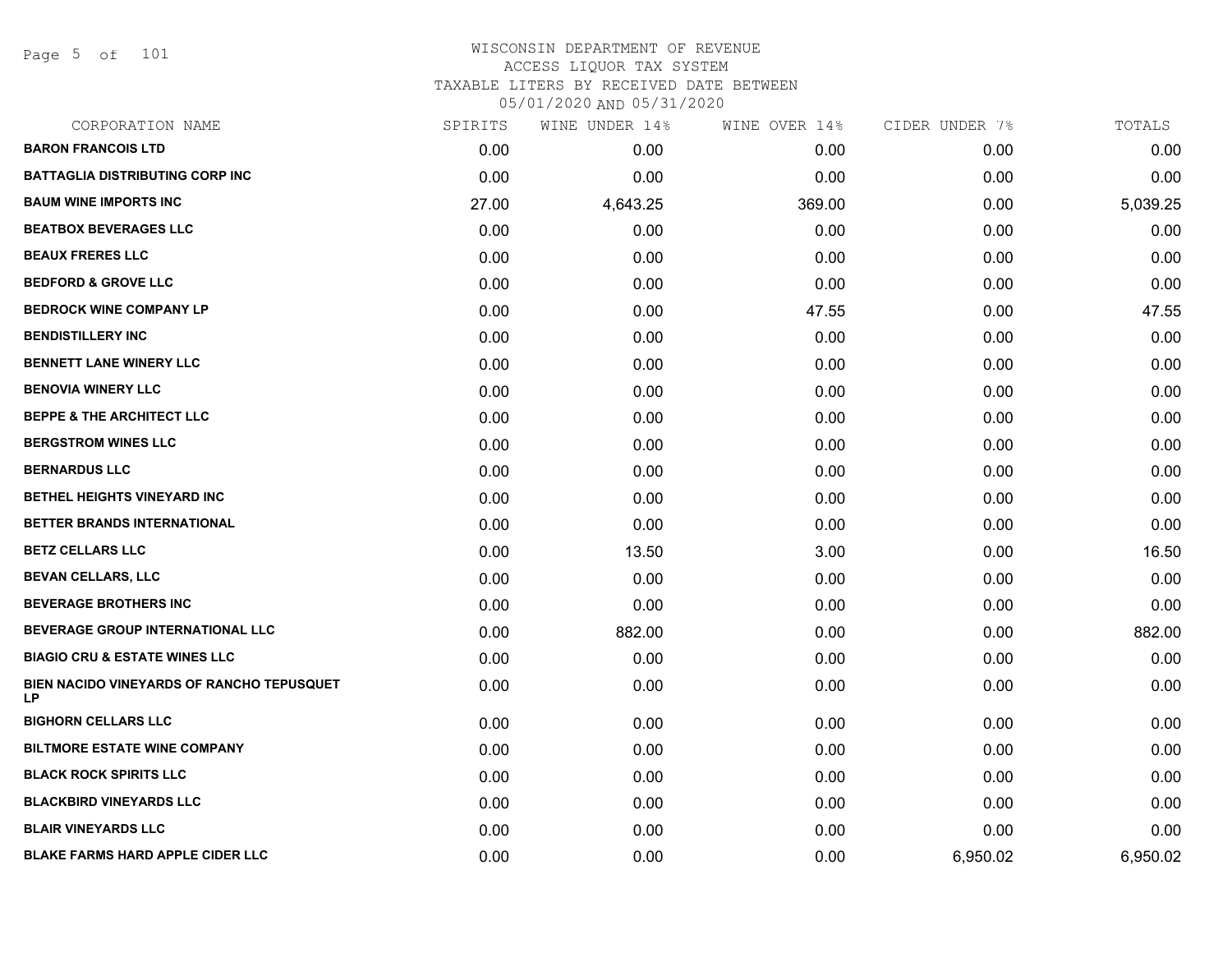Page 6 of 101

| SPIRITS    | WINE UNDER 14% | WINE OVER 14% | CIDER UNDER 7% | TOTALS     |
|------------|----------------|---------------|----------------|------------|
| 0.00       | 0.00           | 0.00          | 0.00           | 0.00       |
| 0.00       | 0.00           | 0.00          | 0.00           | 0.00       |
| 0.00       | 0.00           | 0.00          | 0.00           | 0.00       |
| 0.00       | 157.50         | 72.00         | 0.00           | 229.50     |
| 0.00       | 0.00           | 0.00          | 0.00           | 0.00       |
| 0.00       | 630.00         | 10,980.00     | 0.00           | 11,610.00  |
| 0.00       | 0.00           | 0.00          | 0.00           | 0.00       |
| 0.00       | 0.00           | 0.00          | 0.00           | 0.00       |
| 0.00       | 0.00           | 0.00          | 0.00           | 0.00       |
| 0.00       | 0.00           | 0.00          | 80,369.97      | 80,369.97  |
| 0.00       | 0.00           | 0.00          | 0.00           | 0.00       |
| 0.00       | 0.00           | 0.00          | 0.00           | 0.00       |
| 0.00       | 0.00           | 0.00          | 0.00           | 0.00       |
| 0.00       | 0.00           | 0.00          | 0.00           | 0.00       |
| 0.00       | 0.00           | 0.00          | 0.00           | 0.00       |
| 0.00       | 0.00           | 0.00          | 0.00           | 0.00       |
| 0.00       | 883.50         | 252.00        | 0.00           | 1,135.50   |
| 0.00       | 0.00           | 0.00          | 0.00           | 0.00       |
| 0.00       | 0.00           | 0.00          | 0.00           | 0.00       |
| 0.00       | 0.00           | 0.00          | 0.00           | 0.00       |
| 0.00       | 0.00           | 0.00          | 0.00           | 0.00       |
| 0.00       | 594.00         | 0.00          | 0.00           | 594.00     |
| 0.00       | 24,055.50      | 81.00         | 0.00           | 24,136.50  |
| 0.00       | 0.00           | 0.00          | 0.00           | 0.00       |
| 0.00       | 0.00           | 0.00          | 0.00           | 0.00       |
| 0.00       | 0.00           | 0.00          | 0.00           | 0.00       |
| 339,102.24 | 10,412.57      | 0.00          | 0.00           | 349,514.81 |
| 0.00       | 0.00           | 0.00          | 0.00           | 0.00       |
|            |                |               |                |            |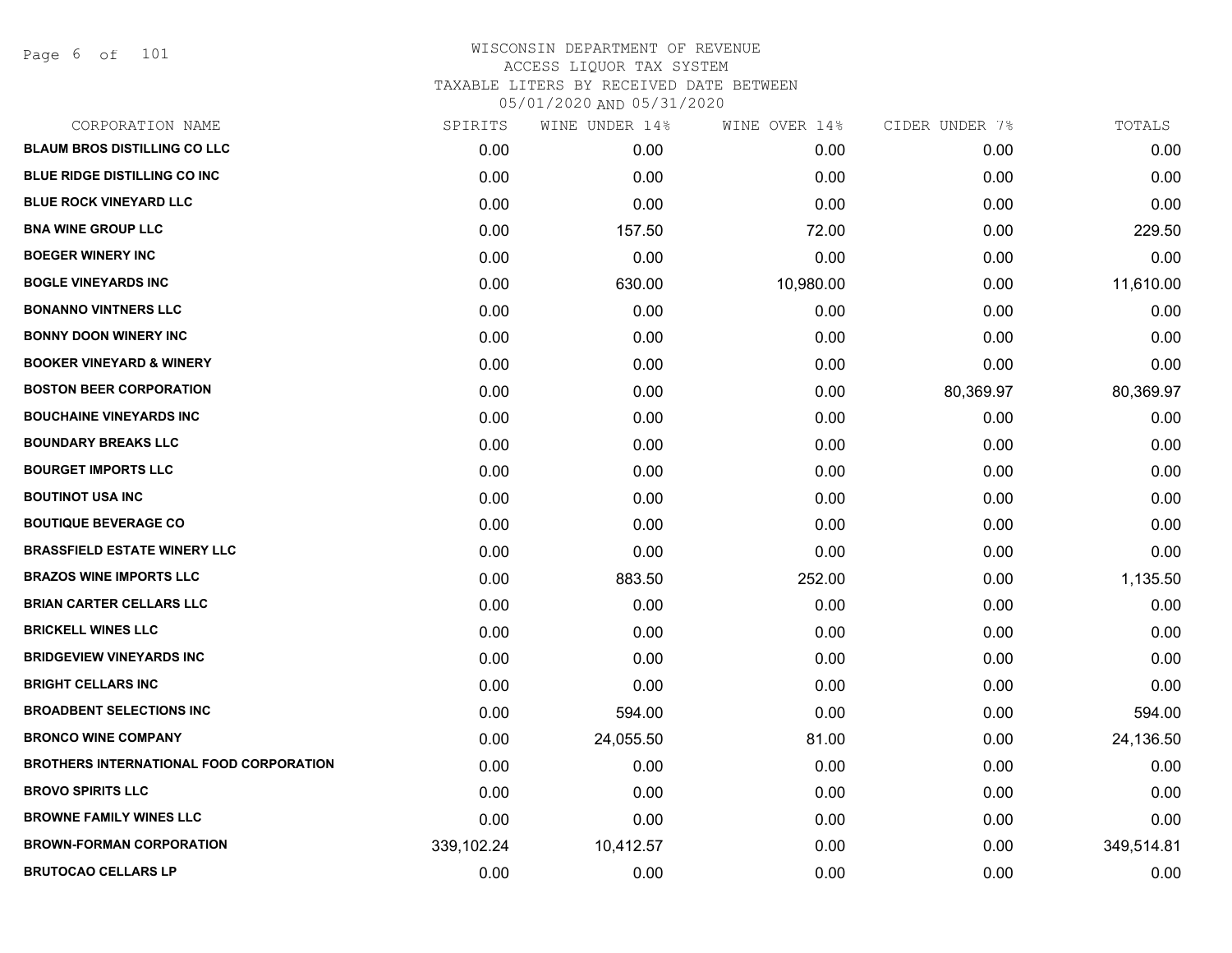Page 7 of 101

| CORPORATION NAME                            | SPIRITS   | WINE UNDER 14% | WINE OVER 14% | CIDER UNDER 7% | TOTALS    |
|---------------------------------------------|-----------|----------------|---------------|----------------|-----------|
| <b>BRYN MAWR VINEYARDS INC</b>              | 0.00      | 13.50          | 0.00          | 0.00           | 13.50     |
| <b>BUCKLER FAMILY VINEYARDS LLC</b>         | 0.00      | 0.00           | 0.00          | 0.00           | 0.00      |
| <b>BUEHLER VINEYARDS INC</b>                | 0.00      | 0.00           | 0.00          | 0.00           | 0.00      |
| <b>BULLY HILL VINEYARDS INC</b>             | 0.00      | 0.00           | 0.00          | 0.00           | 0.00      |
| <b>BURGESS CELLARS INC</b>                  | 0.00      | 0.00           | 0.00          | 0.00           | 0.00      |
| <b>BUZZBALLZ LLC</b>                        | 0.00      | 0.00           | 0.00          | 0.00           | 0.00      |
| <b>BUZZBOX BEVERAGES INC</b>                | 0.00      | 0.00           | 0.00          | 0.00           | 0.00      |
| <b>BWSC LLC</b>                             | 0.00      | 0.00           | 0.00          | 0.00           | 0.00      |
| <b>BYMOFO LLC</b>                           | 0.00      | 0.00           | 0.00          | 0.00           | 0.00      |
| <b>C &amp; C WINE SERVICES INC</b>          | 0.00      | 0.00           | 0.00          | 0.00           | 0.00      |
| <b>C MONDAVI &amp; FAMILY</b>               | 0.00      | 3,933.00       | 18.00         | 0.00           | 3,951.00  |
| <b>CABERNET CORP</b>                        | 0.00      | 315.00         | 9.00          | 0.00           | 324.00    |
| <b>CAL VIN ENTERPRISES CORPORATION</b>      | 0.00      | 0.00           | 0.00          | 0.00           | 0.00      |
| <b>CALIFORNIA CIDER COMPANY</b>             | 0.00      | 0.00           | 0.00          | 0.00           | 0.00      |
| <b>CALIFORNIA VINEYARDS INC</b>             | 0.00      | 0.00           | 0.00          | 0.00           | 0.00      |
| <b>CALIFORNIA WINE WORKS LLC</b>            | 0.00      | 0.00           | 0.00          | 0.00           | 0.00      |
| <b>CALLUNA VINEYARDS LLC</b>                | 0.00      | 0.00           | 0.00          | 0.00           | 0.00      |
| <b>CAMARDA CORP</b>                         | 0.00      | 0.00           | 0.00          | 0.00           | 0.00      |
| <b>CAMARENA IMPORTS LLC</b>                 | 0.00      | 0.00           | 0.00          | 0.00           | 0.00      |
| <b>CAMPARI AMERICA LLC</b>                  | 63,724.80 | 0.00           | 8,514.00      | 0.00           | 72,238.80 |
| <b>CAMPBELL &amp; MCGILL SELECTIONS LLC</b> | 0.00      | 0.00           | 0.00          | 0.00           | 0.00      |
| <b>CAMPEON SPIRITS COMPANY INC</b>          | 0.00      | 0.00           | 0.00          | 0.00           | 0.00      |
| <b>CANNON RIVER WINERY LLC</b>              | 0.00      | 0.00           | 0.00          | 0.00           | 0.00      |
| <b>CAPARONE WINERY LLC</b>                  | 0.00      | 315.00         | 0.00          | 0.00           | 315.00    |
| <b>CAPE CLASSICS INC</b>                    | 0.00      | 2,826.00       | 0.00          | 0.00           | 2,826.00  |
| <b>CARDINAL SPIRITS LLC</b>                 | 0.00      | 0.00           | 0.00          | 0.00           | 0.00      |
| <b>CARDINAL WINE GROUP LLC</b>              | 0.00      | 0.00           | 0.00          | 0.00           | 0.00      |
| <b>CARDWELL HILL CELLARS LLC</b>            | 0.00      | 63.00          | 0.00          | 0.00           | 63.00     |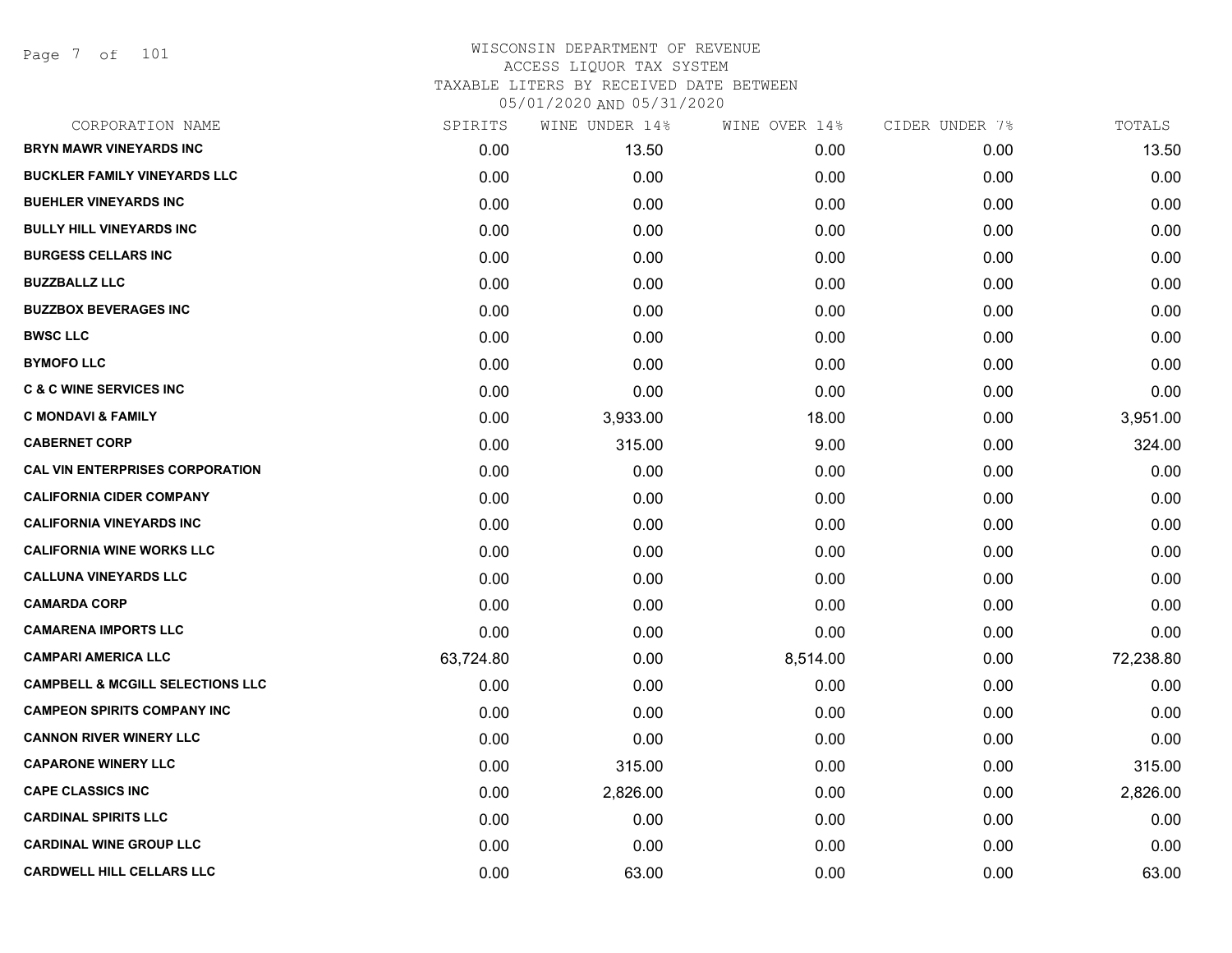# WISCONSIN DEPARTMENT OF REVENUE ACCESS LIQUOR TAX SYSTEM

TAXABLE LITERS BY RECEIVED DATE BETWEEN

| CORPORATION NAME                            | SPIRITS  | WINE UNDER 14% | WINE OVER 14% | CIDER UNDER 7% | TOTALS    |
|---------------------------------------------|----------|----------------|---------------|----------------|-----------|
| <b>CARIBBEAN DISTILLERS LLC</b>             | 288.00   | 5,579.97       | 0.00          | 0.00           | 5,867.97  |
| <b>CARIBBEAN SPIRITS INC</b>                | 48.00    | 0.00           | 0.00          | 0.00           | 48.00     |
| <b>CARL THOMA</b>                           | 0.00     | 0.00           | 0.00          | 0.00           | 0.00      |
| <b>CARLOS HUBNER-ARTETA</b>                 | 0.00     | 0.00           | 0.00          | 0.00           | 0.00      |
| <b>CARLSON VINEYARDS INC</b>                | 0.00     | 0.00           | 0.00          | 0.00           | 0.00      |
| <b>CAROLINA DISTRIBUTION LLC</b>            | 0.00     | 0.00           | 0.00          | 0.00           | 0.00      |
| <b>CARRIAGE HOUSE IMPORTS, LTD.</b>         | 0.00     | 0.00           | 0.00          | 0.00           | 0.00      |
| <b>CASTIEL ESTATE LLC</b>                   | 0.00     | 0.00           | 0.00          | 0.00           | 0.00      |
| <b>CASTLE BRANDS USA CORP</b>               | 394.50   | 0.00           | 0.00          | 0.00           | 394.50    |
| <b>CASTORO CELLARS</b>                      | 0.00     | 0.00           | 0.00          | 0.00           | 0.00      |
| <b>CAYMUS VINEYARDS INC</b>                 | 0.00     | 0.00           | 0.00          | 0.00           | 0.00      |
| <b>CEDAR KNOLL VINEYARDS INC</b>            | 0.00     | 0.00           | 0.00          | 0.00           | 0.00      |
| <b>CELEBRATION DISTILLATION CORPORATION</b> | 0.00     | 0.00           | 0.00          | 0.00           | 0.00      |
| <b>CELLARS INTERNATIONAL INC</b>            | 0.00     | 0.00           | 0.00          | 0.00           | 0.00      |
| <b>CELLIER WINES DISTRIBUTING INC</b>       | 0.00     | 0.00           | 0.00          | 0.00           | 0.00      |
| <b>CHAISE VENTURES INC</b>                  | 0.00     | 0.00           | 0.00          | 0.00           | 0.00      |
| <b>CHANNING DAUGHTERS WINERY LLC</b>        | 0.00     | 0.00           | 0.00          | 0.00           | 0.00      |
| <b>CHAPPELLET WINERY INC</b>                | 0.00     | 0.00           | 0.00          | 0.00           | 0.00      |
| <b>CHARBAUT AMERICA INC</b>                 | 0.00     | 0.00           | 0.00          | 0.00           | 0.00      |
| <b>CHARLES &amp; MARTHA BARRA</b>           | 0.00     | 81.00          | 147.00        | 0.00           | 228.00    |
| <b>CHARLES JACQUIN ET CIE INC</b>           | 4,955.19 | 0.00           | 153.01        | 0.00           | 5,108.20  |
| <b>CHARLES NEAL SELECTIONS INC</b>          | 0.00     | 63.00          | 0.00          | 0.00           | 63.00     |
| <b>CHARLES REININGER LLC</b>                | 0.00     | 0.00           | 0.00          | 0.00           | 0.00      |
| <b>CHATEAU BARNABY LLC</b>                  | 0.00     | 0.00           | 0.00          | 0.00           | 0.00      |
| <b>CHATEAU DIANA LLC</b>                    | 0.00     | 31,320.00      | 13,050.00     | 0.00           | 44,370.00 |
| <b>CHATEAU OPERATIONS, LTD.</b>             | 0.00     | 0.00           | 0.00          | 0.00           | 0.00      |
| <b>CHATHAM IMPORTS INC</b>                  | 697.50   | 0.00           | 0.00          | 0.00           | 697.50    |
| <b>CHEHALEM INC</b>                         | 0.00     | 0.00           | 0.00          | 0.00           | 0.00      |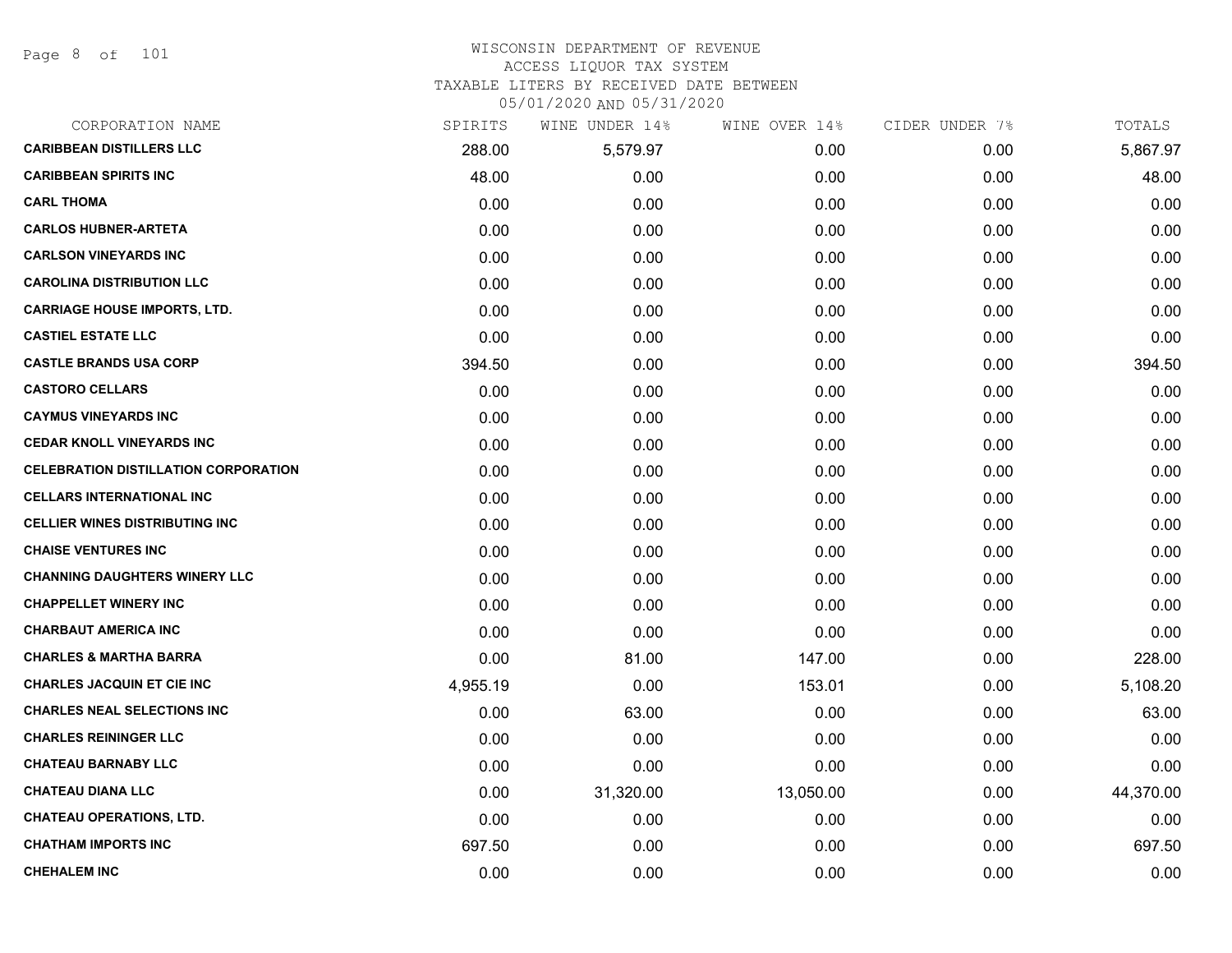Page 9 of 101

| SPIRITS    | WINE UNDER 14% | WINE OVER 14% | CIDER UNDER 7% | TOTALS     |
|------------|----------------|---------------|----------------|------------|
| 0.00       | 0.00           | 0.00          | 0.00           | 0.00       |
| 0.00       | 126.00         | 0.00          | 0.00           | 126.00     |
| 0.00       | 5,049.00       | 0.00          | 9,138.92       | 14,187.92  |
| 0.00       | 0.00           | 0.00          | 0.00           | 0.00       |
| 0.00       | 0.00           | 0.00          | 0.00           | 0.00       |
| 0.00       | 0.00           | 0.00          | 0.00           | 0.00       |
| 0.00       | 108.00         | 0.00          | 0.00           | 108.00     |
| 0.00       | 0.00           | 0.00          | 0.00           | 0.00       |
| 0.00       | 0.00           | 0.00          | 0.00           | 0.00       |
| 0.00       | 4,005.00       | 0.00          | 0.00           | 4,005.00   |
| 0.00       | 0.00           | 0.00          | 0.00           | 0.00       |
| 0.00       | 0.00           | 0.00          | 0.00           | 0.00       |
| 0.00       | 1,521.00       | 1,449.00      | 0.00           | 2,970.00   |
| 0.00       | 0.00           | 0.00          | 0.00           | 0.00       |
| 0.00       | 153.00         | 108.00        | 0.00           | 261.00     |
| 0.00       | 0.00           | 0.00          | 0.00           | 0.00       |
| 0.00       | 0.00           | 0.00          | 0.00           | 0.00       |
| 0.00       | 0.00           | 0.00          | 0.00           | 0.00       |
| 0.00       | 0.00           | 0.00          | 0.00           | 0.00       |
| 0.00       | 0.00           | 0.00          | 0.00           | 0.00       |
| 141,067.50 | 251,090.67     | 12,850.50     | 0.00           | 405,008.67 |
| 0.00       | 0.00           | 0.00          | 0.00           | 0.00       |
| 0.00       | 0.00           | 0.00          | 0.00           | 0.00       |
| 54.00      | 0.00           | 0.00          | 0.00           | 54.00      |
| 0.00       | 522.00         | 1,881.00      | 0.00           | 2,403.00   |
| 0.00       | 0.00           | 0.00          | 0.00           | 0.00       |
| 0.00       | 0.00           | 0.00          | 0.00           | 0.00       |
| 0.00       | 63.00          | 0.00          | 0.00           | 63.00      |
|            |                |               |                |            |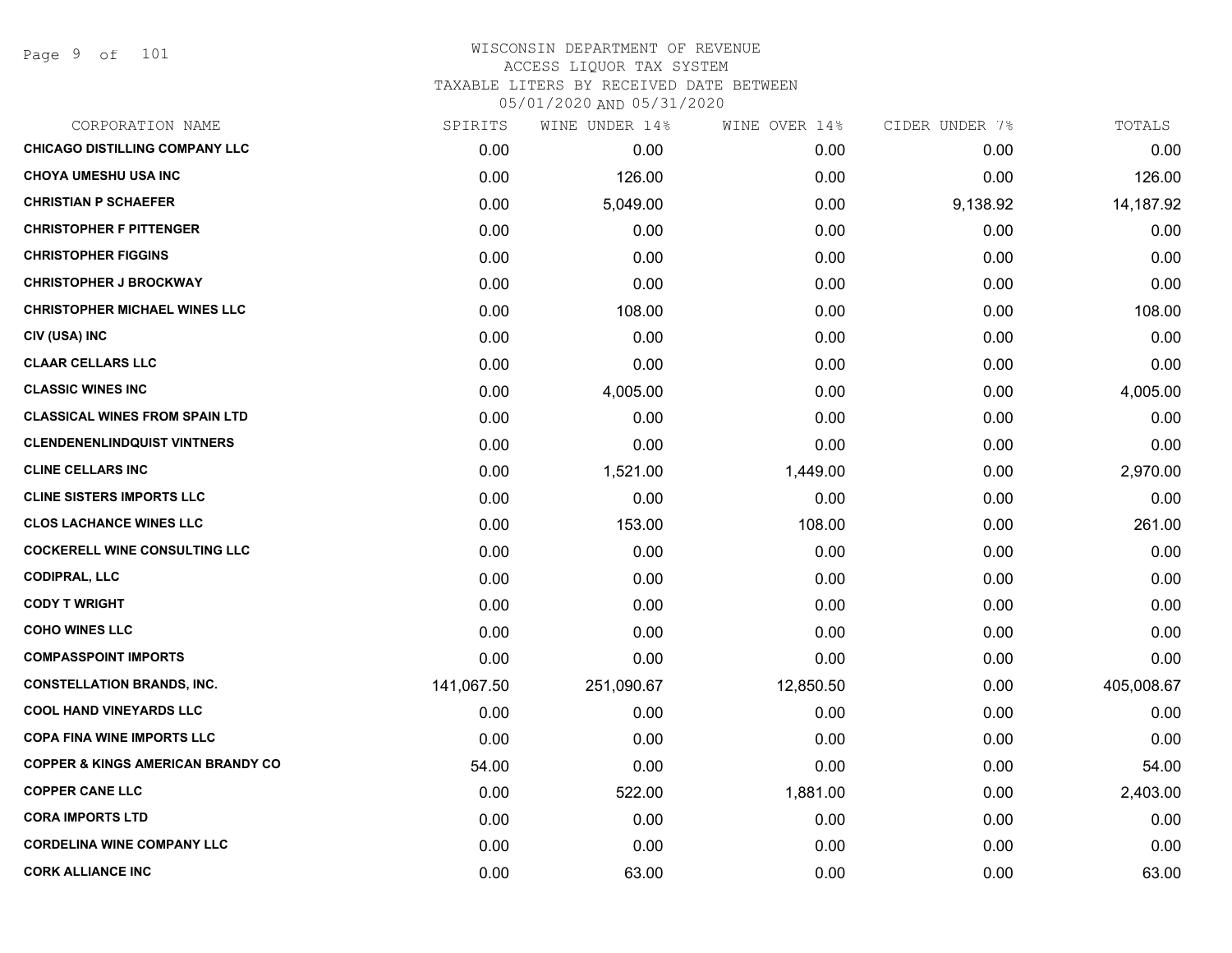| CORPORATION NAME                                   | SPIRITS  | WINE UNDER 14% | WINE OVER 14% | CIDER UNDER 7% | TOTALS   |
|----------------------------------------------------|----------|----------------|---------------|----------------|----------|
| <b>CORNERSTONE CELLARS LLC</b>                     | 0.00     | 0.00           | 0.00          | 0.00           | 0.00     |
| <b>CORNERSTONE U.S. WINE IMPORTS INC</b>           | 0.00     | 0.00           | 0.00          | 0.00           | 0.00     |
| <b>CORY J MICHAL</b>                               | 0.00     | 22.50          | 0.00          | 0.00           | 22.50    |
| <b>COUNTRY HERITAGE WINERY &amp; VINEYARD INC.</b> | 0.00     | 0.00           | 0.00          | 0.00           | 0.00     |
| <b>COUP DE FOUDRE LLC</b>                          | 0.00     | 0.00           | 0.00          | 0.00           | 0.00     |
| <b>COURAGEOUS INC</b>                              | 0.00     | 0.00           | 0.00          | 0.00           | 0.00     |
| <b>CRACOVIA BRANDS INC</b>                         | 18.00    | 22.50          | 67.50         | 0.00           | 108.00   |
| <b>CRAFTED ARTISAN MEADERY LLC</b>                 | 0.00     | 0.00           | 0.00          | 0.00           | 0.00     |
| <b>CRAIG S HANDLY</b>                              | 0.00     | 0.00           | 0.00          | 0.00           | 0.00     |
| <b>CREATIVE WINE CONCEPTS INC</b>                  | 0.00     | 0.00           | 0.00          | 0.00           | 0.00     |
| <b>CREW WINE COMPANY LLC</b>                       | 0.00     | 2,378.25       | 63.00         | 0.00           | 2,441.25 |
| <b>CRIBARI VINEYARDS INC</b>                       | 0.00     | 0.00           | 0.00          | 0.00           | 0.00     |
| <b>CRIMSON WINE GROUP LTD</b>                      | 0.00     | 0.00           | 0.00          | 0.00           | 0.00     |
| <b>CRISPIN CIDER COMPANY</b>                       | 0.00     | 0.00           | 0.00          | 0.00           | 0.00     |
| <b>CRISTOM VINEYARDS INC</b>                       | 0.00     | 0.00           | 0.00          | 0.00           | 0.00     |
| <b>CROWN POINT WINERY LLC</b>                      | 0.00     | 0.00           | 0.00          | 0.00           | 0.00     |
| <b>CRUSE WINE COMPANY, LLC</b>                     | 0.00     | 0.00           | 0.00          | 0.00           | 0.00     |
| <b>CULT OF 8</b>                                   | 0.00     | 3,402.00       | 252.00        | 0.00           | 3,654.00 |
| <b>CUNAT PREMIUM VINEYARDS LLC</b>                 | 0.00     | 0.00           | 0.00          | 0.00           | 0.00     |
| <b>CUSHMAN WINERY CORPORATION</b>                  | 0.00     | 0.00           | 0.00          | 0.00           | 0.00     |
| <b>CUTWATER SPIRITS LLC</b>                        | 5,112.00 | 0.00           | 0.00          | 0.00           | 5,112.00 |
| <b>D &amp; D VINEYARDS INC</b>                     | 0.00     | 0.00           | 0.00          | 0.00           | 0.00     |
| <b>D MYERS LLC</b>                                 | 0.00     | 0.00           | 0.00          | 0.00           | 0.00     |
| <b>D&amp;V INTERNATIONAL INC</b>                   | 0.00     | 0.00           | 0.00          | 0.00           | 0.00     |
| <b>D.G.L. DISTRIBUTORS, INC</b>                    | 0.00     | 0.00           | 0.00          | 0.00           | 0.00     |
| <b>DAEDALUS CELLARS CO</b>                         | 0.00     | 0.00           | 0.00          | 0.00           | 0.00     |
| <b>DAN CAREY</b>                                   | 0.00     | 0.00           | 0.00          | 0.00           | 0.00     |
| <b>DANCING COYOTE WINES</b>                        | 0.00     | 0.00           | 63.00         | 0.00           | 63.00    |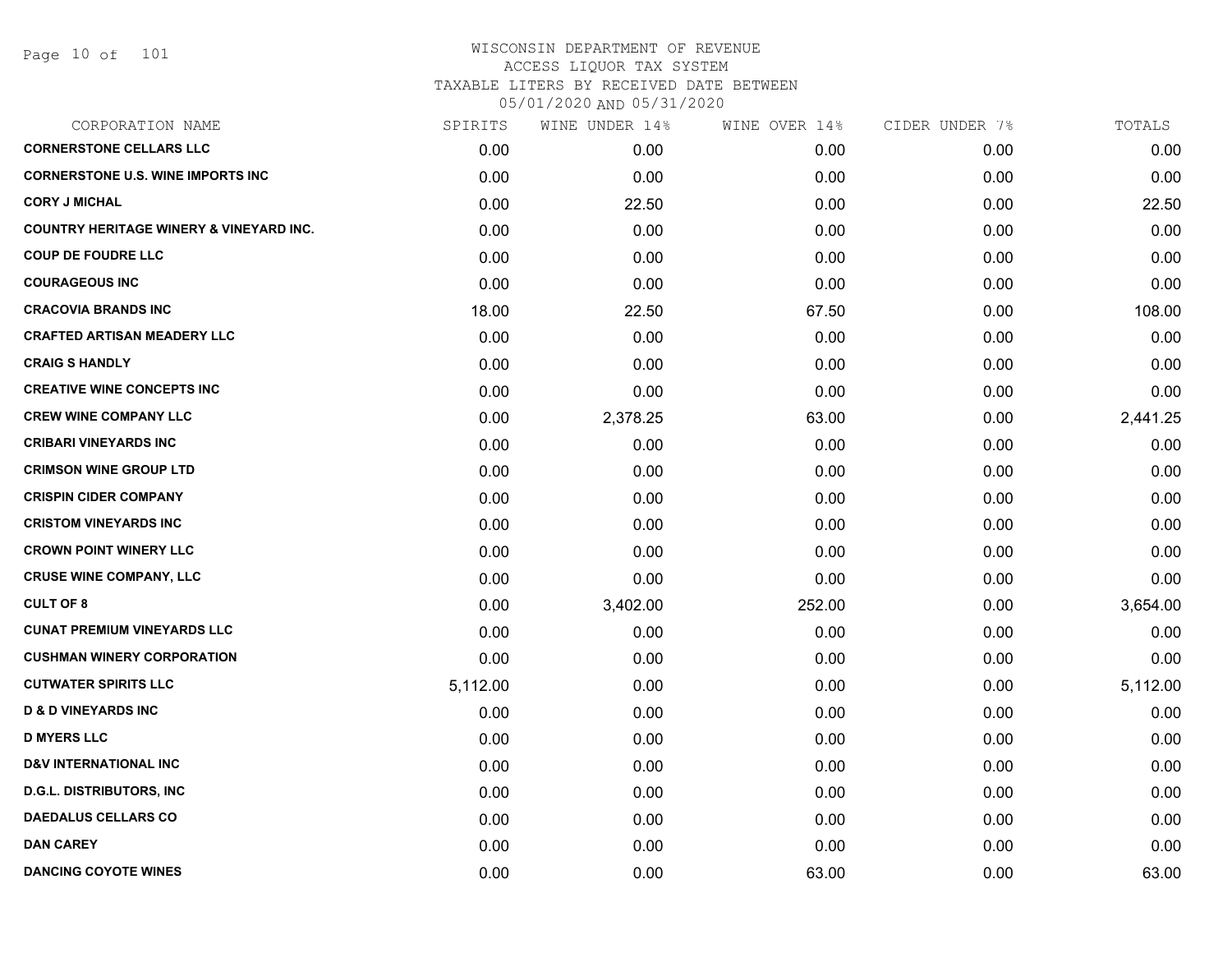Page 11 of 101

| CORPORATION NAME                              | SPIRITS  | WINE UNDER 14% | WINE OVER 14% | CIDER UNDER 7% | TOTALS     |
|-----------------------------------------------|----------|----------------|---------------|----------------|------------|
| <b>DANICA PATRICK</b>                         | 0.00     | 0.00           | 0.00          | 0.00           | 0.00       |
| <b>DANIEL A LASNER</b>                        | 0.00     | 0.00           | 0.00          | 0.00           | 0.00       |
| <b>DANIEL KEEFE IV</b>                        | 0.00     | 0.00           | 0.00          | 0.00           | 0.00       |
| <b>DANIEL SCHOENFELD</b>                      | 0.00     | 207.00         | 297.00        | 0.00           | 504.00     |
| <b>DANNY RAKOVIC</b>                          | 0.00     | 0.00           | 0.00          | 0.00           | 0.00       |
| <b>DAOU VINEYARDS LLC</b>                     | 0.00     | 126.00         | 2,142.00      | 0.00           | 2,268.00   |
| <b>DAQUINO ITALIAN IMPORTING CO INC</b>       | 0.00     | 0.00           | 0.00          | 0.00           | 0.00       |
| DARIOUSH KHALEDI WINERY LLC                   | 0.00     | 0.00           | 0.00          | 0.00           | 0.00       |
| <b>DAVID ARTHUR VINEYARDS LLC</b>             | 0.00     | 0.00           | 0.00          | 0.00           | 0.00       |
| <b>DAVID B POTTER</b>                         | 0.00     | 0.00           | 0.00          | 0.00           | 0.00       |
| <b>DAVID BOWLER LLC</b>                       | 0.00     | 0.00           | 0.00          | 0.00           | 0.00       |
| <b>DAVID J ECKERT</b>                         | 0.00     | 0.00           | 0.00          | 0.00           | 0.00       |
| <b>DAVID L DENNIGMANN</b>                     | 0.00     | 90.00          | 0.00          | 0.00           | 90.00      |
| <b>DAVID MEIER</b>                            | 0.00     | 0.00           | 0.00          | 0.00           | 0.00       |
| <b>DAVID N RAYNE</b>                          | 985.06   | 30,177.53      | 8,219.48      | 0.00           | 39,382.07  |
| <b>DAVID R BARNES</b>                         | 0.00     | 0.00           | 0.00          | 0.00           | 0.00       |
| <b>DAVOS BRANDS LLC</b>                       | 1,098.00 | 19.80          | 148.68        | 0.00           | 1,266.48   |
| DAYLIGHT WINE COMPANY LLC                     | 0.00     | 0.00           | 0.00          | 0.00           | 0.00       |
| DE MAISON SELECTIONS INC                      | 0.00     | 2,924.50       | 72.00         | 0.00           | 2,996.50   |
| <b>DEANNA BASTIANICH</b>                      | 0.00     | 0.00           | 0.00          | 0.00           | 0.00       |
| <b>DEL RIO VINEYARDS LLC</b>                  | 0.00     | 0.00           | 0.00          | 0.00           | 0.00       |
| <b>DELEGAT USA INC</b>                        | 0.00     | 504.00         | 0.00          | 0.00           | 504.00     |
| <b>DELICATO VINEYARDS INC</b>                 | 0.00     | 203,529.72     | 17,919.00     | 0.00           | 221,448.72 |
| <b>DELILLE CELLARS LLC</b>                    | 0.00     | 0.00           | 0.00          | 0.00           | 0.00       |
| DEMERARA DISTILLERS (USA) INC                 | 0.00     | 0.00           | 0.00          | 0.00           | 0.00       |
| <b>DEMON SPIRITS LLC</b>                      | 0.00     | 0.00           | 0.00          | 0.00           | 0.00       |
| <b>DENISON CELLARS LLC</b>                    | 0.00     | 0.00           | 0.00          | 0.00           | 0.00       |
| <b>DENNIS ROBERT PATTON &amp; ANDREA BETH</b> | 0.00     | 0.00           | 0.00          | 0.00           | 0.00       |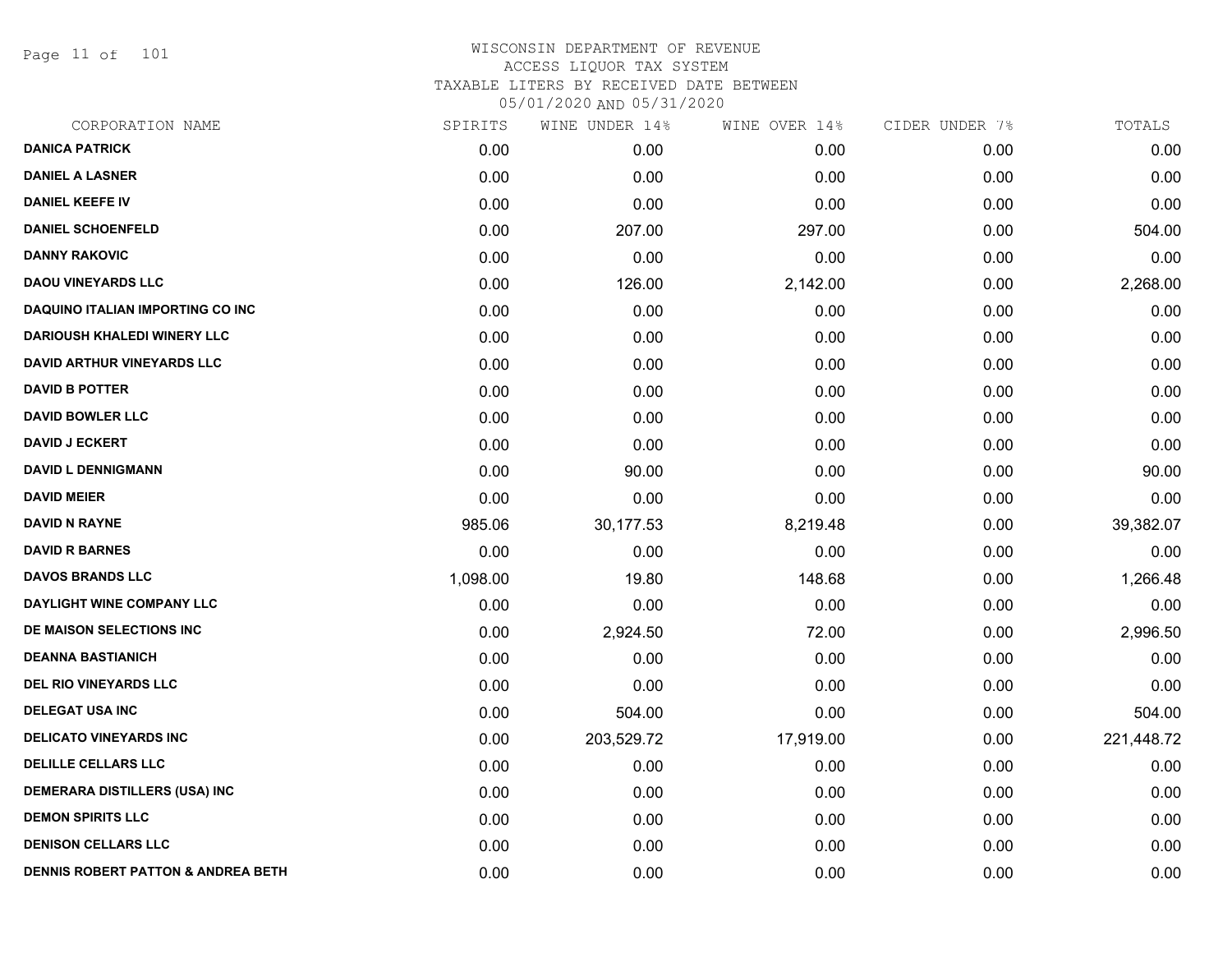Page 12 of 101

| CORPORATION NAME                                                         | SPIRITS      | WINE UNDER 14% | WINE OVER 14% | CIDER UNDER 7% | TOTALS       |
|--------------------------------------------------------------------------|--------------|----------------|---------------|----------------|--------------|
| <b>SILVERSTEIN</b>                                                       | <b>COLOR</b> | <b>.</b>       | <b>COLOR</b>  | .              | <b>COLOR</b> |
| <b>DERRICK C MANCINI</b>                                                 | 0.00         | 0.00           | 0.00          | 0.00           | 0.00         |
| <b>DESTILADOS DE MEXICO LLC</b>                                          | 0.00         | 0.00           | 0.00          | 0.00           | 0.00         |
| <b>DIAGEO AMERICAS, INC.</b>                                             | 427,248.60   | 0.00           | 0.00          | 0.00           | 427,248.60   |
| <b>DIAMOND IMPORTERS INC</b>                                             | 0.00         | 189.00         | 0.00          | 0.00           | 189.00       |
| <b>DISARONNO INTERNATIONAL LLC</b>                                       | 7,576.50     | 153.00         | 0.00          | 0.00           | 7,729.50     |
| <b>DISTILLED RESOURCES INCORPORATED</b>                                  | 0.00         | 0.00           | 0.00          | 0.00           | 0.00         |
| <b>DISTILLERS WAY, LLC</b>                                               | 0.00         | 0.00           | 0.00          | 0.00           | 0.00         |
| <b>DIVOT ENTERPRISES LLC</b>                                             | 0.00         | 0.00           | 0.00          | 0.00           | 0.00         |
| <b>DMK INCORPORATED</b>                                                  | 0.00         | 0.00           | 0.00          | 0.00           | 0.00         |
| <b>DOMACE VINO LLC</b>                                                   | 0.00         | 0.00           | 0.00          | 0.00           | 0.00         |
| <b>DOMAINE CO.</b>                                                       | 0.00         | 0.00           | 0.00          | 0.00           | 0.00         |
| DOMAINE DE LA TERRE ROUGE LTD                                            | 0.00         | 0.00           | 0.00          | 0.00           | 0.00         |
| <b>DOMAINE DE MARIA SOTER LLC</b>                                        | 0.00         | 252.00         | 0.00          | 0.00           | 252.00       |
| <b>DOMAINE SERENE VINEYARDS &amp; WINERY INC</b>                         | 0.00         | 0.00           | 0.00          | 0.00           | 0.00         |
| <b>DOMAINE ST GEORGE</b>                                                 | 0.00         | 0.00           | 0.00          | 0.00           | 0.00         |
| <b>DON SEBASTIANI &amp; SONS INTERNATIONAL WINE</b><br><b>NEGOCIANTS</b> | 0.00         | 9,162.00       | 684.00        | 0.00           | 9,846.00     |
| <b>DONALD ALDRIDGE</b>                                                   | 0.00         | 0.00           | 0.00          | 0.00           | 0.00         |
| <b>DONATI FAMILY VINEYARD, INC</b>                                       | 0.00         | 378.00         | 0.00          | 0.00           | 378.00       |
| <b>DOUBLE DIAMOND DISTILLERY LLC</b>                                     | 0.00         | 0.00           | 0.00          | 0.00           | 0.00         |
| <b>DOUBLE DOWN SPIRITS LLC</b>                                           | 0.00         | 0.00           | 0.00          | 0.00           | 0.00         |
| <b>DOWNEAST CIDER HOUSE, LLC</b>                                         | 0.00         | 0.00           | 0.00          | 0.00           | 0.00         |
| <b>DOYNA LTD</b>                                                         | 0.00         | 0.00           | 0.00          | 0.00           | 0.00         |
| DRAKE MAKES WINE, INC.                                                   | 0.00         | 0.00           | 0.00          | 0.00           | 0.00         |
| <b>DREYER WINE LLC</b>                                                   | 0.00         | 0.00           | 0.00          | 0.00           | 0.00         |
| <b>DREYFUS ASHBY INC</b>                                                 | 0.00         | 2,190.75       | 355.50        | 0.00           | 2,546.25     |
| <b>DRG IMPORTS LLC</b>                                                   | 0.00         | 0.00           | 0.00          | 0.00           | 0.00         |
| DRY CREEK VINEYARD INC                                                   | 0.00         | 1,638.00       | 18.00         | 0.00           | 1,656.00     |
|                                                                          |              |                |               |                |              |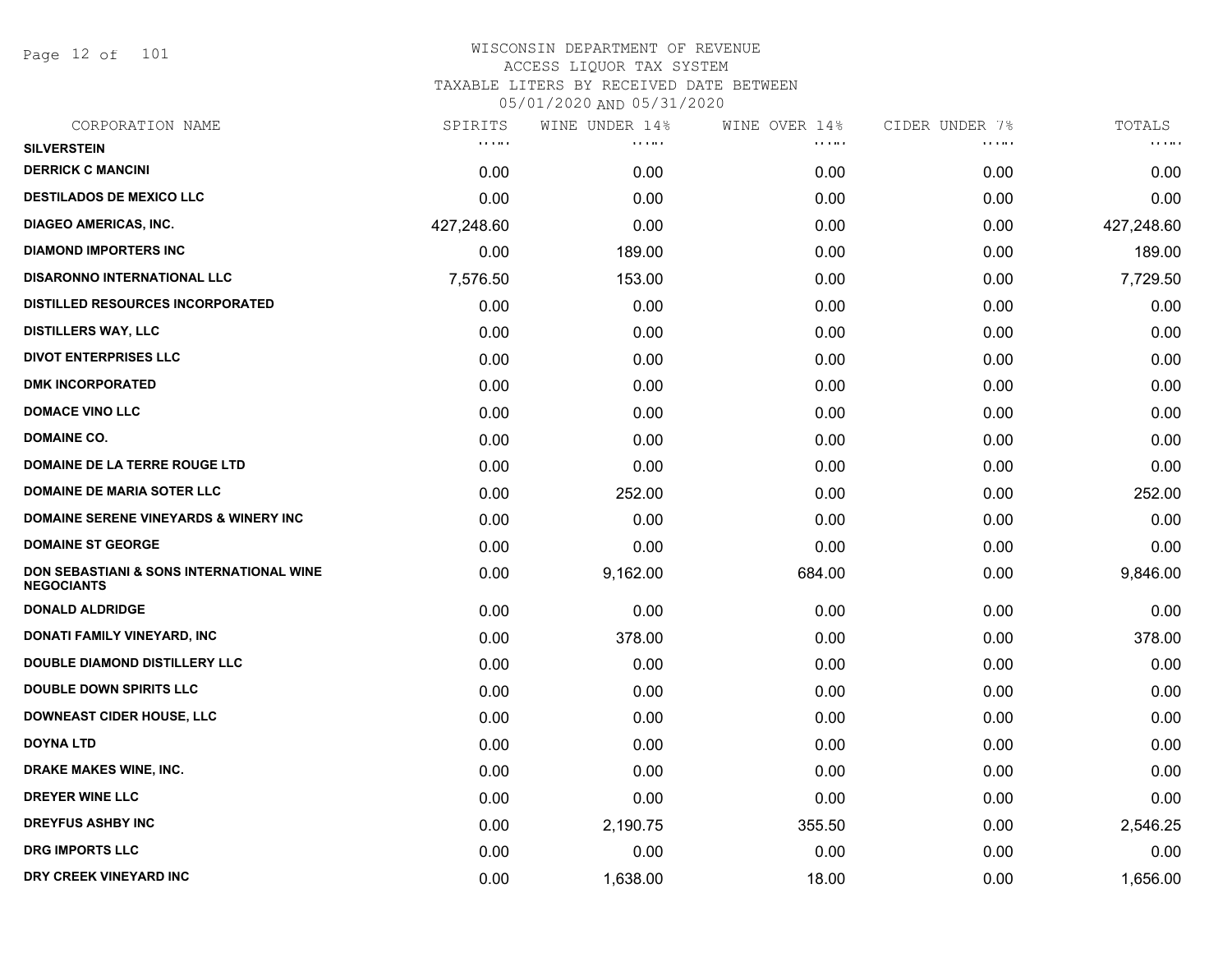Page 13 of 101

| CORPORATION NAME                        | SPIRITS    | WINE UNDER 14% | WINE OVER 14% | CIDER UNDER 7% | TOTALS       |
|-----------------------------------------|------------|----------------|---------------|----------------|--------------|
| DRY FLY DISTILLING INC                  | 0.00       | 0.00           | 0.00          | 0.00           | 0.00         |
| <b>DUCKHORN WINE COMPANY</b>            | 0.00       | 2,142.00       | 2,142.00      | 0.00           | 4,284.00     |
| DUGGANS DISTILLERS PRODUCTS CORPORATION | 0.00       | 0.00           | 0.00          | 0.00           | 0.00         |
| <b>DULUTH CIDER LLC</b>                 | 0.00       | 0.00           | 0.00          | 0.00           | 0.00         |
| <b>DUMOL WINERY LLC</b>                 | 0.00       | 0.00           | 0.00          | 0.00           | 0.00         |
| <b>DUNHAM CELLARS LLC</b>               | 0.00       | 0.00           | 0.00          | 0.00           | 0.00         |
| <b>DUNN VINEYARDS LLC</b>               | 0.00       | 0.00           | 0.00          | 0.00           | 0.00         |
| <b>DUVEL MOORTGAT USA LTD</b>           | 0.00       | 0.00           | 0.00          | 0.00           | 0.00         |
| <b>DV SPIRITS LLC</b>                   | 1,328.00   | 0.00           | 0.00          | 0.00           | 1,328.00     |
| <b>E &amp; J GALLO WINERY</b>           | 170,360.26 | 813,369.02     | 26,636.50     | 0.00           | 1,010,365.78 |
| <b>EAGLE EYE IMPORTS LLC</b>            | 0.00       | 0.00           | 0.00          | 0.00           | 0.00         |
| <b>EAGLE ROCK INVESTMENTS INC.</b>      | 0.00       | 0.00           | 0.00          | 0.00           | 0.00         |
| <b>EAGLES LANDING WINERY LLC</b>        | 0.00       | 527.25         | 0.00          | 0.00           | 527.25       |
| <b>EASTERN LIQUORS USA INC</b>          | 0.00       | 0.00           | 0.00          | 0.00           | 0.00         |
| <b>EBERLE WINERY LP</b>                 | 0.00       | 0.00           | 0.00          | 0.00           | 0.00         |
| <b>ECOSUR GROUP LLC</b>                 | 0.00       | 0.00           | 0.00          | 0.00           | 0.00         |
| <b>EHREN JORDAN WINE CELLARS LLC</b>    | 0.00       | 9.52           | 26.55         | 0.00           | 36.07        |
| <b>EIGHT BOTTLES LLC</b>                | 0.00       | 0.00           | 0.00          | 0.00           | 0.00         |
| ELK COVE VINEYARDS INC                  | 0.00       | 0.00           | 0.00          | 0.00           | 0.00         |
| <b>ELLEN FORREST</b>                    | 0.00       | 0.00           | 0.00          | 0.00           | 0.00         |
| <b>ELV-OREGON LLC</b>                   | 0.00       | 0.00           | 0.00          | 0.00           | 0.00         |
| EMCO CHEMICAL DISTRIBUTORS, INC.        | 0.00       | 0.00           | 0.00          | 0.00           | 0.00         |
| <b>EMERINE ESTATES INC</b>              | 0.00       | 0.00           | 0.00          | 0.00           | 0.00         |
| <b>EMILIO GUGLIELMO WINERY INC</b>      | 0.00       | 0.00           | 0.00          | 0.00           | 0.00         |
| <b>EMPSON USA INC</b>                   | 0.00       | 538.24         | 0.00          | 0.00           | 538.24       |
| <b>ENOS VINEYARDS INC</b>               | 0.00       | 0.00           | 882.00        | 0.00           | 882.00       |
| <b>ENOTEC IMPORTS INC</b>               | 0.00       | 0.00           | 0.00          | 0.00           | 0.00         |
| <b>ENOVATION BRANDS INC</b>             | 0.00       | 333.00         | 0.00          | 0.00           | 333.00       |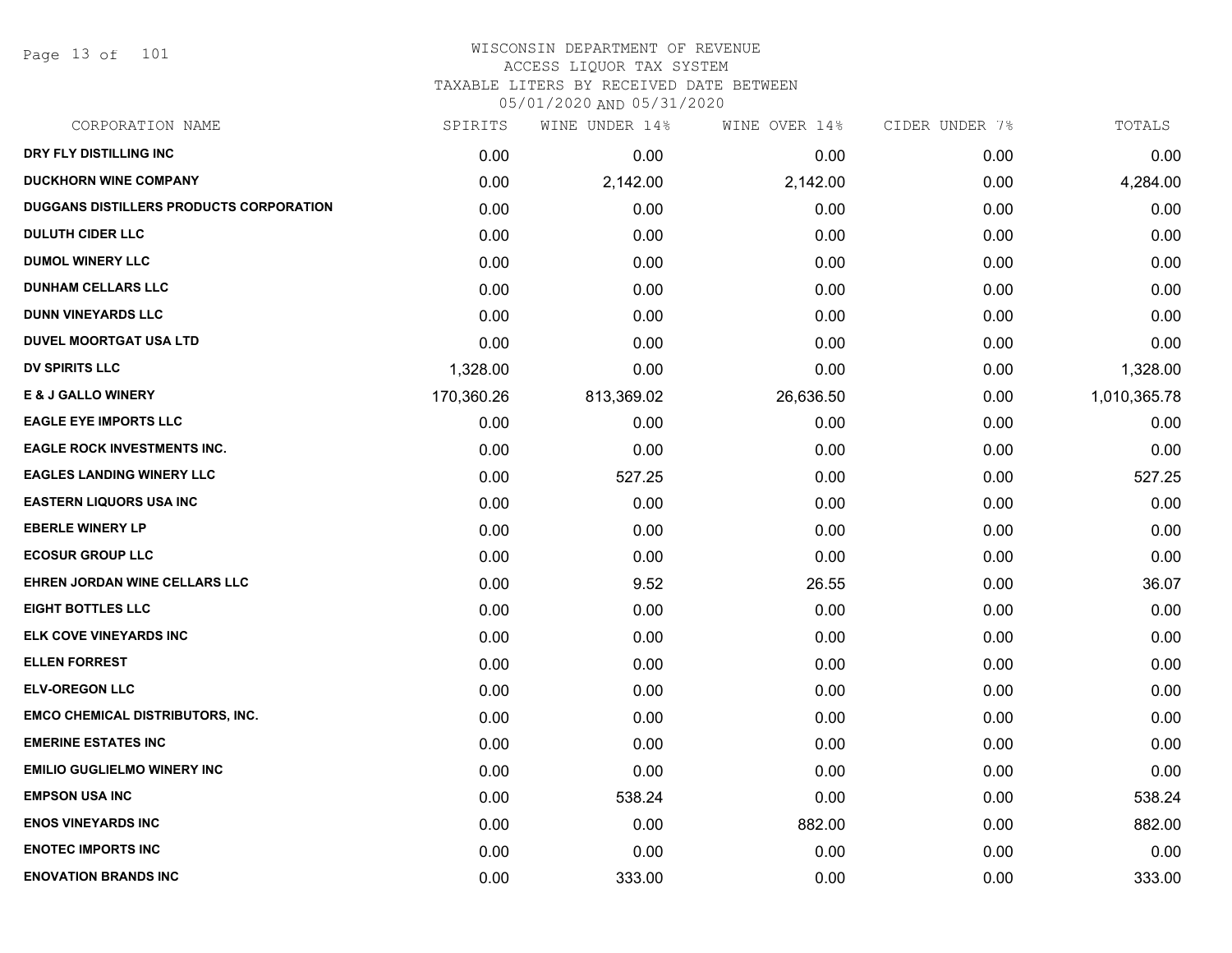Page 14 of 101

| CORPORATION NAME                                 | SPIRITS    | WINE UNDER 14% | WINE OVER 14% | CIDER UNDER 7% | TOTALS     |
|--------------------------------------------------|------------|----------------|---------------|----------------|------------|
| <b>ENTENTE SPIRITS LLC</b>                       | 0.00       | 0.00           | 0.00          | 0.00           | 0.00       |
| <b>EOLA HILLS WINE CELLARS INC</b>               | 0.00       | 0.00           | 0.00          | 0.00           | 0.00       |
| <b>EPICUREAN WINES LLC</b>                       | 0.00       | 36.00          | 612.00        | 0.00           | 648.00     |
| <b>ERIC FLANAGAN</b>                             | 0.00       | 0.00           | 0.00          | 0.00           | 0.00       |
| <b>ERIC TRUMP WINE MANUFACTURING LLC</b>         | 0.00       | 0.00           | 0.00          | 0.00           | 0.00       |
| <b>EVAKI INC</b>                                 | 0.00       | 0.00           | 0.00          | 0.00           | 0.00       |
| <b>EVATON INC</b>                                | 36.00      | 737.90         | 121.50        | 0.00           | 895.40     |
| EVESHAM WOOD VINEYARD AND WINERY LLC             | 0.00       | 0.00           | 0.00          | 0.00           | 0.00       |
| <b>EXPERIENCE WINES LLC</b>                      | 0.00       | 0.00           | 0.00          | 0.00           | 0.00       |
| F L NAVARRO LIMITED                              | 0.00       | 0.00           | 0.00          | 0.00           | 0.00       |
| <b>F&amp;F FINE WINES INTERNATIONAL INC</b>      | 0.00       | 0.00           | 0.00          | 0.00           | 0.00       |
| <b>FAMILY &amp; FARMERS LLC</b>                  | 0.00       | 126.00         | 0.00          | 0.00           | 126.00     |
| <b>FAMOUS BRANDS LLC</b>                         | 0.00       | 0.00           | 0.00          | 0.00           | 0.00       |
| <b>FANTIS IMPORTS INC</b>                        | 0.00       | 0.00           | 0.00          | 0.00           | 0.00       |
| <b>FAR NORTH SPIRITS INC</b>                     | 0.00       | 0.00           | 0.00          | 0.00           | 0.00       |
| <b>FASEL SHENSTONE LLC</b>                       | 0.00       | 0.00           | 0.00          | 0.00           | 0.00       |
| <b>FELIX SOLIS AVANTIS USA INC</b>               | 0.00       | 0.00           | 0.00          | 0.00           | 0.00       |
| <b>FERMENTED SCIENCES II INC</b>                 | 0.00       | 0.00           | 0.00          | 0.00           | 0.00       |
| <b>FERRARI CARANO VINEYARDS &amp; WINERY LLC</b> | 0.00       | 0.00           | 18.00         | 0.00           | 18.00      |
| <b>FETZER VINEYARDS</b>                          | 0.00       | 56,937.96      | 4,068.00      | 0.00           | 61,005.96  |
| <b>FIFTH GENERATION INC</b>                      | 141,205.20 | 0.00           | 0.00          | 0.00           | 141,205.20 |
| FIFTY FOURTH STREET ENTERPRISES LLC              | 0.00       | 0.00           | 0.00          | 0.00           | 0.00       |
| <b>FINO TEQUILA LLC</b>                          | 0.00       | 0.00           | 0.00          | 0.00           | 0.00       |
| FIOR DI SOLE, LLC                                | 0.00       | 126.00         | 0.00          | 0.00           | 126.00     |
| <b>FIRESTEED CORPORATION</b>                     | 0.00       | 0.00           | 0.00          | 0.00           | 0.00       |
| <b>FISHER VINEYARDS</b>                          | 0.00       | 0.00           | 0.00          | 0.00           | 0.00       |
| <b>FITVINE LLC</b>                               | 0.00       | 0.00           | 5,832.00      | 0.00           | 5,832.00   |
| <b>FIVE GRAPES LLC</b>                           | 0.00       | 0.00           | 0.00          | 0.00           | 0.00       |
|                                                  |            |                |               |                |            |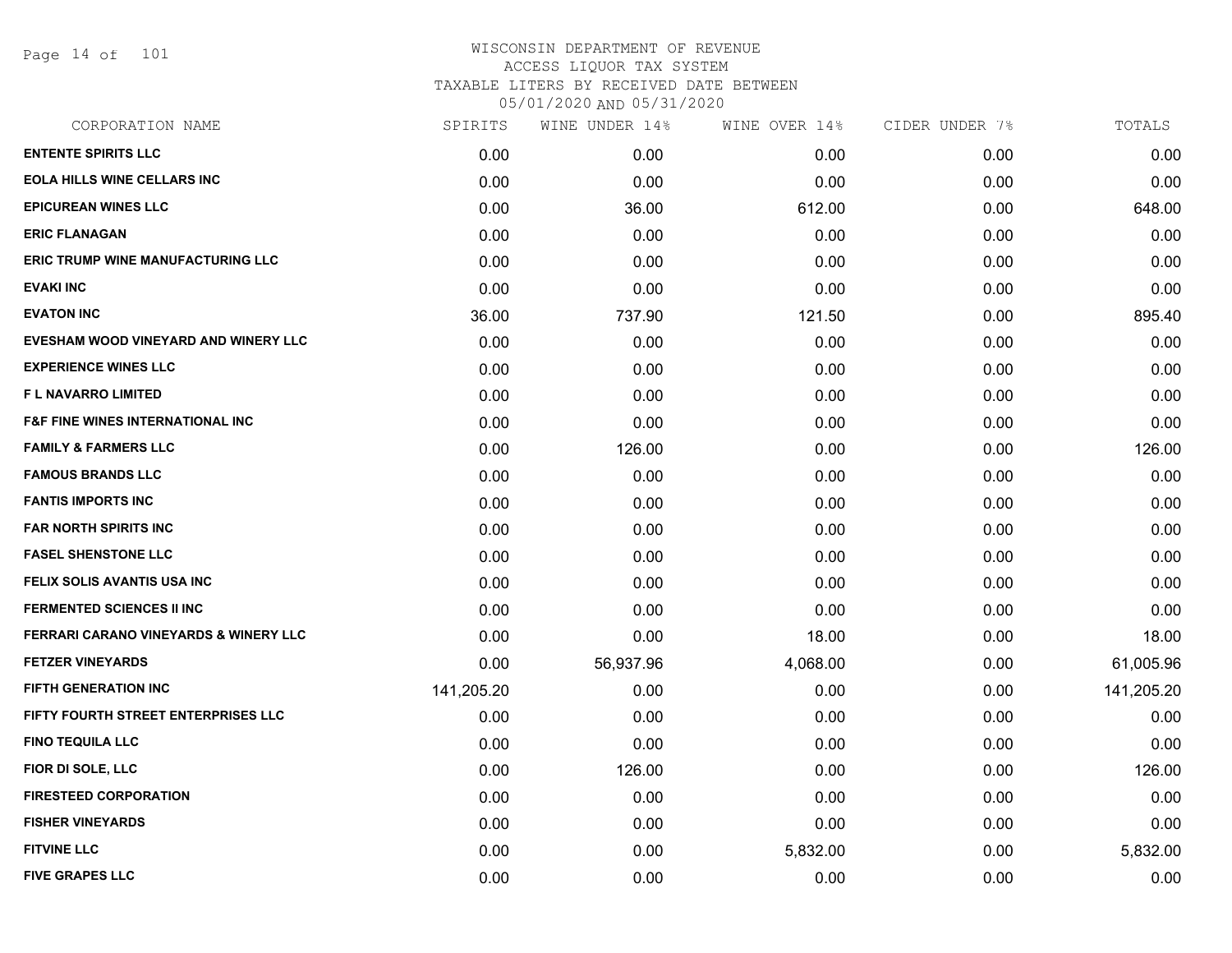Page 15 of 101

| CORPORATION NAME                         | SPIRITS   | WINE UNDER 14% | WINE OVER 14% | CIDER UNDER 7% | TOTALS    |
|------------------------------------------|-----------|----------------|---------------|----------------|-----------|
| <b>FJN FINE WINES LLC</b>                | 0.00      | 495.00         | 0.00          | 0.00           | 495.00    |
| <b>FLORA SPRINGS WINE COMPANY</b>        | 0.00      | 0.00           | 0.00          | 0.00           | 0.00      |
| <b>FLORIDA ORANGE GROVES INC</b>         | 0.00      | 45.00          | 0.00          | 0.00           | 45.00     |
| <b>FN CELLARS LLC</b>                    | 0.00      | 3.00           | 183.00        | 0.00           | 186.00    |
| <b>FOLEY FAMILY WINES INC</b>            | 0.00      | 3,312.00       | 612.00        | 0.00           | 3,924.00  |
| <b>FOLIO WINE COMPANY LLC</b>            | 0.00      | 135.00         | 0.00          | 0.00           | 135.00    |
| <b>FORIS VINEYARDS WINERY LLC</b>        | 0.00      | 252.00         | 0.00          | 0.00           | 252.00    |
| FORT ROSS VINEYARD & WINERY LLC          | 0.00      | 0.00           | 0.00          | 0.00           | 0.00      |
| <b>FORWARD CIDER LLC</b>                 | 0.00      | 0.00           | 0.00          | 0.00           | 0.00      |
| <b>FOUR BEARS WINERY LLC</b>             | 0.00      | 0.00           | 0.00          | 0.00           | 0.00      |
| FOUR DAUGHTERS VINEYARD AND WINERY LLC   | 0.00      | 0.00           | 0.00          | 2,044.80       | 2,044.80  |
| <b>FOUR ROSES DISTILLERY LLC</b>         | 10,689.00 | 0.00           | 0.00          | 0.00           | 10,689.00 |
| <b>FOWLES WINE USA INC</b>               | 0.00      | 0.00           | 0.00          | 0.00           | 0.00      |
| <b>FOXEN VINEYARD INC</b>                | 0.00      | 0.00           | 0.00          | 0.00           | 0.00      |
| <b>FRANCIS COPPOLA WINERY LLC</b>        | 0.00      | 4,473.00       | 1,827.00      | 0.00           | 6,300.00  |
| <b>FRANK FAMILY VINEYARDS LLC</b>        | 0.00      | 0.00           | 711.00        | 0.00           | 711.00    |
| <b>FRANK LIN DISTILLERS PRODUCTS LTD</b> | 895.50    | 0.00           | 0.00          | 0.00           | 895.50    |
| <b>FRED C SCHERRER</b>                   | 0.00      | 0.00           | 0.00          | 0.00           | 0.00      |
| <b>FREDERICK WILDMAN &amp; SONS LTD</b>  | 0.00      | 0.00           | 0.00          | 0.00           | 0.00      |
| <b>FREY VINEYARDS LTD</b>                | 0.00      | 1,125.00       | 0.00          | 0.00           | 1,125.00  |
| <b>FRITZ CELLARS INC</b>                 | 0.00      | 0.00           | 0.00          | 0.00           | 0.00      |
| <b>FROGS LEAP WINERY</b>                 | 0.00      | 0.00           | 0.00          | 0.00           | 0.00      |
| <b>FRUIT OF THE VINES INC</b>            | 0.00      | 1,989.20       | 0.00          | 0.00           | 1,989.20  |
| FULL THROTTLE SLOON SHINE LLC            | 0.00      | 0.00           | 0.00          | 0.00           | 0.00      |
| <b>FULTON STREET BREWERY LLC</b>         | 0.00      | 0.00           | 0.00          | 0.00           | 0.00      |
| <b>G K SKAGGS INC</b>                    | 0.00      | 433.00         | 0.00          | 0.00           | 433.00    |
| G.S.W.C. INC.                            | 0.00      | 0.00           | 0.00          | 0.00           | 0.00      |
| <b>GALENA AVIATION, LLC</b>              | 0.00      | 0.00           | 0.00          | 0.00           | 0.00      |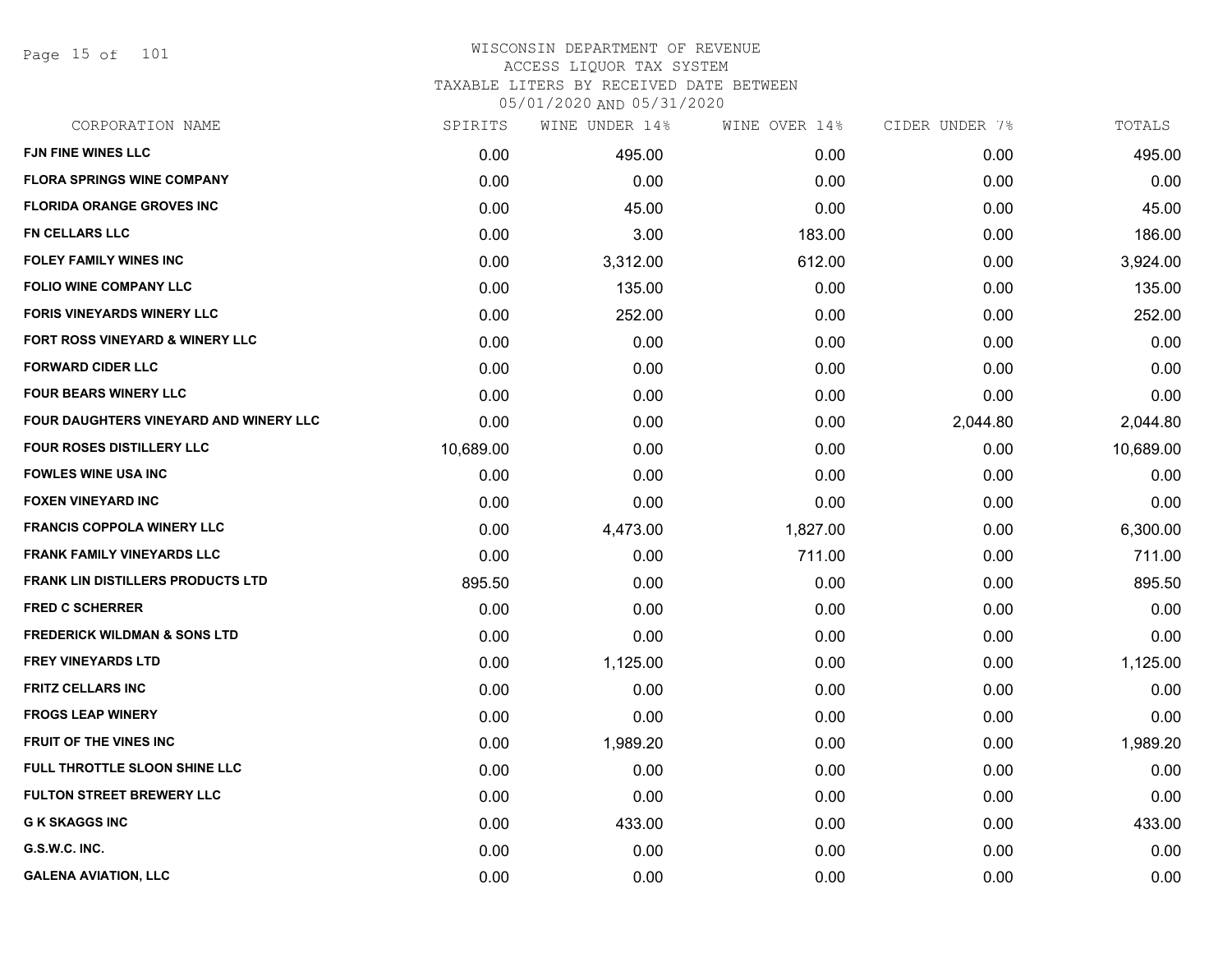Page 16 of 101

| CORPORATION NAME                             | SPIRITS | WINE UNDER 14% | WINE OVER 14% | CIDER UNDER 7% | TOTALS   |
|----------------------------------------------|---------|----------------|---------------|----------------|----------|
| <b>GAMBA VINEYARDS AND WINERY LLC</b>        | 0.00    | 0.00           | 270.00        | 0.00           | 270.00   |
| <b>GAMBLE FAMILY VINEYARDS LLC</b>           | 0.00    | 0.00           | 0.00          | 0.00           | 0.00     |
| <b>GARBER &amp; COMPANY INC</b>              | 0.00    | 0.00           | 0.00          | 0.00           | 0.00     |
| <b>GEORGE BOZIC JR</b>                       | 204.00  | 9.00           | 0.00          | 0.00           | 213.00   |
| <b>GF WINES LLC</b>                          | 0.00    | 0.00           | 0.00          | 0.00           | 0.00     |
| <b>GH HOLDINGS LP</b>                        | 0.00    | 0.00           | 0.00          | 0.00           | 0.00     |
| <b>GIBSON WINE COMPANY</b>                   | 0.00    | 0.00           | 540.00        | 0.00           | 540.00   |
| <b>GILBERT CELLARS LLC</b>                   | 0.00    | 0.00           | 0.00          | 0.00           | 0.00     |
| <b>GILDARDO PARTIDA LLC</b>                  | 0.00    | 0.00           | 0.00          | 0.00           | 0.00     |
| <b>GLOBAL SPIRITS USA LLC</b>                | 270.00  | 0.00           | 0.00          | 0.00           | 270.00   |
| <b>GLOBAL VINEYARD IMPORTERS INC</b>         | 0.00    | 0.00           | 0.00          | 0.00           | 0.00     |
| <b>GLUNZ FAMILY WINERY &amp; CELLARS INC</b> | 0.00    | 0.00           | 0.00          | 0.00           | 0.00     |
| <b>GNEKOW FAMILY WINERY LLC</b>              | 0.00    | 0.00           | 1,008.00      | 0.00           | 1,008.00 |
| <b>GOAMERICAGO BEVERAGES LLC</b>             | 348.00  | 0.00           | 0.00          | 0.00           | 348.00   |
| <b>GOLDSCHMIDT VINEYARDS LLC</b>             | 0.00    | 0.00           | 0.00          | 0.00           | 0.00     |
| <b>GOOSE EGG, LLC</b>                        | 0.00    | 0.00           | 0.00          | 0.00           | 0.00     |
| <b>GOOSE RIDGE LLC</b>                       | 0.00    | 0.00           | 0.00          | 0.00           | 0.00     |
| <b>GORDON BROTHERS CELLARS INC</b>           | 0.00    | 0.00           | 0.00          | 0.00           | 0.00     |
| <b>GRAPE EXPECTATIONS, INC</b>               | 0.00    | 0.00           | 0.00          | 0.00           | 0.00     |
| <b>GRAPE VISIONS LLC</b>                     | 0.00    | 0.00           | 0.00          | 0.00           | 0.00     |
| <b>GRAPES &amp; BARLEY LLC</b>               | 0.00    | 189.00         | 0.00          | 0.00           | 189.00   |
| <b>GRAPES OF SPAIN INC</b>                   | 0.00    | 0.00           | 0.00          | 0.00           | 0.00     |
| <b>GRATON SPIRITS COMPANY LLC</b>            | 0.00    | 0.00           | 0.00          | 0.00           | 0.00     |
| <b>GRAY DUCK SPIRITS LLC</b>                 | 0.00    | 0.00           | 0.00          | 0.00           | 0.00     |
| <b>GREAT SMOKY MTS DISTILLERY, INC</b>       | 0.00    | 0.00           | 0.00          | 0.00           | 0.00     |
| <b>GREENFIELD GLOBAL USA INC</b>             | 0.00    | 0.00           | 0.00          | 0.00           | 0.00     |
| <b>GREG &amp; GREG INC</b>                   | 0.00    | 0.00           | 63.00         | 0.00           | 63.00    |
| <b>GREG &amp; PAM HARRINGTON WINES LLC</b>   | 0.00    | 0.00           | 0.00          | 0.00           | 0.00     |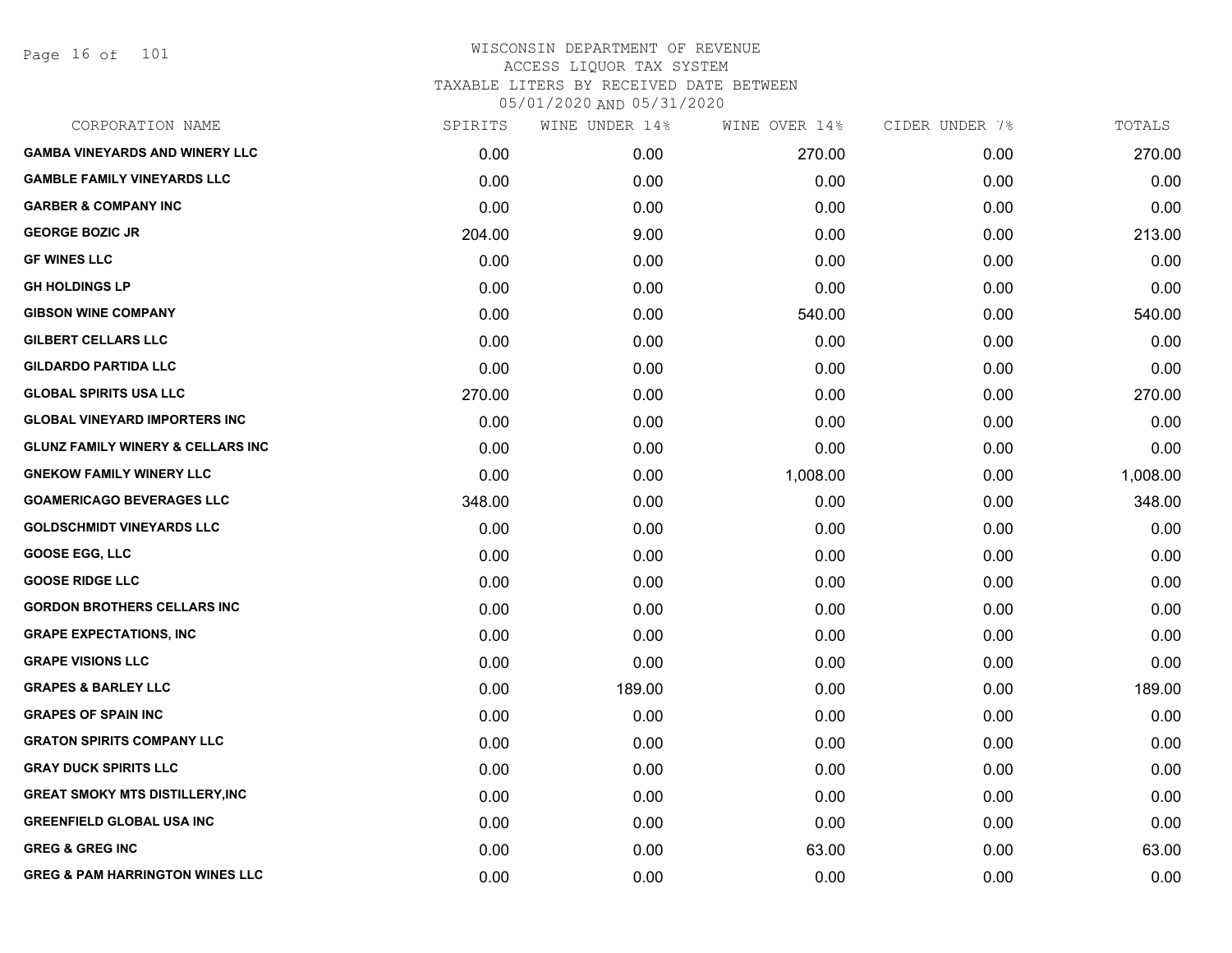Page 17 of 101

| SPIRITS    | WINE UNDER 14% |        | CIDER UNDER 7% | TOTALS     |
|------------|----------------|--------|----------------|------------|
| 0.00       | 0.00           | 0.00   | 0.00           | 0.00       |
| 0.00       | 0.00           | 0.00   | 0.00           | 0.00       |
| 0.00       | 0.00           | 0.00   | 0.00           | 0.00       |
| 0.00       | 126.00         | 126.00 | 0.00           | 252.00     |
| 0.00       | 0.00           | 0.00   | 0.00           | 0.00       |
| 0.00       | 0.00           | 0.00   | 0.00           | 0.00       |
| 0.00       | 315.00         | 126.00 | 0.00           | 441.00     |
| 0.00       | 306.00         | 0.00   | 0.00           | 306.00     |
| 0.00       | 0.00           | 0.00   | 0.00           | 0.00       |
| 0.00       | 0.00           | 0.00   | 0.00           | 0.00       |
| 0.00       | 0.00           | 0.00   | 0.00           | 0.00       |
| 0.00       | 294.00         | 0.00   | 0.00           | 294.00     |
| 0.00       | 0.00           | 0.00   | 0.00           | 0.00       |
| 0.00       | 0.00           | 0.00   | 0.00           | 0.00       |
| 0.00       | 0.00           | 0.00   | 0.00           | 0.00       |
| 0.00       | 0.00           | 0.00   | 0.00           | 0.00       |
| 0.00       | 0.00           | 0.00   | 0.00           | 0.00       |
| 0.00       | 0.00           | 0.00   | 0.00           | 0.00       |
| 0.00       | 0.00           | 0.00   | 0.00           | 0.00       |
| 0.00       | 0.00           | 0.00   | 0.00           | 0.00       |
| 0.00       | 0.00           | 0.00   | 0.00           | 0.00       |
| 0.00       | 0.00           | 0.00   | 0.00           | 0.00       |
| 0.00       | 0.00           | 0.00   | 0.00           | 0.00       |
| 241,835.85 | 0.00           | 612.00 | 0.00           | 242,447.85 |
| 0.00       | 0.00           | 0.00   | 9,207.00       | 9,207.00   |
| 0.00       | 0.00           | 0.00   | 0.00           | 0.00       |
| 0.00       | 0.00           | 0.00   | 0.00           | 0.00       |
| 0.00       | 0.00           | 0.00   | 0.00           | 0.00       |
|            |                |        | WINE OVER 14%  |            |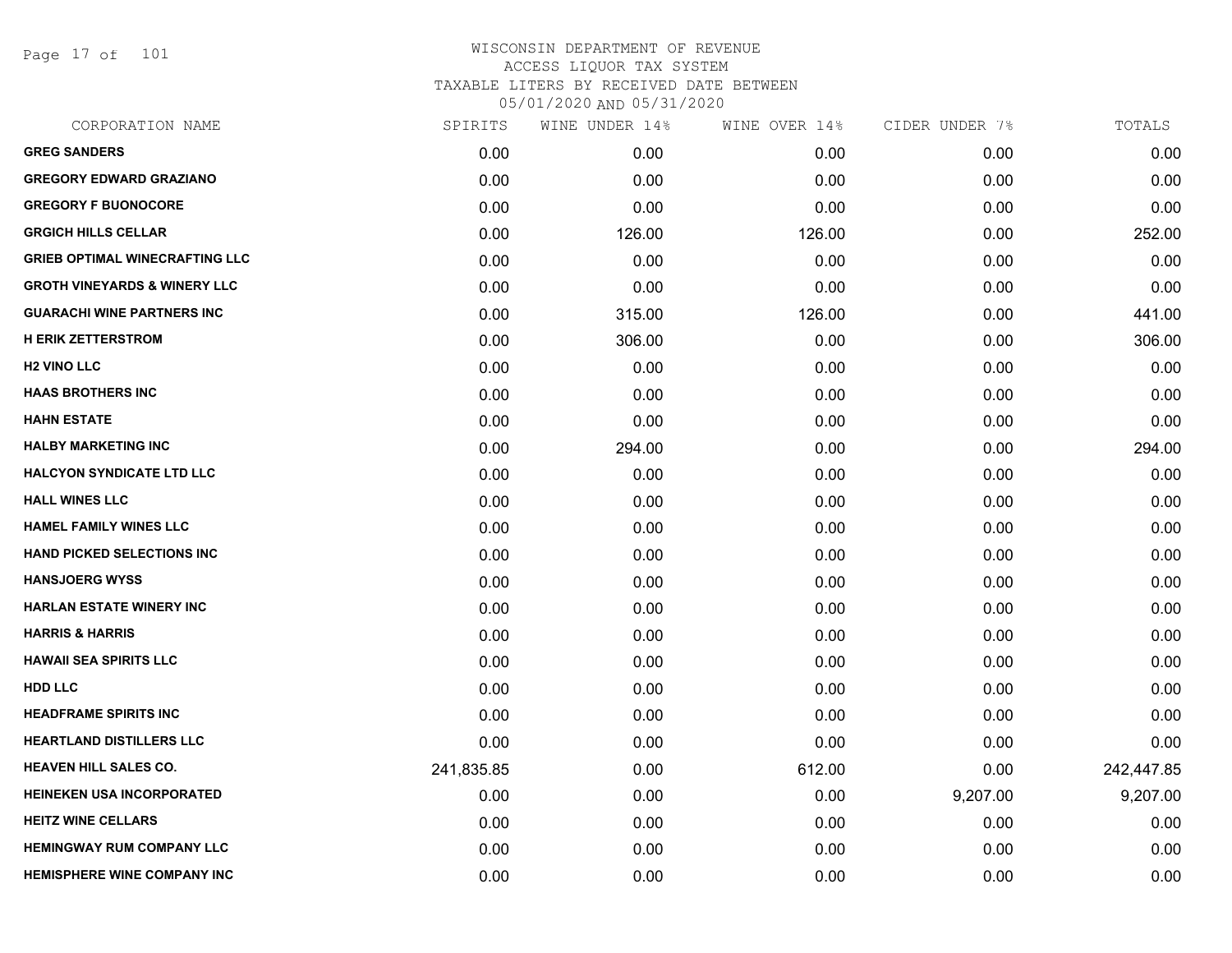Page 18 of 101

| CORPORATION NAME                       | SPIRITS | WINE UNDER 14% | WINE OVER 14% | CIDER UNDER 7% | TOTALS   |
|----------------------------------------|---------|----------------|---------------|----------------|----------|
| <b>HEMISPHERES LLC</b>                 | 0.00    | 0.00           | 0.00          | 0.00           | 0.00     |
| <b>HENDRY PREMIUM IMPORTS INC</b>      | 0.00    | 0.00           | 0.00          | 0.00           | 0.00     |
| <b>HENRIOT INC</b>                     | 0.00    | 531.00         | 0.00          | 0.00           | 531.00   |
| <b>HENRY CORNELL</b>                   | 0.00    | 0.00           | 0.00          | 0.00           | 0.00     |
| <b>HENRY STEELE IMPORTS LLC</b>        | 0.00    | 0.00           | 0.00          | 0.00           | 0.00     |
| <b>HERITAGE DISTILLING COMPANY INC</b> | 540.00  | 0.00           | 0.00          | 0.00           | 540.00   |
| <b>HERITAGE WINE CELLARS LTD</b>       | 0.00    | 1,296.00       | 0.00          | 0.00           | 1,296.00 |
| <b>HERMAN STORY WINES INC</b>          | 0.00    | 0.00           | 0.00          | 0.00           | 0.00     |
| <b>HERON WINES INC</b>                 | 0.00    | 0.00           | 0.00          | 0.00           | 0.00     |
| <b>HIDALGO IMPORTS LLC</b>             | 0.00    | 0.00           | 0.00          | 0.00           | 0.00     |
| <b>HILL ESTATES INC</b>                | 0.00    | 0.00           | 0.00          | 0.00           | 0.00     |
| <b>HIRSCH WINERY LLC</b>               | 0.00    | 0.00           | 0.00          | 0.00           | 0.00     |
| <b>HIWWS INC</b>                       | 0.00    | 0.00           | 0.00          | 0.00           | 0.00     |
| HONEOYE FALLS DISTILLERY LLC           | 0.00    | 0.00           | 0.00          | 0.00           | 0.00     |
| <b>HONEYWOOD INC</b>                   | 0.00    | 0.00           | 0.00          | 0.00           | 0.00     |
| HONIG VINEYARD AND WINERY LLC          | 0.00    | 333.00         | 63.00         | 0.00           | 396.00   |
| <b>HOOD RIVER DISTILLERS INC</b>       | 117.00  | 0.00           | 0.00          | 0.00           | 117.00   |
| <b>HOPE WINE LLC</b>                   | 0.00    | 0.00           | 0.00          | 0.00           | 0.00     |
| <b>HOTALING &amp; CO., LLC</b>         | 0.00    | 0.00           | 0.00          | 0.00           | 0.00     |
| <b>HOTCOOP LLC</b>                     | 0.00    | 0.00           | 0.00          | 0.00           | 0.00     |
| <b>HOTEL TANGO DISTILLERY</b>          | 0.00    | 0.00           | 0.00          | 0.00           | 0.00     |
| HOURGLASS WINE COMPANY INC             | 0.00    | 0.00           | 0.00          | 0.00           | 0.00     |
| <b>HPS EPICUREAN</b>                   | 60.00   | 0.00           | 0.00          | 0.00           | 60.00    |
| <b>HUA YUAN</b>                        | 0.00    | 0.00           | 0.00          | 0.00           | 0.00     |
| <b>HUBER ORCHARDS INC</b>              | 0.00    | 0.00           | 0.00          | 0.00           | 0.00     |
| <b>HUDSON WINE BROKERS LLC</b>         | 0.00    | 0.00           | 0.00          | 0.00           | 0.00     |
| <b>HUNEEUS VINTNERS LLC</b>            | 0.00    | 0.00           | 0.00          | 0.00           | 0.00     |
| HUNEEUS WINES HOLDCO LLC               | 0.00    | 0.00           | 0.00          | 0.00           | 0.00     |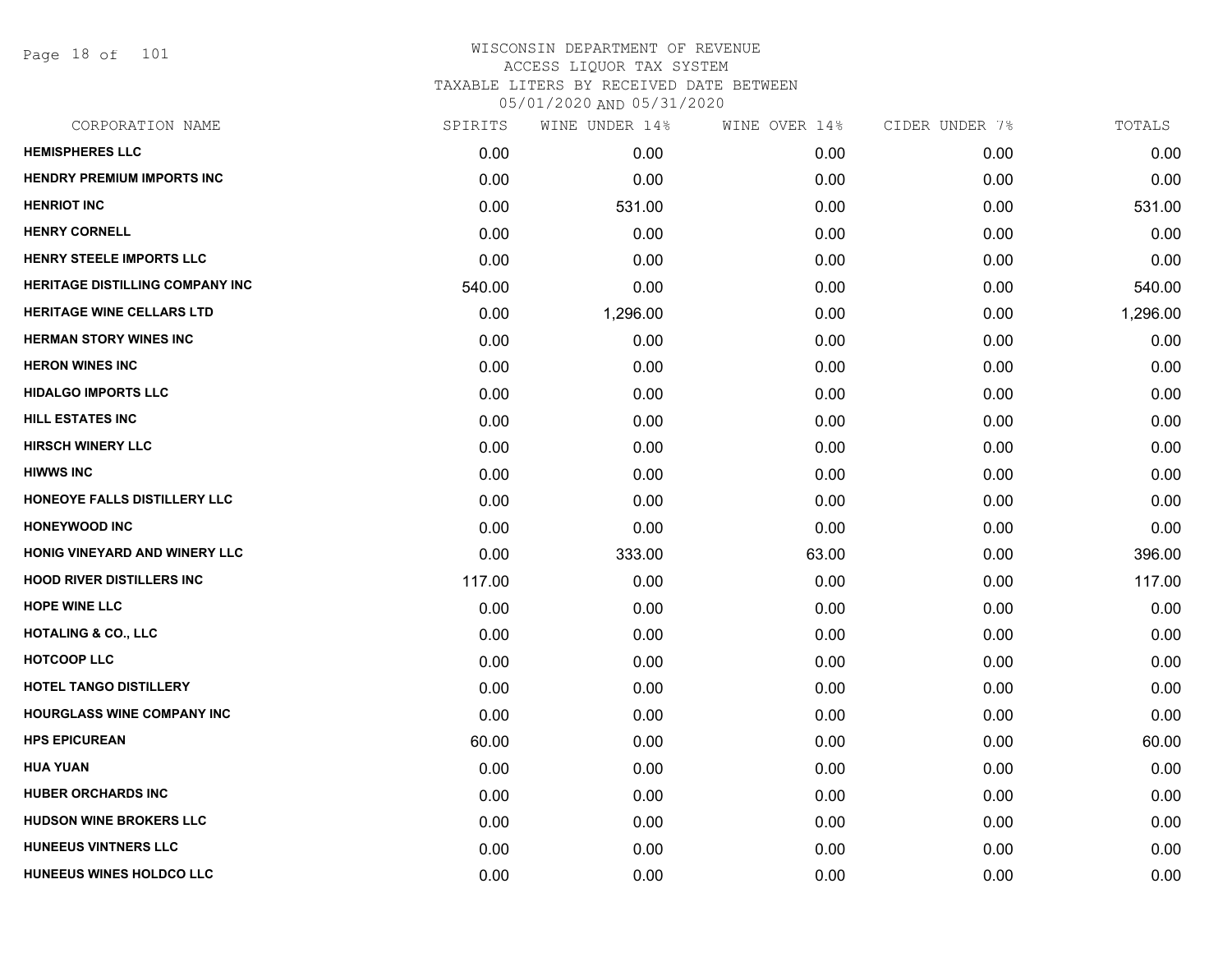Page 19 of 101

|           | WINE UNDER 14% |          | CIDER UNDER 7% | TOTALS    |
|-----------|----------------|----------|----------------|-----------|
| 0.00      | 0.00           | 0.00     | 0.00           | 0.00      |
| 0.00      | 0.00           | 0.00     | 0.00           | 0.00      |
| 0.00      | 0.00           | 0.00     | 0.00           | 0.00      |
| 0.00      | 0.00           | 0.00     | 0.00           | 0.00      |
| 0.00      | 189.00         | 0.00     | 0.00           | 189.00    |
| 0.00      | 0.00           | 0.00     | 0.00           | 0.00      |
| 0.00      | 0.00           | 0.00     | 0.00           | 0.00      |
| 48.00     | 0.00           | 0.00     | 0.00           | 48.00     |
| 0.00      | 0.00           | 0.00     | 0.00           | 0.00      |
| 0.00      | 513.00         | 0.00     | 0.00           | 513.00    |
| 12,997.65 | 0.00           | 0.00     | 0.00           | 12,997.65 |
| 0.00      | 0.00           | 0.00     | 0.00           | 0.00      |
| 0.00      | 0.00           | 0.00     | 0.00           | 0.00      |
| 0.00      | 927.00         | 0.00     | 0.00           | 927.00    |
| 0.00      | 0.00           | 0.00     | 0.00           | 0.00      |
| 0.00      | 0.00           | 0.00     | 0.00           | 0.00      |
| 0.00      | 45.00          | 0.00     | 0.00           | 45.00     |
| 0.00      | 0.00           | 0.00     | 0.00           | 0.00      |
| 0.00      | 0.00           | 0.00     | 0.00           | 0.00      |
| 0.00      | 4,329.00       | 0.00     | 0.00           | 4,329.00  |
| 0.00      | 0.00           | 0.00     | 0.00           | 0.00      |
| 0.00      | 0.00           | 0.00     | 0.00           | 0.00      |
| 0.00      | 495.00         | 0.00     | 0.00           | 495.00    |
| 0.00      | 378.00         | 1,602.00 | 0.00           | 1,980.00  |
| 0.00      | 0.00           | 0.00     | 0.00           | 0.00      |
| 0.00      | 0.00           | 1,512.00 | 0.00           | 1,512.00  |
| 0.00      | 1,692.00       | 0.00     | 0.00           | 1,692.00  |
| 0.00      | 0.00           | 0.00     | 0.00           | 0.00      |
|           | SPIRITS        |          | WINE OVER 14%  |           |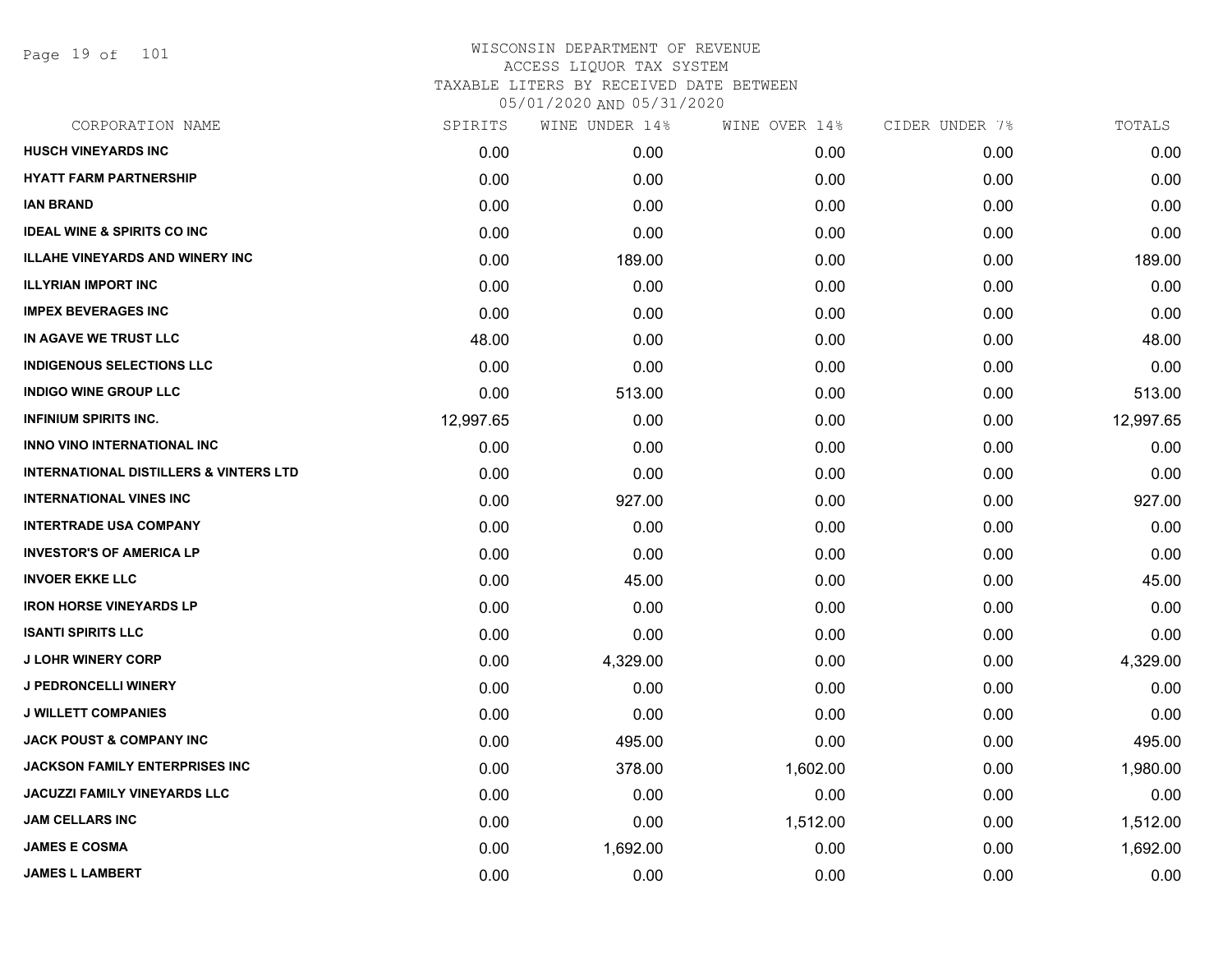Page 20 of 101

| CORPORATION NAME                      | SPIRITS    | WINE UNDER 14% | WINE OVER 14% | CIDER UNDER 7% | TOTALS     |
|---------------------------------------|------------|----------------|---------------|----------------|------------|
| <b>JAMES MORONEY INC</b>              | 0.00       | 0.00           | 0.00          | 0.00           | 0.00       |
| JAPAN PRESTIGE SAKE INTERNATIONAL INC | 0.00       | 0.00           | 0.00          | 0.00           | 0.00       |
| <b>JARVIS</b>                         | 0.00       | 0.00           | 0.00          | 0.00           | 0.00       |
| <b>JASON DRISCOLL</b>                 | 0.00       | 0.00           | 0.00          | 0.00           | 0.00       |
| <b>JAX VINEYARDS LLC</b>              | 0.00       | 0.00           | 0.00          | 0.00           | 0.00       |
| <b>JAY J HEMINWAY</b>                 | 0.00       | 0.00           | 0.00          | 0.00           | 0.00       |
| <b>JAY MIDWEST INC</b>                | 0.00       | 0.00           | 0.00          | 0.00           | 0.00       |
| <b>JB GEORGE LLC</b>                  | 0.00       | 0.00           | 0.00          | 0.00           | 0.00       |
| <b>JC CELLARS INC</b>                 | 0.00       | 0.00           | 0.00          | 0.00           | 0.00       |
| <b>JDSO, INC.</b>                     | 12,054.00  | 0.00           | 0.00          | 0.00           | 12,054.00  |
| JEAN CLAUDE BOISSET WINES USA INC     | 0.00       | 5,796.00       | 198.00        | 0.00           | 5,994.00   |
| <b>JEFF QUINT</b>                     | 0.00       | 0.00           | 0.00          | 0.00           | 0.00       |
| <b>JEM BEVERAGE COMPANY</b>           | 939.00     | 0.00           | 0.00          | 0.00           | 939.00     |
| <b>JFC INTERNATIONAL INC</b>          | 0.00       | 18.17          | 297.15        | 0.00           | 315.32     |
| <b>JIM BEAM BRANDS CO</b>             | 514,619.94 | 135.00         | 0.00          | 0.00           | 514,754.94 |
| <b>J-NH WINE GROUP LLC</b>            | 0.00       | 0.00           | 0.00          | 0.00           | 0.00       |
| <b>JNJ INTERNATIONAL INC</b>          | 0.00       | 0.00           | 0.00          | 0.00           | 0.00       |
| <b>JOHAN VINEYARDS LLC</b>            | 0.00       | 0.00           | 0.00          | 0.00           | 0.00       |
| JOHN ANTHONY VINEYARDS LLC            | 0.00       | 0.00           | 0.00          | 0.00           | 0.00       |
| <b>JOHN C BAKER</b>                   | 0.00       | 0.00           | 0.00          | 0.00           | 0.00       |
| <b>JOHN MONROE LINTVET</b>            | 0.00       | 0.00           | 0.00          | 0.00           | 0.00       |
| <b>JOHN R LUCAS</b>                   | 0.00       | 9.00           | 0.00          | 0.00           | 9.00       |
| <b>JOSE PASTOR</b>                    | 0.00       | 387.00         | 105.00        | 0.00           | 492.00     |
| <b>JOSEPH DEHNER</b>                  | 0.00       | 0.00           | 0.00          | 0.00           | 0.00       |
| <b>JOSEPH PHELPS VINEYARDS LLC</b>    | 0.00       | 0.00           | 0.00          | 0.00           | 0.00       |
| JOSEPH VICTORI WINES, INC.            | 0.00       | 648.00         | 0.00          | 0.00           | 648.00     |
| <b>JOSU GALDOS</b>                    | 0.00       | 126.00         | 0.00          | 0.00           | 126.00     |
| JOURNEYMAN DISTILLERY LLC             | 0.00       | 0.00           | 0.00          | 0.00           | 0.00       |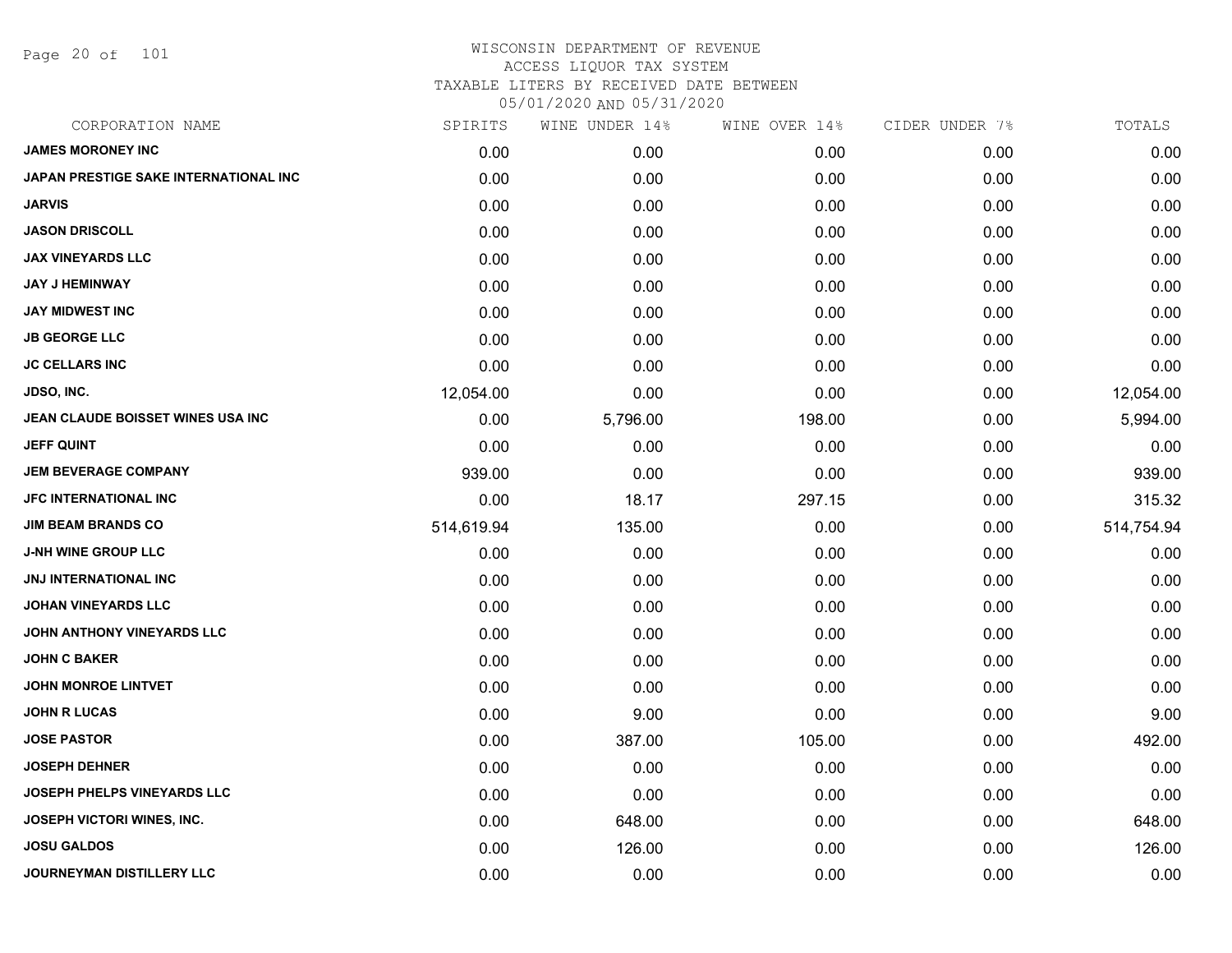Page 21 of 101

| CORPORATION NAME                         | SPIRITS | WINE UNDER 14% | WINE OVER 14% | CIDER UNDER 7% | TOTALS    |
|------------------------------------------|---------|----------------|---------------|----------------|-----------|
| <b>JUSTIN VINEYARDS &amp; WINERY LLC</b> | 0.00    | 378.00         | 1,071.00      | 0.00           | 1,449.00  |
| <b>JVS WINES IMPORTS IL CORP</b>         | 0.00    | 0.00           | 0.00          | 0.00           | 0.00      |
| <b>JVW CORPORATION</b>                   | 0.00    | 0.00           | 0.00          | 0.00           | 0.00      |
| <b>JZ WINE COMPANY</b>                   | 0.00    | 0.00           | 0.00          | 0.00           | 0.00      |
| <b>K VINTNERS LLC</b>                    | 0.00    | 0.00           | 0.00          | 0.00           | 0.00      |
| <b>KAITRIN N COOPER</b>                  | 0.00    | 0.00           | 0.00          | 0.00           | 0.00      |
| <b>KALIN CELLARS INC</b>                 | 0.00    | 0.00           | 0.00          | 0.00           | 0.00      |
| <b>KAY OLSEN</b>                         | 0.00    | 0.00           | 0.00          | 0.00           | 0.00      |
| <b>KEEPER'S QUEST INC</b>                | 0.00    | 0.00           | 0.00          | 0.00           | 0.00      |
| <b>KEN WRIGHT CELLARS CO</b>             | 0.00    | 0.00           | 0.00          | 0.00           | 0.00      |
| <b>KENNETH S LIKITPRAKONG</b>            | 0.00    | 567.00         | 0.00          | 0.00           | 567.00    |
| <b>KENT HUMPHREY</b>                     | 0.00    | 0.00           | 0.00          | 0.00           | 0.00      |
| <b>KENT RASMUSSEN WINERY</b>             | 0.00    | 0.00           | 0.00          | 0.00           | 0.00      |
| <b>KENTUCKY BOURBON DISTILLERS LTD</b>   | 858.00  | 0.00           | 0.00          | 0.00           | 858.00    |
| <b>KERMIT LYNCH WINE MERCHANTS</b>       | 0.00    | 27.00          | 0.00          | 0.00           | 27.00     |
| <b>KERWIN ESTATE LLC</b>                 | 0.00    | 0.00           | 0.00          | 0.00           | 0.00      |
| <b>KIMBERTON WINES LLC</b>               | 0.00    | 0.00           | 0.00          | 0.00           | 0.00      |
| KINDRED SPIRITS NORTH AMERICA INC        | 0.00    | 0.00           | 0.00          | 0.00           | 0.00      |
| <b>KINDRED VINES IMPORT CO LLC</b>       | 0.00    | 0.00           | 0.00          | 0.00           | 0.00      |
| <b>KING ESTATE WINERY LP</b>             | 0.00    | 0.00           | 0.00          | 0.00           | 0.00      |
| <b>KINGS COUNTY DISTILLERY LLC</b>       | 0.00    | 0.00           | 0.00          | 0.00           | 0.00      |
| <b>KIONA VINEYARDS LLC</b>               | 0.00    | 0.00           | 0.00          | 0.00           | 0.00      |
| KISMET WINE, INC.                        | 0.00    | 0.00           | 0.00          | 0.00           | 0.00      |
| <b>KISTLER VINEYARDS, LLC</b>            | 0.00    | 0.00           | 0.00          | 0.00           | 0.00      |
| <b>KITFOX VINEYARDS LLC</b>              | 0.00    | 0.00           | 0.00          | 0.00           | 0.00      |
| <b>KLEIN FOODS INC</b>                   | 0.00    | 11,088.00      | 14,809.00     | 0.00           | 25,897.00 |
| <b>KLIN SPIRITS LLC</b>                  | 0.00    | 0.00           | 0.00          | 0.00           | 0.00      |
| <b>KLINKER BRICK WINERY INC</b>          | 0.00    | 0.00           | 0.00          | 0.00           | 0.00      |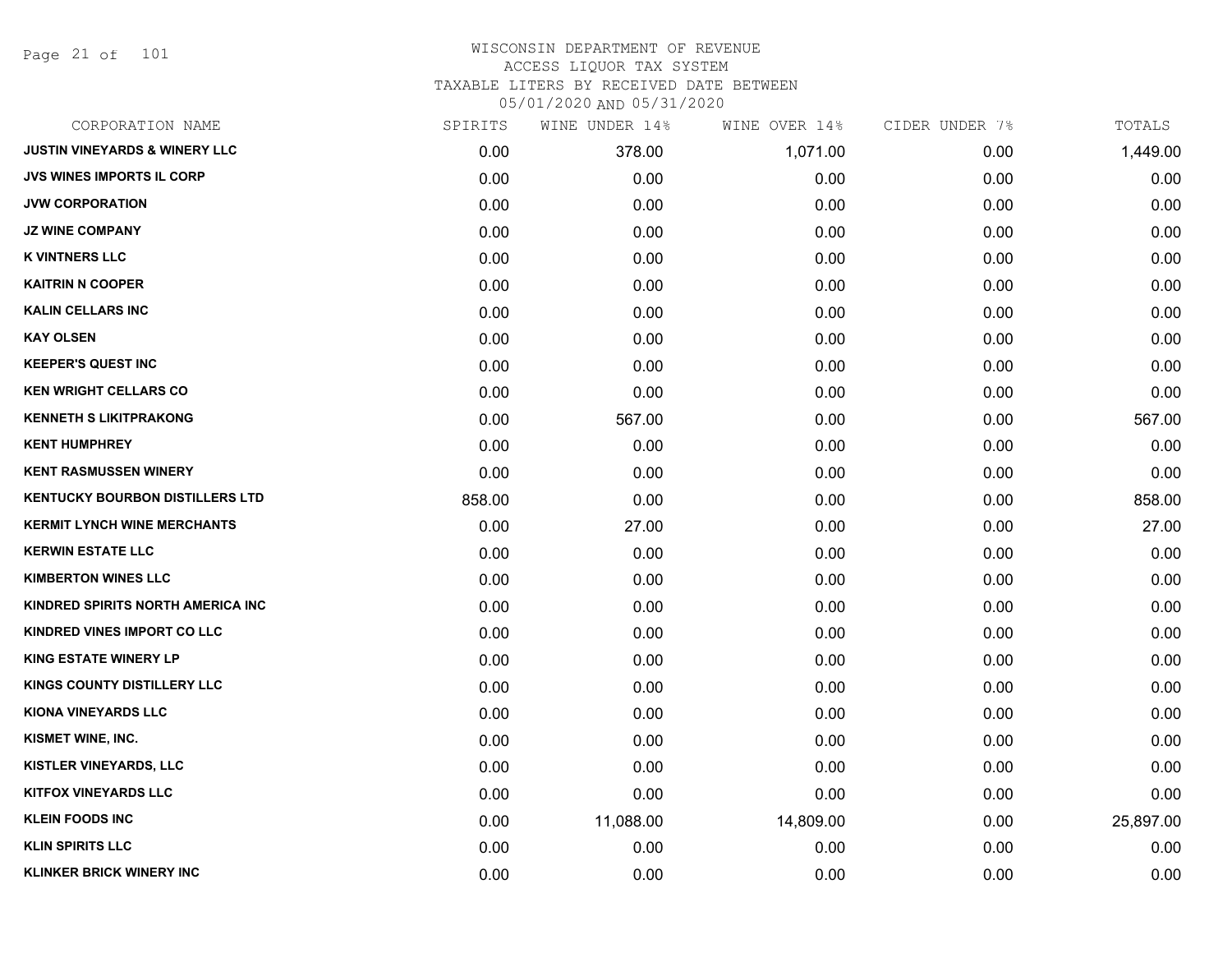Page 22 of 101

# WISCONSIN DEPARTMENT OF REVENUE ACCESS LIQUOR TAX SYSTEM TAXABLE LITERS BY RECEIVED DATE BETWEEN

| CORPORATION NAME                           | SPIRITS | WINE UNDER 14% | WINE OVER 14% | CIDER UNDER 7% | TOTALS   |
|--------------------------------------------|---------|----------------|---------------|----------------|----------|
| <b>KNIGHTS BRIDGE WINERY LLC</b>           | 0.00    | 0.00           | 0.00          | 0.00           | 0.00     |
| <b>KOBRAND CORPORATION</b>                 | 27.00   | 2,183.70       | 1,377.12      | 0.00           | 3,587.82 |
| KOJIMA & INTERNATIONAL ASSOCIATES INC      | 0.00    | 0.00           | 0.00          | 0.00           | 0.00     |
| <b>KOLOA RUM CORP</b>                      | 0.00    | 0.00           | 0.00          | 0.00           | 0.00     |
| <b>KONGSGAARD WINE LLC</b>                 | 0.00    | 0.00           | 0.00          | 0.00           | 0.00     |
| <b>KONSTANTIN D FRANK &amp; SONS</b>       | 0.00    | 0.00           | 0.00          | 0.00           | 0.00     |
| <b>KOPRI INC</b>                           | 0.00    | 0.00           | 0.00          | 0.00           | 0.00     |
| KORE WINE COMPANY, LLC                     | 0.00    | 0.00           | 0.00          | 0.00           | 0.00     |
| <b>KOVAL INC</b>                           | 355.50  | 0.00           | 0.00          | 0.00           | 355.50   |
| <b>KRUPP BROTHERS LLC</b>                  | 0.00    | 0.00           | 0.00          | 0.00           | 0.00     |
| <b>KYSELA PERE ET FILS LTD</b>             | 0.00    | 0.00           | 0.00          | 0.00           | 0.00     |
| <b>L &amp; F BRANDS INC</b>                | 0.00    | 0.00           | 0.00          | 0.00           | 0.00     |
| <b>LCWINE</b>                              | 0.00    | 0.00           | 0.00          | 0.00           | 0.00     |
| <b>L&amp;C WINE COUNTRY OPERATIONS LLC</b> | 0.00    | 0.00           | 0.00          | 0.00           | 0.00     |
| L. MAWBY, LLC                              | 0.00    | 0.00           | 0.00          | 0.00           | 0.00     |
| <b>L18 HOLDINGS, INC.</b>                  | 0.00    | 0.00           | 0.00          | 0.00           | 0.00     |
| <b>LADERA WINERY LLC</b>                   | 0.00    | 0.00           | 0.00          | 0.00           | 0.00     |
| <b>LADY HILL LLC</b>                       | 0.00    | 0.00           | 0.00          | 0.00           | 0.00     |
| <b>LAIL VINEYARDS LLC</b>                  | 0.00    | 0.00           | 0.00          | 0.00           | 0.00     |
| <b>LAIRD &amp; COMPANY</b>                 | 702.00  | 0.00           | 0.00          | 0.00           | 702.00   |
| <b>LAIRD FAMILY ESTATE LLC</b>             | 0.00    | 0.00           | 0.00          | 0.00           | 0.00     |
| LAKE COUNTRY LIBARE DISTILLING LLC         | 0.00    | 0.00           | 0.00          | 0.00           | 0.00     |
| <b>LANCE C RANDOLPH</b>                    | 0.00    | 0.00           | 0.00          | 0.00           | 0.00     |
| <b>LANGDON SHIVERICK INC</b>               | 0.00    | 0.00           | 0.00          | 0.00           | 0.00     |
| <b>LANGE WINERY LLC</b>                    | 0.00    | 0.00           | 0.00          | 0.00           | 0.00     |
| <b>LATITUDE BEVERAGE COMPANY</b>           | 0.00    | 0.00           | 0.00          | 0.00           | 0.00     |
| LAUREATE IMPORTS & MARKETING COMPANY, INC  | 0.00    | 0.00           | 0.00          | 0.00           | 0.00     |
| <b>LAVA SPRINGS INC</b>                    | 0.00    | 0.00           | 0.00          | 0.00           | 0.00     |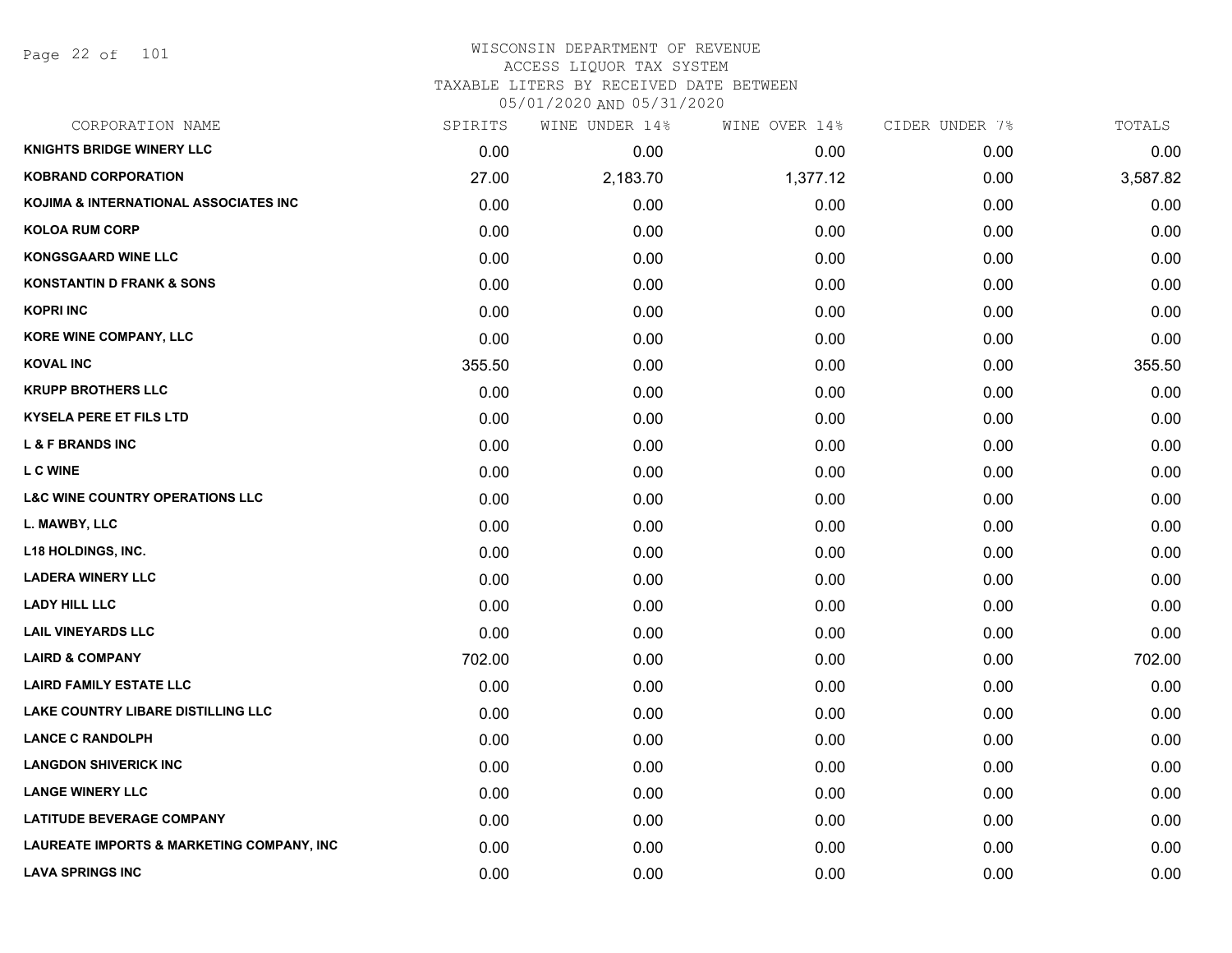Page 23 of 101

| CORPORATION NAME                         | SPIRITS   | WINE UNDER 14% | WINE OVER 14% | CIDER UNDER 7% | TOTALS    |
|------------------------------------------|-----------|----------------|---------------|----------------|-----------|
| <b>LAWER FAMILY WINERY INC</b>           | 0.00      | 0.00           | 0.00          | 0.00           | 0.00      |
| <b>LAWLESS DISTILLING COMPANY LLC</b>    | 0.00      | 0.00           | 0.00          | 0.00           | 0.00      |
| <b>LCF WINE COMPANY LLC</b>              | 0.00      | 1,638.00       | 378.00        | 0.00           | 2,016.00  |
| LE CEP II INC                            | 0.00      | 90.00          | 0.00          | 0.00           | 90.00     |
| LE GRAND COURTAGE LLC                    | 0.00      | 0.00           | 0.00          | 0.00           | 0.00      |
| LE RAISIN IMPORTS LLC                    | 0.00      | 0.00           | 0.00          | 0.00           | 0.00      |
| <b>LEFGROUP</b>                          | 0.00      | 0.00           | 0.00          | 0.00           | 0.00      |
| LEFT COAST CELLARS LLC                   | 0.00      | 0.00           | 0.00          | 0.00           | 0.00      |
| <b>LEMELSON WINERY LLC</b>               | 0.00      | 0.00           | 0.00          | 0.00           | 0.00      |
| <b>LEONARD KREUSCH INC</b>               | 0.00      | 270.28         | 0.00          | 0.00           | 270.28    |
| <b>LEONARDINI FAMILY WINERY LLC</b>      | 0.00      | 0.00           | 0.00          | 0.00           | 0.00      |
| <b>LEONETTI CELLAR LLC</b>               | 0.00      | 0.00           | 0.00          | 0.00           | 0.00      |
| <b>LES LUNES WINE LLC</b>                | 0.00      | 0.00           | 0.00          | 0.00           | 0.00      |
| <b>LEVECKE CORPORATION</b>               | 65,241.00 | 0.00           | 0.00          | 0.00           | 65,241.00 |
| <b>LIDESTRI BEVERAGES LLC</b>            | 0.00      | 0.00           | 0.00          | 0.00           | 0.00      |
| <b>LIMERICK LANE CELLARS INC</b>         | 0.00      | 0.00           | 0.00          | 0.00           | 0.00      |
| <b>LINCOLN SQUARE WINE COMPANY LLC</b>   | 0.00      | 126.00         | 0.00          | 0.00           | 126.00    |
| LINGUA FRANCA-LS VINEYARDS HOLDINGS, LLC | 0.00      | 0.00           | 0.00          | 0.00           | 0.00      |
| <b>LIOCO WINE COMPANY LLC</b>            | 0.00      | 0.00           | 0.00          | 0.00           | 0.00      |
| <b>LION NATHAN USA INC</b>               | 0.00      | 1,251.00       | 1,044.00      | 0.00           | 2,295.00  |
| <b>LISA CHASE</b>                        | 0.00      | 0.00           | 0.00          | 0.00           | 0.00      |
| <b>LISA LISA INCORPORATED</b>            | 0.00      | 0.00           | 0.00          | 0.00           | 0.00      |
| <b>LISA MARLOW</b>                       | 0.00      | 0.00           | 0.00          | 0.00           | 0.00      |
| <b>LIVING FOODS. LLC</b>                 | 0.00      | 0.00           | 0.00          | 0.00           | 0.00      |
| <b>LLOYD CARUSO LLC</b>                  | 0.00      | 0.00           | 0.00          | 0.00           | 0.00      |
| <b>LLOYD CELLARS INC</b>                 | 0.00      | 0.00           | 0.00          | 0.00           | 0.00      |
| <b>LOCAL DISTILLING INC</b>              | 5,814.00  | 0.00           | 0.00          | 0.00           | 5,814.00  |
| <b>LOEST &amp; MCNAMEE INC</b>           | 0.00      | 0.00           | 0.00          | 0.00           | 0.00      |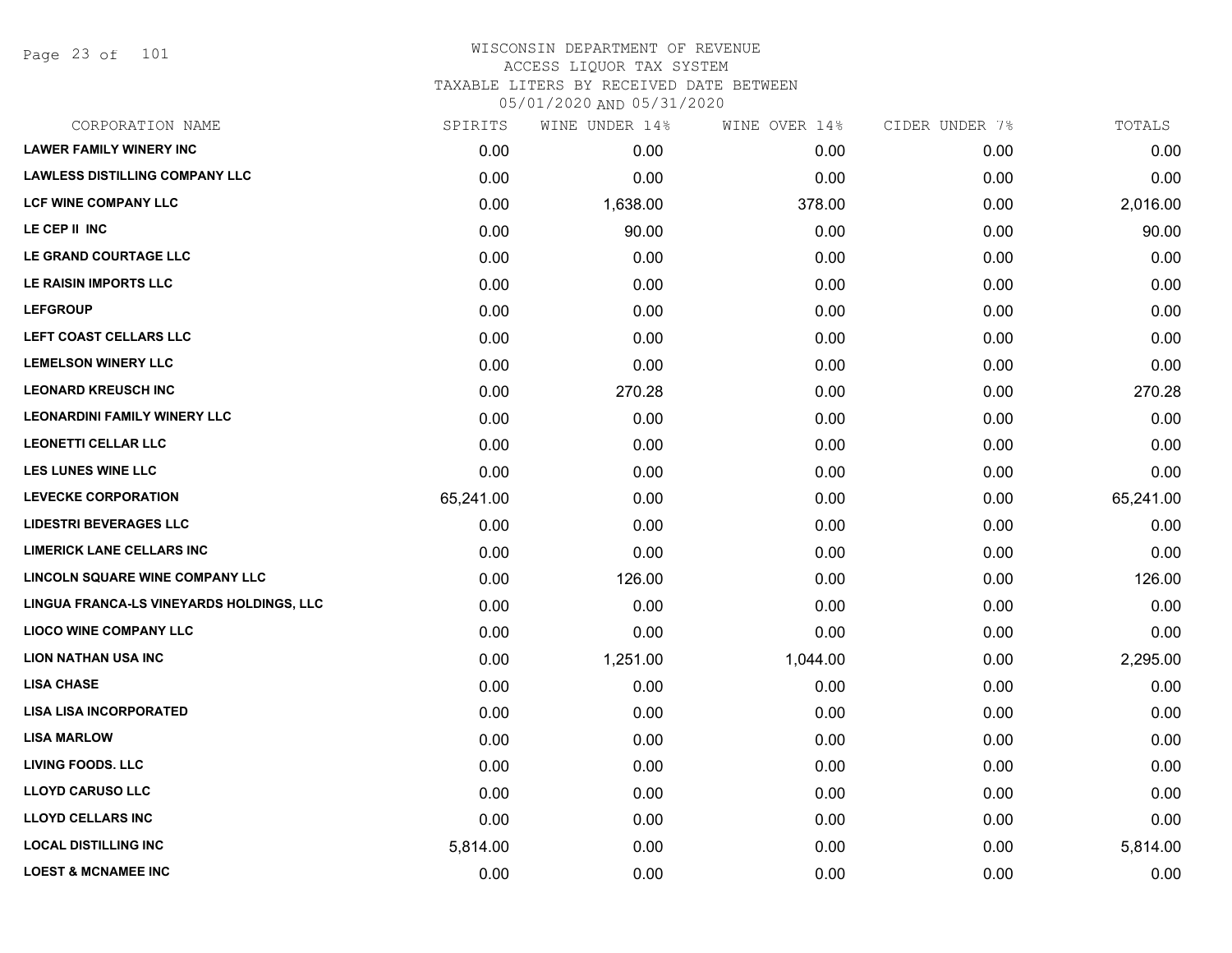Page 24 of 101

| CORPORATION NAME                               | SPIRITS   | WINE UNDER 14% | WINE OVER 14% | CIDER UNDER 7% | TOTALS    |
|------------------------------------------------|-----------|----------------|---------------|----------------|-----------|
| <b>LONE STAR DISTILLERY LLC</b>                | 0.00      | 0.00           | 0.00          | 0.00           | 0.00      |
| <b>LONG MEADOW RANCH WINERY INC</b>            | 0.00      | 0.00           | 0.00          | 0.00           | 0.00      |
| <b>LONG SHADOWS VINTNERS LLC</b>               | 0.00      | 0.00           | 0.00          | 0.00           | 0.00      |
| <b>LONZ WINERY INC</b>                         | 0.00      | 0.00           | 0.00          | 0.00           | 0.00      |
| <b>LOOSEN BROS USA LTD</b>                     | 0.00      | 162.00         | 0.00          | 0.00           | 162.00    |
| <b>LORING WINE COMPANY LLC</b>                 | 0.00      | 0.00           | 20.25         | 0.00           | 20.25     |
| <b>LOUIS GLUNZ BEER INC</b>                    | 0.00      | 0.00           | 0.00          | 0.00           | 0.00      |
| <b>LOUIS LATOUR INC</b>                        | 0.00      | 130.50         | 0.00          | 0.00           | 130.50    |
| <b>LOWDEN SCHOOLHOUSE CORPORATION</b>          | 0.00      | 0.00           | 0.00          | 0.00           | 0.00      |
| <b>LUNA VINEYARDS INC</b>                      | 0.00      | 63.00          | 0.00          | 0.00           | 63.00     |
| <b>LUNEAU USA INC</b>                          | 0.00      | 4,359.00       | 0.00          | 0.00           | 4,359.00  |
| <b>LUXCO INC</b>                               | 66,511.50 | 0.00           | 387.00        | 0.00           | 66,898.50 |
| <b>LYNFRED WINERY INC</b>                      | 0.00      | 0.00           | 0.00          | 0.00           | 0.00      |
| <b>LYNMAR WINERY LLC</b>                       | 0.00      | 0.00           | 0.00          | 0.00           | 0.00      |
| <b>M.A.C. WINES, LLC</b>                       | 0.00      | 0.00           | 0.00          | 0.00           | 0.00      |
| <b>MACH FLYNT INC</b>                          | 7,257.60  | 47,736.00      | 8,316.00      | 0.00           | 63,309.60 |
| <b>MACK &amp; SCHUHLE INC</b>                  | 0.00      | 10,233.00      | 0.00          | 0.00           | 10,233.00 |
| <b>MAD CAR WINE CO LLC</b>                     | 0.00      | 0.00           | 0.00          | 0.00           | 0.00      |
| <b>MAISONS MARQUES &amp; DOMAINES USA INC.</b> | 0.00      | 36.00          | 18.00         | 0.00           | 54.00     |
| <b>MAMMOTH DISTILLING LLC</b>                  | 0.00      | 0.00           | 0.00          | 0.00           | 0.00      |
| <b>MANCAN WINE LLC</b>                         | 0.00      | 0.00           | 0.00          | 0.00           | 0.00      |
| <b>MANO'S INC</b>                              | 0.00      | 4,373.83       | 0.00          | 0.00           | 4,373.83  |
| <b>MARCI PALATELLA</b>                         | 0.00      | 0.00           | 0.00          | 0.00           | 0.00      |
| <b>MARGERUM WINE COMPANY INC</b>               | 0.00      | 0.00           | 0.00          | 0.00           | 0.00      |
| <b>MARIETTA CELLARS INC</b>                    | 0.00      | 126.00         | 126.00        | 0.00           | 252.00    |
| <b>MARIPOSA WINE COMPANY LLC</b>               | 0.00      | 0.00           | 0.00          | 0.00           | 0.00      |
| <b>MARK ANTHONY BRANDS INC.</b>                | 0.00      | 0.00           | 0.00          | 0.00           | 0.00      |
| <b>MARK SZUMOWSKI</b>                          | 0.00      | 0.00           | 0.00          | 0.00           | 0.00      |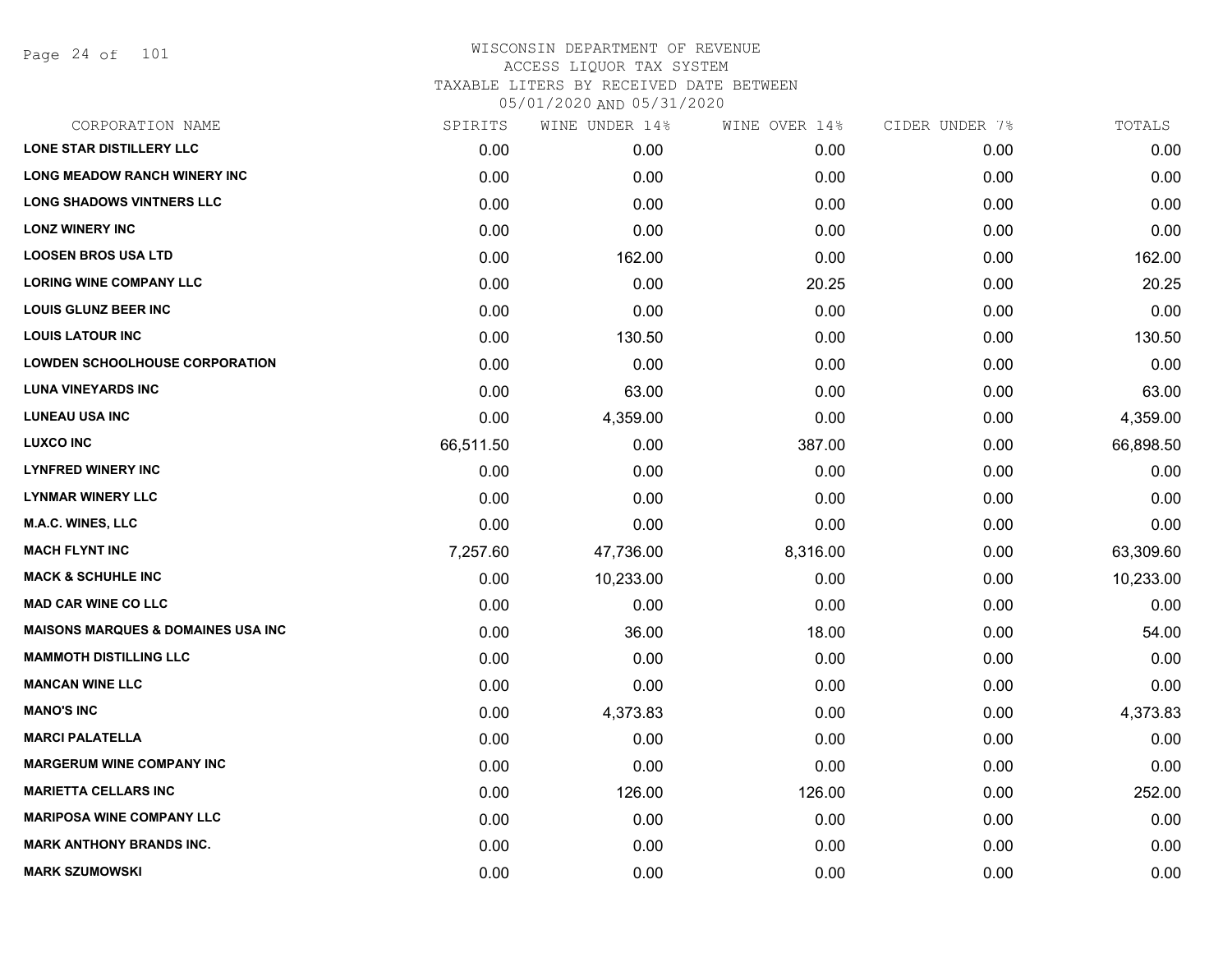Page 25 of 101

| CORPORATION NAME                        | SPIRITS  | WINE UNDER 14% | WINE OVER 14% | CIDER UNDER 7% | TOTALS   |
|-----------------------------------------|----------|----------------|---------------|----------------|----------|
| <b>MARKETING GLOBAL BRANDS CORP</b>     | 0.00     | 0.00           | 0.00          | 0.00           | 0.00     |
| <b>MARKO J KARAKASEVIC</b>              | 0.00     | 0.00           | 0.00          | 0.00           | 0.00     |
| <b>MARTELLOTTO INC.</b>                 | 0.00     | 0.00           | 0.00          | 0.00           | 0.00     |
| <b>MARTIN &amp; COMPANY WINES, INC</b>  | 0.00     | 0.00           | 0.00          | 0.00           | 0.00     |
| <b>MARTIN RAY WINERY INC</b>            | 0.00     | 0.00           | 0.00          | 0.00           | 0.00     |
| <b>MARTINELLI WINERY INC</b>            | 0.00     | 0.00           | 0.00          | 0.00           | 0.00     |
| <b>MARTINEZ DISTRIBUTING CO INC</b>     | 0.00     | 0.00           | 0.00          | 0.00           | 0.00     |
| <b>MASSANOIS LLC</b>                    | 0.00     | 1,140.00       | 177.00        | 0.00           | 1,317.00 |
| <b>MAST-JAEGERMEISTER US INC</b>        | 9,848.40 | 0.00           | 0.00          | 0.00           | 9,848.40 |
| <b>MATCHVINO LLC</b>                    | 0.00     | 354.00         | 0.00          | 0.00           | 354.00   |
| <b>MATHY WINERY LLC</b>                 | 0.00     | 0.00           | 0.00          | 0.00           | 0.00     |
| <b>MATRICK HOLDINGS CORPORATION</b>     | 0.00     | 0.00           | 0.00          | 0.00           | 0.00     |
| <b>MATT PREIS</b>                       | 0.00     | 0.00           | 0.00          | 0.00           | 0.00     |
| <b>MATTHEW C VILLARD</b>                | 0.00     | 0.00           | 0.00          | 0.00           | 0.00     |
| <b>MATTHEW RORICK WINES INC</b>         | 0.00     | 0.00           | 0.00          | 0.00           | 0.00     |
| <b>MATTHIASSON FAMILY VINEYARDS LLC</b> | 0.00     | 0.00           | 30.00         | 0.00           | 30.00    |
| <b>MAURITSON FAMILY WINERY</b>          | 0.00     | 0.00           | 0.00          | 0.00           | 0.00     |
| <b>MAYACAMAS VINEYARDS INC</b>          | 0.00     | 0.00           | 0.00          | 0.00           | 0.00     |
| <b>MAYNARD JAMES KEENAN</b>             | 0.00     | 0.00           | 0.00          | 0.00           | 0.00     |
| <b>MC CORMICK DISTILLING CO INC</b>     | 0.00     | 0.00           | 0.00          | 0.00           | 0.00     |
| <b>MCBRIDE SISTERS COLLECTIONS INC.</b> | 0.00     | 378.00         | 0.00          | 0.00           | 378.00   |
| <b>MCKENZIE'S BEVERAGES INC</b>         | 0.00     | 0.00           | 0.00          | 4,905.90       | 4,905.90 |
| <b>MCNAB RIDGE WINERY LLC</b>           | 0.00     | 45.00          | 81.00         | 0.00           | 126.00   |
| <b>MEDCO ATLANTIC INC</b>               | 0.00     | 0.00           | 0.00          | 0.00           | 0.00     |
| <b>MEIERS WINE CELLARS INC</b>          | 0.00     | 0.00           | 0.00          | 0.00           | 0.00     |
| <b>MENDOCINO WINE GROUP LLC</b>         | 0.00     | 252.00         | 189.00        | 0.00           | 441.00   |
| <b>MERCER WINE ESTATES LLC</b>          | 0.00     | 0.00           | 0.00          | 0.00           | 0.00     |
| <b>MERCHANT DU VIN CORPORATION</b>      | 0.00     | 0.00           | 0.00          | 183.59         | 183.59   |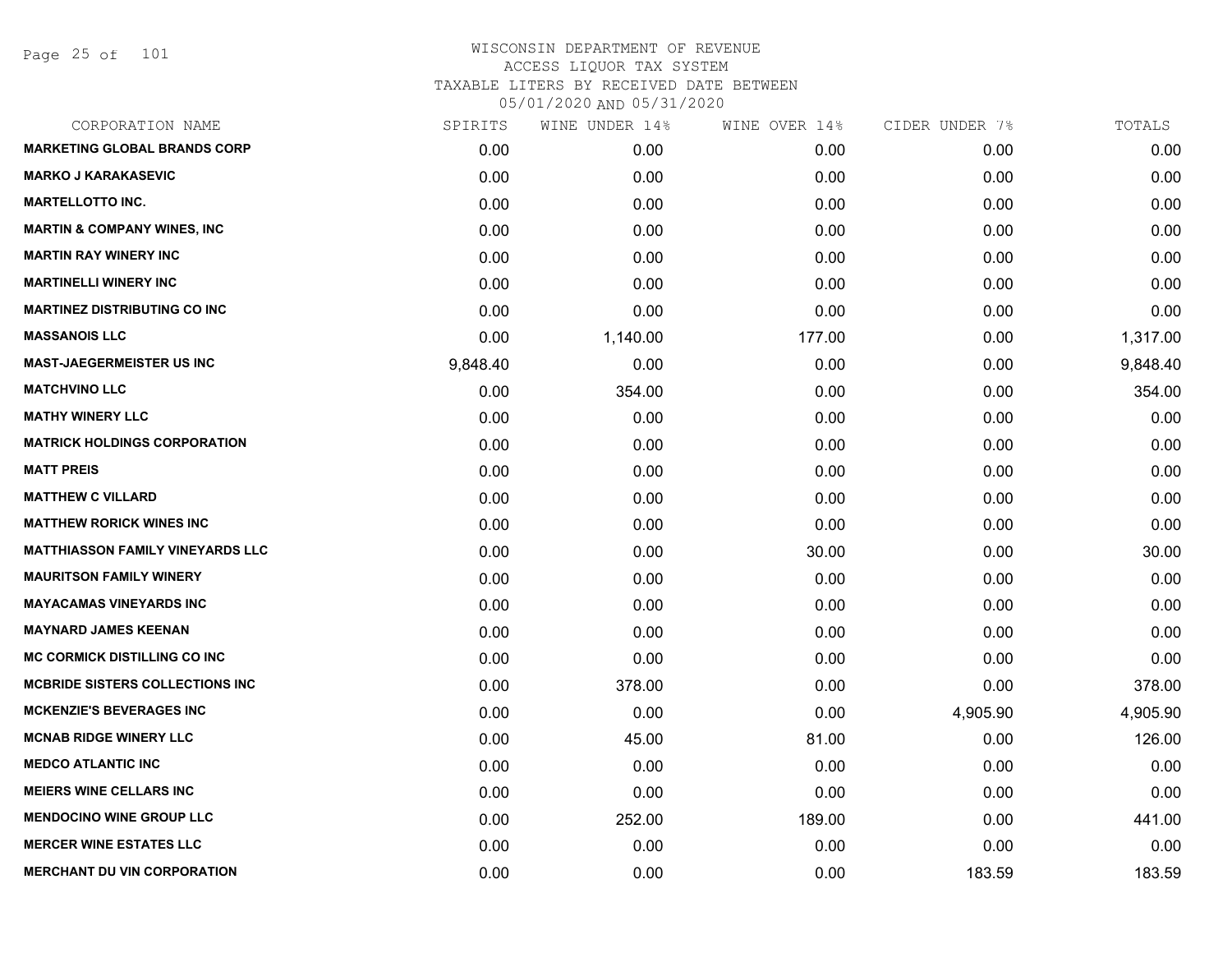Page 26 of 101

| CORPORATION NAME                                  | SPIRITS  | WINE UNDER 14% | WINE OVER 14% | CIDER UNDER 7% | TOTALS   |
|---------------------------------------------------|----------|----------------|---------------|----------------|----------|
| <b>METEOR VINEYARD LLC</b>                        | 0.00     | 0.00           | 0.00          | 0.00           | 0.00     |
| <b>METROWINE DISTRIBUTION CO INC</b>              | 0.00     | 0.00           | 0.00          | 0.00           | 0.00     |
| <b>METTLER WINES LLC</b>                          | 0.00     | 0.00           | 144.00        | 0.00           | 144.00   |
| <b>MEV CORPORATION</b>                            | 0.00     | 0.00           | 0.00          | 0.00           | 0.00     |
| <b>MEXCOR INC</b>                                 | 1,983.00 | 0.00           | 0.00          | 0.00           | 1,983.00 |
| <b>MEYER CELLARS LLC</b>                          | 0.00     | 0.00           | 0.00          | 0.00           | 0.00     |
| <b>MHW LTD</b>                                    | 4,562.40 | 2,812.50       | 2,361.00      | 0.00           | 9,735.90 |
| <b>MICHAEL BELLO</b>                              | 0.00     | 0.00           | 0.00          | 0.00           | 0.00     |
| <b>MICHAEL HOUGH</b>                              | 0.00     | 135.00         | 0.00          | 0.00           | 135.00   |
| <b>MICHAEL KUSH</b>                               | 0.00     | 0.00           | 0.00          | 0.00           | 0.00     |
| <b>MICHAEL SKURNIK WINES INC</b>                  | 0.00     | 5,669.25       | 0.00          | 0.00           | 5,669.25 |
| <b>MICHEAL DASHE</b>                              | 0.00     | 0.00           | 0.00          | 0.00           | 0.00     |
| <b>MIDDLETON FAMILY WINES LLC</b>                 | 0.00     | 0.00           | 0.00          | 0.00           | 0.00     |
| <b>MIDNIGHT CELLARS INC</b>                       | 0.00     | 0.00           | 0.00          | 0.00           | 0.00     |
| <b>MID-OAK DISTILLERY INC</b>                     | 0.00     | 0.00           | 0.00          | 0.00           | 0.00     |
| MIGHTY SWELL COCKTAIL COMPANY LLC                 | 0.00     | 0.00           | 0.00          | 0.00           | 0.00     |
| <b>MILBRANDT FAMILY WINES LLC</b>                 | 0.00     | 0.00           | 0.00          | 0.00           | 0.00     |
| MILLER FAMILY WINE COMPANY LLC                    | 0.00     | 1,008.00       | 0.00          | 0.00           | 1,008.00 |
| <b>MILLER SQUARED INC</b>                         | 0.00     | 0.00           | 0.00          | 0.00           | 0.00     |
| <b>MILTONS DISTRIBUTING CO INC</b>                | 0.00     | 1,070.98       | 36.00         | 0.00           | 1,106.98 |
| <b>MINER FAMILY WINERY LLC</b>                    | 0.00     | 0.00           | 0.00          | 0.00           | 0.00     |
| MINNESOTAS FINEST FERMENTED PRODUCTS              | 0.00     | 0.00           | 0.00          | 0.00           | 0.00     |
| <b>MIONETTO USA INC</b>                           | 0.00     | 863.93         | 0.00          | 0.00           | 863.93   |
| <b>MIRA WINERY LLC</b>                            | 0.00     | 0.00           | 0.00          | 0.00           | 0.00     |
| <b>MIRACLE IMPORTING AND DISTRIBUTION LLC</b>     | 0.00     | 324.00         | 0.00          | 0.00           | 324.00   |
| <b>MIRAMONT ESTATE VINEYARDS &amp; WINERY INC</b> | 0.00     | 270.00         | 0.00          | 0.00           | 270.00   |
| <b>MIRASOL WINE LLC</b>                           | 0.00     | 45.00          | 0.00          | 0.00           | 45.00    |
| <b>MIRER MANAGEMENT COMPANY LLC</b>               | 0.00     | 0.00           | 0.00          | 0.00           | 0.00     |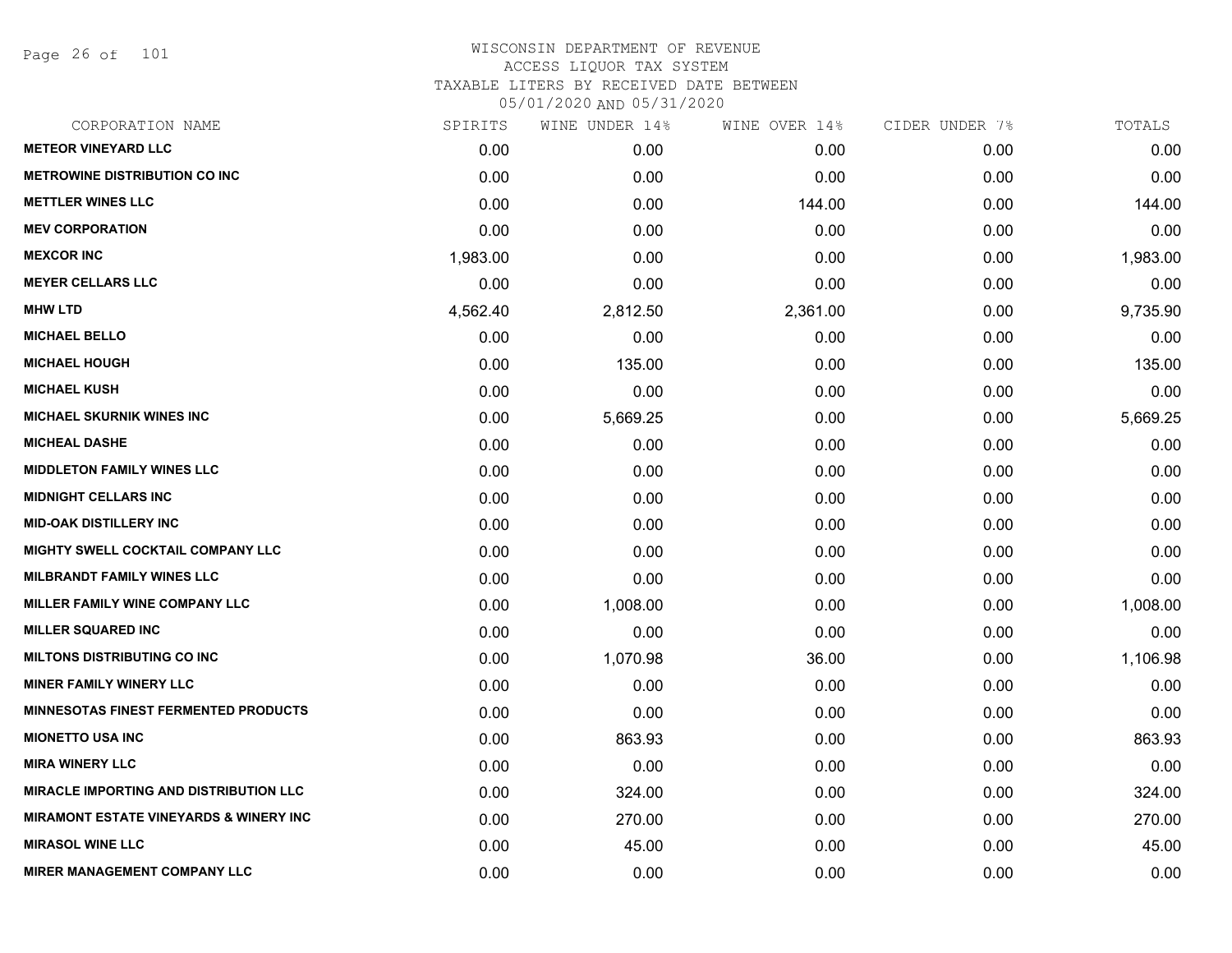| CORPORATION NAME                                                                   | SPIRITS   | WINE UNDER 14% | WINE OVER 14% | CIDER UNDER 7% | TOTALS    |
|------------------------------------------------------------------------------------|-----------|----------------|---------------|----------------|-----------|
| <b>MIROSLAV IVANOV TCHOLAKOV</b>                                                   | 0.00      | 0.00           | 0.00          | 0.00           | 0.00      |
| <b>MISA IMPORTS INC</b>                                                            | 12,390.00 | 27,018.00      | 450.00        | 0.00           | 39,858.00 |
| <b>MISSISSIPPI RIVER DISTILLING COMPANY</b>                                        | 0.00      | 0.00           | 0.00          | 0.00           | 0.00      |
| <b>MISTARR WINE IMPORTERS</b>                                                      | 0.00      | 0.00           | 0.00          | 0.00           | 0.00      |
| <b>MODERN DEVELOPMENT COMPANY</b>                                                  | 0.00      | 0.00           | 189.00        | 0.00           | 189.00    |
| <b>MODERN SPIRITS LLC</b>                                                          | 13.50     | 0.00           | 0.00          | 0.00           | 13.50     |
| <b>MOET HENNESSY USA, INC.</b>                                                     | 33,421.40 | 832.50         | 1,098.00      | 2,259.00       | 37,610.90 |
| <b>MOLLYDOOKER INTERNATIONAL LLC</b>                                               | 0.00      | 0.00           | 0.00          | 0.00           | 0.00      |
| <b>MOLLY'S WINERY INC</b>                                                          | 0.00      | 103.50         | 0.00          | 0.00           | 103.50    |
| <b>MOLSON COORS BEVERAGE COMPANY USA LLC</b>                                       | 0.00      | 3,719.67       | 0.00          | 3,298.16       | 7,017.83  |
| <b>MONICA NOGUES</b>                                                               | 0.00      | 0.00           | 0.00          | 0.00           | 0.00      |
| <b>MONSIEUR TOUTON SELECTION LTD / ORIGIN USA</b>                                  | 0.00      | 0.00           | 0.00          | 0.00           | 0.00      |
| <b>MONTCALM WINE IMPORTERS LTD</b>                                                 | 0.00      | 0.00           | 0.00          | 0.00           | 0.00      |
| <b>MONTE CRISTO BLOCK IV LLC</b>                                                   | 0.00      | 0.00           | 0.00          | 0.00           | 0.00      |
| <b>MONTEREY WINE COMPANY LLC</b>                                                   | 0.00      | 0.00           | 0.00          | 0.00           | 0.00      |
| <b>MONTICELLO CELLARS INC</b>                                                      | 0.00      | 0.00           | 0.00          | 0.00           | 0.00      |
| <b>MORE THAN GRAPES, LLC</b>                                                       | 0.00      | 994.50         | 0.00          | 0.00           | 994.50    |
| <b>MORGADO CELLARS LLC</b>                                                         | 0.00      | 0.00           | 0.00          | 0.00           | 0.00      |
| <b>MORGAN WINERY INC</b>                                                           | 0.00      | 63.00          | 0.00          | 0.00           | 63.00     |
| <b>MOUNT VEEDER FARMS LLC</b>                                                      | 0.00      | 0.00           | 0.00          | 0.00           | 0.00      |
| <b>MOUNTAIN VIEW VINTNERS LLC</b>                                                  | 0.00      | 0.00           | 0.00          | 0.00           | 0.00      |
| <b>MPL BRANDS NV INC</b>                                                           | 132.00    | 648.00         | 0.00          | 0.00           | 780.00    |
| <b>MS WALKER INC</b>                                                               | 2,479.50  | 0.00           | 0.00          | 0.00           | 2,479.50  |
| MUTUAL WHOLESALE LIQUOR INC                                                        | 0.00      | 0.00           | 0.00          | 0.00           | 0.00      |
| <b>NAPA VALLEY SPECIALTY WINES INC</b>                                             | 0.00      | 0.00           | 0.00          | 0.00           | 0.00      |
| <b>NATIONAL CONSUMER CREDIT GUARANTEE</b><br><b>ASSOCIATION OF CONNECTICUT INC</b> | 0.00      | 0.00           | 0.00          | 0.00           | 0.00      |
| <b>NATURAL MERCHANTS INC</b>                                                       | 0.00      | 441.00         | 0.00          | 0.00           | 441.00    |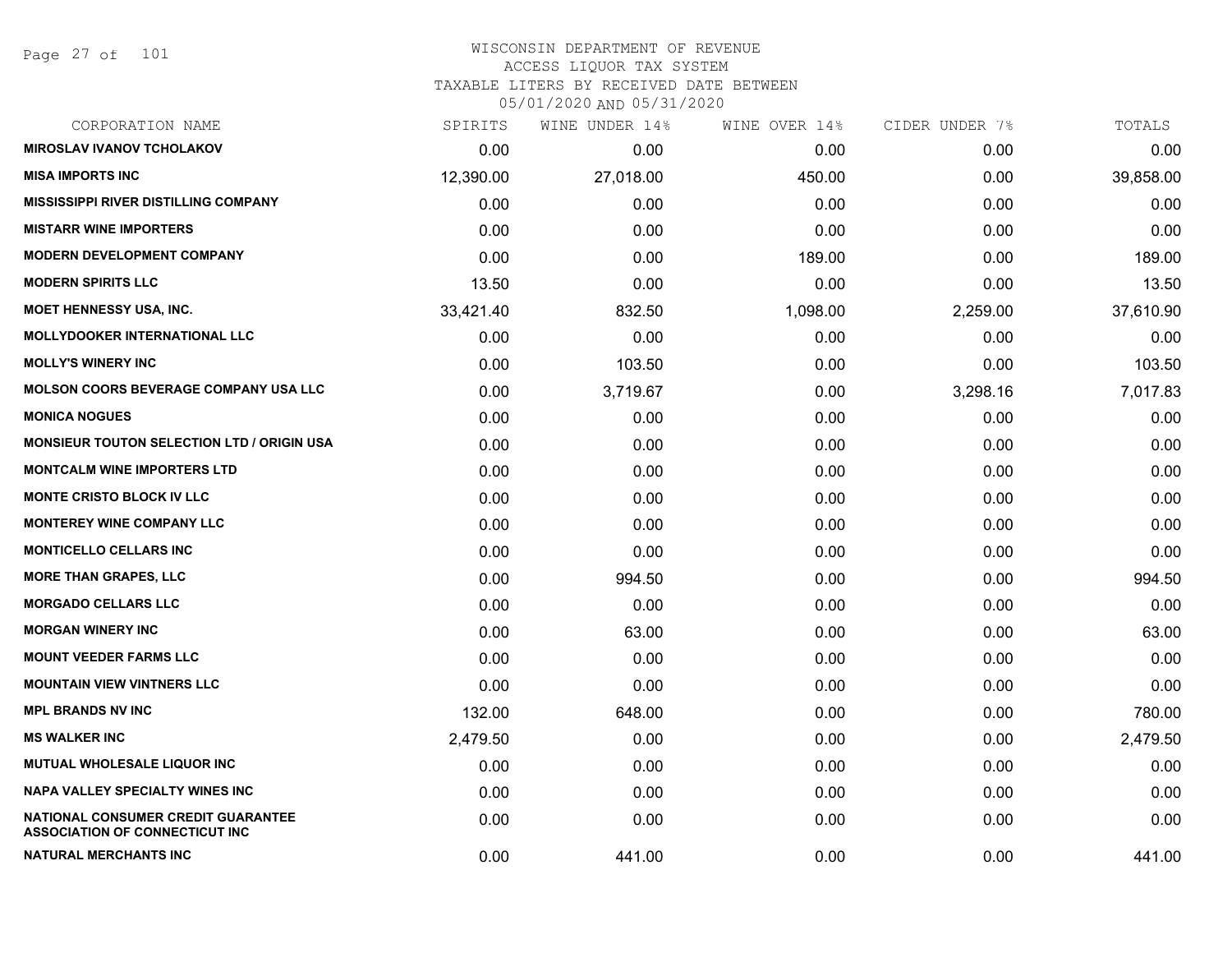Page 28 of 101

# WISCONSIN DEPARTMENT OF REVENUE ACCESS LIQUOR TAX SYSTEM TAXABLE LITERS BY RECEIVED DATE BETWEEN

| CORPORATION NAME                      | SPIRITS  | WINE UNDER 14% | WINE OVER 14% | CIDER UNDER 7% | TOTALS    |
|---------------------------------------|----------|----------------|---------------|----------------|-----------|
| <b>NATURAL SELECTIONS 357 LLC</b>     | 0.00     | 0.00           | 0.00          | 0.00           | 0.00      |
| <b>NATUREL WEST CORP</b>              | 0.00     | 0.00           | 0.00          | 0.00           | 0.00      |
| <b>NAVARRO VINEYARDS, LLC</b>         | 0.00     | 0.00           | 0.00          | 0.00           | 0.00      |
| <b>NBI ACQUISITION LLC</b>            | 0.00     | 0.00           | 0.00          | 0.00           | 0.00      |
| <b>NDC SYSTEMS LP</b>                 | 2,745.00 | 39,397.50      | 5,112.00      | 0.00           | 47,254.50 |
| <b>NEGOCIANTS USA INC</b>             | 0.00     | 0.00           | 0.00          | 0.00           | 0.00      |
| <b>NESTOR IMPORTS INC</b>             | 126.00   | 54.00          | 162.00        | 0.00           | 342.00    |
| <b>NEW HOLLAND BREWING CO LLC</b>     | 417.84   | 0.00           | 0.00          | 0.00           | 417.84    |
| <b>NEW MEXICO WINERIES INC</b>        | 0.00     | 0.00           | 0.00          | 0.00           | 0.00      |
| <b>NEW PARROTT &amp; CO</b>           | 0.00     | 2,943.00       | 252.00        | 0.00           | 3,195.00  |
| <b>NEW VAVIN INC</b>                  | 0.00     | 0.00           | 0.00          | 0.00           | 0.00      |
| <b>NEW YORK MUTUAL TRADING CO INC</b> | 0.00     | 0.00           | 0.00          | 0.00           | 0.00      |
| <b>NEXUS BRANDS LLC</b>               | 0.00     | 63.00          | 0.00          | 0.00           | 63.00     |
| <b>NICHE IMPORT CO</b>                | 247.50   | 0.00           | 0.00          | 0.00           | 247.50    |
| NIEBAUM-COPPOLA ESTATE WINERY LP      | 0.00     | 0.00           | 0.00          | 0.00           | 0.00      |
| <b>NLV TEQUILA BOTTLING LLC</b>       | 0.00     | 0.00           | 0.00          | 0.00           | 0.00      |
| <b>NOLET SPIRITS USA INC</b>          | 0.00     | 0.00           | 0.00          | 0.00           | 0.00      |
| <b>NORTH SHORE DISTILLERY LLC</b>     | 0.00     | 0.00           | 0.00          | 0.00           | 0.00      |
| <b>NORTHERN EMPIRE LLC</b>            | 0.00     | 0.00           | 0.00          | 0.00           | 0.00      |
| <b>NOVA WINES, INC.</b>               | 0.00     | 0.00           | 0.00          | 0.00           | 0.00      |
| <b>NUCCIO &amp; WISE</b>              | 0.00     | 0.00           | 0.00          | 0.00           | 0.00      |
| <b>NV AWG LTD</b>                     | 0.00     | 0.00           | 9.00          | 0.00           | 9.00      |
| <b>NW WINE COMPANY LLC</b>            | 0.00     | 0.00           | 0.00          | 0.00           | 0.00      |
| <b>OAK RIDGE WINERY LLC</b>           | 0.00     | 1,260.00       | 0.00          | 0.00           | 1,260.00  |
| <b>OLD BRIDGE CELLARS</b>             | 0.00     | 2,628.00       | 301.50        | 0.00           | 2,929.50  |
| OLD DOMINICK DISTILLERY LLC           | 0.00     | 0.00           | 0.00          | 0.00           | 0.00      |
| OLD ELK HOLDINGS LLC                  | 0.00     | 0.00           | 0.00          | 0.00           | 0.00      |
| <b>OLD SALEM SPIRITS INC</b>          | 0.00     | 0.00           | 0.00          | 0.00           | 0.00      |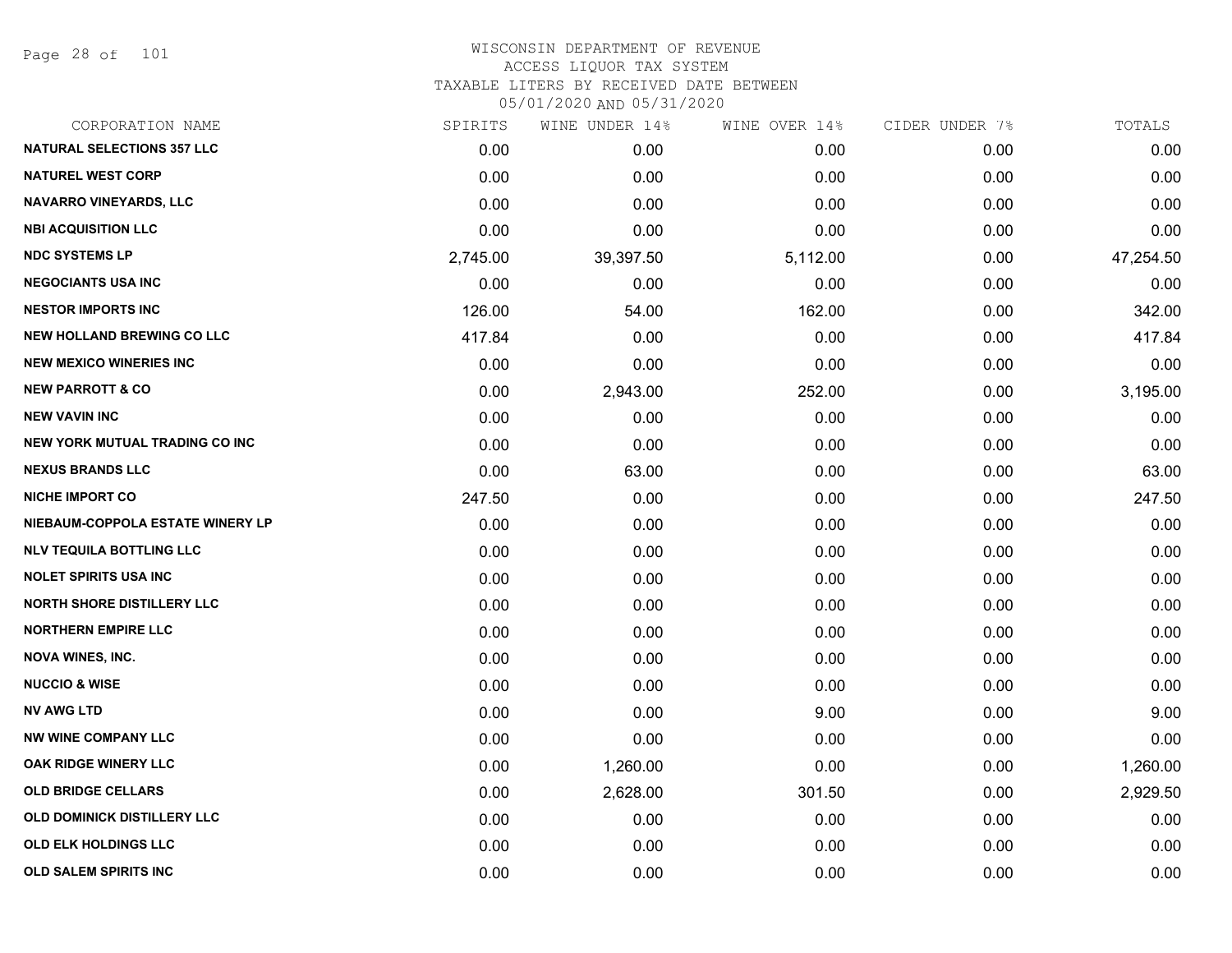Page 29 of 101

| CORPORATION NAME                              | SPIRITS  | WINE UNDER 14% | WINE OVER 14% | CIDER UNDER 7% | TOTALS    |
|-----------------------------------------------|----------|----------------|---------------|----------------|-----------|
| OLE SMOKY DISTILLERY LLC                      | 7,164.00 | 0.00           | 0.00          | 0.00           | 7,164.00  |
| <b>OLIVER WINE COMPANY INC</b>                | 0.00     | 12,807.00      | 0.00          | 0.00           | 12,807.00 |
| ONE TRUE VINE LLC                             | 0.00     | 0.00           | 48.75         | 0.00           | 48.75     |
| O'NEILL BEVERAGES CO LLC                      | 0.00     | 207.75         | 152.25        | 0.00           | 360.00    |
| <b>OPICI IMPORT COMPANY</b>                   | 81.00    | 324.00         | 0.00          | 0.00           | 405.00    |
| <b>OPOLO WINES LP</b>                         | 0.00     | 0.00           | 0.00          | 0.00           | 0.00      |
| OPUS ONE WINERY LLC                           | 0.00     | 0.00           | 36.00         | 0.00           | 36.00     |
| <b>ORCA PROPERTIES LLC</b>                    | 0.00     | 0.00           | 0.00          | 0.00           | 0.00      |
| <b>OREGON BREWING COMPANY INC</b>             | 225.00   | 0.00           | 0.00          | 0.00           | 225.00    |
| <b>ORVINO IMPORTS &amp; DISTRIBUTING INC.</b> | 0.00     | 0.00           | 0.00          | 0.00           | 0.00      |
| <b>O'SHAUGHNESSY DEL OSO LLC</b>              | 0.00     | 0.00           | 0.00          | 0.00           | 0.00      |
| <b>OVUM WINES LLC</b>                         | 0.00     | 0.00           | 0.00          | 0.00           | 0.00      |
| <b>PABST HOLDINGS LLC</b>                     | 0.00     | 0.00           | 0.00          | 0.00           | 0.00      |
| PACIFIC EDGE MARKETING GROUP INC              | 930.00   | 0.00           | 0.00          | 0.00           | 930.00    |
| PACIFIC INTERNATIONAL LIQUOR INC              | 0.00     | 0.00           | 0.00          | 0.00           | 0.00      |
| <b>PACIFIC WINE &amp; SPIRITS, LLC</b>        | 0.00     | 0.00           | 0.00          | 0.00           | 0.00      |
| <b>PAHLMEYER LLC</b>                          | 0.00     | 0.00           | 0.00          | 0.00           | 0.00      |
| <b>PALI WINE COMPANY LP</b>                   | 0.00     | 0.00           | 0.00          | 0.00           | 0.00      |
| PALM BAY INTERNATIONAL INC                    | 130.50   | 13,678.09      | 621.00        | 0.00           | 14,429.59 |
| <b>PALMATEER CONSULTING LLC</b>               | 0.00     | 0.00           | 0.00          | 0.00           | 0.00      |
| <b>PAMELA FRYE</b>                            | 0.00     | 0.00           | 0.00          | 0.00           | 0.00      |
| <b>PAMPA BEVERAGES LLC</b>                    | 0.00     | 4,619.01       | 0.00          | 0.00           | 4,619.01  |
| <b>PAMPELONNE LLC</b>                         | 0.00     | 0.00           | 0.00          | 0.00           | 0.00      |
| <b>PANTHER CREEK CELLARS LLC</b>              | 0.00     | 0.00           | 0.00          | 0.00           | 0.00      |
| <b>PAPINEAU LLC</b>                           | 0.00     | 0.00           | 0.00          | 0.00           | 0.00      |
| PARAGON VINEYARD CO INC                       | 0.00     | 0.00           | 0.00          | 0.00           | 0.00      |
| <b>PARK STREET IMPORTS LLC</b>                | 6,401.25 | 4,802.00       | 456.00        | 0.00           | 11,659.25 |
| PARK WINE COMPANY INC                         | 0.00     | 0.00           | 0.00          | 0.00           | 0.00      |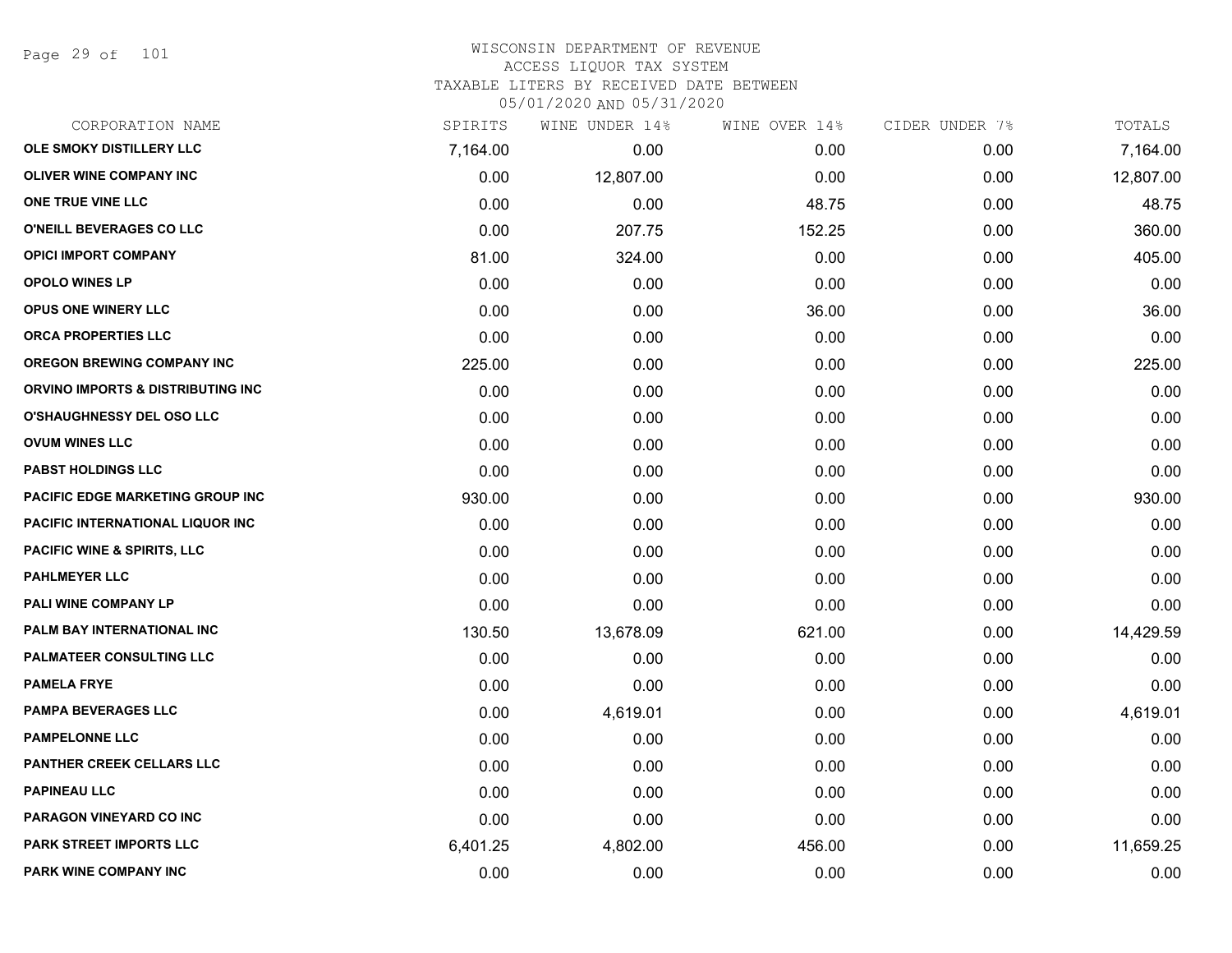Page 30 of 101

#### WISCONSIN DEPARTMENT OF REVENUE ACCESS LIQUOR TAX SYSTEM TAXABLE LITERS BY RECEIVED DATE BETWEEN

| CORPORATION NAME                     | SPIRITS    | WINE UNDER 14% | WINE OVER 14% | CIDER UNDER 7% | TOTALS     |
|--------------------------------------|------------|----------------|---------------|----------------|------------|
| <b>PARKER STATION INC</b>            | 0.00       | 63.00          | 661.50        | 0.00           | 724.50     |
| PASEK CELLARS WINERY INC             | 0.00       | 0.00           | 0.00          | 0.00           | 0.00       |
| <b>PAT WINES LLC</b>                 | 0.00       | 0.00           | 0.00          | 0.00           | 0.00       |
| <b>PATERNO IMPORTS LTD</b>           | 0.00       | 6,120.00       | 2,149.20      | 0.00           | 8,269.20   |
| <b>PATRICIO C MATA</b>               | 0.00       | 0.00           | 252.00        | 0.00           | 252.00     |
| PAUL HOBBS IMPORTS INC               | 0.00       | 0.00           | 0.00          | 0.00           | 0.00       |
| <b>PAUL HOBBS WINERY LP</b>          | 0.00       | 0.00           | 0.00          | 0.00           | 0.00       |
| <b>PAVI WINES LLC</b>                | 0.00       | 0.00           | 0.00          | 0.00           | 0.00       |
| <b>PAWEL LATO</b>                    | 0.00       | 0.00           | 0.00          | 0.00           | 0.00       |
| PEACHY CANYON WINERY                 | 0.00       | 0.00           | 0.00          | 0.00           | 0.00       |
| PEIRANO ESTATE WINERY INC.           | 0.00       | 0.00           | 0.00          | 0.00           | 0.00       |
| PEJU FAMILY OPERATING PARTNERSHIP LP | 0.00       | 0.00           | 0.00          | 0.00           | 0.00       |
| PELTER BEVERAGE GROUP, LLC           | 0.00       | 0.00           | 0.00          | 0.00           | 0.00       |
| PENELOPE BOURBON LLC                 | 0.00       | 0.00           | 0.00          | 0.00           | 0.00       |
| PENROSE HILL, LIMITED                | 0.00       | 0.00           | 0.00          | 0.00           | 0.00       |
| PEPPER BRIDGE WINERY LLC             | 0.00       | 0.00           | 0.00          | 0.00           | 0.00       |
| PERNOD RICARD USA LLC                | 139,802.40 | 11,123.86      | 297.00        | 0.00           | 151,223.26 |
| <b>PETER ROSBACK</b>                 | 0.00       | 0.00           | 0.00          | 0.00           | 0.00       |
| PETERSON WINERY LLC                  | 0.00       | 144.00         | 0.00          | 0.00           | 144.00     |
| PETIT HAMEAU LLC                     | 0.00       | 0.00           | 0.00          | 0.00           | 0.00       |
| <b>PHILIP LAROCCA</b>                | 0.00       | 0.00           | 0.00          | 0.00           | 0.00       |
| PHILIP TOGNI VINEYARD LP             | 0.00       | 0.00           | 0.00          | 0.00           | 0.00       |
| PHILLIP STEINSCHREIBER               | 0.00       | 0.00           | 0.00          | 0.00           | 0.00       |
| <b>PHILLIPS FARMS LLC</b>            | 0.00       | 269.28         | 4,234.50      | 0.00           | 4,503.78   |
| PHUSION PROJECTS LLC                 | 0.00       | 0.00           | 0.00          | 0.00           | 0.00       |
| PICNIC WINE COMPANY LLC              | 0.00       | 0.00           | 0.00          | 0.00           | 0.00       |
| PIEDMONT DISTILLERS INC              | 585.00     | 0.00           | 0.00          | 0.00           | 585.00     |
| PINA CELLARS LP                      | 0.00       | 0.00           | 0.00          | 0.00           | 0.00       |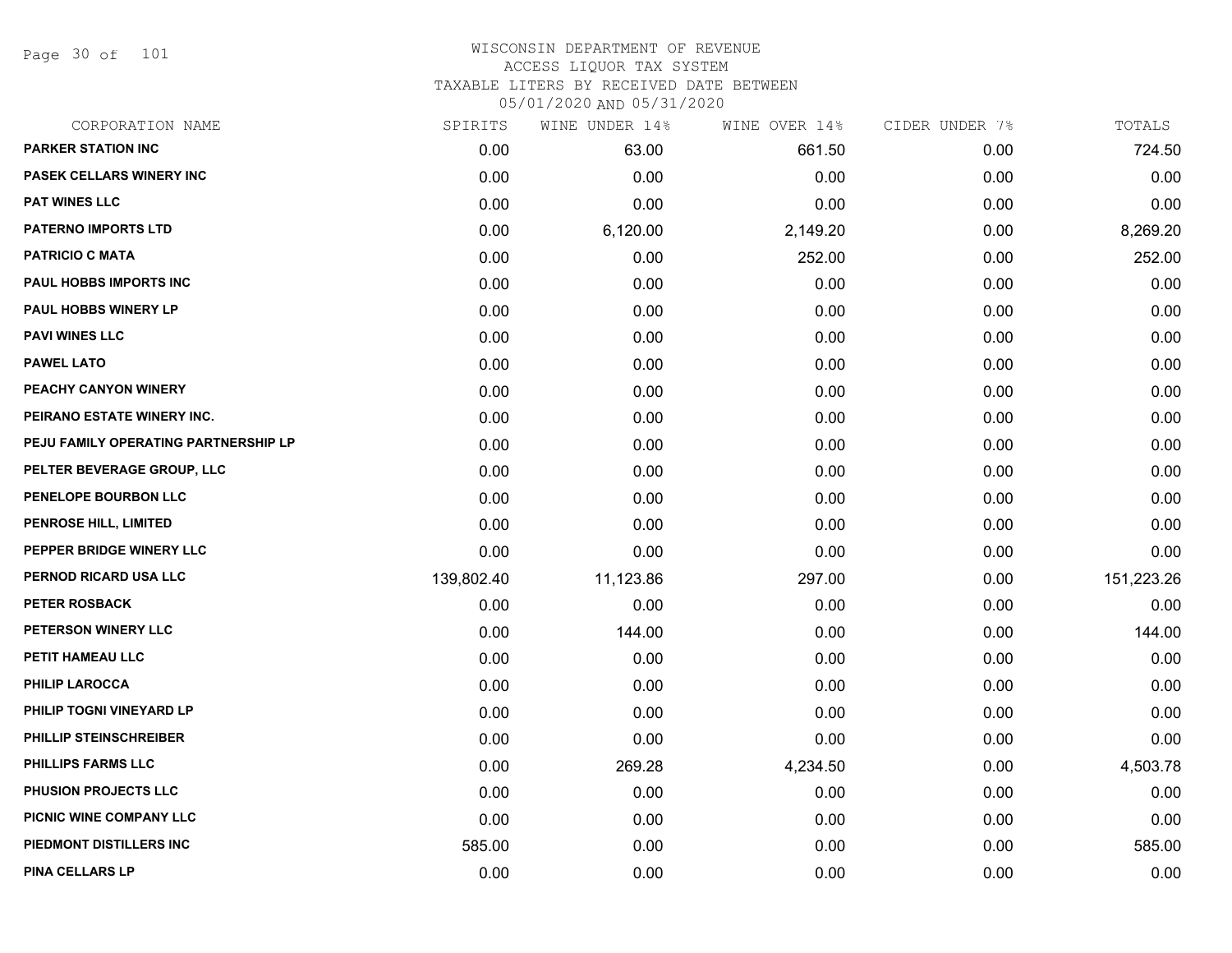Page 31 of 101

# WISCONSIN DEPARTMENT OF REVENUE ACCESS LIQUOR TAX SYSTEM TAXABLE LITERS BY RECEIVED DATE BETWEEN

| CORPORATION NAME                            | SPIRITS    | WINE UNDER 14% | WINE OVER 14% | CIDER UNDER 7% | TOTALS     |
|---------------------------------------------|------------|----------------|---------------|----------------|------------|
| PINE RIDGE WINERY LLC                       | 0.00       | 3,528.00       | 1,116.00      | 0.00           | 4,644.00   |
| <b>PLANET WINE, INC</b>                     | 0.00       | 0.00           | 0.00          | 0.00           | 0.00       |
| PLATA WINE PARTNERS LLC                     | 0.00       | 0.00           | 0.00          | 0.00           | 0.00       |
| PLUME RIDGE IRREVOCABLE TRUST               | 0.00       | 0.00           | 0.00          | 0.00           | 0.00       |
| POPCORN DESIGN LLC                          | 0.00       | 0.00           | 0.00          | 0.00           | 0.00       |
| PORT WASHINGTON IMPORTS LLC                 | 0.00       | 0.00           | 0.00          | 0.00           | 0.00       |
| PORTOVINO LLC                               | 0.00       | 0.00           | 0.00          | 0.00           | 0.00       |
| <b>POST WINERY INC</b>                      | 0.00       | 0.00           | 0.00          | 0.00           | 0.00       |
| POUR MANAGEMENT LLC                         | 0.00       | 0.00           | 0.00          | 0.00           | 0.00       |
| <b>PRAGER WINERY &amp; PORT WORKS, INC.</b> | 0.00       | 0.00           | 0.00          | 0.00           | 0.00       |
| PRECEPT BRANDS LLC                          | 0.00       | 11,043.72      | 0.00          | 0.00           | 11,043.72  |
| PREMIER WINE GROUP, LLC                     | 0.00       | 0.00           | 0.00          | 0.00           | 0.00       |
| PREMIERE DISTILLERY LLC                     | 0.00       | 0.00           | 0.00          | 0.00           | 0.00       |
| <b>PREMIUM PORT WINES INC</b>               | 0.00       | 0.00           | 405.00        | 0.00           | 405.00     |
| <b>PRESQU'ILE WINERY</b>                    | 0.00       | 0.00           | 0.00          | 0.00           | 0.00       |
| PRESTIGE IMPORTS LLC                        | 0.00       | 0.00           | 0.00          | 0.00           | 0.00       |
| PRESTIGE WINE IMPORTS CORP                  | 0.00       | 13,758.00      | 27.00         | 0.00           | 13,785.00  |
| PRICHARDS DISTILLERY INC                    | 0.00       | 0.00           | 0.00          | 0.00           | 0.00       |
| PRIDE MOUNTAIN VINEYARDS LLC                | 0.00       | 0.00           | 0.00          | 0.00           | 0.00       |
| PROLETARIAT WINE COMPANY, LLC               | 0.00       | 0.00           | 0.00          | 0.00           | 0.00       |
| <b>PRO-LIQUITECH LLC</b>                    | 0.00       | 0.00           | 0.00          | 0.00           | 0.00       |
| PROOF ARTISAN DISTILLERS, LLC               | 0.00       | 0.00           | 0.00          | 0.00           | 0.00       |
| PROST BEVERAGE COMPANY LLC                  | 0.00       | 0.00           | 0.00          | 0.00           | 0.00       |
| <b>PROXIMO SPIRITS INC</b>                  | 129,295.35 | 0.00           | 0.00          | 0.00           | 129,295.35 |
| PUENTE-INTERNACIONAL INC                    | 0.00       | 0.00           | 0.00          | 0.00           | 0.00       |
| PURE HOLDINGS, LLC                          | 0.00       | 0.00           | 0.00          | 0.00           | 0.00       |
| PURPLE WINE COMPANY LLC                     | 0.00       | 0.00           | 0.00          | 0.00           | 0.00       |
| <b>QUADY SOUTH WINERY LLC</b>               | 0.00       | 1,008.00       | 0.00          | 0.00           | 1,008.00   |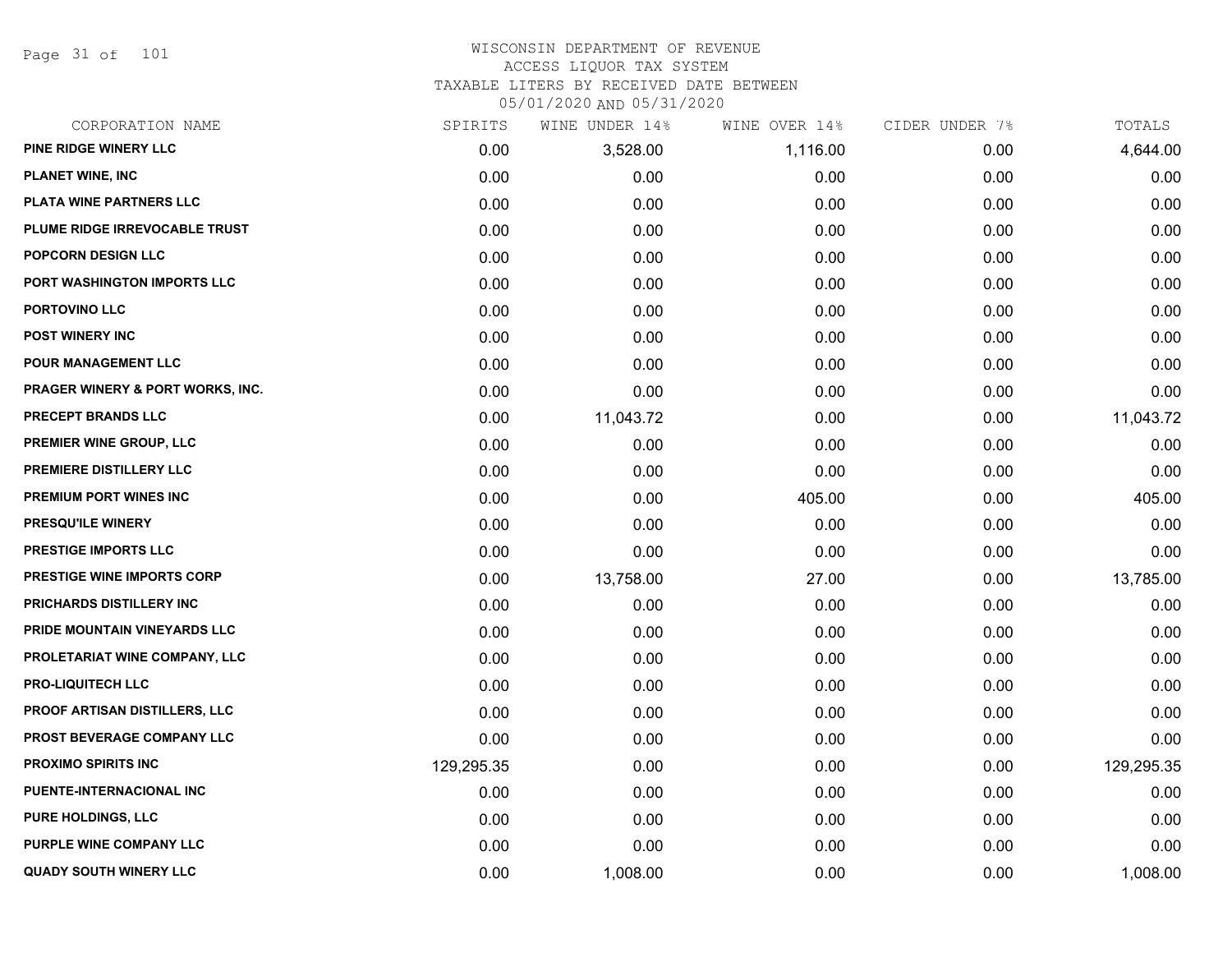Page 32 of 101

# WISCONSIN DEPARTMENT OF REVENUE ACCESS LIQUOR TAX SYSTEM TAXABLE LITERS BY RECEIVED DATE BETWEEN

| CORPORATION NAME                               | SPIRITS   | WINE UNDER 14% | WINE OVER 14% | CIDER UNDER 7% | TOTALS    |
|------------------------------------------------|-----------|----------------|---------------|----------------|-----------|
| QUILCEDA CREEK VINTNERS INC                    | 0.00      | 0.00           | 0.00          | 0.00           | 0.00      |
| <b>QUINTESSENTIAL LLC</b>                      | 0.00      | 1,026.00       | 3,708.00      | 0.00           | 4,734.00  |
| <b>R &amp; G SCHATZ FARMS INC</b>              | 0.00      | 0.00           | 0.00          | 0.00           | 0.00      |
| <b>R &amp; M BRANDS INC</b>                    | 415.50    | 31.50          | 0.00          | 0.00           | 447.00    |
| <b>RH KEENAN CO</b>                            | 0.00      | 0.00           | 0.00          | 0.00           | 0.00      |
| R.F. BEVERAGE, LLC                             | 0.00      | 89.76          | 0.00          | 0.00           | 89.76     |
| <b>RABBIT HOLE SPIRITS LLC</b>                 | 0.00      | 0.00           | 0.00          | 0.00           | 0.00      |
| <b>RACINE WINE CO LLC</b>                      | 0.00      | 0.00           | 0.00          | 0.00           | 0.00      |
| <b>RADIO-COTEAU WINE CELLARS LLC</b>           | 0.00      | 0.00           | 0.00          | 0.00           | 0.00      |
| <b>RAMEY WINE CELLARS INC</b>                  | 0.00      | 0.00           | 189.00        | 0.00           | 189.00    |
| <b>RANSOM SPIRITS LLC</b>                      | 36.00     | 0.00           | 0.00          | 0.00           | 36.00     |
| <b>RAYMOND SIGNORELLO</b>                      | 0.00      | 0.00           | 0.00          | 0.00           | 0.00      |
| <b>RB WINE ASSOCIATES LLC</b>                  | 0.00      | 0.00           | 0.00          | 0.00           | 0.00      |
| <b>RBZ VINEYARDS LLC</b>                       | 0.00      | 0.00           | 0.00          | 0.00           | 0.00      |
| <b>RED CAR WINE COMPANY LLC</b>                | 0.00      | 0.00           | 0.00          | 0.00           | 0.00      |
| <b>RED NEWT CELLARS INC</b>                    | 0.00      | 0.00           | 0.00          | 0.00           | 0.00      |
| <b>RED TAIL RIDGE INC</b>                      | 0.00      | 0.00           | 0.00          | 0.00           | 0.00      |
| <b>REDEMPTION SPIRITS LLC</b>                  | 0.00      | 0.00           | 0.00          | 0.00           | 0.00      |
| <b>REDWOOD SPIRITS INC</b>                     | 0.00      | 0.00           | 0.00          | 0.00           | 0.00      |
| <b>REGAL WINE IMPORTS INC</b>                  | 0.00      | 540.00         | 0.00          | 0.00           | 540.00    |
| <b>REMY COINTREAU AMERIQUE USA</b>             | 11,040.15 | 0.00           | 0.00          | 0.00           | 11,040.15 |
| <b>REN ACQUISITION INC</b>                     | 0.00      | 0.00           | 0.00          | 0.00           | 0.00      |
| <b>RENO G FARINELLI &amp; JOSEF H SHEBL</b>    | 0.00      | 0.00           | 0.00          | 0.00           | 0.00      |
| <b>RENT A BBQ</b>                              | 0.00      | 0.00           | 0.00          | 0.00           | 0.00      |
| <b>RESERVA WINES LLC</b>                       | 0.00      | 0.00           | 0.00          | 0.00           | 0.00      |
| <b>RESTLESS SPIRITS DISTILLING COMPANY LLC</b> | 0.00      | 0.00           | 0.00          | 0.00           | 0.00      |
| <b>REVELRY VINTNERS LLC</b>                    | 0.00      | 0.00           | 0.00          | 0.00           | 0.00      |
| <b>REYNOLDS CREATIVE PRODUCTS INC</b>          | 0.00      | 0.00           | 0.00          | 0.00           | 0.00      |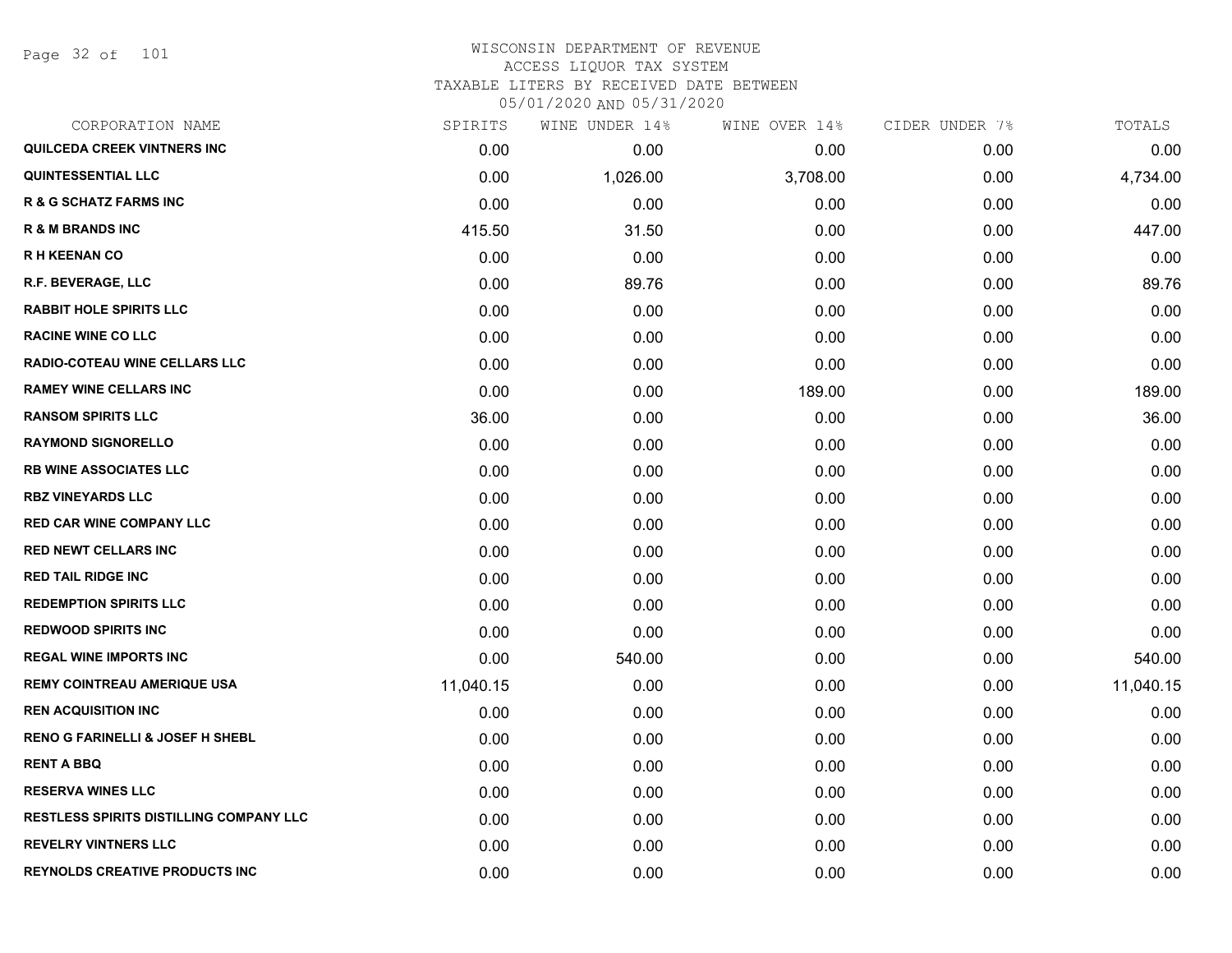Page 33 of 101

| 0.00   | 0.00     | 0.00     | 0.00     |          |
|--------|----------|----------|----------|----------|
|        |          |          |          | 0.00     |
| 0.00   | 0.00     | 0.00     | 1,277.58 | 1,277.58 |
| 0.00   | 0.00     | 0.00     | 0.00     | 0.00     |
| 0.00   | 0.00     | 63.00    | 0.00     | 63.00    |
| 0.00   | 0.00     | 0.00     | 0.00     | 0.00     |
| 0.00   | 9,450.00 | 0.00     | 0.00     | 9,450.00 |
| 0.00   | 189.00   | 0.00     | 0.00     | 189.00   |
| 0.00   | 0.00     | 0.00     | 0.00     | 0.00     |
| 0.00   | 0.00     | 0.00     | 0.00     | 0.00     |
| 0.00   | 0.00     | 0.00     | 0.00     | 0.00     |
| 0.00   | 0.00     | 0.00     | 0.00     | 0.00     |
| 0.00   | 0.00     | 0.00     | 0.00     | 0.00     |
| 0.00   | 0.00     | 0.00     | 0.00     | 0.00     |
| 0.00   | 0.00     | 0.00     | 0.00     | 0.00     |
| 0.00   | 0.00     | 0.00     | 0.00     | 0.00     |
| 0.00   | 0.00     | 0.00     | 0.00     | 0.00     |
| 0.00   | 0.00     | 0.00     | 0.00     | 0.00     |
| 0.00   | 0.00     | 0.00     | 0.00     | 0.00     |
| 0.00   | 0.00     | 252.00   | 0.00     | 252.00   |
| 0.00   | 0.00     | 0.00     | 0.00     | 0.00     |
| 0.00   | 616.50   | 0.00     | 0.00     | 616.50   |
| 0.00   | 0.00     | 0.00     | 0.00     | 0.00     |
| 0.00   | 0.00     | 0.00     | 0.00     | 0.00     |
| 0.00   | 1,143.00 | 1,188.00 | 0.00     | 2,331.00 |
| 0.00   | 0.00     | 126.00   | 0.00     | 126.00   |
| 0.00   | 0.00     | 0.00     | 0.00     | 0.00     |
| 225.00 | 0.00     | 0.00     | 0.00     | 225.00   |
| 0.00   | 0.00     | 0.00     | 0.00     | 0.00     |
|        |          |          |          |          |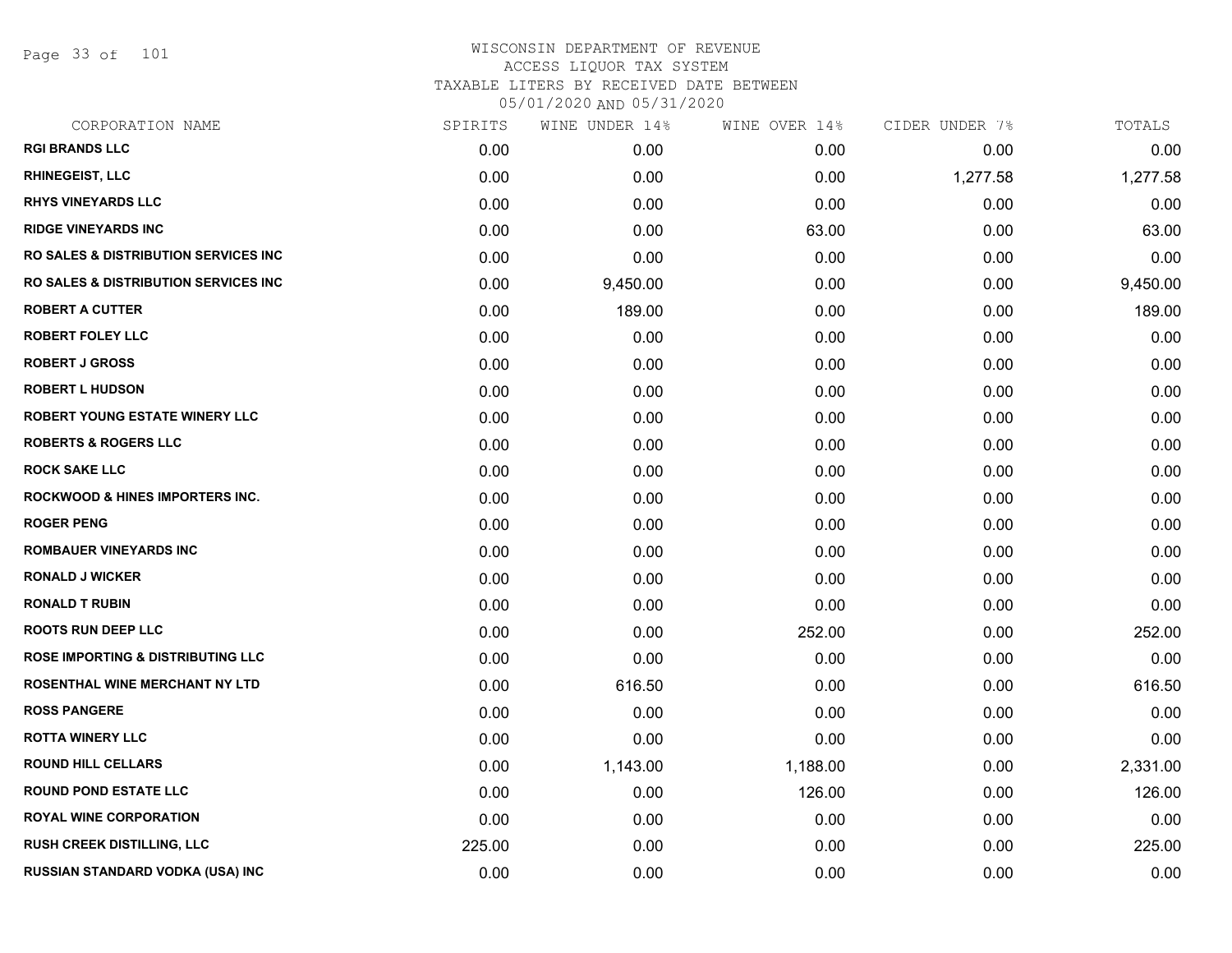Page 34 of 101

#### WISCONSIN DEPARTMENT OF REVENUE ACCESS LIQUOR TAX SYSTEM TAXABLE LITERS BY RECEIVED DATE BETWEEN

| CORPORATION NAME                                      | SPIRITS    | WINE UNDER 14% | WINE OVER 14% | CIDER UNDER 7% | TOTALS     |
|-------------------------------------------------------|------------|----------------|---------------|----------------|------------|
| <b>RWG USA LLC</b>                                    | 0.00       | 0.00           | 0.00          | 0.00           | 0.00       |
| <b>S &amp; R WINES LLC</b>                            | 0.00       | 0.00           | 0.00          | 0.00           | 0.00       |
| <b>SLJ GROUP INC</b>                                  | 0.00       | 12,455.25      | 4,449.00      | 0.00           | 16,904.25  |
| <b>SAGAMORE WHISKEY LLC</b>                           | 0.00       | 0.00           | 0.00          | 0.00           | 0.00       |
| <b>SAKEONE CORPORATION</b>                            | 0.00       | 0.00           | 0.00          | 0.00           | 0.00       |
| <b>SALOON SPIRITS LLC</b>                             | 0.00       | 0.00           | 0.00          | 0.00           | 0.00       |
| <b>SALVESTRIN WINE CO LLC</b>                         | 0.00       | 0.00           | 0.00          | 0.00           | 0.00       |
| <b>SAMANTHA SHEEHAN IMPORTS</b>                       | 0.00       | 0.00           | 0.00          | 0.00           | 0.00       |
| <b>SAMUEL P BAXTER</b>                                | 0.00       | 0.00           | 0.00          | 0.00           | 0.00       |
| <b>SAN ANTONIO WINERY INC</b>                         | 0.00       | 50,274.00      | 0.00          | 0.00           | 50,274.00  |
| <b>SAN FRANCISCO WINE EXCHANGE INC</b>                | 0.00       | 0.00           | 0.00          | 0.00           | 0.00       |
| <b>SAN GABRIEL VALLEY WAREHOUSE &amp; STORAGE INC</b> | 0.00       | 0.00           | 0.00          | 0.00           | 0.00       |
| <b>SAN JOAQUIN WINE COMPANY INC</b>                   | 0.00       | 1,246.16       | 90.85         | 0.00           | 1,337.01   |
| SAN LUIS SPIRITS DISTILLING CO LLC                    | 0.00       | 0.00           | 0.00          | 0.00           | 0.00       |
| <b>SANGLIER SELECTIONS LLC</b>                        | 0.00       | 540.00         | 0.00          | 0.00           | 540.00     |
| <b>SANS LIEGE INC</b>                                 | 0.00       | 63.00          | 423.00        | 0.00           | 486.00     |
| <b>SANS WINE &amp; SPIRITS CO</b>                     | 0.00       | 0.00           | 0.00          | 0.00           | 0.00       |
| <b>SANTA CROCE LLC</b>                                | 0.00       | 0.00           | 0.00          | 0.00           | 0.00       |
| <b>SANTA MARGHERITA USA INC</b>                       | 0.00       | 423.00         | 0.00          | 0.00           | 423.00     |
| <b>SANTA RITA USA CORPORATION</b>                     | 0.00       | 279.00         | 0.00          | 0.00           | 279.00     |
| <b>SAPSUCKER FARMS LLC</b>                            | 0.00       | 0.00           | 0.00          | 0.00           | 0.00       |
| <b>SARMENTO'S IMPORTS &amp; EXPORTS INC</b>           | 0.00       | 0.00           | 0.00          | 0.00           | 0.00       |
| <b>SAVIAH ROSE WINERY LLC</b>                         | 0.00       | 0.00           | 0.00          | 0.00           | 0.00       |
| <b>SAZERAC COMPANY INC</b>                            | 376,688.75 | 107.99         | 0.00          | 0.00           | 376,796.74 |
| <b>SAZERAC NORTH AMERICA INC</b>                      | 620,978.40 | 13,243.78      | 0.00          | 0.00           | 634,222.18 |
| <b>SBRAGIA FAMILY VINEYARDS LLC</b>                   | 0.00       | 0.00           | 0.00          | 0.00           | 0.00       |
| <b>SCENIC ROOT WINEGROWERS LLC</b>                    | 0.00       | 0.00           | 0.00          | 0.00           | 0.00       |
| <b>SCHEID VINEYARDS CALIFORNIA INC</b>                | 0.00       | 10,269.00      | 1,017.00      | 0.00           | 11,286.00  |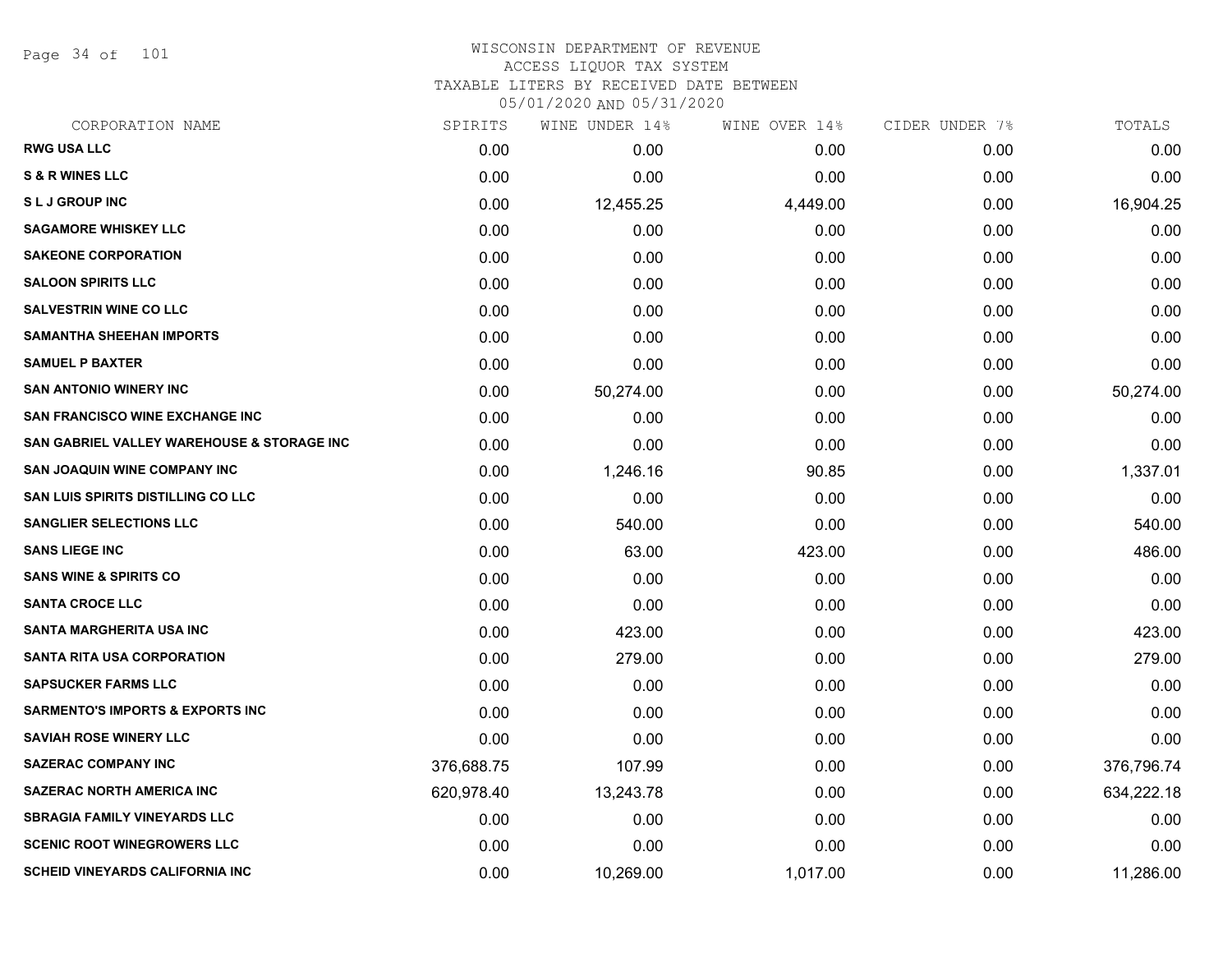Page 35 of 101

| CORPORATION NAME                 | SPIRITS | WINE UNDER 14% | WINE OVER 14% | CIDER UNDER 7% | TOTALS   |
|----------------------------------|---------|----------------|---------------|----------------|----------|
| <b>SCHILLING CIDER LLC</b>       | 0.00    | 0.00           | 0.00          | 0.00           | 0.00     |
| <b>SCHUG WINERY LLC</b>          | 0.00    | 0.00           | 0.00          | 0.00           | 0.00     |
| <b>SCHWEIGER VINEYARDS INC</b>   | 0.00    | 0.00           | 0.00          | 0.00           | 0.00     |
| <b>SCOPERTA IMPORTING CO INC</b> | 0.00    | 504.00         | 0.00          | 0.00           | 504.00   |
| <b>SEA SMOKE INC</b>             | 0.00    | 0.00           | 0.00          | 0.00           | 0.00     |
| SEATTLE CIDER COMPANY LLC        | 0.00    | 0.00           | 0.00          | 0.00           | 0.00     |
| <b>SEAVEY VINEYARD LP</b>        | 0.00    | 0.00           | 0.00          | 0.00           | 0.00     |
| SELECTIVE WINE ESTATES INC       | 0.00    | 0.00           | 0.00          | 0.00           | 0.00     |
| <b>SERENDIPITY WINES LLC</b>     | 0.00    | 0.00           | 0.00          | 0.00           | 0.00     |
| <b>SERGEY CHISTOV</b>            | 0.00    | 0.00           | 0.00          | 0.00           | 0.00     |
| <b>SERRALLES USA LLC</b>         | 703.50  | 0.00           | 0.00          | 0.00           | 703.50   |
| <b>SHAFER VINEYARDS INC</b>      | 0.00    | 0.00           | 0.00          | 0.00           | 0.00     |
| <b>SHANNON RIDGE INC</b>         | 0.00    | 0.00           | 378.00        | 0.00           | 378.00   |
| <b>SHAW-ROSS HOLDING CO LLC</b>  | 0.00    | $-18.00$       | 1,743.60      | 0.00           | 1,725.60 |
| SHEA WINE CELLARS LLC            | 0.00    | 0.00           | 0.00          | 0.00           | 0.00     |
| SHELTON-MACKENZIE WINE COMPANY   | 0.00    | 0.00           | 0.00          | 0.00           | 0.00     |
| <b>SHORTS BREWING COMPANY</b>    | 0.00    | 0.00           | 0.00          | 0.00           | 0.00     |
| SIERRA NEVADA BREWING COMPANY    | 0.00    | 0.00           | 0.00          | 0.00           | 0.00     |
| SILVER OAK WINE CELLARS LLC      | 0.00    | 0.00           | 0.00          | 0.00           | 0.00     |
| SILVER TRIDENT WINERY LLC        | 0.00    | 0.00           | 0.00          | 0.00           | 0.00     |
| SINGLE BARREL SPIRITS U.S. LLC   | 0.00    | 0.00           | 0.00          | 0.00           | 0.00     |
| <b>SINSKEY VINEYARDS INC</b>     | 0.00    | 0.00           | 0.00          | 0.00           | 0.00     |
| <b>SKINNER-DAVENA LLC</b>        | 0.00    | 0.00           | 0.00          | 0.00           | 0.00     |
| <b>SLO DOWN WINES LLC</b>        | 0.00    | 0.00           | 0.00          | 0.00           | 0.00     |
| <b>SLURP LLC</b>                 | 0.00    | 0.00           | 0.00          | 0.00           | 0.00     |
| <b>SMALL VINES WINES INC</b>     | 0.00    | 0.00           | 0.00          | 0.00           | 0.00     |
| <b>SMART VENDING LLC</b>         | 0.00    | 0.00           | 0.00          | 0.00           | 0.00     |
| <b>SMT ACQUISITIONS LLC</b>      | 0.00    | 1,146.00       | $-2.00$       | 0.00           | 1,144.00 |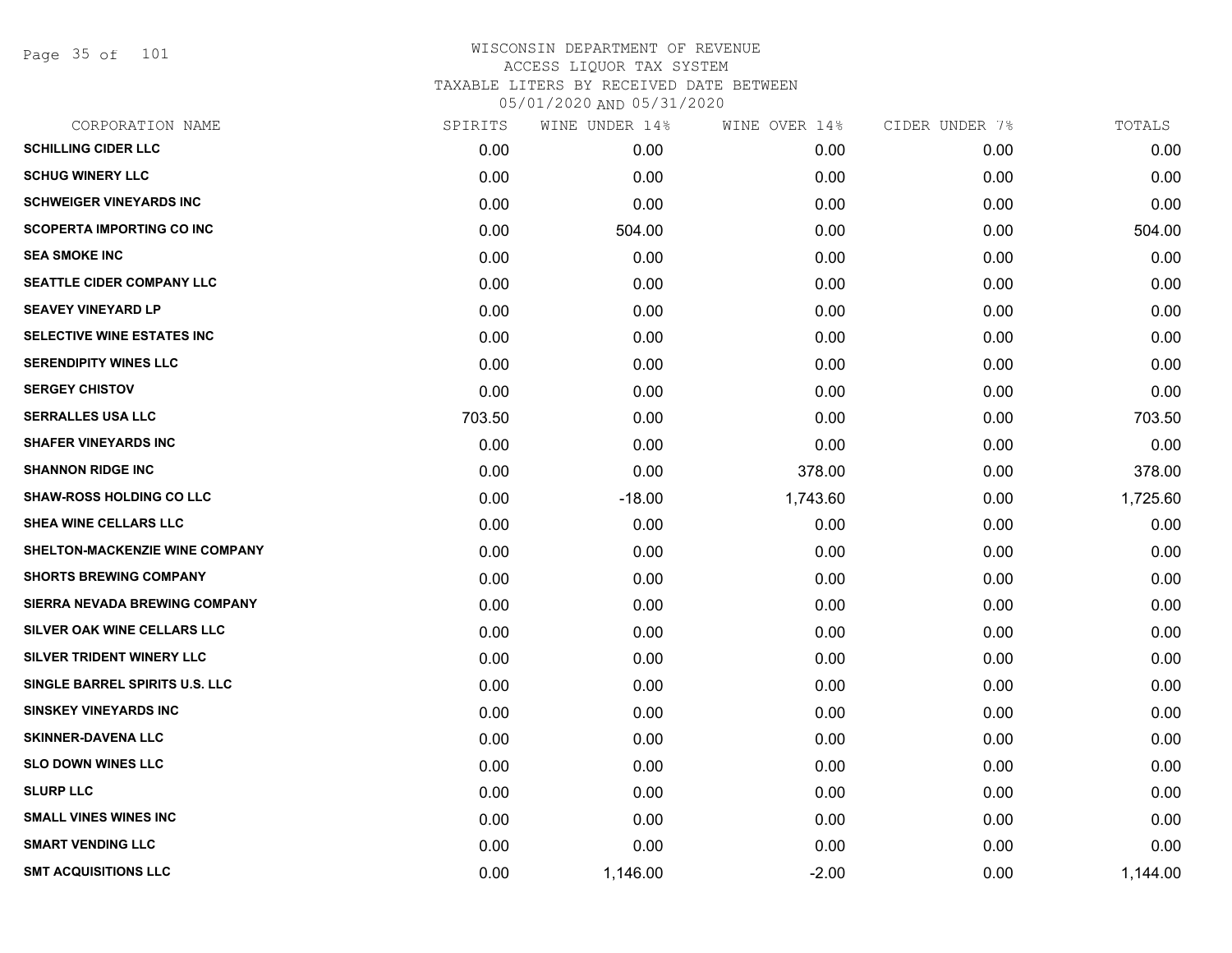Page 36 of 101

# WISCONSIN DEPARTMENT OF REVENUE ACCESS LIQUOR TAX SYSTEM

TAXABLE LITERS BY RECEIVED DATE BETWEEN

| CORPORATION NAME                        | SPIRITS | WINE UNDER 14% | WINE OVER 14% | CIDER UNDER 7% | TOTALS    |
|-----------------------------------------|---------|----------------|---------------|----------------|-----------|
| <b>SOCIAL ENJOYMENTS LLC</b>            | 0.00    | 13,286.80      | 0.00          | 0.00           | 13,286.80 |
| SOGEVINUS FINE WINES USA INC            | 0.00    | 0.00           | 0.00          | 0.00           | 0.00      |
| <b>SOKOL BLOSSER LTD</b>                | 0.00    | 0.00           | 0.00          | 0.00           | 0.00      |
| <b>SOLBERG DISTILLING LLC</b>           | 0.00    | 0.00           | 0.00          | 0.00           | 0.00      |
| <b>SOLENA CELLARS LLC</b>               | 0.00    | 126.00         | 0.00          | 0.00           | 126.00    |
| <b>SOMERSTON WINE COMPANY, LLC</b>      | 0.00    | 0.00           | 0.00          | 0.00           | 0.00      |
| <b>SOURCE CODE BEVERAGE LLC</b>         | 0.00    | 0.00           | 0.00          | 0.00           | 0.00      |
| SOUTH BAY WINE GROUP LLC                | 0.00    | 0.00           | 0.00          | 0.00           | 0.00      |
| <b>SOUTHERN STARZ INC</b>               | 0.00    | 189.00         | 391.50        | 0.00           | 580.50    |
| SOUTHERN WINE GROUP LLC                 | 0.00    | 63.00          | 0.00          | 0.00           | 63.00     |
| <b>SOUTHWEST SPIRITS &amp; WINE LLC</b> | 0.00    | 0.00           | 0.00          | 0.00           | 0.00      |
| <b>SOVEREIGN BRANDS LLC</b>             | 180.00  | 916.95         | 0.00          | 0.00           | 1,096.95  |
| <b>SPANN VINEYARDS INC</b>              | 0.00    | 6.75           | 11.25         | 0.00           | 18.00     |
| <b>SPARKLING OREGON LLC</b>             | 0.00    | 0.00           | 0.00          | 0.00           | 0.00      |
| <b>SPEAKEASY SPIRITS LLC</b>            | 0.00    | 0.00           | 0.00          | 0.00           | 0.00      |
| <b>SPENCER HOOPES</b>                   | 0.00    | 0.00           | 0.00          | 0.00           | 0.00      |
| <b>SPIRITS OF TENNESSEE, LLC</b>        | 0.00    | 0.00           | 0.00          | 0.00           | 0.00      |
| SPLINTER GROUP NAPA LLC                 | 0.00    | 0.00           | 0.00          | 0.00           | 0.00      |
| <b>SPOTTSWOODE WINERY INC</b>           | 0.00    | 0.00           | 0.00          | 0.00           | 0.00      |
| <b>SPRING MOUNTAIN VINEYARD INC</b>     | 0.00    | 0.00           | 0.00          | 0.00           | 0.00      |
| <b>SQZ BEVS LLC</b>                     | 0.00    | 387.00         | 0.00          | 0.00           | 387.00    |
| <b>ST GEORGE SPIRITS INC</b>            | 0.00    | 0.00           | 0.00          | 0.00           | 0.00      |
| ST HELENA ESTATE LLC                    | 0.00    | 0.00           | 0.00          | 0.00           | 0.00      |
| <b>ST INNOCENT LTD</b>                  | 0.00    | 0.00           | 0.00          | 0.00           | 0.00      |
| ST JULIAN WINE COMPANY INC              | 0.00    | 558.00         | 0.00          | 0.00           | 558.00    |
| ST KILLIAN IMPORTING CO INC             | 229.50  | 0.00           | 0.00          | 0.00           | 229.50    |
| <b>ST SUPERY INC</b>                    | 0.00    | 126.00         | 0.00          | 0.00           | 126.00    |
| STAGLIN FAMILY VINEYARD LLC             | 0.00    | 0.00           | 0.00          | 0.00           | 0.00      |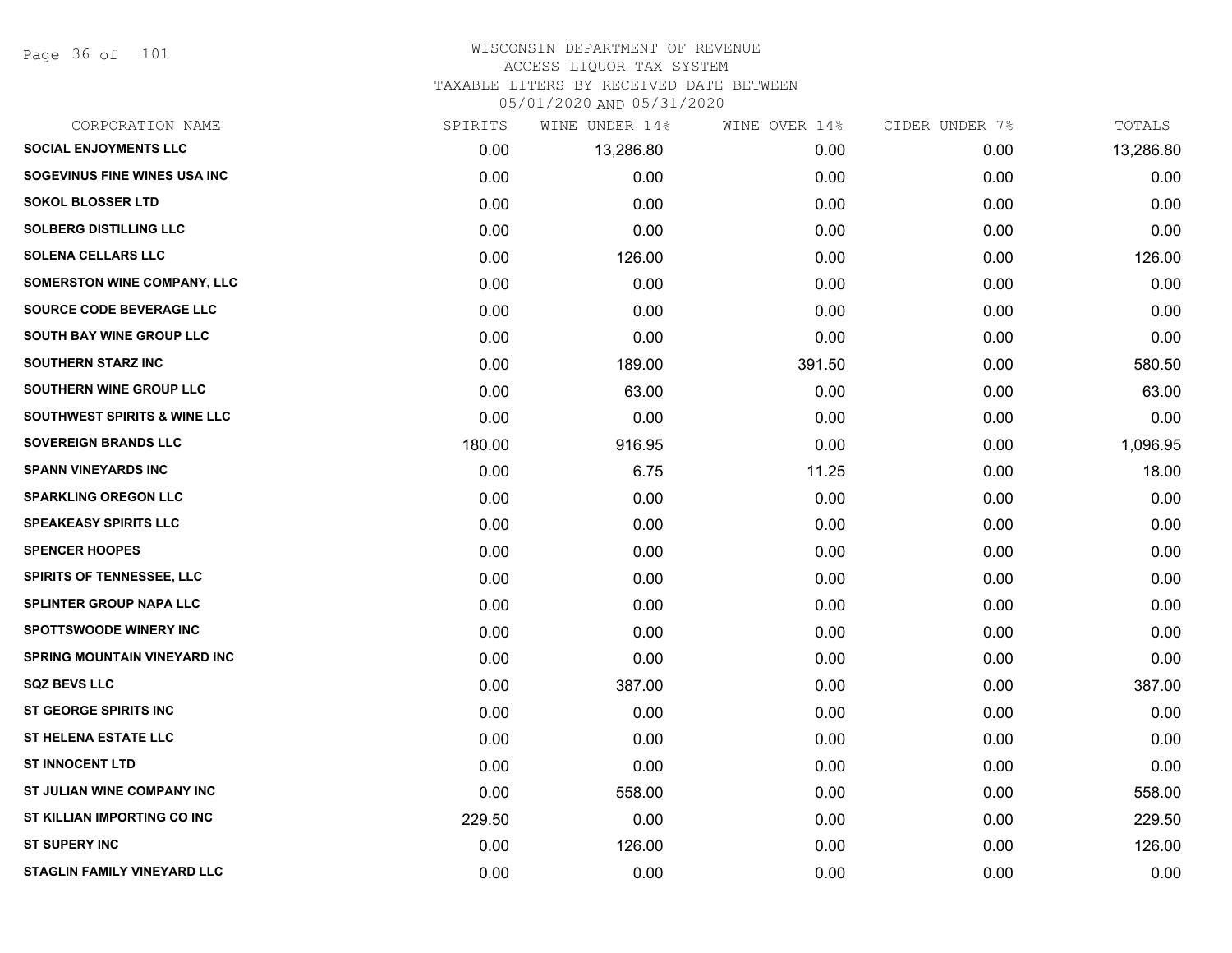Page 37 of 101

#### WISCONSIN DEPARTMENT OF REVENUE ACCESS LIQUOR TAX SYSTEM TAXABLE LITERS BY RECEIVED DATE BETWEEN

| CORPORATION NAME                             | SPIRITS   | WINE UNDER 14% | WINE OVER 14% | CIDER UNDER 7% | TOTALS     |
|----------------------------------------------|-----------|----------------|---------------|----------------|------------|
| <b>STANLEY STAWSKI DIST CO INC</b>           | 0.00      | 0.00           | 0.00          | 0.00           | 0.00       |
| STE. MICHELLE WINE ESTATES LTD.              | 0.00      | 50,076.00      | 4,032.00      | 0.00           | 54,108.00  |
| <b>STEELE WINES INC</b>                      | 0.00      | 0.00           | 0.00          | 0.00           | 0.00       |
| <b>STEFFENS FAMILY WINES LLC</b>             | 0.00      | 0.00           | 0.00          | 0.00           | 0.00       |
| <b>STELLAR IMPORTING COMPANY LLC</b>         | 0.00      | 36.00          | 0.00          | 0.00           | 36.00      |
| <b>STEM CIDERS LLC</b>                       | 0.00      | 0.00           | 0.00          | 1,788.61       | 1,788.61   |
| <b>STEPHAN VINEYARD INC</b>                  | 0.00      | 0.00           | 0.00          | 0.00           | 0.00       |
| <b>STEVEN EDMUNDS &amp; CORNELIA ST JOHN</b> | 0.00      | 90.00          | 0.00          | 0.00           | 90.00      |
| <b>STEWART CELLARS, LLC</b>                  | 0.00      | 0.00           | 0.00          | 0.00           | 0.00       |
| <b>STEZ &amp; BOWER</b>                      | 0.00      | 0.00           | 0.00          | 0.00           | 0.00       |
| STOLI GROUP (USA) LLC                        | 14,038.50 | 0.00           | 0.00          | 0.00           | 14,038.50  |
| <b>STOLLER IMPORTS INC</b>                   | 111.00    | 0.00           | 0.00          | 0.00           | 111.00     |
| <b>STOLLER VINEYARDS INC</b>                 | 0.00      | 252.00         | 0.00          | 0.00           | 252.00     |
| <b>STOLPMAN VINEYARDS LLC</b>                | 0.00      | 0.00           | 0.00          | 0.00           | 0.00       |
| STONEBRAKER-SOLES INC                        | 0.00      | 252.00         | 0.00          | 0.00           | 252.00     |
| <b>STONECUSHION INC</b>                      | 0.00      | 0.00           | 0.00          | 0.00           | 0.00       |
| <b>STRALA VINEYARDS, LLC</b>                 | 0.00      | 0.00           | 0.00          | 0.00           | 0.00       |
| <b>STUART BOSSOM</b>                         | 0.00      | 0.00           | 0.00          | 0.00           | 0.00       |
| SUGARLANDS DISTILLING COMPANY LLC            | 1,219.50  | 0.00           | 0.00          | 0.00           | 1,219.50   |
| <b>SUNDANCE SPIRITS COMPANY</b>              | 0.00      | 0.00           | 0.00          | 0.00           | 0.00       |
| <b>SUPERSTITION MEADERY</b>                  | 0.00      | 0.00           | 0.00          | 0.00           | 0.00       |
| SURVILLE ENTERPRISES CORP                    | 0.00      | 576.00         | 0.00          | 0.00           | 576.00     |
| SUTTER HOME WINERY INC                       | 360.00    | 203,397.08     | 270.00        | 0.00           | 204,027.08 |
| <b>SVP WINERY LLC</b>                        | 0.00      | 0.00           | 0.00          | 0.00           | 0.00       |
| <b>SWISH BEVERAGES LLC</b>                   | 0.00      | 0.00           | 0.00          | 0.00           | 0.00       |
| <b>T ELENTENY HOLDINGS LLC</b>               | 0.00      | 364.50         | 63.00         | 0.00           | 427.50     |
| T. EDWARD WINES, LTD                         | 0.00      | 0.00           | 0.00          | 0.00           | 0.00       |
| <b>TAFT STREET INC</b>                       | 0.00      | 0.00           | 0.00          | 0.00           | 0.00       |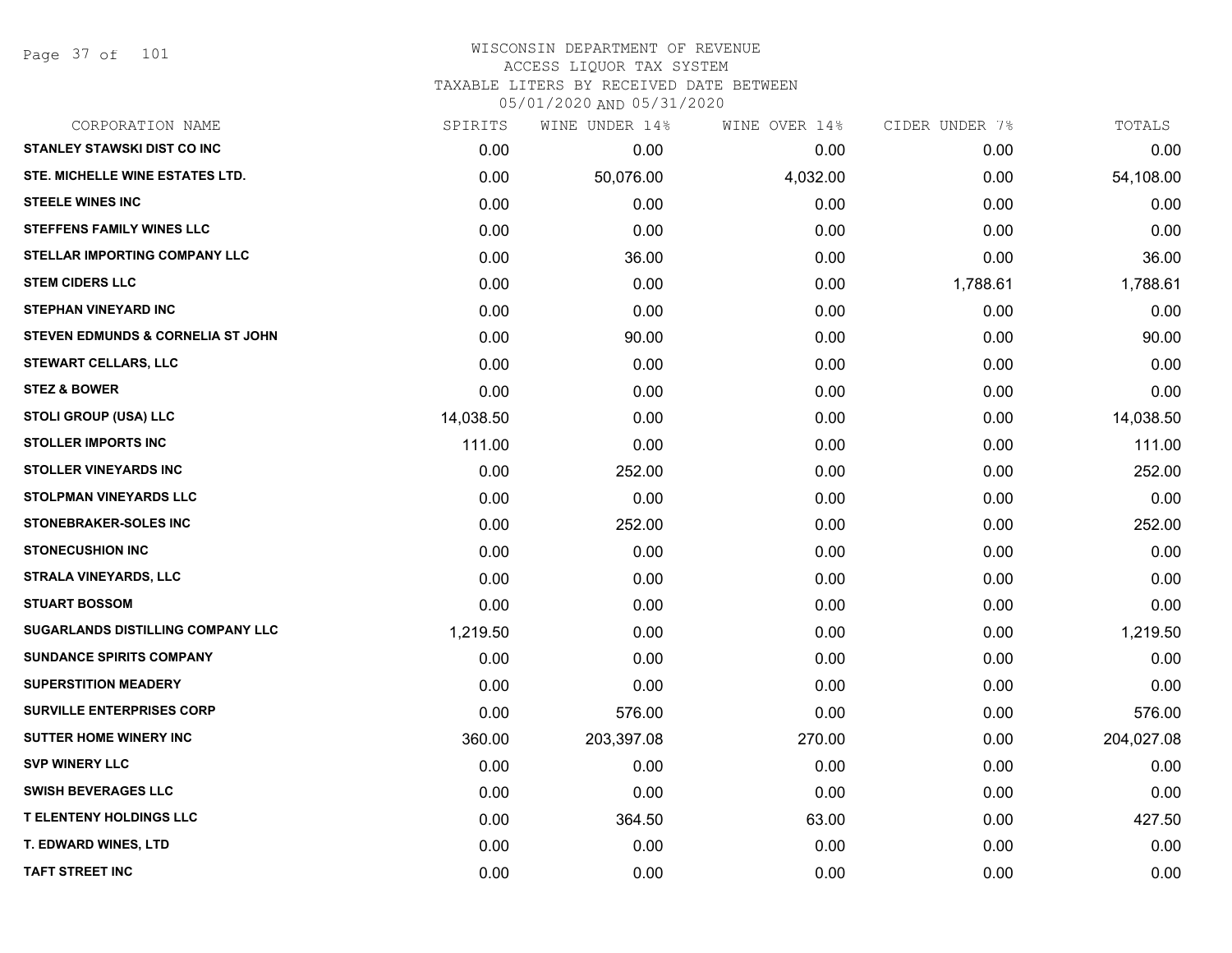Page 38 of 101

# WISCONSIN DEPARTMENT OF REVENUE ACCESS LIQUOR TAX SYSTEM TAXABLE LITERS BY RECEIVED DATE BETWEEN

| CORPORATION NAME                        | SPIRITS  | WINE UNDER 14% | WINE OVER 14% | CIDER UNDER 7% | TOTALS   |
|-----------------------------------------|----------|----------------|---------------|----------------|----------|
| <b>TAKARA SAKE USA INC</b>              | 0.00     | 252.00         | 126.00        | 0.00           | 378.00   |
| <b>TALLEY VINEYARDS INC</b>             | 0.00     | 378.00         | 0.00          | 0.00           | 378.00   |
| <b>TAMBER BEY VINEYARDS LLC</b>         | 0.00     | 0.00           | 0.00          | 0.00           | 0.00     |
| <b>TATTERSALL COMPANIES LLC</b>         | 0.00     | 0.00           | 0.00          | 0.00           | 0.00     |
| TEMPERANCE DISTILLING COMPANY           | 0.00     | 0.00           | 0.00          | 0.00           | 0.00     |
| <b>TEQUILAS PREMIUM, INC</b>            | 0.00     | 0.00           | 0.00          | 0.00           | 0.00     |
| <b>TERRA SANCTA TRADING COMPANY LLC</b> | 0.00     | 0.00           | 0.00          | 0.00           | 0.00     |
| <b>TERRANEO MERCHANTS INC</b>           | 0.00     | 180.00         | 0.00          | 0.00           | 180.00   |
| <b>TERRAVANT WINE COMPANY LLC</b>       | 0.00     | 0.00           | 0.00          | 0.00           | 0.00     |
| <b>TERRESSENTIA CORPORATION</b>         | 0.00     | 0.00           | 0.00          | 0.00           | 0.00     |
| <b>TERRIZZI VINO INC</b>                | 0.00     | 0.00           | 0.00          | 0.00           | 0.00     |
| <b>TERROIR CSS, LLC</b>                 | 0.00     | 0.00           | 0.00          | 0.00           | 0.00     |
| <b>TEXACELLO, LLC</b>                   | 0.00     | 0.00           | 0.00          | 0.00           | 0.00     |
| <b>TGE LLC</b>                          | 0.00     | 0.00           | 0.00          | 0.00           | 0.00     |
| THE 11 WELLS SPIRITS COMPANY LLC        | 0.00     | 0.00           | 0.00          | 0.00           | 0.00     |
| THE AUSTRALIAN WINE CONNECTION INC      | 0.00     | 0.00           | 0.00          | 0.00           | 0.00     |
| THE BIALE ESTATE                        | 0.00     | 0.00           | 0.00          | 0.00           | 0.00     |
| THE BLUE DAISY USA, INC                 | 0.00     | 0.00           | 0.00          | 0.00           | 0.00     |
| THE EDRINGTON GROUP USA LLC             | 1,290.10 | 0.00           | 0.00          | 0.00           | 1,290.10 |
| THE HESS COLLECTION WINERY              | 0.00     | 2,268.00       | 1,008.00      | 0.00           | 3,276.00 |
| THE MEEKER VINEYARD                     | 0.00     | 0.00           | 0.00          | 0.00           | 0.00     |
| THE MORLET SELECTION INC                | 0.00     | 0.00           | 0.00          | 0.00           | 0.00     |
| THE MORNE WINE COMPANY                  | 0.00     | 126.00         | 0.00          | 0.00           | 126.00   |
| THE OJAI VINEYARD INC                   | 0.00     | 6.75           | 0.00          | 0.00           | 6.75     |
| THE R.S. LIPMAN COMPANY                 | 0.00     | 0.00           | 0.00          | 0.00           | 0.00     |
| THE RIVER WINE INC                      | 0.00     | 0.00           | 0.00          | 0.00           | 0.00     |
| THE SECOND GENERATION TRUST             | 0.00     | 7,333.50       | 112.50        | 0.00           | 7,446.00 |
| THE SILVERADO VINEYARDS                 | 0.00     | 0.00           | 0.00          | 0.00           | 0.00     |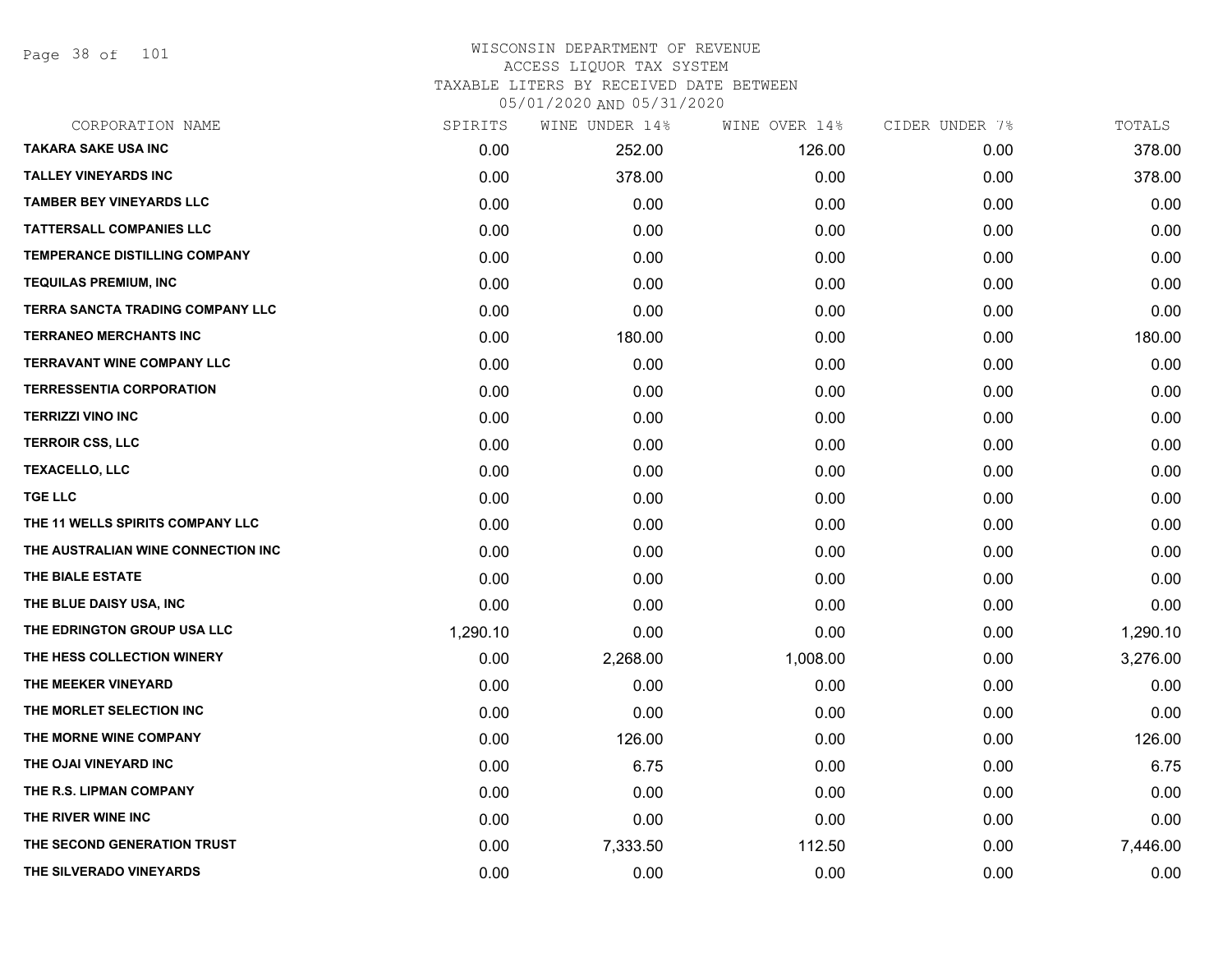Page 39 of 101

#### WISCONSIN DEPARTMENT OF REVENUE ACCESS LIQUOR TAX SYSTEM

TAXABLE LITERS BY RECEIVED DATE BETWEEN

| CORPORATION NAME                              | SPIRITS | WINE UNDER 14% | WINE OVER 14% | CIDER UNDER 7% | TOTALS     |
|-----------------------------------------------|---------|----------------|---------------|----------------|------------|
| THE SORTING TABLE LLC                         | 0.00    | 632.00         | 126.00        | 0.00           | 758.00     |
| THE TRITON COLLECTION INC                     | 0.00    | 393.00         | 0.00          | 0.00           | 393.00     |
| THE WINE GROUP INC                            | 0.00    | 638,220.14     | 18,174.00     | 0.00           | 656,394.14 |
| THE WINE SOURCE INC                           | 0.00    | 126.00         | 0.00          | 0.00           | 126.00     |
| THE WOODMAR GROUP LLC                         | 0.00    | 819.00         | 189.00        | 0.00           | 1,008.00   |
| THIRD LEAF WINES LLC                          | 0.00    | 0.00           | 0.00          | 0.00           | 0.00       |
| THOMAS ALLEN VINEYARDS & WINERY, LLC          | 0.00    | 0.00           | 504.00        | 0.00           | 504.00     |
| <b>THOMAS D BRACAMONTES</b>                   | 0.00    | 0.00           | 0.00          | 0.00           | 0.00       |
| <b>THOMAS WILLIAM INC</b>                     | 0.00    | 0.00           | 0.00          | 0.00           | 0.00       |
| THREE FAT GUYS WINE LLC                       | 0.00    | 0.00           | 0.00          | 0.00           | 0.00       |
| THREE RING PRODUCTIONS LLC                    | 0.00    | 0.00           | 0.00          | 0.00           | 0.00       |
| <b>THURMAN J RODGERS</b>                      | 0.00    | 0.00           | 0.00          | 0.00           | 0.00       |
| TIGERS USA GLOBAL LOGISTICS INC               | 0.00    | 0.00           | 0.00          | 0.00           | 0.00       |
| <b>TITUS &amp; TITUS</b>                      | 0.00    | 0.00           | 0.00          | 0.00           | 0.00       |
| TMR WINE COMPANY LLC                          | 0.00    | 0.00           | 0.00          | 0.00           | 0.00       |
| <b>TOAD HOLLOW VINEYARDS INC</b>              | 0.00    | 378.00         | 27.00         | 0.00           | 405.00     |
| <b>TOBIN J HEMINWAY</b>                       | 0.00    | 0.00           | 0.00          | 0.00           | 0.00       |
| <b>TOBIN JAMES CELLARS</b>                    | 0.00    | 0.00           | 0.00          | 0.00           | 0.00       |
| <b>TOBY BEALL</b>                             | 0.00    | 0.00           | 0.00          | 0.00           | 0.00       |
| <b>TOLLIVER RANCH BRANDS LLC</b>              | 0.00    | 0.75           | 3.00          | 0.00           | 3.75       |
| <b>TOM MEADOWCROFT</b>                        | 0.00    | 0.00           | 0.00          | 0.00           | 0.00       |
| <b>TRAVIS R VERNON</b>                        | 0.00    | 207.00         | 9.00          | 0.00           | 216.00     |
| <b>TREANA WINERY LLC</b>                      | 0.00    | 0.00           | 0.00          | 0.00           | 0.00       |
| <b>TREASURY WINE ESTATES AMERICAS COMPANY</b> | 0.00    | 8,826.75       | 4,869.00      | 0.00           | 13,695.75  |
| TREFETHEN VINEYARDS WINERY INC                | 0.00    | 756.00         | 0.00          | 0.00           | 756.00     |
| <b>TREMAINE ATKINSON</b>                      | 0.00    | 0.00           | 0.00          | 0.00           | 0.00       |
| <b>TRENTADUE WINERY LLC</b>                   | 0.00    | 0.00           | 0.00          | 0.00           | 0.00       |
| <b>TREVOR J SHEEHAN</b>                       | 0.00    | 0.00           | 0.00          | 0.00           | 0.00       |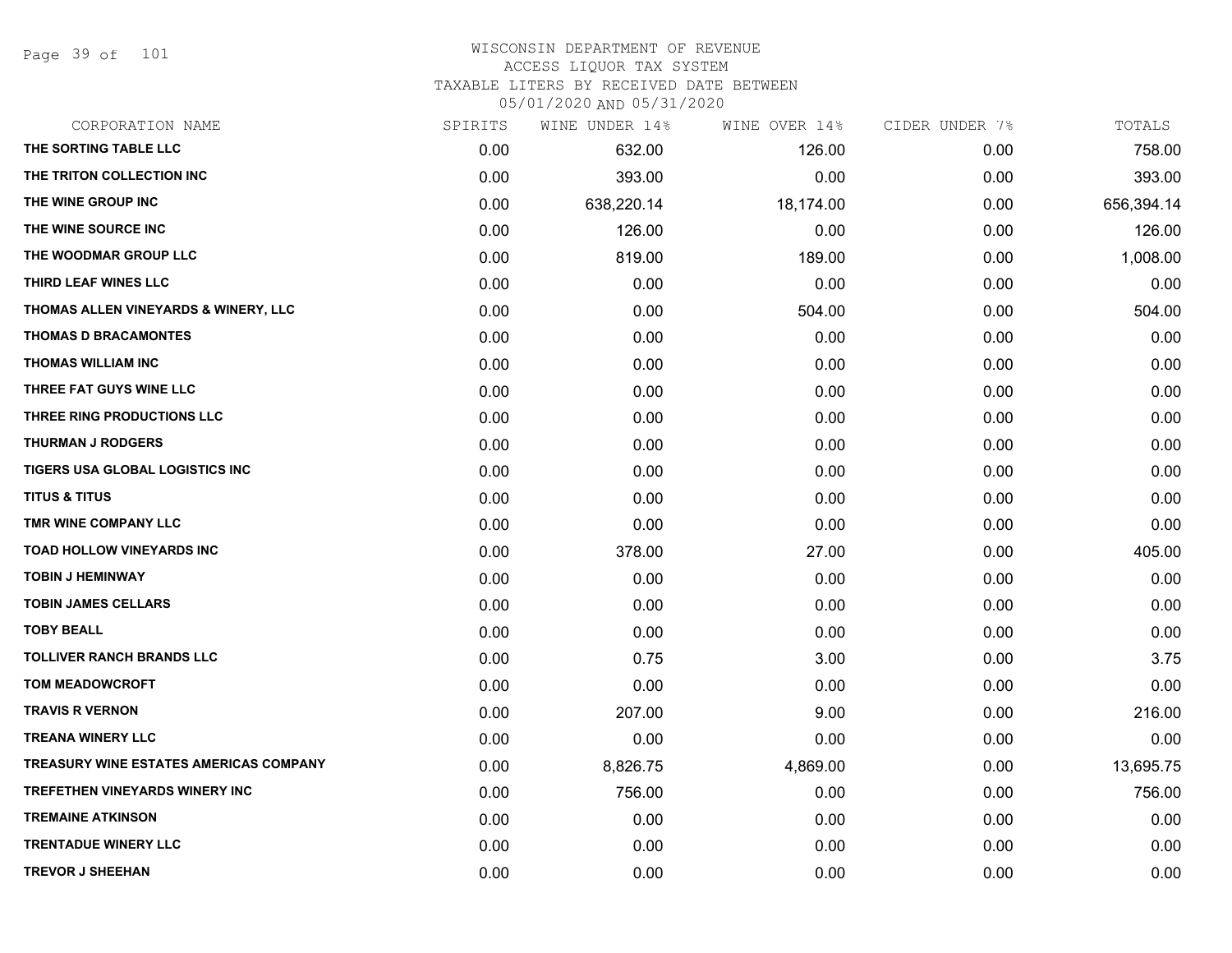Page 40 of 101

#### WISCONSIN DEPARTMENT OF REVENUE ACCESS LIQUOR TAX SYSTEM

TAXABLE LITERS BY RECEIVED DATE BETWEEN

| CORPORATION NAME                            | SPIRITS    | WINE UNDER 14% | WINE OVER 14% | CIDER UNDER 7% | TOTALS     |
|---------------------------------------------|------------|----------------|---------------|----------------|------------|
| TRI VIN IMPORTS INC                         | 0.00       | 18,495.00      | 0.00          | 0.00           | 18,495.00  |
| <b>TRIM WINES LLC</b>                       | 0.00       | 0.00           | 0.00          | 0.00           | 0.00       |
| <b>TRINITAS CELLARS LLC</b>                 | 0.00       | 0.00           | 0.00          | 0.00           | 0.00       |
| <b>TRIONE VINEYARDS LLC</b>                 | 0.00       | 0.00           | 0.00          | 0.00           | 0.00       |
| <b>TRI-STAR MARKETING INC</b>               | 0.00       | 4,581.00       | 0.00          | 0.00           | 4,581.00   |
| TRUJILLO WINES, LLC                         | 0.00       | 0.00           | 0.00          | 0.00           | 0.00       |
| <b>TRUVINO INC</b>                          | 0.00       | 0.00           | 0.00          | 0.00           | 0.00       |
| <b>TURLEY WINE CELLARS INC</b>              | 0.00       | 0.00           | 0.00          | 0.00           | 0.00       |
| <b>TURNBULL WINE CELLARS</b>                | 0.00       | 0.00           | 0.00          | 0.00           | 0.00       |
| TWIN PEAKS WINERY INC                       | 0.00       | 0.00           | 756.00        | 0.00           | 756.00     |
| <b>TWO BROTHERS ARTISAN SPIRITS COMPANY</b> | 0.00       | 0.00           | 0.00          | 0.00           | 0.00       |
| <b>TWO SONS IMPORTS LLC</b>                 | 0.00       | 0.00           | 0.00          | 0.00           | 0.00       |
| TWO WORLDS WINE COMPANY, LLC                | 0.00       | 0.00           | 0.00          | 0.00           | 0.00       |
| UGLY DOG DISTILLERY, LLC                    | 0.00       | 0.00           | 0.00          | 0.00           | 0.00       |
| <b>UMBERTO ERPILLO</b>                      | 0.00       | 0.00           | 0.00          | 0.00           | 0.00       |
| <b>UMPQUA WINE WORKS LLC</b>                | 0.00       | 0.00           | 0.00          | 0.00           | 0.00       |
| UNCLE JOHN'S FRUIT HOUSE WINERY LLC         | 0.00       | 0.00           | 0.00          | 0.00           | 0.00       |
| UNDERGROUND WINE PROJECT LLC                | 0.00       | 0.00           | 0.00          | 0.00           | 0.00       |
| <b>UNION WINE COMPANY</b>                   | 0.00       | 1,251.00       | 45.00         | 0.00           | 1,296.00   |
| <b>UNITED SPIRITS INC</b>                   | 0.00       | 0.00           | 0.00          | 0.00           | 0.00       |
| UNITED STATES DISTILLED PRODUCTS CO.        | 174,047.52 | 67,966.34      | 738.00        | 0.00           | 242,751.86 |
| UNTI WINE CO LLC                            | 0.00       | 0.00           | 0.00          | 0.00           | 0.00       |
| <b>UPCHURCH VINEYARD LLC</b>                | 0.00       | 0.00           | 0.00          | 0.00           | 0.00       |
| <b>USA WINE IMPORTS INC</b>                 | 0.00       | 1,064.25       | 0.00          | 0.00           | 1,064.25   |
| <b>USA WINE WEST LLC</b>                    | 0.00       | 13,302.00      | 7,299.00      | 0.00           | 20,601.00  |
| <b>UVE ENTERPRISES INC</b>                  | 0.00       | 157.50         | 63.00         | 0.00           | 220.50     |
| V & C LLC                                   | 0.00       | 0.00           | 0.00          | 0.00           | 0.00       |
| <b>VALCKENBERG INTERNATIONAL INC</b>        | 0.00       | 0.00           | 0.00          | 0.00           | 0.00       |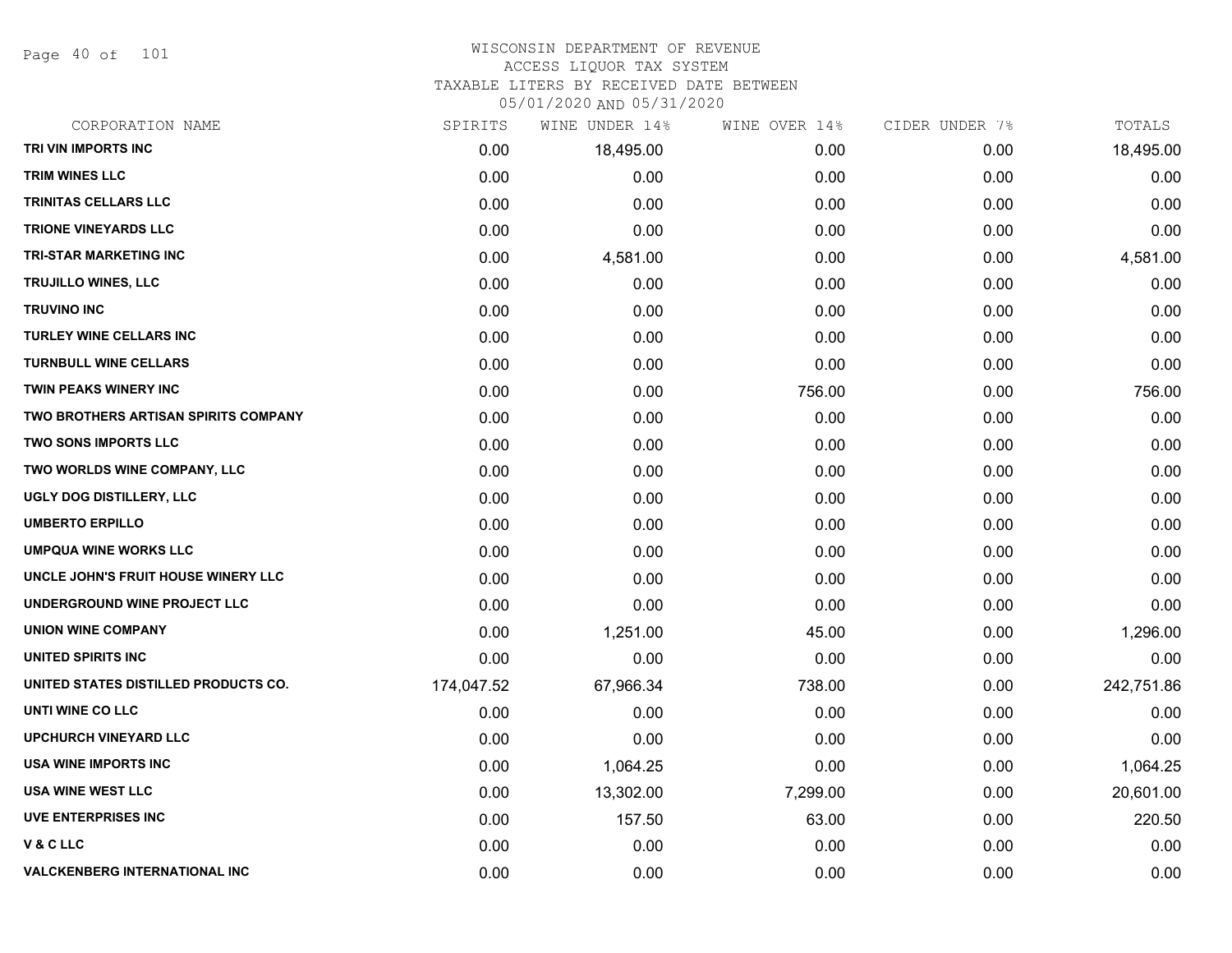#### WISCONSIN DEPARTMENT OF REVENUE ACCESS LIQUOR TAX SYSTEM

TAXABLE LITERS BY RECEIVED DATE BETWEEN

| CORPORATION NAME                          | SPIRITS | WINE UNDER 14% | WINE OVER 14% | CIDER UNDER 7% | TOTALS   |
|-------------------------------------------|---------|----------------|---------------|----------------|----------|
| <b>VALKYRIE SELECTIONS LLC</b>            | 0.00    | 1,996.00       | 288.00        | 0.00           | 2,284.00 |
| <b>VALOR WINE CO LLC</b>                  | 0.00    | 0.00           | 0.00          | 0.00           | 0.00     |
| VAN RUITEN FAMILY WINERY LLC              | 0.00    | 0.00           | 0.00          | 0.00           | 0.00     |
| <b>VANDER MILL LLC</b>                    | 0.00    | 0.00           | 0.00          | 0.00           | 0.00     |
| <b>VELOCITY DISTRIBUTION COMPANY, LLC</b> | 0.00    | 0.00           | 0.00          | 0.00           | 0.00     |
| <b>VEN CAL RANCHES LLC</b>                | 0.00    | 0.00           | 0.00          | 0.00           | 0.00     |
| <b>VENGE VINEYARDS INC</b>                | 0.00    | 0.00           | 0.00          | 0.00           | 0.00     |
| <b>VERITY WINES LLC</b>                   | 0.00    | 0.00           | 0.00          | 0.00           | 0.00     |
| <b>VERMEIL WINE GROUP LLC</b>             | 0.00    | 0.00           | 0.00          | 0.00           | 0.00     |
| <b>VERMONT HARD CIDER COMPANY LLC</b>     | 0.00    | 0.00           | 0.00          | 7,842.00       | 7,842.00 |
| VI. SCO. INC                              | 0.00    | 981.00         | 0.00          | 0.00           | 981.00   |
| <b>VIAS IMPORTS LTD</b>                   | 0.00    | 621.00         | 0.00          | 0.00           | 621.00   |
| <b>VICENTE GANDIA USA INC</b>             | 0.00    | 0.00           | 0.00          | 0.00           | 0.00     |
| <b>VIEUX VINS INC</b>                     | 0.00    | 108.00         | 36.00         | 0.00           | 144.00   |
| <b>VIGNETTE WINERY LLC</b>                | 0.00    | 0.00           | 0.00          | 0.00           | 0.00     |
| <b>VIKRE DISTILLERY LLC</b>               | 381.00  | 0.00           | 0.00          | 0.00           | 381.00   |
| <b>VILLA CREEK INC</b>                    | 0.00    | 0.00           | 0.00          | 0.00           | 0.00     |
| <b>VILLA ENCINAL PARTNERS LP</b>          | 0.00    | 0.00           | 243.00        | 0.00           | 243.00   |
| <b>VILLA SAN JULIETTE INC</b>             | 0.00    | 0.00           | 0.00          | 0.00           | 0.00     |
| <b>VIN DE ZO LLC</b>                      | 0.00    | 0.00           | 0.00          | 0.00           | 0.00     |
| <b>VIN DIVINO LTD</b>                     | 153.00  | 45.00          | 396.00        | 0.00           | 594.00   |
| <b>VINA ROBLES INC</b>                    | 0.00    | 0.00           | 0.00          | 0.00           | 0.00     |
| <b>VINAMERICAS INC</b>                    | 0.00    | 0.00           | 0.00          | 0.00           | 0.00     |
| <b>VINCENZO PADULA</b>                    | 0.00    | 0.00           | 0.00          | 0.00           | 0.00     |
| <b>VINE CLIFF WINERY INC</b>              | 0.00    | 0.00           | 0.00          | 0.00           | 0.00     |
| <b>VINE CONNECTIONS LLC</b>               | 0.00    | 229.47         | 312.84        | 0.00           | 542.31   |
| <b>VINEBURG LLC</b>                       | 0.00    | 0.00           | 0.00          | 0.00           | 0.00     |
| <b>VINEYARD 29 LLC</b>                    | 0.00    | 0.00           | 0.00          | 0.00           | 0.00     |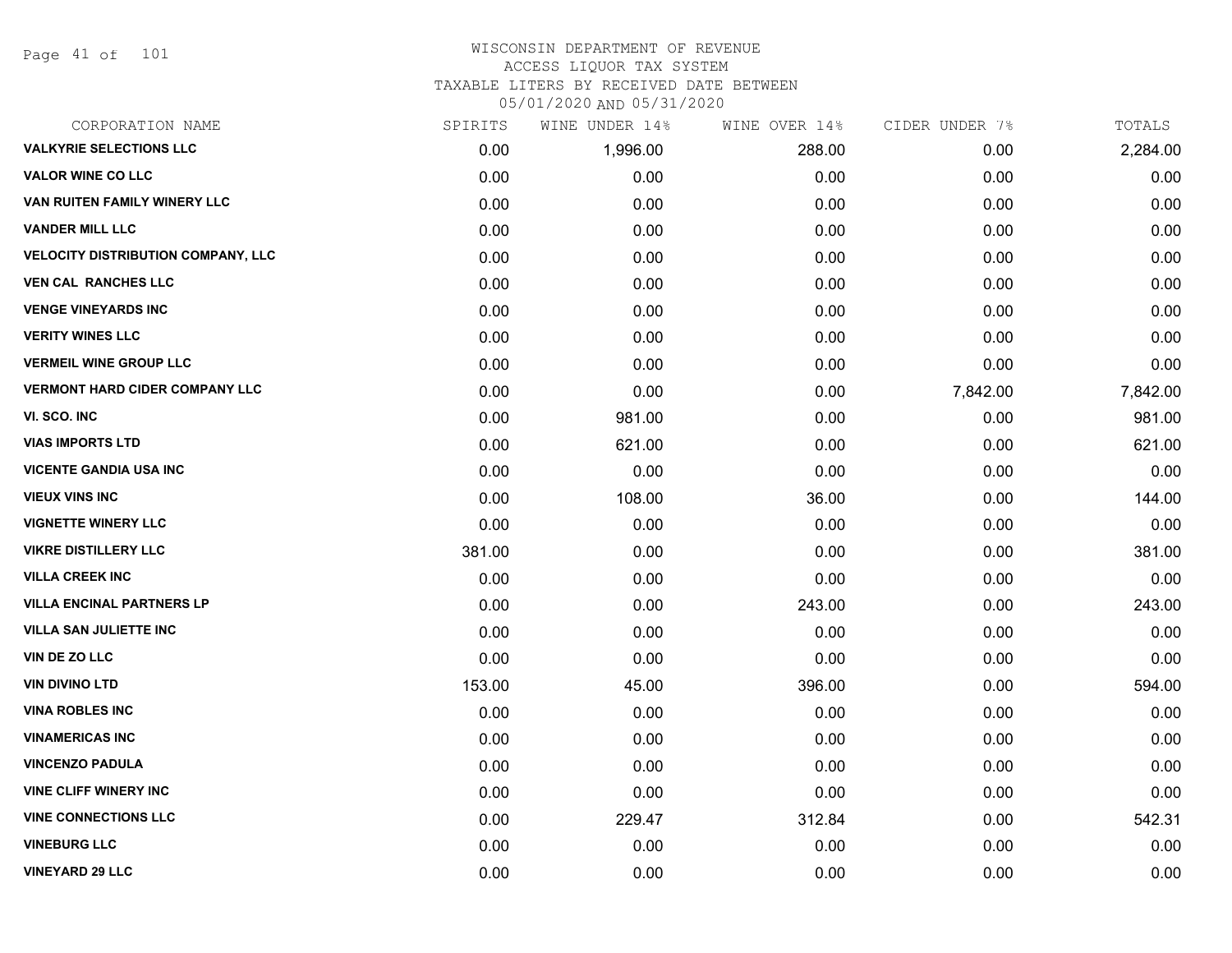Page 42 of 101

#### WISCONSIN DEPARTMENT OF REVENUE ACCESS LIQUOR TAX SYSTEM TAXABLE LITERS BY RECEIVED DATE BETWEEN

| CORPORATION NAME                       | SPIRITS   | WINE UNDER 14% | WINE OVER 14% | CIDER UNDER 7% | TOTALS    |
|----------------------------------------|-----------|----------------|---------------|----------------|-----------|
| <b>VINEYARD BRANDS LLC</b>             | 0.00      | 234.00         | 504.00        | 0.00           | 738.00    |
| <b>VINO DEL SOL INC</b>                | 0.00      | 4,068.00       | 63.00         | 0.00           | 4,131.00  |
| <b>VINO LOGICS CORPORATION</b>         | 0.00      | 0.00           | 0.00          | 0.00           | 0.00      |
| <b>VINO.COM LLC</b>                    | 27.00     | 700.63         | 0.00          | 1,145.00       | 1,872.63  |
| <b>VINOANDES LLC</b>                   | 0.00      | 0.00           | 0.00          | 0.00           | 0.00      |
| <b>VINOVIA WINE GROUP INC</b>          | 0.00      | 0.00           | 0.00          | 0.00           | 0.00      |
| <b>VINTAGE '59 IMPORTS LLC</b>         | 0.00      | 0.00           | 0.00          | 0.00           | 0.00      |
| <b>VINTAGE POINT LLC</b>               | 0.00      | 0.00           | 0.00          | 0.00           | 0.00      |
| <b>VINTAGE WINE ESTATES, INC.</b>      | 0.00      | 882.00         | 1,786.50      | 0.00           | 2,668.50  |
| <b>VINTURE WINE COMPANY LLC</b>        | 0.00      | 0.00           | 0.00          | 0.00           | 0.00      |
| <b>VINTUS LLC</b>                      | 0.00      | 0.00           | 0.00          | 0.00           | 0.00      |
| <b>VISION WINE &amp; SPIRITS LLC</b>   | 265.50    | 0.00           | 0.00          | 0.00           | 265.50    |
| <b>VITANI SPIRITS LLC</b>              | 0.00      | 0.00           | 0.00          | 0.00           | 0.00      |
| <b>VOLIO VINO IMPORTS, INC.</b>        | 0.00      | 0.00           | 63.00         | 0.00           | 63.00     |
| <b>VOTTO VINES IMPORTING INC</b>       | 0.00      | 0.00           | 0.00          | 0.00           | 0.00      |
| <b>VTPR INC</b>                        | 0.00      | 0.00           | 0.00          | 0.00           | 0.00      |
| <b>W J DEUTSCH &amp; SONS LTD</b>      | 15,069.88 | 66,057.74      | 9,019.50      | 0.00           | 90,147.12 |
| <b>WAGNER WINE COMPANY LLC</b>         | 0.00      | 2,871.00       | 1,008.00      | 0.00           | 3,879.00  |
| <b>WAGNER WINERY LLC</b>               | 0.00      | 0.00           | 0.00          | 0.00           | 0.00      |
| <b>WALTER NOVOSEL</b>                  | 0.00      | 0.00           | 0.00          | 0.00           | 0.00      |
| <b>WEBSTER BARNES LLC</b>              | 0.00      | 0.00           | 0.00          | 0.00           | 0.00      |
| <b>WEIBEL INCORPORATED</b>             | 0.00      | 0.00           | 0.00          | 0.00           | 0.00      |
| <b>WEIN BAUER INC</b>                  | 0.00      | 191.05         | 0.00          | 0.00           | 191.05    |
| <b>WELL OILED WINE COMPANY LLC</b>     | 0.00      | 0.00           | 0.00          | 0.00           | 0.00      |
| <b>WEST COAST WINE PARTNERS LLC</b>    | 0.00      | 0.00           | 0.00          | 0.00           | 0.00      |
| WEST MICHIGAN RUM COMPANY, LLC         | 0.00      | 0.00           | 0.00          | 0.00           | 0.00      |
| <b>WESTERN SPIRITS BEVERAGE CO LLC</b> | 1,138.50  | 0.00           | 0.00          | 0.00           | 1,138.50  |
| <b>WEYGANDT-METZLER IMPORTING LTD</b>  | 0.00      | 0.00           | 0.00          | 0.00           | 0.00      |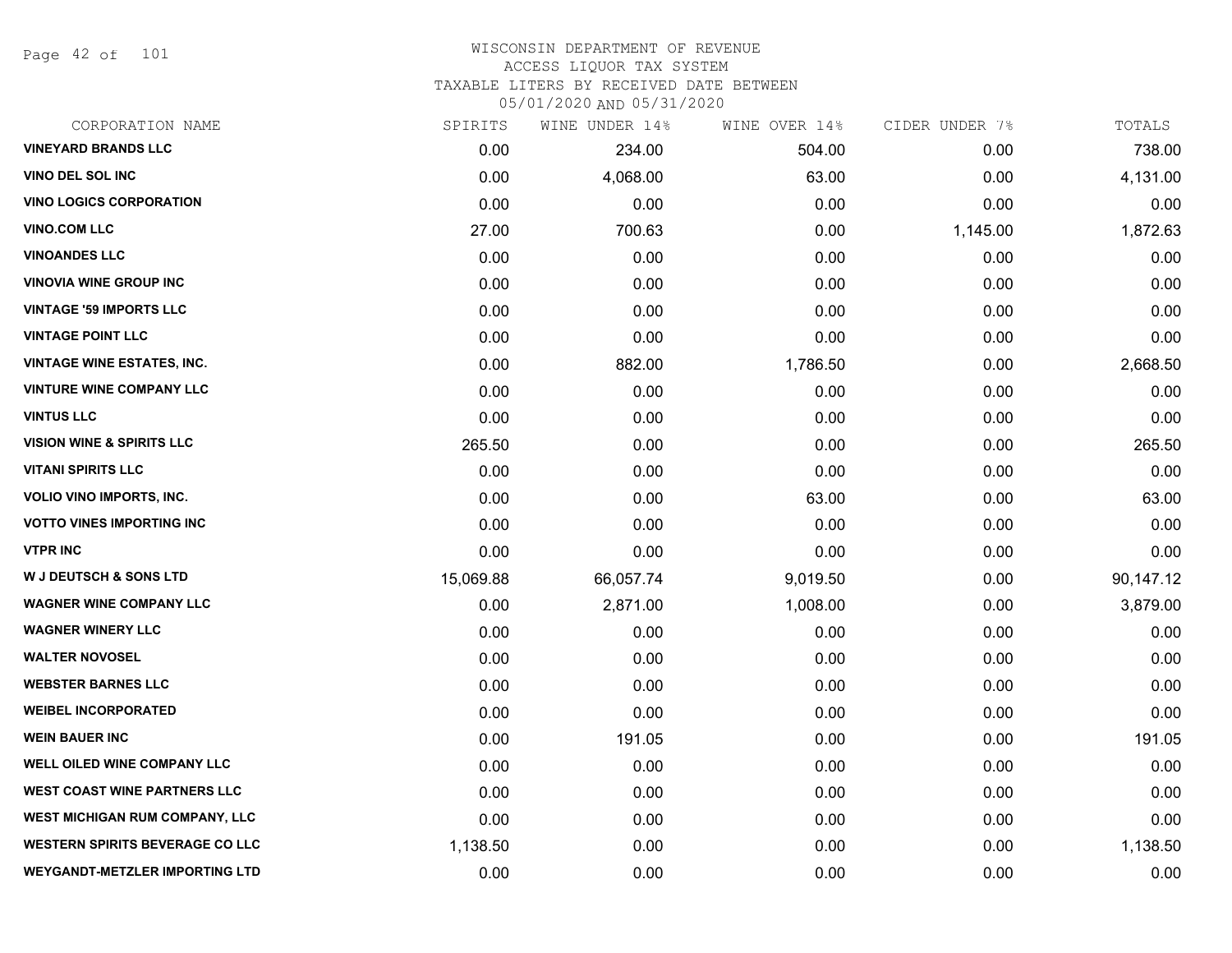| CORPORATION NAME                               | SPIRITS   | WINE UNDER 14% | WINE OVER 14% | CIDER UNDER 7% | TOTALS    |
|------------------------------------------------|-----------|----------------|---------------|----------------|-----------|
| <b>WHISKEY ACRES DISTILLING CO</b>             | 0.00      | 0.00           | 0.00          | 0.00           | 0.00      |
| WHYTE AND MACKAY (AMERICAS) LIMITED LLC        | 0.00      | 0.00           | 0.00          | 0.00           | 0.00      |
| <b>WI INC</b>                                  | 120.00    | 0.00           | 0.00          | 0.00           | 120.00    |
| <b>WILD AGAVE IMPORTS LLC</b>                  | 0.00      | 0.00           | 0.00          | 0.00           | 0.00      |
| <b>WILLAMETTE VALLEY VINEYARDS INC</b>         | 0.00      | 630.00         | 63.00         | 0.00           | 693.00    |
| <b>WILLIAM GRANT &amp; SONS INC</b>            | 32,935.50 | 0.00           | 0.00          | 0.00           | 32,935.50 |
| <b>WILLIAM P KNUTTEL</b>                       | 0.00      | 0.00           | 0.00          | 0.00           | 0.00      |
| <b>WILLIAM PRICE III</b>                       | 0.00      | 0.00           | 0.00          | 0.00           | 0.00      |
| <b>WILLIAM T HOLLORAN</b>                      | 0.00      | 0.00           | 0.00          | 0.00           | 0.00      |
| <b>WILLIAM TIMOTHY EDWARDS</b>                 | 0.00      | 0.00           | 0.00          | 0.00           | 0.00      |
| <b>WILLIAM WOLF BRAND LLC</b>                  | 0.00      | 0.00           | 0.00          | 0.00           | 0.00      |
| <b>WILLIAM WOODRUFF</b>                        | 0.00      | 0.00           | 0.00          | 0.00           | 0.00      |
| <b>WILLIAMS &amp; SELYEM LLC</b>               | 0.00      | 0.00           | 0.00          | 0.00           | 0.00      |
| <b>WILSON CREEK WINERY &amp; VINEYARDS INC</b> | 0.00      | 0.00           | 0.00          | 0.00           | 0.00      |
| <b>WILSON DANIELS LLC</b>                      | 0.00      | 1,102.50       | 225.00        | 0.00           | 1,327.50  |
| <b>WINE ATTITUDE INC</b>                       | 0.00      | 0.00           | 0.00          | 0.00           | 0.00      |
| <b>WINE BRIDGE IMPORTS INC</b>                 | 0.00      | 423.00         | 0.00          | 0.00           | 423.00    |
| WINE COUNTRY INTERNATIONAL INC                 | 0.00      | 0.00           | 0.00          | 0.00           | 0.00      |
| <b>WINE CREEK LLC</b>                          | 0.00      | 0.00           | 0.00          | 0.00           | 0.00      |
| <b>WINE HOOLIGANS LLC</b>                      | 0.00      | 1,134.00       | 63.00         | 0.00           | 1,197.00  |
| <b>WINE SPOTS CELLARS, INC</b>                 | 0.00      | 0.00           | 72.00         | 0.00           | 72.00     |
| <b>WINE WINE SITUATION LLC</b>                 | 0.00      | 0.00           | 0.00          | 0.00           | 0.00      |
| <b>WINEHAVEN INC</b>                           | 0.00      | 0.00           | 0.00          | 0.00           | 0.00      |
| <b>WINEPLAYGROUND.COM INC</b>                  | 0.00      | 0.00           | 0.00          | 0.00           | 0.00      |
| <b>WINERIES &amp; SELECT PRODUCTS LLC</b>      | 0.00      | 261.00         | 468.00        | 0.00           | 729.00    |
| <b>WINERY EXCHANGE, INC.</b>                   | 0.00      | 24,417.00      | 2,412.00      | 0.00           | 26,829.00 |
| <b>WINES OF FRANCE INC</b>                     | 0.00      | 0.00           | 0.00          | 0.00           | 0.00      |
| <b>WINES UNLIMITED INC</b>                     | 0.00      | 0.00           | 0.00          | 0.00           | 0.00      |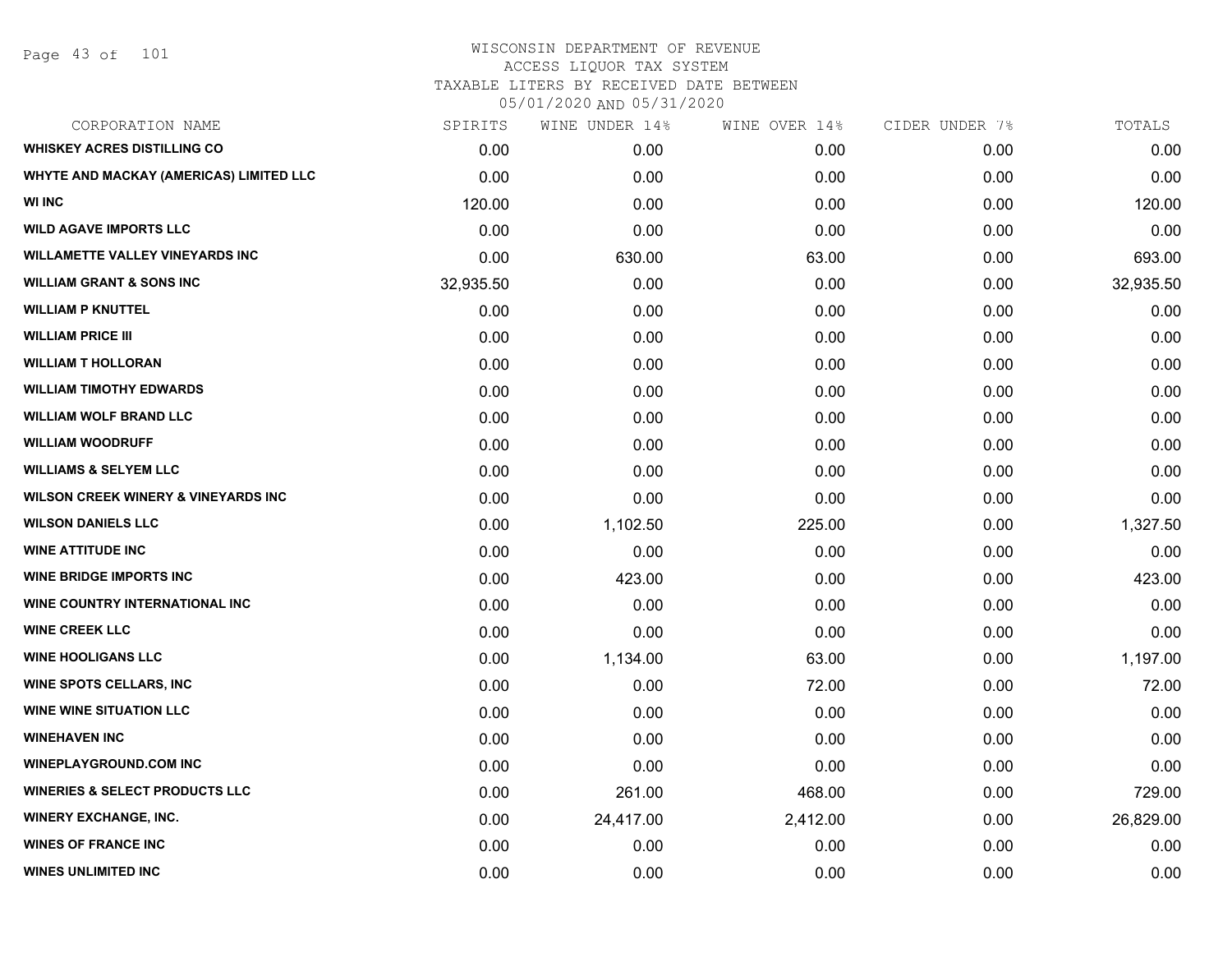Page 44 of 101

# WISCONSIN DEPARTMENT OF REVENUE ACCESS LIQUOR TAX SYSTEM

# TAXABLE LITERS BY RECEIVED DATE BETWEEN

| CORPORATION NAME                       | SPIRITS      | UNDER 14%<br>WINE | WINE OVER 14% | CIDER UNDER 7% | TOTALS       |
|----------------------------------------|--------------|-------------------|---------------|----------------|--------------|
| <b>WINESELLERS LTD</b>                 | 0.00         | 9,037.50          | 0.00          | 0.00           | 9,037.50     |
| <b>WINNESHIEK WILDBERRY WINERY LLC</b> | 0.00         | 0.00              | 0.00          | 0.00           | 0.00         |
| <b>WISD LLC</b>                        | 0.00         | 126.00            | 279.00        | 0.00           | 405.00       |
| <b>WOLFFER ESTATE VINEYARDS INC</b>    | 0.00         | 0.00              | 0.00          | 0.00           | 0.00         |
| <b>WOODSON WINES LLC</b>               | 0.00         | 0.00              | 0.00          | 0.00           | 0.00         |
| <b>WOOLER BRANDS INC</b>               | 0.00         | 0.00              | 0.00          | 0.00           | 0.00         |
| <b>WORLD TRAVELER IMPORTS LLC</b>      | 0.00         | 0.00              | 0.00          | 0.00           | 0.00         |
| <b>WORLDWIDE CELLARS INC</b>           | 0.00         | 0.00              | 0.00          | 0.00           | 0.00         |
| <b>WRS CO. LLC</b>                     | 0.00         | 0.00              | 0.00          | 0.00           | 0.00         |
| XXX DISTILLERY, LLC                    | 0.00         | 0.00              | 0.00          | 0.00           | 0.00         |
| YAEGAKI CORPORATION OF USA             | 0.00         | 0.00              | 0.00          | 0.00           | 0.00         |
| YORKVILLE CELLARS INC                  | 0.00         | 0.00              | 0.00          | 0.00           | 0.00         |
| YOUNTVILLE WINE IMPORTS LLC            | 0.00         | 0.00              | 0.00          | 0.00           | 0.00         |
| <b>ZACH HOLLINGSWORTH</b>              | 0.00         | 0.00              | 0.00          | 0.00           | 0.00         |
| <b>ZD WINES LLC</b>                    | 0.00         | 74.25             | 49.50         | 0.00           | 123.75       |
| <b>ZEILER SPIRITS LLC</b>              | 0.00         | 0.00              | 0.00          | 0.00           | 0.00         |
| <b>ZONIN USA INC</b>                   | 1,772.16     | 9,789.12          | 0.00          | 0.00           | 11,561.28    |
| TOTAL LITERS FOR 5/31/2020             | 4,092,595.48 | 3,113,334.09      | 249,796.11    | 139,282.16     | 7,595,007.84 |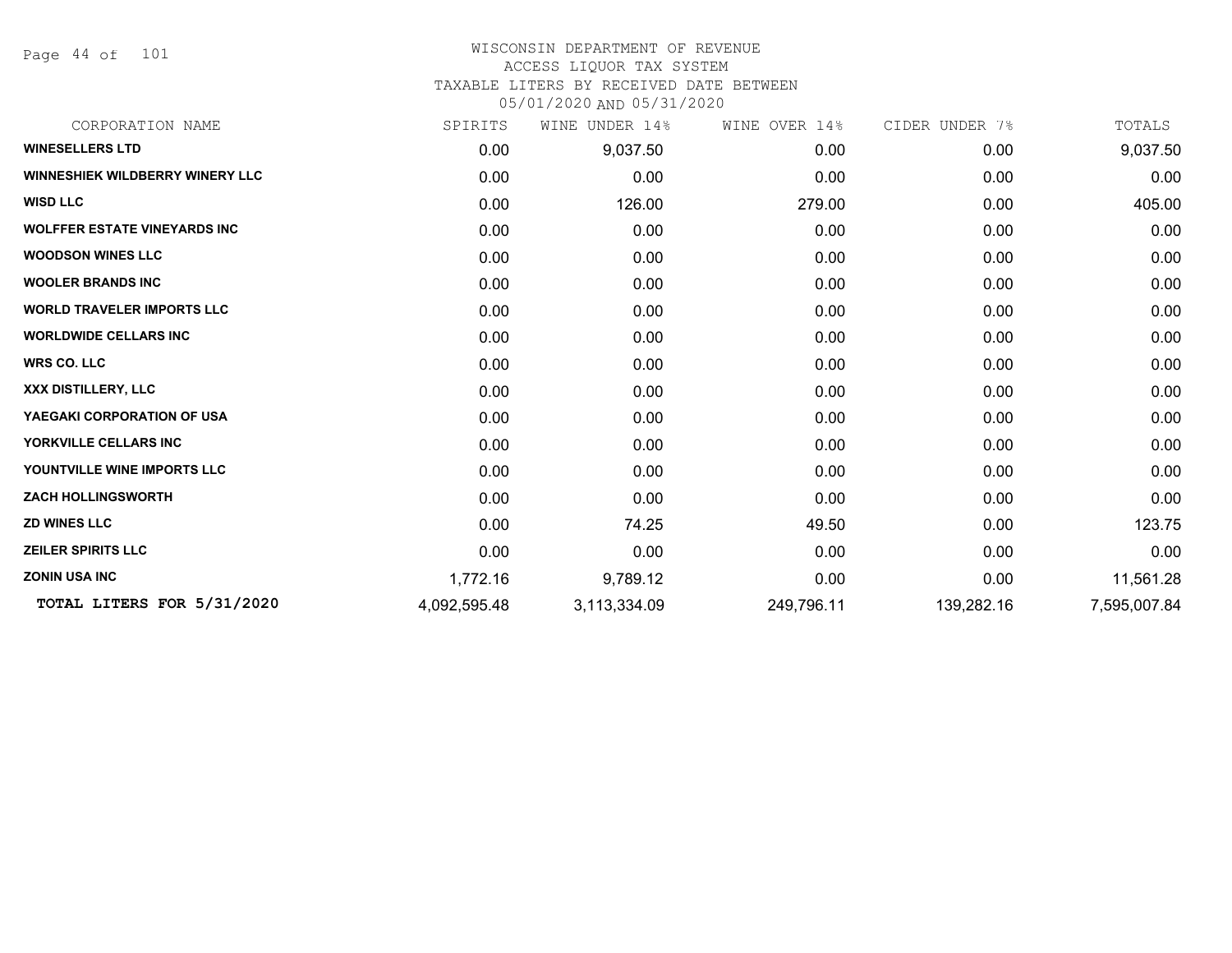Page 45 of 101

# WISCONSIN DEPARTMENT OF REVENUE ACCESS LIQUOR TAX SYSTEM TAXABLE LITERS BY RECEIVED DATE BETWEEN 05/01/2020 AND 05/31/2020

CORPORATION NAME SPIRITS WINE UNDER 14% WINE OVER 14% CIDER UNDER 7% TOTALS

**IN STATE WHOLESALER (W)**

| <b>1848 DISTRIBUTING COMPANY, LLC</b>       | 0.00       | 0.00      | 0.00     | 0.00 | 0.00       |
|---------------------------------------------|------------|-----------|----------|------|------------|
| ALLSTATE LIQUOR & WINE COMPANY, INC.        | 0.00       | 0.00      | 0.00     | 0.00 | 0.00       |
| <b>AMANDA MORDEN</b>                        | 0.00       | 0.00      | 0.00     | 0.00 | 0.00       |
| ARIS GLOBAL IMPORTS LLC                     | 0.00       | 0.00      | 0.00     | 0.00 | 0.00       |
| <b>AVA WINE &amp; SPIRITS LLC</b>           | 0.00       | 0.00      | 0.00     | 0.00 | 0.00       |
| <b>BADGER DISTRIBUTING OF MILWAUKEE LLC</b> | 0.00       | 0.00      | 0.00     | 0.00 | 0.00       |
| <b>BADGER LIQUOR CO. INC.</b>               | 175,248.45 | 53,162.73 | 0.00     | 0.00 | 228,411.18 |
| <b>BADGER STATE WINERY COOPERATIVE</b>      | 0.00       | 0.00      | 0.00     | 0.00 | 0.00       |
| <b>BADGER WINE &amp; SPIRITS LLC</b>        | 0.00       | 0.00      | 0.00     | 0.00 | 0.00       |
| BEECHWOOD DISTRIBUTORS, INC.                | 0.00       | 0.00      | 0.00     | 0.00 | 0.00       |
| BEER CAPITOL DISTRIBUTING LLC               | 0.00       | 0.00      | 0.00     | 0.00 | 0.00       |
| <b>BILJANA KLATT</b>                        | 0.00       | 0.00      | 0.00     | 0.00 | 0.00       |
| BILL'S DISTRIBUTING, LTD.                   | 0.00       | 0.00      | 0.00     | 0.00 | 0.00       |
| <b>BRANT T NEHMER</b>                       | 0.00       | 2,324.25  | 36.00    | 0.00 | 2,360.25   |
| <b>BREAKTHRU BEVERAGE GROUP LLC</b>         | 0.00       | 0.00      | 0.00     | 0.00 | 0.00       |
| <b>BREAKTHRU BEVERAGE GROUP LLC</b>         | 104,638.50 | 2,520.00  | 0.00     | 0.00 | 107,158.50 |
| <b>C.J.W., INC.</b>                         | 0.00       | 0.00      | 0.00     | 0.00 | 0.00       |
| <b>CAPITOL-HUSTING COMPANY, INC.</b>        | 31,467.00  | 45,655.99 | 9,360.00 | 0.00 | 86,482.99  |
| <b>CHAS A BERNICK INC</b>                   | 0.00       | 0.00      | 0.00     | 0.00 | 0.00       |
| <b>CHRISTY SMITH</b>                        | 0.00       | 0.00      | 0.00     | 0.00 | 0.00       |
| <b>CHROMATIC WINE COMPANY LLC</b>           | 0.00       | 0.00      | 0.00     | 0.00 | 0.00       |
| DE PERE LIQUOR CO LLC                       | 0.00       | 0.00      | 0.00     | 0.00 | 0.00       |
| <b>DEAN DISTRIBUTING, INC.</b>              | 0.00       | 0.00      | 0.00     | 0.00 | 0.00       |
| <b>DEAN DISTRIBUTING, INC.</b>              | 0.00       | 0.00      | 0.00     | 0.00 | 0.00       |
| DEWITT CHURCH GOODS, INC.                   | 0.00       | 0.00      | 0.00     | 0.00 | 0.00       |
| <b>DILLON M OLSON</b>                       | 0.00       | 0.00      | 0.00     | 0.00 | 0.00       |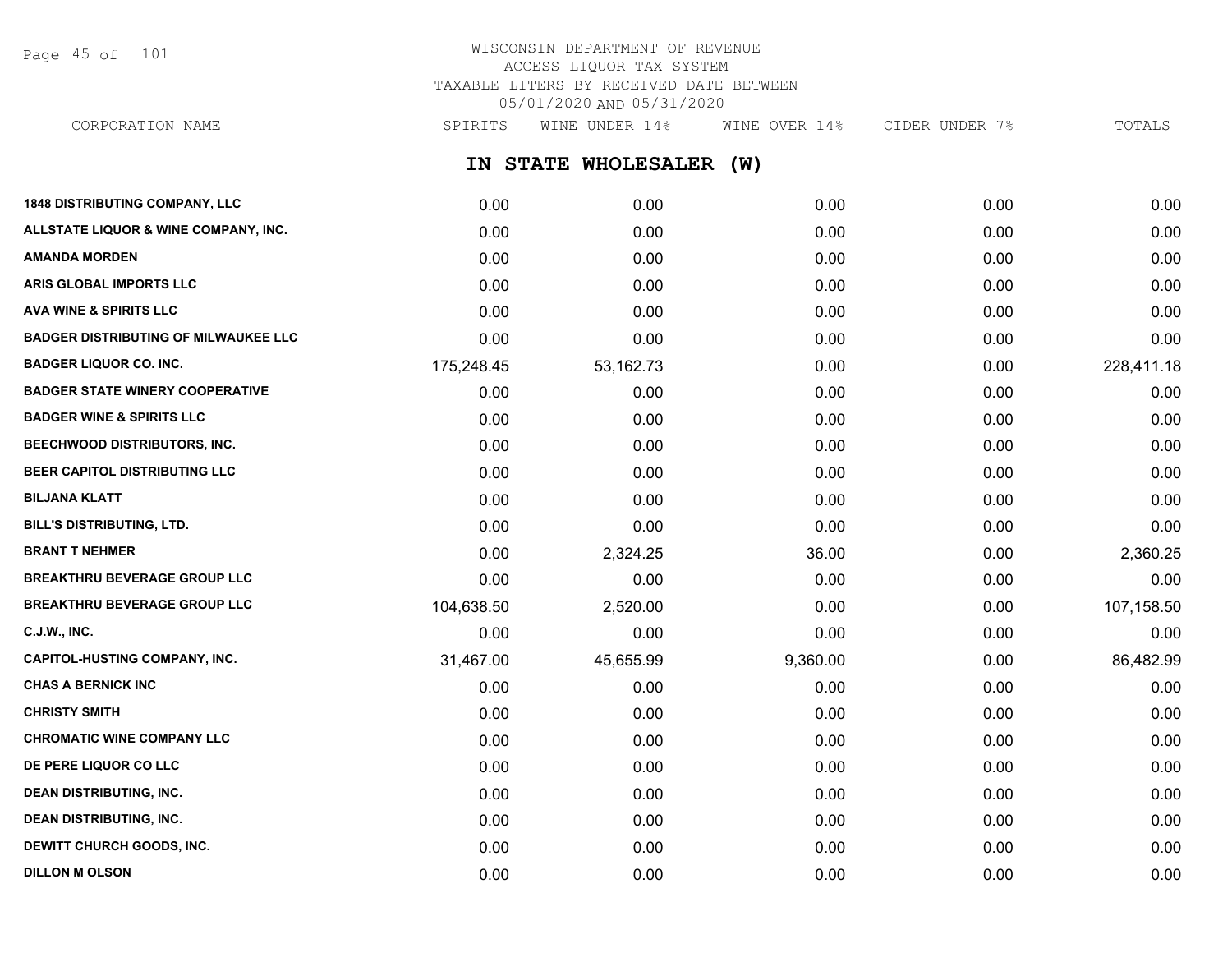| CORPORATION NAME                                 | SPIRITS   | WINE UNDER 14% | WINE OVER 14% | CIDER UNDER 7% | TOTALS    |
|--------------------------------------------------|-----------|----------------|---------------|----------------|-----------|
| <b>DIONYSUS DISTRIBUTORS, LLC</b>                | 0.00      | 0.00           | 0.00          | 0.00           | 0.00      |
| <b>FABIANO BROTHERS - WISCONSIN LLC</b>          | 0.00      | 0.00           | 0.00          | 0.00           | 0.00      |
| <b>FAUSTO FIORAVANTI</b>                         | 0.00      | 0.00           | 0.00          | 0.00           | 0.00      |
| FLANIGAN DISTRIBUTING OF DOOR COUNTY, INC.       | 0.00      | 0.00           | 0.00          | 0.00           | 0.00      |
| <b>FOUR SEASONS BEER DISTRIBUTORS INC</b>        | 0.00      | 0.00           | 0.00          | 0.00           | 0.00      |
| <b>FRANK BEER DISTRIBUTORS, INC.</b>             | 0.00      | 0.00           | 0.00          | 0.00           | 0.00      |
| <b>FRANK J MIRENDA SR</b>                        | 0.00      | 0.00           | 0.00          | 0.00           | 0.00      |
| <b>FRANK LIQUOR COMPANY, INC.</b>                | 44,136.32 | 10,591.96      | 0.00          | 0.00           | 54,728.28 |
| <b>FRANK LIQUORS OF LA CROSSE, INC.</b>          | 0.00      | 0.00           | 0.00          | 0.00           | 0.00      |
| <b>GENERAL BEER DISTRIBUTORS CO.</b>             | 0.00      | 0.00           | 0.00          | 0.00           | 0.00      |
| <b>GENERAL BEER DISTRIBUTORS CO. - MILWAUKEE</b> | 0.00      | 0.00           | 0.00          | 0.00           | 0.00      |
| <b>GENERAL BEER-NORTHEAST INC</b>                | 0.00      | 0.00           | 0.00          | 0.00           | 0.00      |
| <b>GENERAL BEER-NORTHEAST INC</b>                | 0.00      | 0.00           | 0.00          | 0.00           | 0.00      |
| <b>GENERAL BEER-NORTHWEST, INC.</b>              | 0.00      | 0.00           | 0.00          | 0.00           | 0.00      |
| <b>GENERAL BEER-NORTHWEST, INC.</b>              | 0.00      | 0.00           | 0.00          | 0.00           | 0.00      |
| <b>GENERAL BEVERAGE SALES CO.</b>                | 7,912.80  | 42,246.10      | 8,928.00      | 0.00           | 59,086.90 |
| <b>GENERAL BEVERAGE SALES CO. - OSHKOSH</b>      | 0.00      | 19,494.00      | 0.00          | 0.00           | 19,494.00 |
| <b>GENERAL BEVERAGE SALES CO.-MILWAUKEE</b>      | 0.00      | 20,790.00      | 0.00          | 0.00           | 20,790.00 |
| <b>GIUSEPPE GAGLIANELLO</b>                      | 0.00      | 0.00           | 0.00          | 0.00           | 0.00      |
| <b>GLORIA R RAGSDALE</b>                         | 0.00      | 0.00           | 0.00          | 0.00           | 0.00      |
| <b>HENDRICKS BEVERAGE, INC.</b>                  | 0.00      | 0.00           | 0.00          | 0.00           | 0.00      |
| <b>IRL, INCORPORATED</b>                         | 0.00      | 0.00           | 0.00          | 0.00           | 0.00      |
| <b>JACQUES VIEAU, INC.</b>                       | 0.00      | 0.00           | 0.00          | 0.00           | 0.00      |
| <b>JANDRAIN RELIGIOUS SUPPLY, INC.</b>           | 0.00      | 0.00           | 0.00          | 0.00           | 0.00      |
| JANSEN INTERNATIONAL LLC                         | 414.00    | 6,185.25       | 3,753.00      | 0.00           | 10,352.25 |
| <b>JAW PROPERTIES LLC</b>                        | 0.00      | 0.00           | 0.00          | 0.00           | 0.00      |
| <b>JOHN J COLLETTI</b>                           | 0.00      | 10,800.00      | 0.00          | 0.00           | 10,800.00 |
| JOHNSON BROTHERS OF WISCONSIN INC                | 7,938.00  | 16,989.14      | 0.00          | 0.00           | 24,927.14 |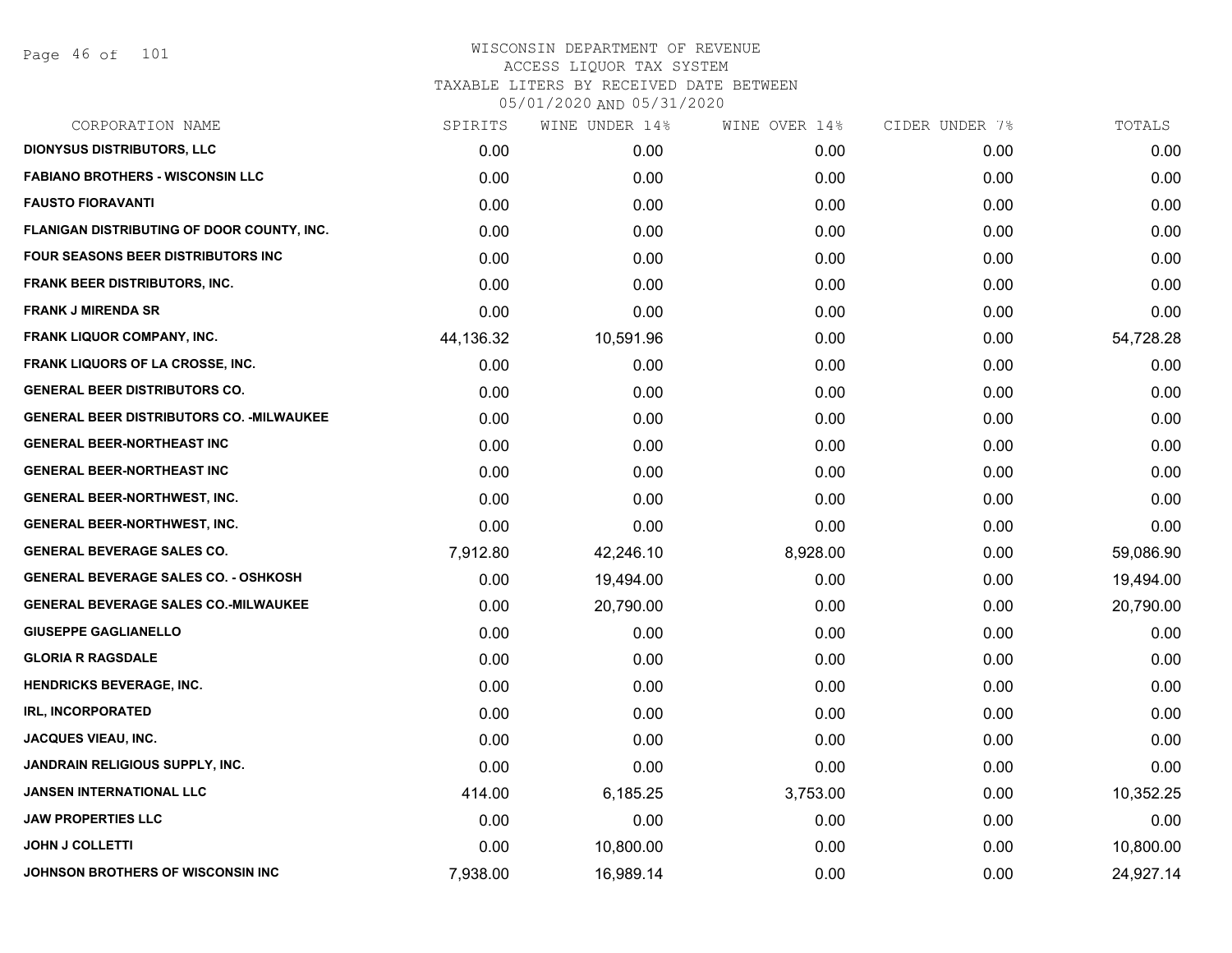Page 47 of 101

| CORPORATION NAME                        | SPIRITS  | WINE UNDER 14% | WINE OVER 14% | CIDER UNDER 7% | TOTALS    |
|-----------------------------------------|----------|----------------|---------------|----------------|-----------|
| <b>JONATHON LODUCA</b>                  | 0.00     | 0.00           | 0.00          | 0.00           | 0.00      |
| <b>JOSEPH A TRYGAR</b>                  | 0.00     | 0.00           | 0.00          | 0.00           | 0.00      |
| <b>JOYVINE LLC</b>                      | 0.00     | 0.00           | 0.00          | 0.00           | 0.00      |
| KAY BEER DISTRIBUTING, INC.             | 0.00     | 0.00           | 0.00          | 0.00           | 0.00      |
| <b>KRH ENTERPRISES, LLC</b>             | 0.00     | 0.00           | 0.00          | 0.00           | 0.00      |
| LA CROSSE BEVERAGE LLC                  | 0.00     | 0.00           | 0.00          | 0.00           | 0.00      |
| <b>LARRY'S DISTRIBUTING CO., INC.</b>   | 0.00     | 0.00           | 0.00          | 0.00           | 0.00      |
| LEE BEVERAGE OF WISCONSIN LLC           | 0.00     | 0.00           | 0.00          | 0.00           | 0.00      |
| LEE BEVERAGE OF WISCONSIN LLC           | 0.00     | 0.00           | 0.00          | 0.00           | 0.00      |
| LEE BEVERAGE-CIDERS WINES & SPIRITS LLC | 0.00     | 0.00           | 0.00          | 0.00           | 0.00      |
| <b>L'EFT BANK WINE COMPANY LIMITED</b>  | 3,610.50 | 40,203.00      | 7,971.00      | 0.00           | 51,784.50 |
| LIB DIB, LLC                            | 0.00     | 0.00           | 0.00          | 0.00           | 0.00      |
| LO DUCA BROS., INC.                     | 0.00     | $-252.00$      | 0.00          | 0.00           | $-252.00$ |
| <b>LORI SCOTT</b>                       | 0.00     | 0.00           | 0.00          | 0.00           | 0.00      |
| <b>LOS ALTOS AGAVE DISTRIBUTOR INC</b>  | 0.00     | 0.00           | 0.00          | 0.00           | 0.00      |
| <b>LOVINO LLC</b>                       | 0.00     | 0.00           | 0.00          | 0.00           | 0.00      |
| <b>LYNDA MALMBERG</b>                   | 0.00     | 0.00           | 0.00          | 0.00           | 0.00      |
| <b>M SHIRAZ LLC</b>                     | 0.00     | 0.00           | 0.00          | 0.00           | 0.00      |
| <b>MICCA HUTCHINS</b>                   | 0.00     | 0.00           | 0.00          | 0.00           | 0.00      |
| <b>MICHAEL G ANSAY</b>                  | 0.00     | 0.00           | 0.00          | 0.00           | 0.00      |
| <b>MICHAEL LENTINO</b>                  | 0.00     | 0.00           | 0.00          | 0.00           | 0.00      |
| MIDWEST SALES & SERVICE, INC.           | 0.00     | 0.00           | 0.00          | 0.00           | 0.00      |
| <b>NOELKE DISTRIBUTORS, INC.</b>        | 0.00     | 0.00           | 0.00          | 0.00           | 0.00      |
| <b>NOUVEAU VENTURES LLC</b>             | 0.00     | $-35.25$       | 855.00        | 0.00           | 819.75    |
| OTT SCHWEITZER DISTRIBUTORSHIP, INC.    | 0.00     | 0.00           | 0.00          | 0.00           | 0.00      |
| PARK RIDGE DISTRIBUTING, INC.           | 0.00     | 0.00           | 0.00          | 0.00           | 0.00      |
| PEHLER DISTRIBUTING, INC.               | 0.00     | 0.00           | 0.00          | 0.00           | 0.00      |
| PHILLIPS DISTRIBUTING CORPORATION       | 0.00     | 0.00           | 0.00          | 0.00           | 0.00      |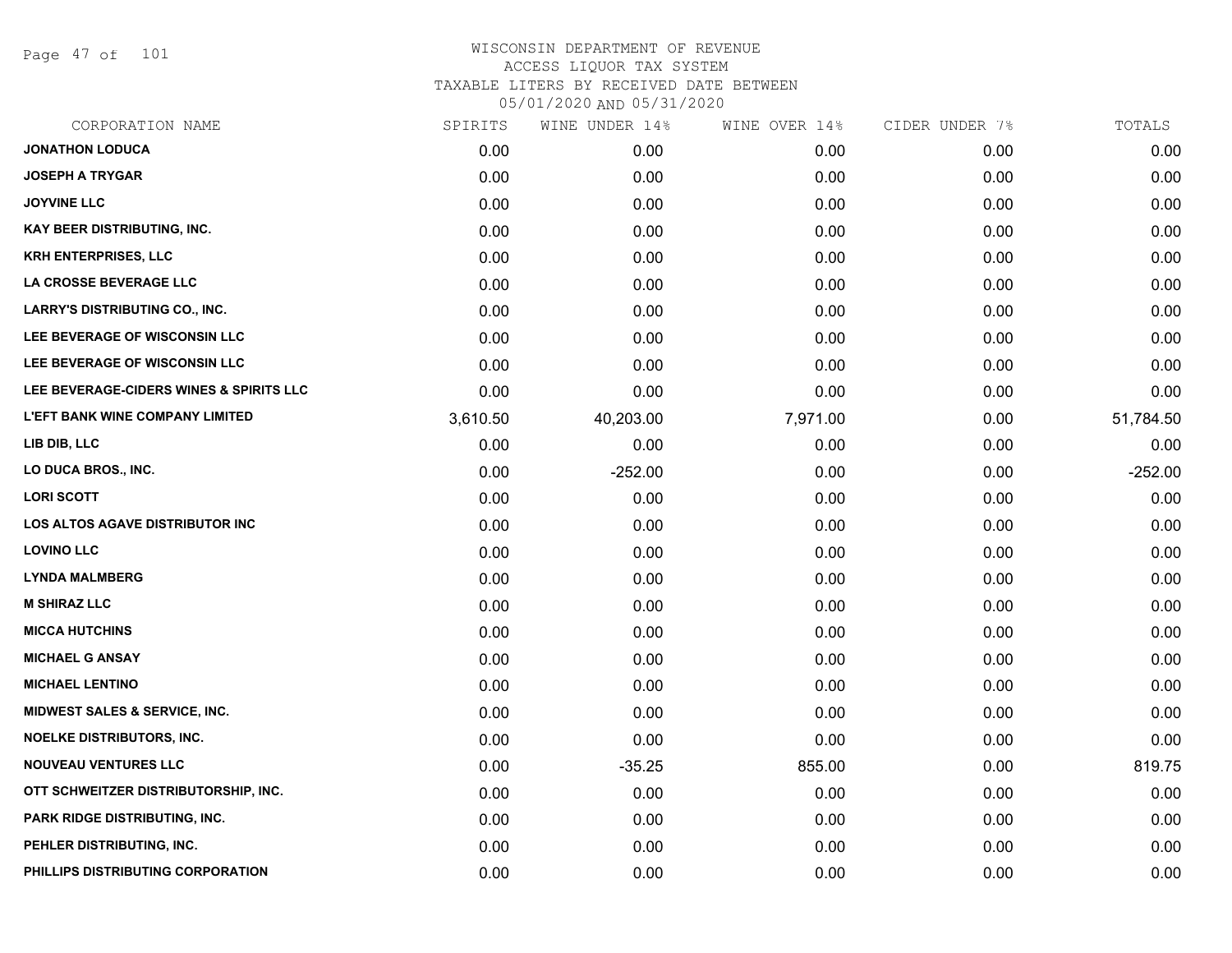Page 48 of 101

| CORPORATION NAME                               | SPIRITS | WINE UNDER 14% | WINE OVER 14% | CIDER UNDER 7% | TOTALS    |
|------------------------------------------------|---------|----------------|---------------|----------------|-----------|
| PHILLIPS WINE COMPANY                          | 0.00    | 0.00           | 0.00          | 0.00           | 0.00      |
| <b>PURE WINE WISCONSIN INC</b>                 | 0.00    | 0.00           | 0.00          | 0.00           | 0.00      |
| PURPLE FEET WINES, LLC                         | 0.00    | 0.00           | 0.00          | 0.00           | 0.00      |
| <b>PVD ENTERPRISES LLC</b>                     | 0.00    | 0.00           | 0.00          | 0.00           | 0.00      |
| <b>RATAS WHOLESALE LIQUOR COMPANY</b>          | 0.00    | 0.00           | 0.00          | 0.00           | 0.00      |
| S. & S. DISTRIBUTING, INC.                     | 0.00    | 0.00           | 0.00          | 0.00           | 0.00      |
| S. & S. DISTRIBUTING, INC.                     | 0.00    | 0.00           | 0.00          | 0.00           | 0.00      |
| <b>SALIM M SHAMMO</b>                          | 0.00    | 0.00           | 0.00          | 0.00           | 0.00      |
| SARATOGA LIQUOR CO., INC.                      | 0.00    | 0.00           | 0.00          | 0.00           | 0.00      |
| SMALL LOT WINE WI, INC.                        | 0.00    | 0.00           | 0.00          | 0.00           | 0.00      |
| <b>SP3 LLC</b>                                 | 0.00    | 0.00           | 0.00          | 0.00           | 0.00      |
| <b>SUPERIOR BEVERAGES LLC</b>                  | 0.00    | 0.00           | 0.00          | $-357.72$      | $-357.72$ |
| T.H. STEMPER COMPANY, INC.                     | 0.00    | 0.00           | 0.00          | 0.00           | 0.00      |
| <b>TIMOTHY REILLY SR</b>                       | 0.00    | 0.00           | 0.00          | 0.00           | 0.00      |
| TJ INTERNATIONAL LTD                           | 0.00    | 0.00           | 0.00          | 0.00           | 0.00      |
| <b>TORI-VERDI GROUP LLC</b>                    | 0.00    | 0.00           | 0.00          | 0.00           | 0.00      |
| <b>TRANSNATIONAL ENTERPRISES, INCORPORATED</b> | 0.00    | 0.00           | 0.00          | 0.00           | 0.00      |
| TRIANGLE DISTRIBUTING COMPANY, INC.            | 0.00    | 0.00           | 0.00          | 0.00           | 0.00      |
| <b>TRI-MART COMPANY LLC</b>                    | 0.00    | 0.00           | 0.00          | 0.00           | 0.00      |
| <b>VINO VERITAS, LTD.</b>                      | 0.00    | 6,777.00       | 1,467.00      | 0.00           | 8,244.00  |
| <b>WDI LLC</b>                                 | 0.00    | 0.00           | 0.00          | 0.00           | 0.00      |
| <b>WDI LLC</b>                                 | 0.00    | 0.00           | 0.00          | 0.00           | 0.00      |
| <b>WILLIAM D HANSEN</b>                        | 0.00    | 0.00           | 0.00          | 0.00           | 0.00      |
| <b>WISCONSIN DISTRIBUTORS EAST LLC</b>         | 0.00    | 0.00           | 0.00          | 0.00           | 0.00      |
| <b>WISCONSIN DISTRIBUTORS NORTH LLC</b>        | 0.00    | 0.00           | 0.00          | 0.00           | 0.00      |
| <b>WISCONSIN DISTRIBUTORS SOUTH LLC</b>        | 0.00    | 0.00           | 0.00          | 0.00           | 0.00      |
| <b>WISCONSIN WINE AND SPIRITS INC</b>          | 0.00    | 0.00           | 0.00          | 0.00           | 0.00      |
| <b>WISCONSIN WINERY CO-OP</b>                  | 0.00    | 0.00           | 0.00          | 0.00           | 0.00      |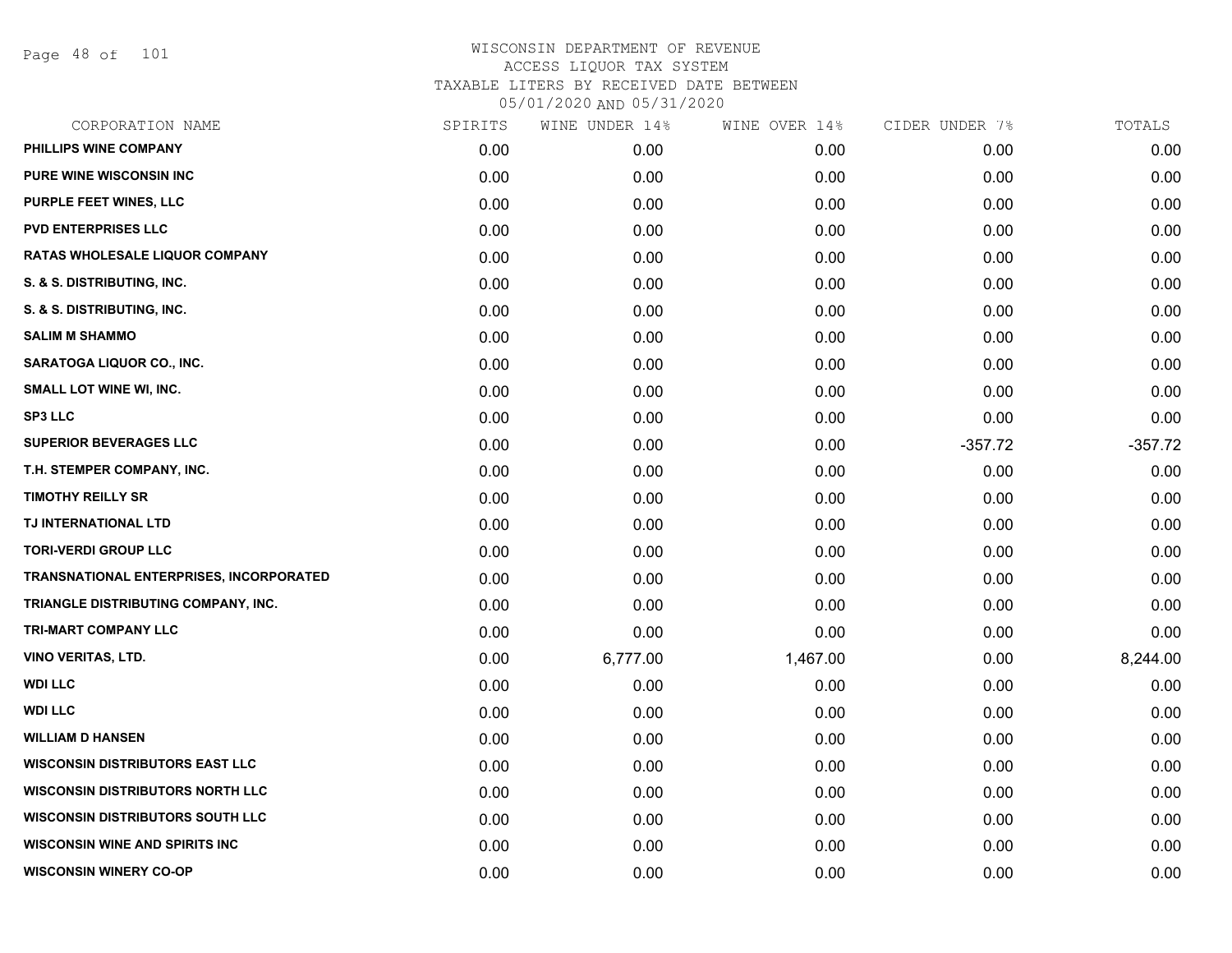| Page 49 of |  |  | 101 |
|------------|--|--|-----|
|------------|--|--|-----|

| CORPORATION NAME                  | SPIRITS    | WINE UNDER 14%    | WINE OVER 14% | CIDER UNDER 7% | TOTALS     |
|-----------------------------------|------------|-------------------|---------------|----------------|------------|
| <b>WOODFIELD DISTRIBUTION LLC</b> | 0.OC       | 0.00 <sub>1</sub> | 0.00          | 0.00           | 0.00       |
| <b>ZASTROW THE BEER MAN. INC.</b> | 0.00       | 0.00              | 0.00          | 0.00           | 0.00       |
| TOTAL LITERS FOR 5/31/2020        | 375,365.57 | 277.452.17        | 32,370.00     | -357.72        | 684,830.02 |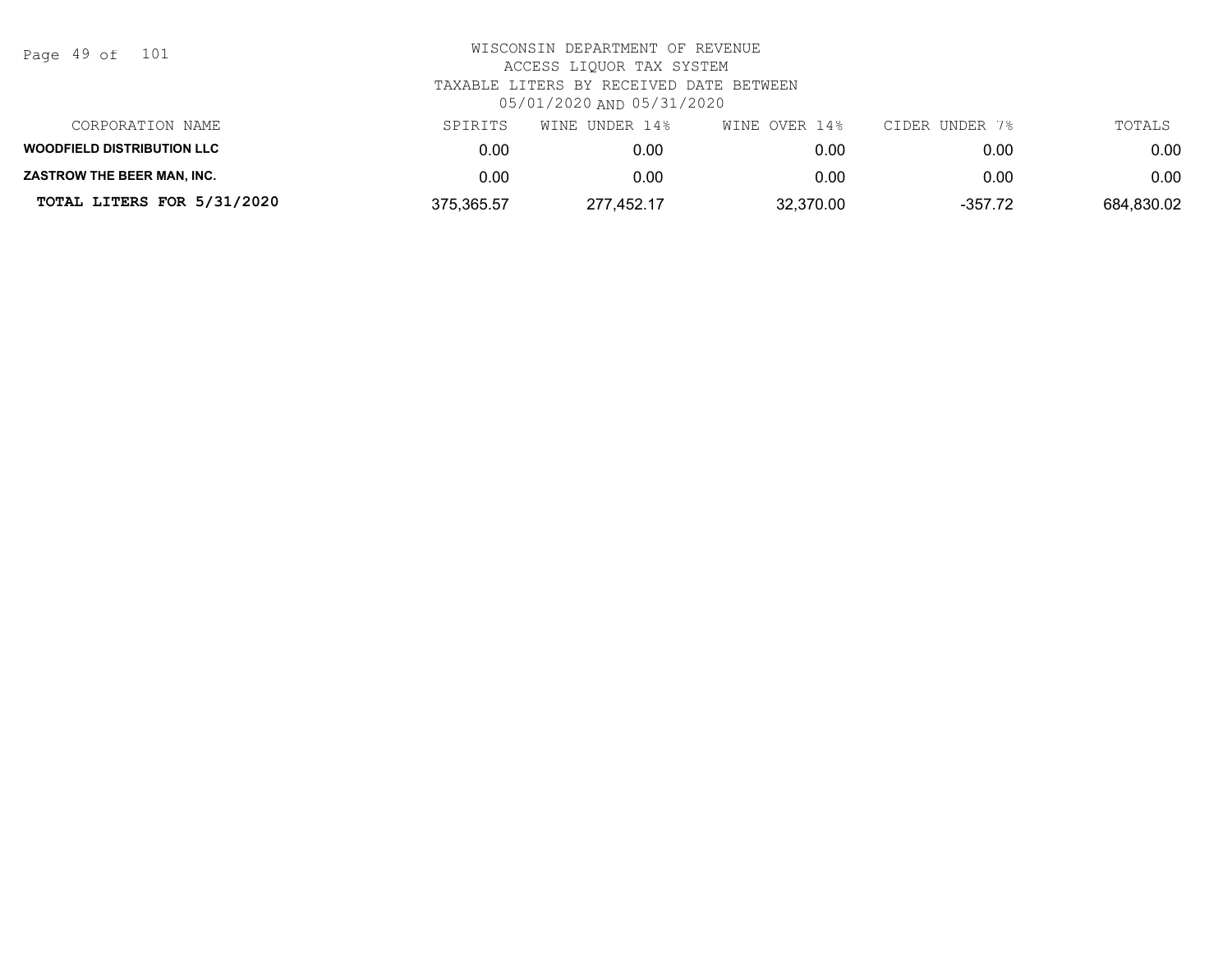Page 50 of 101

# WISCONSIN DEPARTMENT OF REVENUE ACCESS LIQUOR TAX SYSTEM TAXABLE LITERS BY RECEIVED DATE BETWEEN 05/01/2020 AND 05/31/2020

**IN STATE MANUFACTURER (WM)** CORPORATION NAME SPIRITS WINE UNDER 14% WINE OVER 14% CIDER UNDER 7% TOTALS

| <b>45TH PARALLEL SPIRITS, LLC</b>                | 0.00     | 0.00     | 0.00 | 0.00 | 0.00     |
|--------------------------------------------------|----------|----------|------|------|----------|
| ACE ETHANOL, LLC                                 | 0.00     | 0.00     | 0.00 | 0.00 | 0.00     |
| <b>AEPPELTREOW INC</b>                           | 24.38    | 0.00     | 0.00 | 0.00 | 24.38    |
| ANGRY SPIRITS DISTILLING LLC                     | 0.00     | 0.00     | 0.00 | 0.00 | 0.00     |
| <b>B &amp; E DISTILLERY INC.</b>                 | 0.00     | 0.00     | 0.00 | 0.00 | 0.00     |
| <b>BRIAN SAMMONS</b>                             | 468.25   | 0.00     | 0.00 | 0.00 | 468.25   |
| <b>C &amp; N CORPORATION</b>                     | 1,202.62 | 0.00     | 0.00 | 0.00 | 1,202.62 |
| <b>CENTRAL STANDARD LLC</b>                      | 4.50     | 0.00     | 0.00 | 0.00 | 4.50     |
| <b>CENTRAL STANDARD LLC</b>                      | 0.00     | 0.00     | 0.00 | 0.00 | 0.00     |
| CENTRAL TIME DISTILLERY AND WINERY, INC.         | 0.00     | 0.00     | 0.00 | 0.00 | 0.00     |
| <b>CHIPPEWA RIVER DISTILLERY AND BREWERY LLC</b> | 659.30   | 0.00     | 0.00 | 0.00 | 659.30   |
| <b>CLOVER MEADOW LLC</b>                         | 0.00     | 0.00     | 0.00 | 0.00 | 0.00     |
| <b>COPPER CROW DISTILLERY LLC</b>                | 0.00     | 0.00     | 0.00 | 0.00 | 0.00     |
| <b>CULLEN AND HARRISON LLC</b>                   | 4,826.84 | 0.00     | 0.00 | 0.00 | 4,826.84 |
| <b>CULLEN AND HARRISON LLC</b>                   | 0.00     | 0.00     | 0.00 | 0.00 | 0.00     |
| <b>DANCING GOAT DISTILLERY, LLC</b>              | 0.00     | 0.00     | 0.00 | 0.00 | 0.00     |
| <b>DENNIS E ERB</b>                              | 0.00     | 0.00     | 0.00 | 0.00 | 0.00     |
| <b>DISTILLERY PARTNERS, LLC</b>                  | 3,369.00 | 0.00     | 0.00 | 0.00 | 3,369.00 |
| DOG AND SHRUB DISTILLERY LLC                     | 0.00     | 0.00     | 0.00 | 0.00 | 0.00     |
| <b>DOUNDRINS DISTILLING</b>                      | 1,083.76 | 0.00     | 0.00 | 0.00 | 1,083.76 |
| DRIFTLESS GLEN DISTILLERY LLC                    | 1,757.29 | 0.00     | 0.00 | 0.00 | 1,757.29 |
| <b>DRIFTLESS PURE LLC</b>                        | 1,149.00 | 0.00     | 0.00 | 0.00 | 1,149.00 |
| <b>EAGLE TRACE BREWING COMPANY LLC</b>           | 0.00     | 0.00     | 0.00 | 0.00 | 0.00     |
| <b>EMCO CHEMICAL DISTRIBUTORS, INC.</b>          | 0.00     | 0.00     | 0.00 | 0.00 | 0.00     |
| <b>FREDERICK QUANDT</b>                          | 0.00     | 1,589.87 | 0.00 | 0.00 | 1,589.87 |
| <b>GLOBAL UNIVERSAL SRL</b>                      | 0.00     | 0.00     | 0.00 | 0.00 | 0.00     |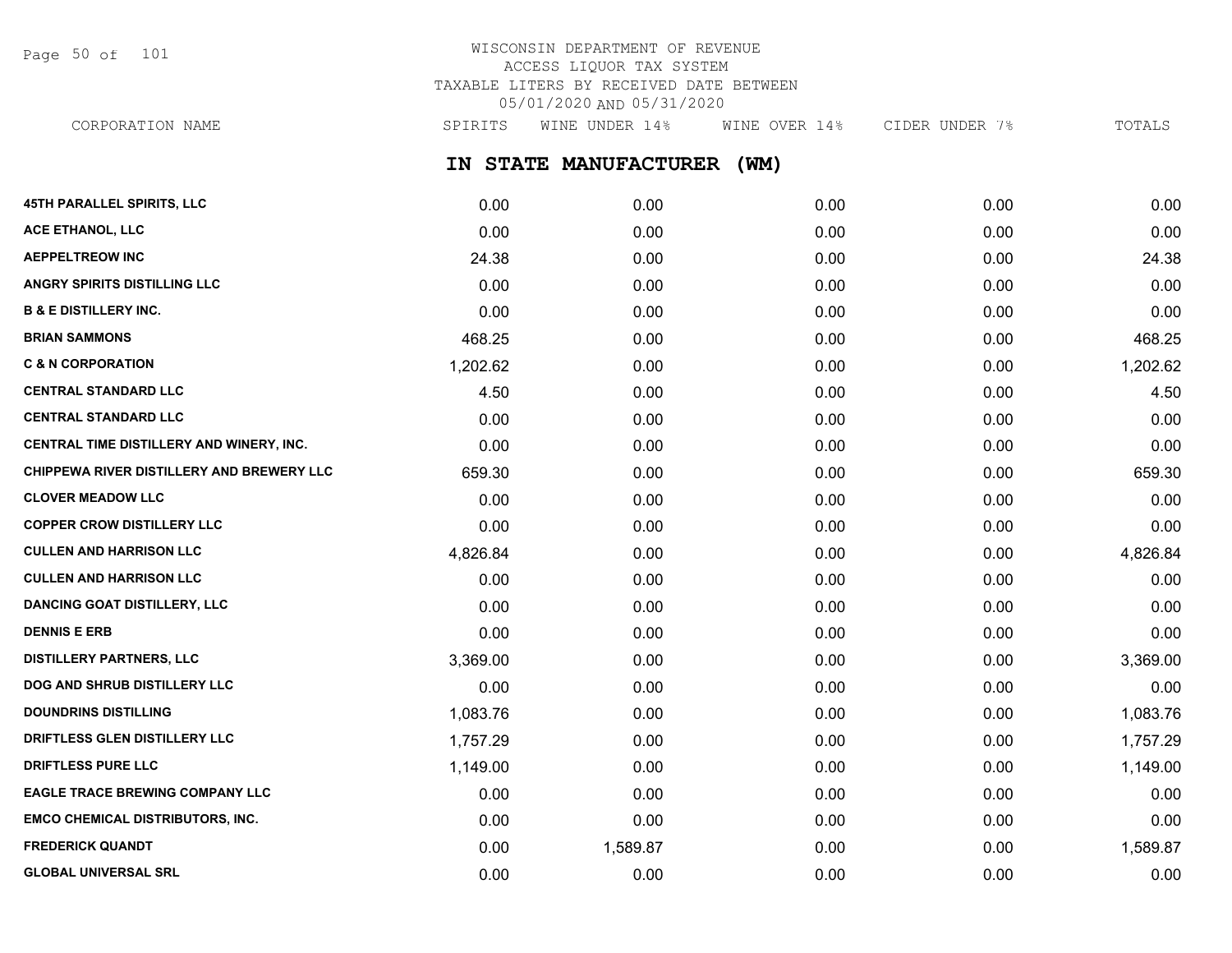Page 51 of 101

| CORPORATION NAME                             | SPIRITS  | WINE UNDER 14% | WINE OVER 14% | CIDER UNDER 7% | TOTALS    |
|----------------------------------------------|----------|----------------|---------------|----------------|-----------|
| <b>GRANT J VAN DRIEST</b>                    | 0.00     | 0.00           | 0.00          | 0.00           | 0.00      |
| <b>GREAT LAKES DISTILLERY LLC</b>            | 553.50   | 0.00           | 0.00          | 0.00           | 553.50    |
| HENDRICKS FAMILY DISTILLERY LLC              | 1,442.88 | 0.00           | 0.00          | 0.00           | 1,442.88  |
| <b>HICKORY VIEW DISTILLERY LLC</b>           | 0.00     | 0.00           | 0.00          | 0.00           | 0.00      |
| INCIDER, INC.                                | 0.00     | 0.00           | 0.00          | 0.00           | 0.00      |
| <b>ISAAC SHOWAKI</b>                         | 0.00     | 0.00           | 0.00          | 0.00           | 0.00      |
| <b>JACKSON WINE LLC</b>                      | 0.00     | 0.00           | 0.00          | 0.00           | 0.00      |
| <b>JAMES PLOETZ</b>                          | 4.66     | 0.00           | 0.00          | 0.00           | 4.66      |
| <b>JARIN K GELHAR</b>                        | 162.58   | 0.00           | 0.00          | 0.00           | 162.58    |
| <b>JKLM DISTILLING PARTNERS LLC</b>          | 0.00     | 0.00           | 0.00          | 0.00           | 0.00      |
| <b>JOSEPH RETZER III</b>                     | 301.54   | 0.00           | 0.00          | 0.00           | 301.54    |
| <b>KATCHEVER &amp; CO LLC</b>                | 0.00     | 0.00           | 0.00          | 0.00           | 0.00      |
| <b>MATTHEW RICK</b>                          | 1,079.28 | 9,678.70       | 862.48        | 0.00           | 11,620.46 |
| <b>MEISENBURG BREWING AND DISTILLING LLC</b> | 0.00     | 0.00           | 0.00          | 0.00           | 0.00      |
| <b>MOLSON COORS BEVERAGE COMPANY USA LLC</b> | 0.00     | 0.00           | 0.00          | 0.00           | 0.00      |
| <b>NATHAN G GREENAWALT</b>                   | 153.01   | 0.00           | $-9.00$       | 0.00           | 144.01    |
| <b>NORTHERN WATERS DISTILLERY LLC</b>        | 420.03   | 0.00           | 0.00          | 0.00           | 420.03    |
| <b>PABST HOLDINGS LLC</b>                    | 0.00     | 0.00           | 0.00          | 0.00           | 0.00      |
| PERLICK DISTILLERY, LLC                      | 1,215.11 | 0.00           | 0.00          | 0.00           | 1,215.11  |
| <b>RIVER BEND VINEYARD &amp; WINERY LLC</b>  | 0.00     | 0.00           | 0.00          | 0.00           | 0.00      |
| <b>SENSIENT FLAVORS LLC</b>                  | 0.00     | 0.00           | 0.00          | 0.00           | 0.00      |
| <b>ST CROIX SPIRITS LLC</b>                  | 0.00     | 0.00           | 0.00          | 0.00           | 0.00      |
| ST MARY'S DISTILLARY LLC                     | 0.00     | 0.00           | 0.00          | 0.00           | 0.00      |
| <b>STABLE ROCK WINERY LLC</b>                | 0.00     | 0.00           | 0.00          | 0.00           | 0.00      |
| STATE LINE DISTILLERY, LLC                   | 0.00     | 0.00           | 0.00          | 0.00           | 0.00      |
| <b>SUGAR RIVER DISTILLERY INC</b>            | 0.00     | 0.00           | 0.00          | 0.00           | 0.00      |
| THE NORTH WOODS DISTILLERY LLC               | 0.00     | 0.00           | 0.00          | 0.00           | 0.00      |
| THE WINE VINEYARD LLC                        | 0.00     | 0.00           | 0.00          | 0.00           | 0.00      |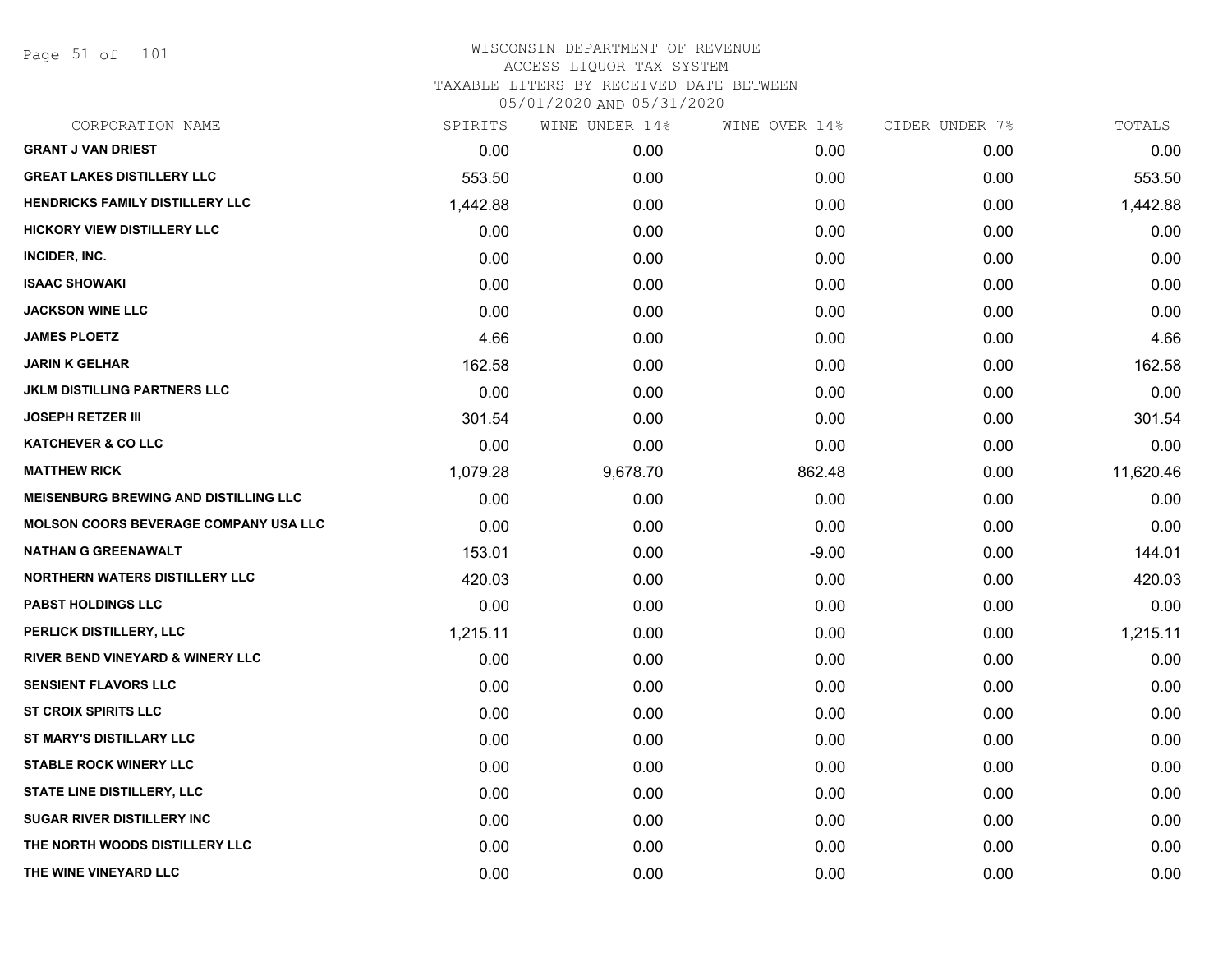Page 52 of 101

| CORPORATION NAME                | SPIRITS   | WINE<br>UNDER 14% | WINE OVER 14% | CIDER UNDER 7% | TOTALS    |
|---------------------------------|-----------|-------------------|---------------|----------------|-----------|
| WHITE WINTER WINERY INC         | 0.00      | 0.00              | 0.00          | 0.00           | 0.00      |
| <b>WOLLERSHEIM WINERY, INC.</b> | 134.99    | 0.00              | 0.00          | 0.00           | 134.99    |
| YAHARA BAY DISTILLERS, INC.     | 3,328.05  | 0.00              | 0.00          | 0.00           | 3,328.05  |
| TOTAL LITERS FOR 5/31/2020      | 23,340.57 | 11,268.57         | 853.48        | 0.00           | 35,462.62 |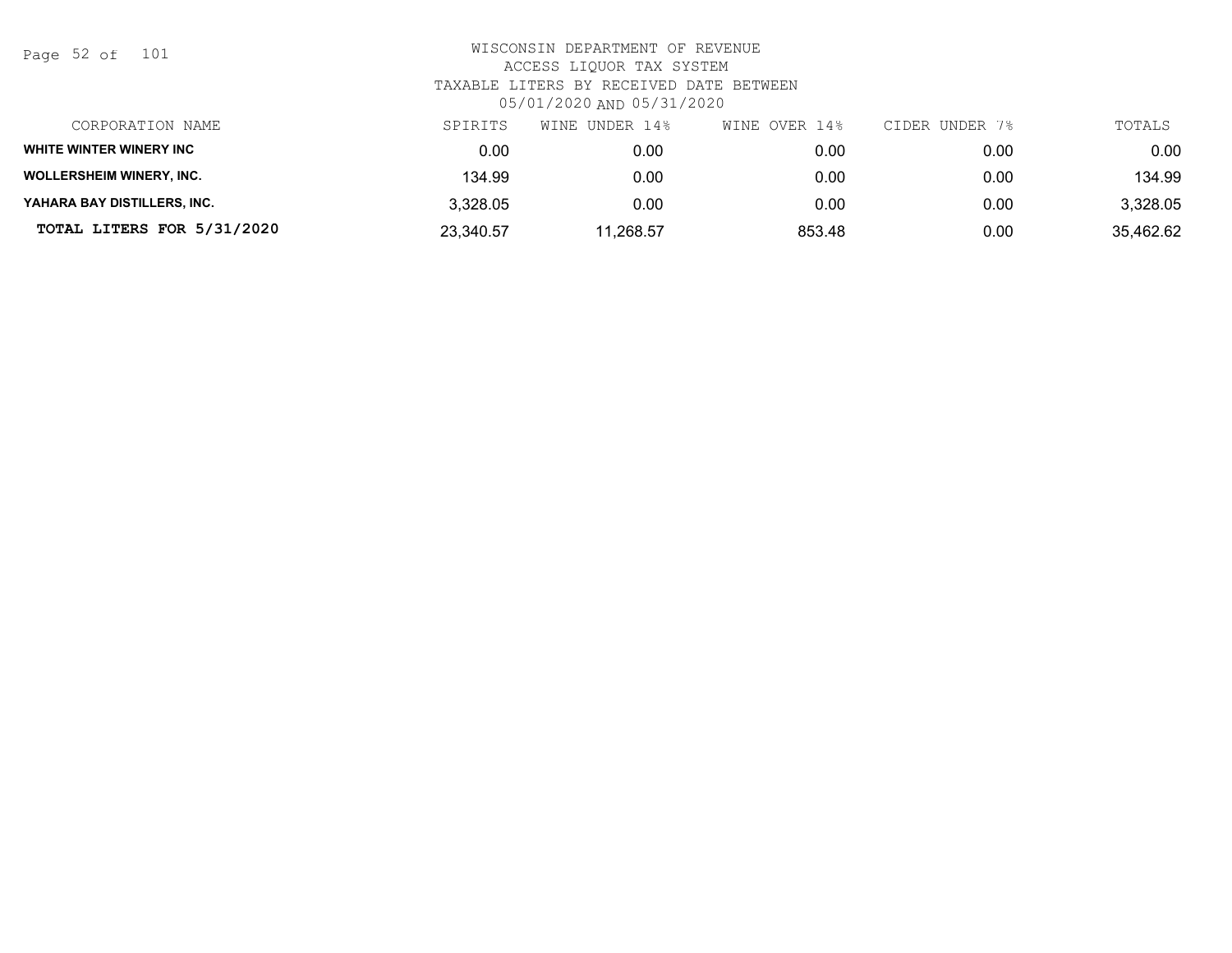Page 53 of 101

### WISCONSIN DEPARTMENT OF REVENUE ACCESS LIQUOR TAX SYSTEM TAXABLE LITERS BY RECEIVED DATE BETWEEN 05/01/2020 AND 05/31/2020 CORPORATION NAME SPIRITS WINE UNDER 14% WINE OVER 14% CIDER UNDER 7% TOTALS

### **IN STATE RECTIFIER (WR)**

| 45TH PARALLEL SPIRITS, LLC          | 1,106.25  | 0.00    | 0.00 | 0.00 | 1,106.25  |
|-------------------------------------|-----------|---------|------|------|-----------|
| <b>ARTYS PREMIUM BEVERAGES INC</b>  | 4,175.98  | 0.00    | 0.00 | 0.00 | 4,175.98  |
| <b>CENTRAL STANDARD LLC</b>         | 23,157.03 | 0.00    | 0.00 | 0.00 | 23,157.03 |
| CITY BREWING COMPANY, LLC           | 0.00      | 0.00    | 0.00 | 0.00 | 0.00      |
| <b>DANCING GOAT DISTILLERY, LLC</b> | 0.00      | 0.00    | 0.00 | 0.00 | 0.00      |
| <b>DISTILLERY PARTNERS, LLC</b>     | 0.00      | 0.00    | 0.00 | 0.00 | 0.00      |
| <b>DOUNDRINS DISTILLING</b>         | 0.00      | 0.00    | 0.00 | 0.00 | 0.00      |
| <b>FREDERICK QUANDT</b>             | 0.00      | 28.39   | 0.00 | 0.00 | 28.39     |
| <b>GALLOWAY COMPANY</b>             | 0.00      | 0.00    | 0.00 | 0.00 | 0.00      |
| <b>GLOBAL UNIVERSAL SRL</b>         | 0.00      | 0.00    | 0.00 | 0.00 | 0.00      |
| <b>GREAT LAKES DISTILLERY LLC</b>   | 1,224.00  | 0.00    | 0.00 | 0.00 | 1,224.00  |
| HENRY FARMS PRAIRIE SPIRITS LLC     | 0.00      | 0.00    | 0.00 | 0.00 | 0.00      |
| <b>JACKSON WINE LLC</b>             | 0.00      | 0.00    | 0.00 | 0.00 | 0.00      |
| <b>KELLY M YOCOM</b>                | 0.00      | 0.00    | 0.00 | 0.00 | 0.00      |
| <b>MIDWEST CUSTOM BOTTLING LLC</b>  | 18,403.44 | $-1.22$ | 0.00 | 0.00 | 18,402.22 |
| NATHAN G GREENAWALT                 | 0.00      | 0.00    | 0.00 | 0.00 | 0.00      |
| ST MARY'S DISTILLARY LLC            | 0.00      | 0.00    | 0.00 | 0.00 | 0.00      |
| YAHARA BAY DISTILLERS, INC.         | 0.00      | 0.00    | 0.00 | 0.00 | 0.00      |
| YAHARA BAY DISTILLERS, INC.         | 0.00      | 0.00    | 0.00 | 0.00 | 0.00      |
| TOTAL LITERS FOR 5/31/2020          | 48,066.70 | 27.17   | 0.00 | 0.00 | 48,093.87 |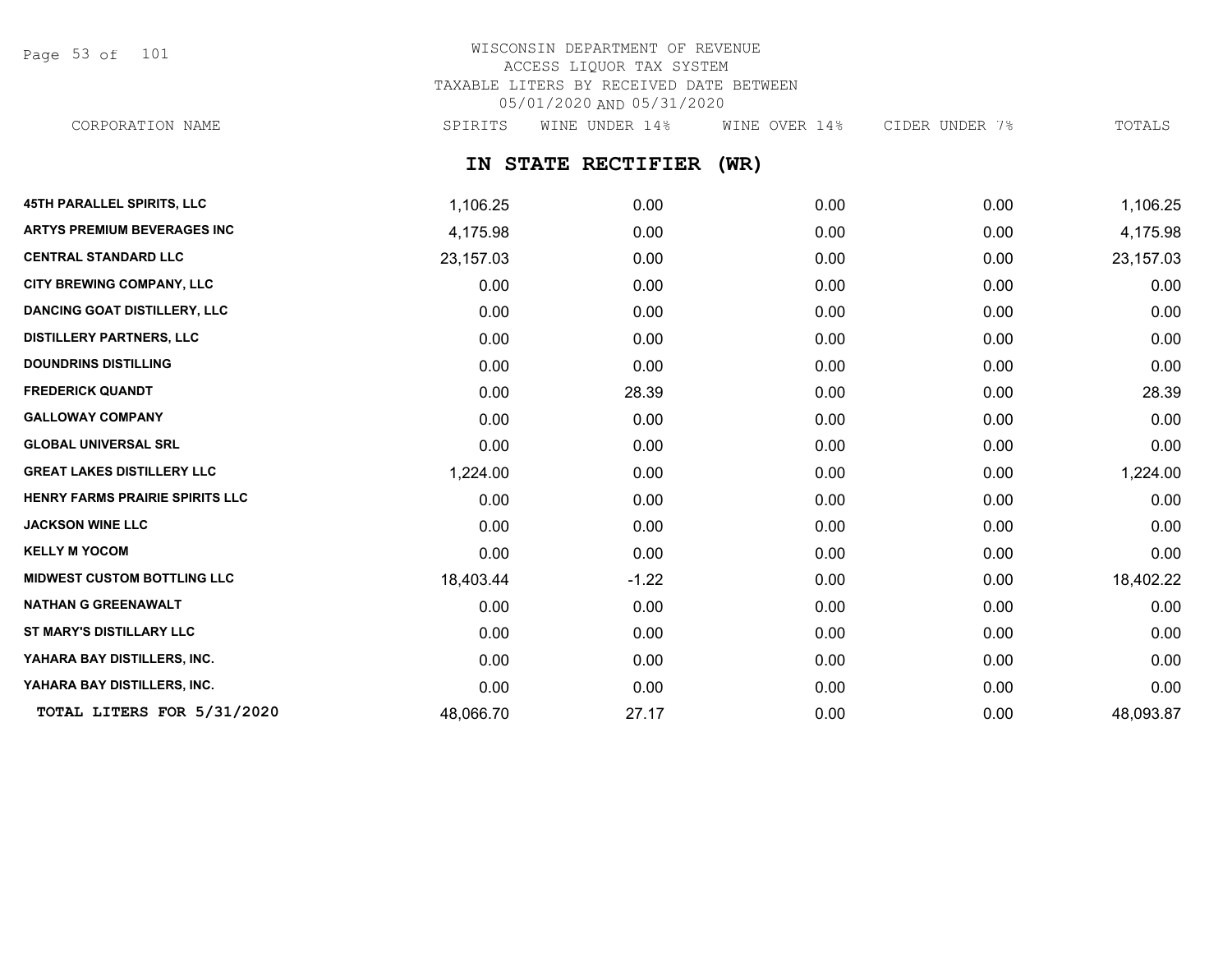Page 54 of 101

# WISCONSIN DEPARTMENT OF REVENUE ACCESS LIQUOR TAX SYSTEM TAXABLE LITERS BY RECEIVED DATE BETWEEN 05/01/2020 AND 05/31/2020

CORPORATION NAME SPIRITS WINE UNDER 14% WINE OVER 14% CIDER UNDER 7% TOTALS

**IN STATE WINERY (WWI)**

| <b>AEPPELTREOW INC</b>                            | 0.00 | 18.93     | 0.00   | 252.45 | 271.38    |
|---------------------------------------------------|------|-----------|--------|--------|-----------|
| <b>ALLEN L NAPARALLA</b>                          | 0.00 | 0.00      | 0.00   | 0.00   | 0.00      |
| <b>AMANDA STEFL</b>                               | 0.00 | 2,949.74  | 0.00   | 0.00   | 2,949.74  |
| <b>ANDREW J HEINZL</b>                            | 0.00 | 0.00      | 0.00   | 0.00   | 0.00      |
| <b>BADGER STATE BREWING COMPANY LLC</b>           | 0.00 | 0.00      | 0.00   | 0.00   | 0.00      |
| <b>BAYFIELD WINERY, LTD.</b>                      | 0.00 | 0.00      | 0.00   | 0.00   | 0.00      |
| <b>BELLEVINEZ LLC</b>                             | 0.00 | 98.99     | 0.00   | 0.00   | 98.99     |
| <b>BLIND HORSE WINERY LLC</b>                     | 0.00 | 0.00      | 0.00   | 0.00   | 0.00      |
| <b>BOTHAM BRANDS LLC</b>                          | 0.00 | 0.00      | 0.00   | 0.00   | 0.00      |
| <b>BRADLEY L ALLEN</b>                            | 0.00 | 8.97      | 0.00   | 0.00   | 8.97      |
| <b>BRANCHES WINERY LLC</b>                        | 0.00 | 0.00      | 0.00   | 0.00   | 0.00      |
| <b>BRIAN C LOKRANTZ</b>                           | 0.00 | 0.00      | 0.00   | 0.00   | 0.00      |
| <b>BRIGADOON FARM &amp; WINERY LLC</b>            | 0.00 | 0.00      | 0.00   | 0.00   | 0.00      |
| <b>BRIX CIDER LLC</b>                             | 0.00 | 43.79     | 0.00   | 985.22 | 1,029.01  |
| <b>C &amp; N CORPORATION</b>                      | 0.00 | 27,627.29 | 45.01  | 0.00   | 27,672.30 |
| <b>CAPITAL BREWERY COMPANY, INC.</b>              | 0.00 | 0.00      | 0.00   | 0.00   | 0.00      |
| <b>CHATEAU ST CROIX WINERY &amp; VINEYARD LLC</b> | 0.00 | 757.55    | 107.63 | 0.00   | 865.18    |
| <b>CHERYL JOHNSON</b>                             | 0.00 | 0.00      | 0.00   | 0.00   | 0.00      |
| <b>CIDER HOUSE OF WISCONSIN LLC</b>               | 0.00 | 0.00      | 0.00   | 187.38 | 187.38    |
| <b>CLAY JAR HOLDINGS LLC</b>                      | 0.00 | 234.75    | 81.00  | 0.00   | 315.75    |
| <b>CLOVER MEADOW LLC</b>                          | 0.00 | 639.69    | 0.00   | 0.00   | 639.69    |
| <b>COLLEEN M BOS</b>                              | 0.00 | $-4.50$   | 0.00   | 0.00   | $-4.50$   |
| <b>CRAIG FLETCHER</b>                             | 0.00 | 0.00      | 0.00   | 0.00   | 0.00      |
| <b>DANIEL J KOEPKE</b>                            | 0.00 | 624.59    | 0.00   | 0.00   | 624.59    |
| <b>DANZINGER VINEYARDS LLC</b>                    | 0.00 | 0.00      | 0.00   | 0.00   | 0.00      |
| <b>DAVID F MAHER</b>                              | 0.00 | 0.00      | 0.00   | 0.00   | 0.00      |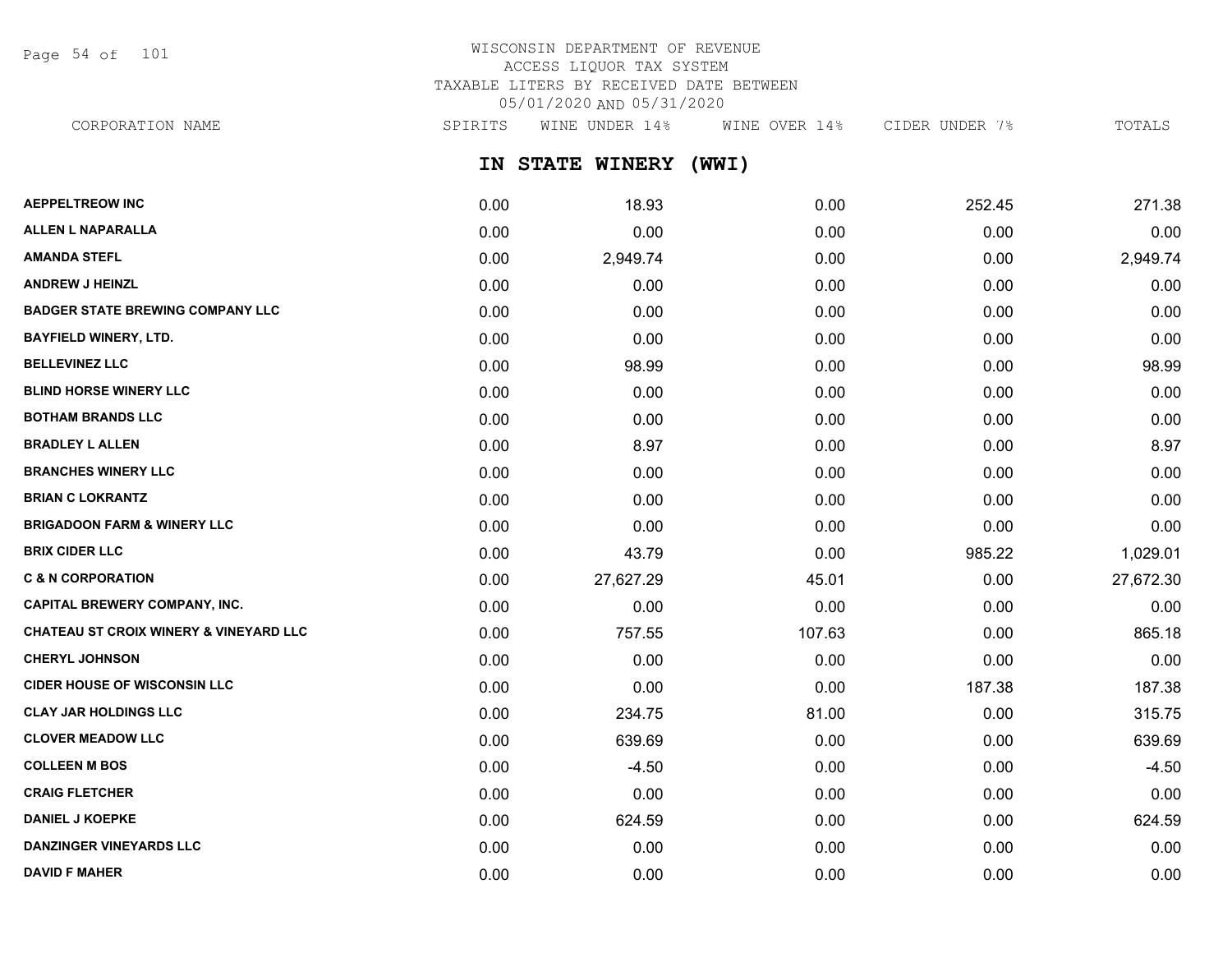Page 55 of 101

| CORPORATION NAME                     | SPIRITS | WINE UNDER 14% | WINE OVER 14% | CIDER UNDER 7% | TOTALS   |
|--------------------------------------|---------|----------------|---------------|----------------|----------|
| <b>DAVID R RASMUSSEN</b>             | 0.00    | 54.74          | 0.00          | 0.00           | 54.74    |
| <b>DEAN L BAUMGARTEN</b>             | 0.00    | 0.00           | 0.00          | 0.00           | 0.00     |
| <b>DIANA HOBSON</b>                  | 0.00    | 0.00           | 0.00          | 0.00           | 0.00     |
| <b>DON GRASSE</b>                    | 0.00    | 0.00           | 0.00          | 0.00           | 0.00     |
| DRUMLIN RIDGE WINERY LLC             | 0.00    | 0.00           | 0.00          | 0.00           | 0.00     |
| <b>EASTERN RIDGES VINEYARD, LLC</b>  | 0.00    | 0.00           | 0.00          | 0.00           | 0.00     |
| <b>EDWARD J RINK</b>                 | 0.00    | 0.00           | 0.00          | 0.00           | 0.00     |
| <b>ELISABETH W KLEIN</b>             | 0.00    | 700.30         | 0.00          | 0.00           | 700.30   |
| <b>FAWN CREEK WINERY LLC</b>         | 0.00    | 1,371.00       | 0.00          | 0.00           | 1,371.00 |
| <b>FERMENTING CELLARS LLC</b>        | 0.00    | 220.88         | 6.75          | 0.00           | 227.63   |
| FISHER KING WINERY, LLC              | 0.00    | 885.78         | 0.00          | 0.00           | 885.78   |
| <b>FRESAR INC</b>                    | 0.00    | 0.00           | 0.00          | 0.00           | 0.00     |
| FRUIT OF THE WOODS WINE CELLAR, INC. | 0.00    | 0.00           | 0.00          | 0.00           | 0.00     |
| <b>HALF KRAKT LLC</b>                | 0.00    | 82.50          | 0.00          | 0.00           | 82.50    |
| <b>HALF MOON HILL LLC</b>            | 0.00    | 35.96          | 0.00          | 21.35          | 57.31    |
| HARBOR RIDGE WINERY INC.             | 0.00    | 5,670.34       | 0.00          | 0.00           | 5,670.34 |
| HAYWARD LAKES WINERY, LLC            | 0.00    | 0.00           | 0.00          | 0.00           | 0.00     |
| <b>HERDIE BAISDEN</b>                | 0.00    | 0.00           | 0.00          | 0.00           | 0.00     |
| <b>ISLAND ORCHARD CIDER LLC</b>      | 0.00    | 142.30         | 178.88        | 8,926.56       | 9,247.74 |
| <b>JAMES F HAUSER JR</b>             | 0.00    | 0.00           | 0.00          | 0.00           | 0.00     |
| <b>JAMES PLOETZ</b>                  | 0.00    | 208.50         | 0.00          | 0.00           | 208.50   |
| <b>JEFFERY BEMIS</b>                 | 0.00    | 3,016.96       | 0.00          | 0.00           | 3,016.96 |
| <b>JEFFREY L STOEGER</b>             | 0.00    | 0.00           | 206.87        | 0.00           | 206.87   |
| <b>JOHN BIONDI</b>                   | 0.00    | 0.00           | 0.00          | 0.00           | 0.00     |
| <b>JONATHAN DALE</b>                 | 0.00    | 0.00           | 0.00          | 0.00           | 0.00     |
| <b>JORNY'S END LLC</b>               | 0.00    | 0.00           | 0.00          | 0.00           | 0.00     |
| <b>JORNY'S END LLC</b>               | 0.00    | 719.07         | 0.00          | 0.00           | 719.07   |
| <b>JOSEPH CALLOW</b>                 | 0.00    | 2,322.41       | 0.00          | 189.27         | 2,511.68 |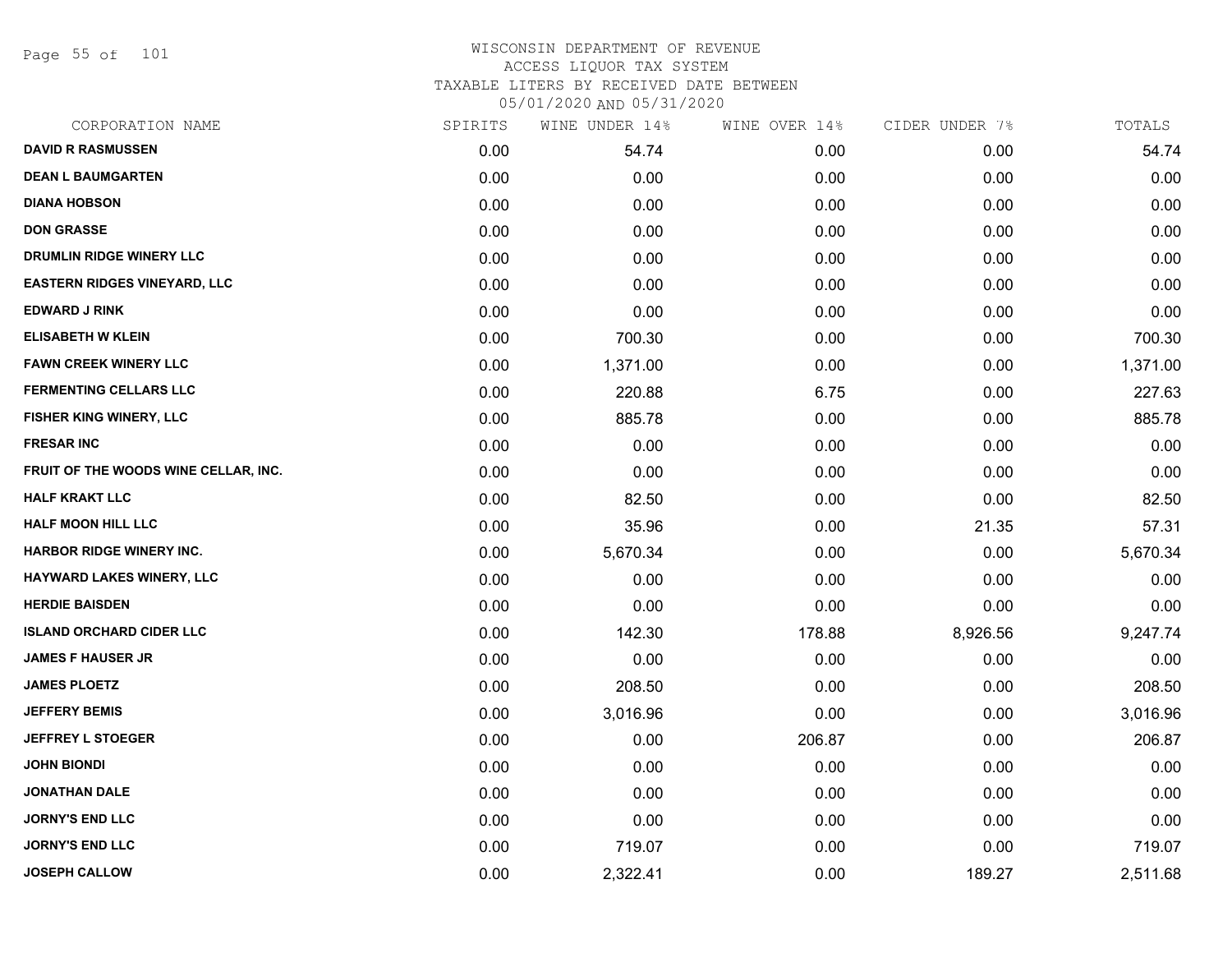Page 56 of 101

| CORPORATION NAME                             | SPIRITS | WINE UNDER 14% | WINE OVER 14% | CIDER UNDER 7% | TOTALS    |
|----------------------------------------------|---------|----------------|---------------|----------------|-----------|
| <b>JOSEPH STALLER</b>                        | 0.00    | 0.00           | 0.00          | 0.00           | 0.00      |
| <b>JOSEPH WYNIMKO</b>                        | 0.00    | 308.02         | 0.00          | 0.00           | 308.02    |
| JULIE A ANDRZEJCZAK                          | 0.00    | 489.07         | 29.53         | 39.37          | 557.97    |
| <b>KATCHEVER &amp; CO LLC</b>                | 0.00    | 0.00           | 0.00          | 0.00           | 0.00      |
| <b>KEVIN BEHNKE</b>                          | 0.00    | 0.00           | 0.00          | 0.00           | 0.00      |
| <b>KRISTIN HARRINGTON-BOEGNER</b>            | 0.00    | 2,566.50       | 0.00          | 0.00           | 2,566.50  |
| <b>LAKE NOKOMIS CRANBERRIES INC</b>          | 0.00    | 18.17          | 0.00          | 0.00           | 18.17     |
| <b>LANDTA WINES LLC</b>                      | 0.00    | 0.00           | 0.00          | 0.00           | 0.00      |
| <b>LAUTENBACH'S ORCHARD COUNTRY INC</b>      | 0.00    | 5,372.96       | 0.00          | 0.00           | 5,372.96  |
| <b>LEDGESTONE ESTATE LLC</b>                 | 0.00    | 0.00           | 0.00          | 0.00           | 0.00      |
| LIL' OLE WINEMAKER SHOPPE LLC                | 0.00    | 185.56         | 0.00          | 0.00           | 185.56    |
| <b>LOST ISLAND WINE LLC</b>                  | 0.00    | 1,842.73       | 0.00          | 0.00           | 1,842.73  |
| <b>LUCKY DOG WINERY</b>                      | 0.00    | 0.00           | 0.00          | 0.00           | 0.00      |
| <b>LUNCH CREEK VINEYARDS LLC</b>             | 0.00    | 0.00           | 0.00          | 0.00           | 0.00      |
| <b>MARTIN E SELL</b>                         | 0.00    | 8.33           | 0.00          | 0.00           | 8.33      |
| <b>MARY BELLAZZINI</b>                       | 0.00    | 0.00           | 0.00          | 0.00           | 0.00      |
| <b>MATENAER CORPORATION</b>                  | 0.00    | 0.00           | 0.00          | 0.00           | 0.00      |
| <b>MATTHEW RICK</b>                          | 0.00    | 0.00           | 0.00          | 0.00           | 0.00      |
| MCFLESHMAN'S BREWING CO., LLC.               | 0.00    | 0.00           | 0.00          | 0.00           | 0.00      |
| <b>MCILQUHAM LLC</b>                         | 0.00    | 4,050.00       | 0.00          | 1,876.80       | 5,926.80  |
| <b>MERSHONIAN CIDERY LLC</b>                 | 0.00    | 0.00           | 0.00          | 0.00           | 0.00      |
| <b>MOBCRAFT BEER INC</b>                     | 0.00    | 118.48         | 0.00          | 0.00           | 118.48    |
| <b>MOLSON COORS BEVERAGE COMPANY USA LLC</b> | 0.00    | 0.00           | 0.00          | 0.00           | 0.00      |
| <b>MOLSON COORS USA LLC</b>                  | 0.00    | 0.00           | 0.00          | 0.00           | 0.00      |
| <b>MOONDANCER LLC</b>                        | 0.00    | 161.26         | 0.00          | 0.00           | 161.26    |
| <b>MUNSON BRIDGE WINERY INC</b>              | 0.00    | 0.00           | 0.00          | 0.00           | 0.00      |
| <b>MUSETTA WINERY, LLC</b>                   | 0.00    | $-273.75$      | $-10.50$      | 0.00           | $-284.25$ |
| NOBLE ROOTS BREWING COMPANY, LLC             | 0.00    | 0.00           | 0.00          | 117.35         | 117.35    |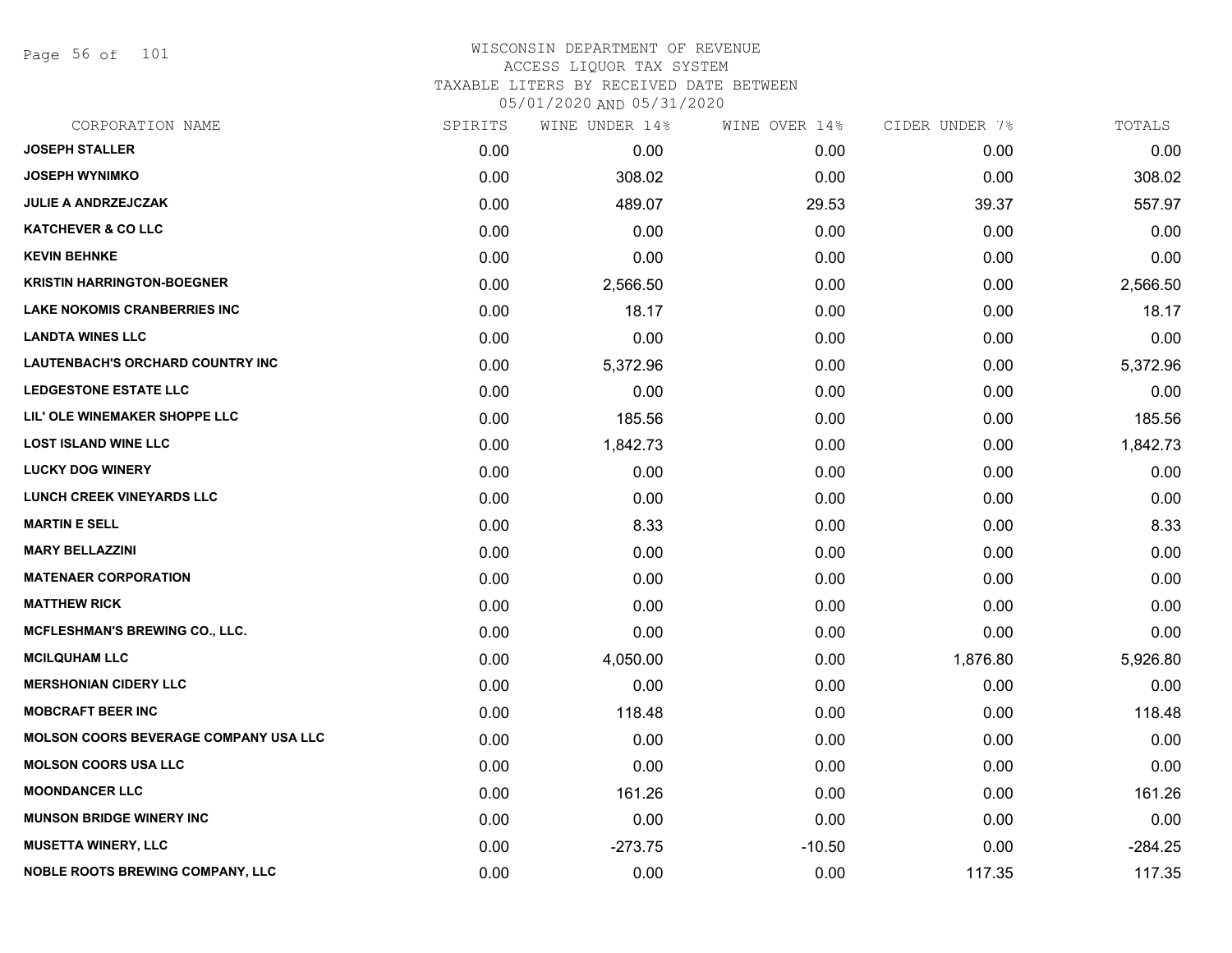Page 57 of 101

#### WISCONSIN DEPARTMENT OF REVENUE ACCESS LIQUOR TAX SYSTEM TAXABLE LITERS BY RECEIVED DATE BETWEEN

| CORPORATION NAME                       | SPIRITS | WINE UNDER 14% | WINE OVER 14% | CIDER UNDER 7% | TOTALS   |
|----------------------------------------|---------|----------------|---------------|----------------|----------|
| <b>NORTHLEAF WINERY, LLC</b>           | 0.00    | 879.00         | 29.26         | 0.00           | 908.26   |
| <b>ODILON FORD WINERY INC</b>          | 0.00    | 0.00           | 0.00          | 0.00           | 0.00     |
| <b>ORGANIC ELIXIR WINERY INC</b>       | 0.00    | 0.00           | 0.00          | 0.00           | 0.00     |
| PARALLEL 44 VINEYARD & WINERY, INC.    | 0.00    | 4,802.60       | 0.00          | 0.00           | 4,802.60 |
| PARALLEL 44 VINEYARD & WINERY, INC.    | 0.00    | 0.00           | 0.00          | 0.00           | 0.00     |
| <b>PATRICK ARNDT</b>                   | 0.00    | 0.00           | 0.00          | 0.00           | 0.00     |
| <b>PAUL D ASPER</b>                    | 0.00    | 0.00           | 0.00          | 0.00           | 0.00     |
| <b>PAUL G BLOMMEL</b>                  | 0.00    | 0.00           | 0.00          | 0.00           | 0.00     |
| <b>PAUL HAMMEN</b>                     | 0.00    | 0.00           | 0.00          | 0.00           | 0.00     |
| <b>PAUL J FRANZEN</b>                  | 0.00    | 0.00           | 0.00          | 0.00           | 0.00     |
| PETER H GENTRY                         | 0.00    | 0.00           | 0.00          | 0.00           | 0.00     |
| <b>PIEPERTK LLC</b>                    | 0.00    | 936.74         | 5.49          | 0.00           | 942.23   |
| <b>PRAIRIE HAWK WINERY INC</b>         | 0.00    | 0.00           | 0.00          | 0.00           | 0.00     |
| <b>RED OAK VINEYARD INC</b>            | 0.00    | 0.00           | 0.00          | 0.00           | 0.00     |
| <b>RIO LOBO LLC</b>                    | 0.00    | 0.00           | 0.00          | 0.00           | 0.00     |
| RIVER BEND VINEYARD & WINERY LLC       | 0.00    | 2,503.66       | 0.00          | 0.00           | 2,503.66 |
| <b>ROBERT J FOWLER</b>                 | 0.00    | 877.46         | 0.00          | 0.00           | 877.46   |
| <b>ROCK N WOOL WINERY LLC</b>          | 0.00    | 1,854.85       | 0.00          | 0.00           | 1,854.85 |
| <b>RUSHFORD MEADERY AND WINERY LLC</b> | 0.00    | $-3.38$        | 0.00          | 880.11         | 876.73   |
| <b>RYAN K ZAHLER</b>                   | 0.00    | 12.00          | 0.00          | 0.00           | 12.00    |
| <b>RYAN PRELLWITZ</b>                  | 0.00    | 1,680.72       | 0.00          | 0.00           | 1,680.72 |
| SANDSTONE RIDGE VINEYARD & WINERY LLC  | 0.00    | 0.00           | 0.00          | 0.00           | 0.00     |
| <b>SEVEN HAWKS VINEYARDS LLC</b>       | 0.00    | 0.00           | 0.00          | 0.00           | 0.00     |
| SEVEN HAWKS VINEYARDS LLC              | 0.00    | 0.00           | 0.00          | 0.00           | 0.00     |
| <b>SHARON L PINGEL</b>                 | 0.00    | 54.02          | 0.00          | 0.00           | 54.02    |
| <b>SHERRY HARDIE</b>                   | 0.00    | 234.00         | 0.00          | 0.00           | 234.00   |
| SIMON CREEK VINEYARD LLC               | 0.00    | 1,215.00       | 18.02         | 0.00           | 1,233.02 |
| SINNIPEE VALLEY VINEYARD LLC           | 0.00    | 0.00           | 0.00          | 0.00           | 0.00     |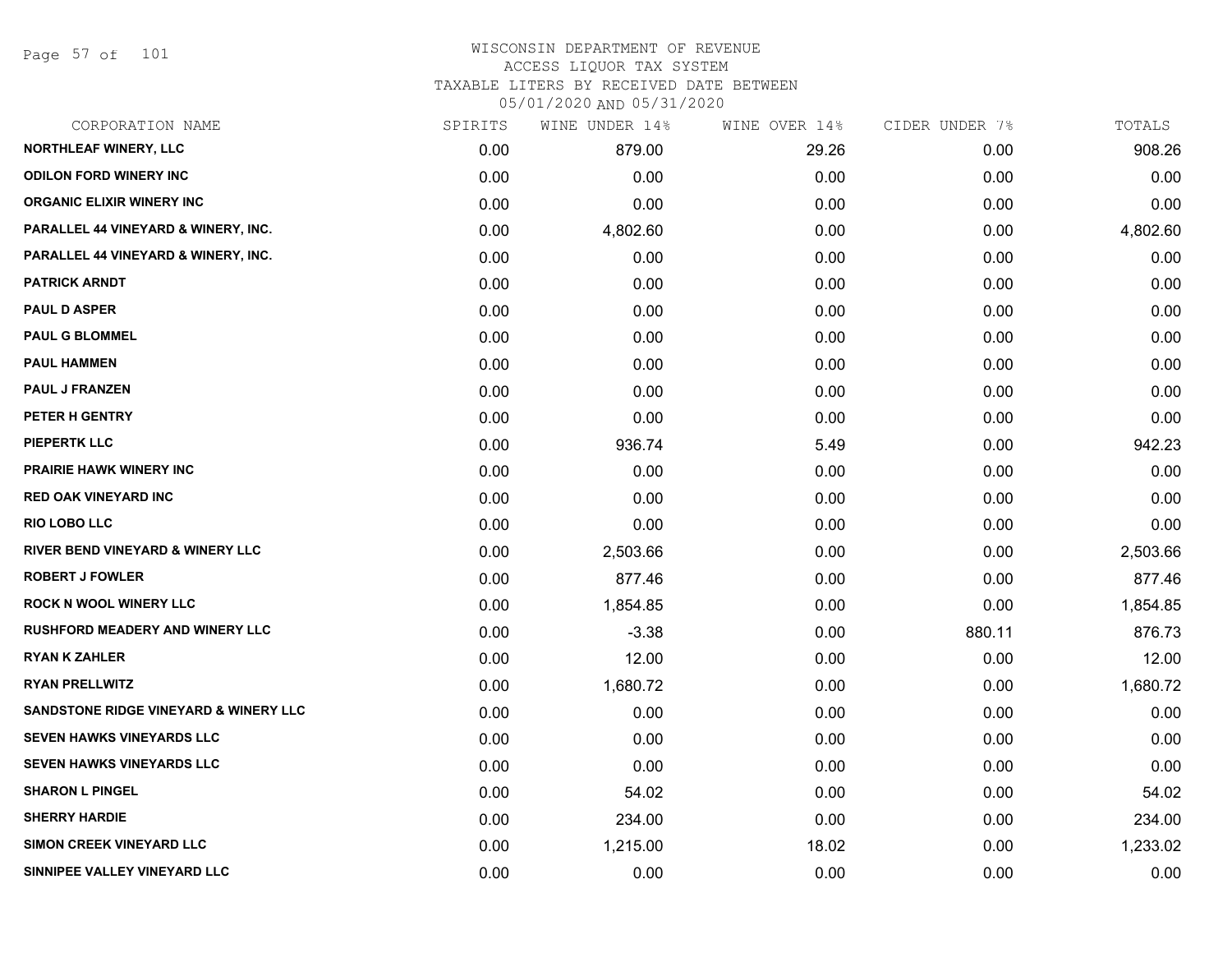Page 58 of 101

#### WISCONSIN DEPARTMENT OF REVENUE ACCESS LIQUOR TAX SYSTEM TAXABLE LITERS BY RECEIVED DATE BETWEEN

| CORPORATION NAME                           | SPIRITS | WINE UNDER 14% | WINE OVER 14% | CIDER UNDER 7% | TOTALS    |
|--------------------------------------------|---------|----------------|---------------|----------------|-----------|
| <b>SPB LLC</b>                             | 0.00    | 0.00           | 0.00          | 35,207.75      | 35,207.75 |
| <b>SPIRITS OF NORWAY VINEYARD LLC</b>      | 0.00    | 1,410.75       | 0.00          | 0.00           | 1,410.75  |
| SPRECHER BREWING COMPANY, LLC              | 0.00    | 0.00           | 0.00          | 0.00           | 0.00      |
| <b>SPURGEON VINEYARDS &amp; WINERY LLC</b> | 0.00    | 635.94         | 9.08          | 0.00           | 645.02    |
| <b>STEPHEN M KENNEDY</b>                   | 0.00    | 9.08           | 0.00          | 0.00           | 9.08      |
| <b>STEVEN DEBAKER</b>                      | 0.00    | 26.99          | 0.00          | 0.00           | 26.99     |
| STEVEN M & JUDITH A JACOBSON LLC           | 0.00    | $-1.51$        | 0.00          | 0.00           | $-1.51$   |
| <b>STILLMANK BREWING COMPANY</b>           | 0.00    | 0.00           | 0.00          | 365.06         | 365.06    |
| <b>STONES THROW WINERY INC</b>             | 0.00    | 0.00           | 12,465.32     | 0.00           | 12,465.32 |
| <b>SUNSET HOLLOW RANCH</b>                 | 0.00    | 0.00           | 0.00          | 0.00           | 0.00      |
| <b>SUNSET POINT WINERY LLC</b>             | 0.00    | 427.09         | 42.78         | 0.00           | 469.87    |
| <b>TENBA RIDGE WINERY LLC</b>              | 0.00    | 1,338.74       | 0.00          | 0.00           | 1,338.74  |
| THE RUM TREE, INC.                         | 0.00    | 0.00           | 0.00          | 0.00           | 0.00      |
| THE WINE VINEYARD LLC                      | 0.00    | 0.00           | 0.00          | 0.00           | 0.00      |
| THE WINE VINEYARD LLC                      | 0.00    | 2,774.70       | 0.00          | 0.00           | 2,774.70  |
| THE WOODLAND TRAIL BEVERAGE COMPANY, INC.  | 0.00    | 0.00           | 0.00          | 0.00           | 0.00      |
| <b>TIMOTHY D GUILD</b>                     | 0.00    | 0.00           | 0.00          | 0.00           | 0.00      |
| <b>TIMOTHY P MCDONALD</b>                  | 0.00    | 13.48          | 0.00          | 0.00           | 13.48     |
| <b>TODD KUEHL</b>                          | 0.00    | 0.00           | 0.00          | 0.00           | 0.00      |
| <b>TOMMYS TOO HIGH WINES LLC</b>           | 0.00    | 556.45         | 0.00          | 0.00           | 556.45    |
| <b>TRACY A SOMERVILLE</b>                  | 0.00    | 0.00           | 0.00          | 0.00           | 0.00      |
| <b>TROY LANDWEHR</b>                       | 0.00    | 243.75         | 159.75        | 0.00           | 403.50    |
| <b>TWO BROTHERS WINES LLC</b>              | 0.00    | 527.24         | 0.00          | 0.00           | 527.24    |
| <b>UPSTREAM CIDER LLC</b>                  | 0.00    | 0.00           | 0.00          | 0.00           | 0.00      |
| VAN WYCHEN WINES INC.                      | 0.00    | 0.00           | 0.00          | 0.00           | 0.00      |
| <b>VERNON VINEYARDS LTD</b>                | 0.00    | 531.09         | 0.00          | 0.00           | 531.09    |
| <b>VINES TO CELLAR, INC.</b>               | 0.00    | 771.46         | 0.00          | 0.00           | 771.46    |
| <b>VON KLAUS WINERY LLC</b>                | 0.00    | 556.00         | 0.00          | 0.00           | 556.00    |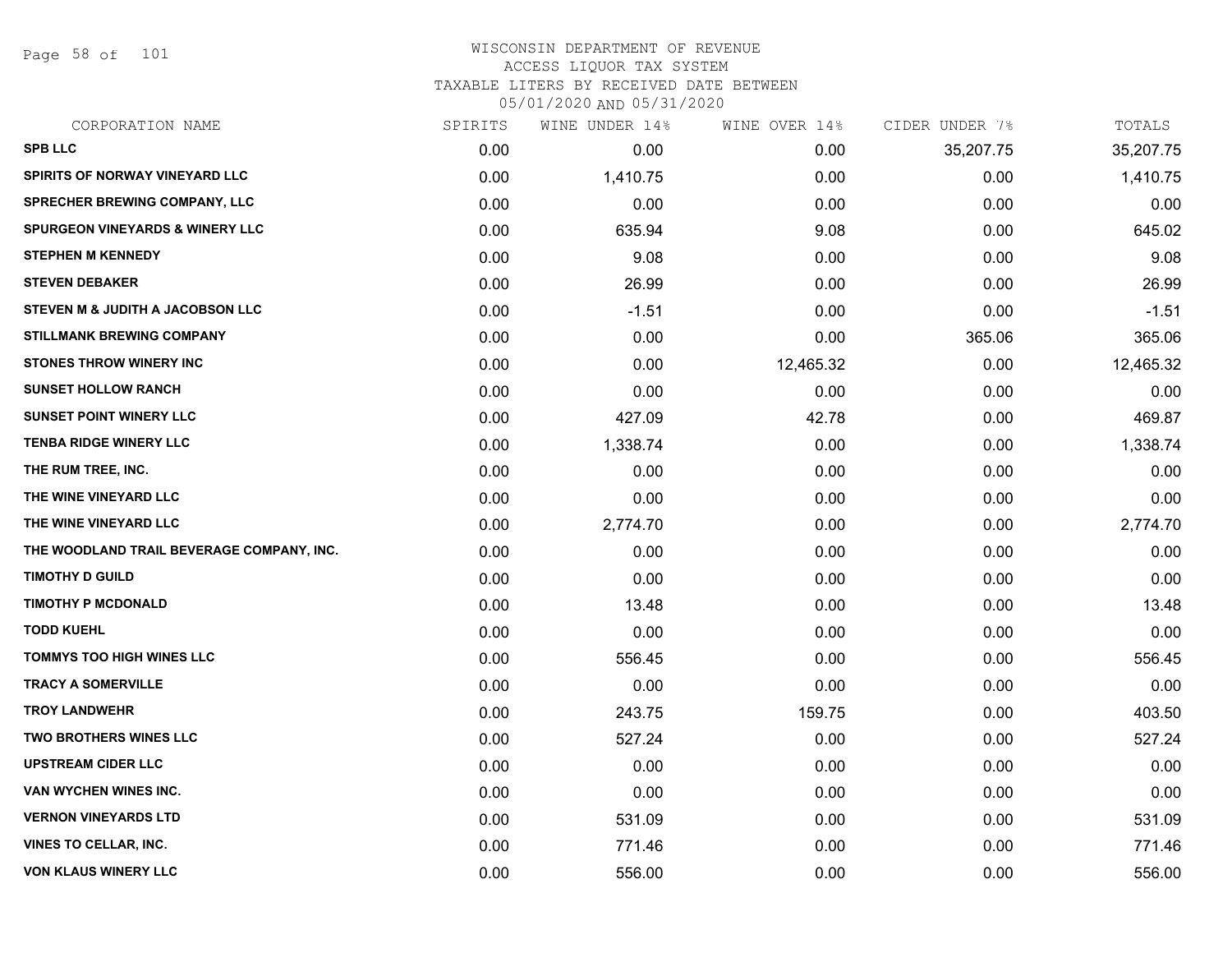Page 59 of 101

#### WISCONSIN DEPARTMENT OF REVENUE ACCESS LIQUOR TAX SYSTEM

TAXABLE LITERS BY RECEIVED DATE BETWEEN

| CORPORATION NAME                                   | SPIRITS | UNDER 14%<br>WINE | WINE OVER 14% | CIDER UNDER 7% | TOTALS     |
|----------------------------------------------------|---------|-------------------|---------------|----------------|------------|
| <b>VON STIEHL WINERY LTD.</b>                      | 0.00    | 0.00              | 0.00          | 0.00           | 0.00       |
| <b>VON STIEHL WINERY LTD.</b>                      | 0.00    | 14,853.00         | 6,259.55      | 3,422.24       | 24,534.79  |
| <b>VON STIEHL WINERY LTD.</b>                      | 0.00    | 0.00              | 0.00          | 0.00           | 0.00       |
| <b>WEST PRAIRIE WINERY LLC</b>                     | 0.00    | 6,714.77          | 0.00          | 108.00         | 6,822.77   |
| <b>WHISPERING BLUFFS VINEYARD &amp; WINERY LTD</b> | 0.00    | $-64.50$          | 0.00          | 0.00           | $-64.50$   |
| <b>WHITE BEAR SPIRITS LLC</b>                      | 0.00    | 0.00              | 0.00          | 0.00           | 0.00       |
| <b>WHITE WINTER WINERY INC.</b>                    | 0.00    | 0.00              | 0.00          | 0.00           | 0.00       |
| <b>WILD EPITOME LLC</b>                            | 0.00    | 144.22            | 0.00          | 0.00           | 144.22     |
| <b>WILD HARE LLC</b>                               | 0.00    | 171.02            | 0.00          | 0.00           | 171.02     |
| <b>WILD HILLS WINERY LLC</b>                       | 0.00    | 0.00              | 0.00          | 0.00           | 0.00       |
| <b>WILLIAM F BLUHM</b>                             | 0.00    | 5,136.74          | 0.00          | 0.00           | 5,136.74   |
| <b>WINEMAKER'S DAUGHTER LLC</b>                    | 0.00    | 0.00              | 0.00          | 0.00           | 0.00       |
| <b>WINESITTER BREWHOUSE LLC</b>                    | 0.00    | 0.00              | 0.00          | 0.00           | 0.00       |
| <b>WOLLERSHEIM WINERY, INC.</b>                    | 0.00    | 1,071.00          | 0.00          | 0.00           | 1,071.00   |
| <b>WOLLERSHEIM WINERY, INC.</b>                    | 0.00    | 52,092.13         | 296.99        | 0.00           | 52,389.12  |
| TOTAL LITERS FOR 5/31/2020                         | 0.00    | 168,264.16        | 19,931.41     | 52,578.91      | 240,774.48 |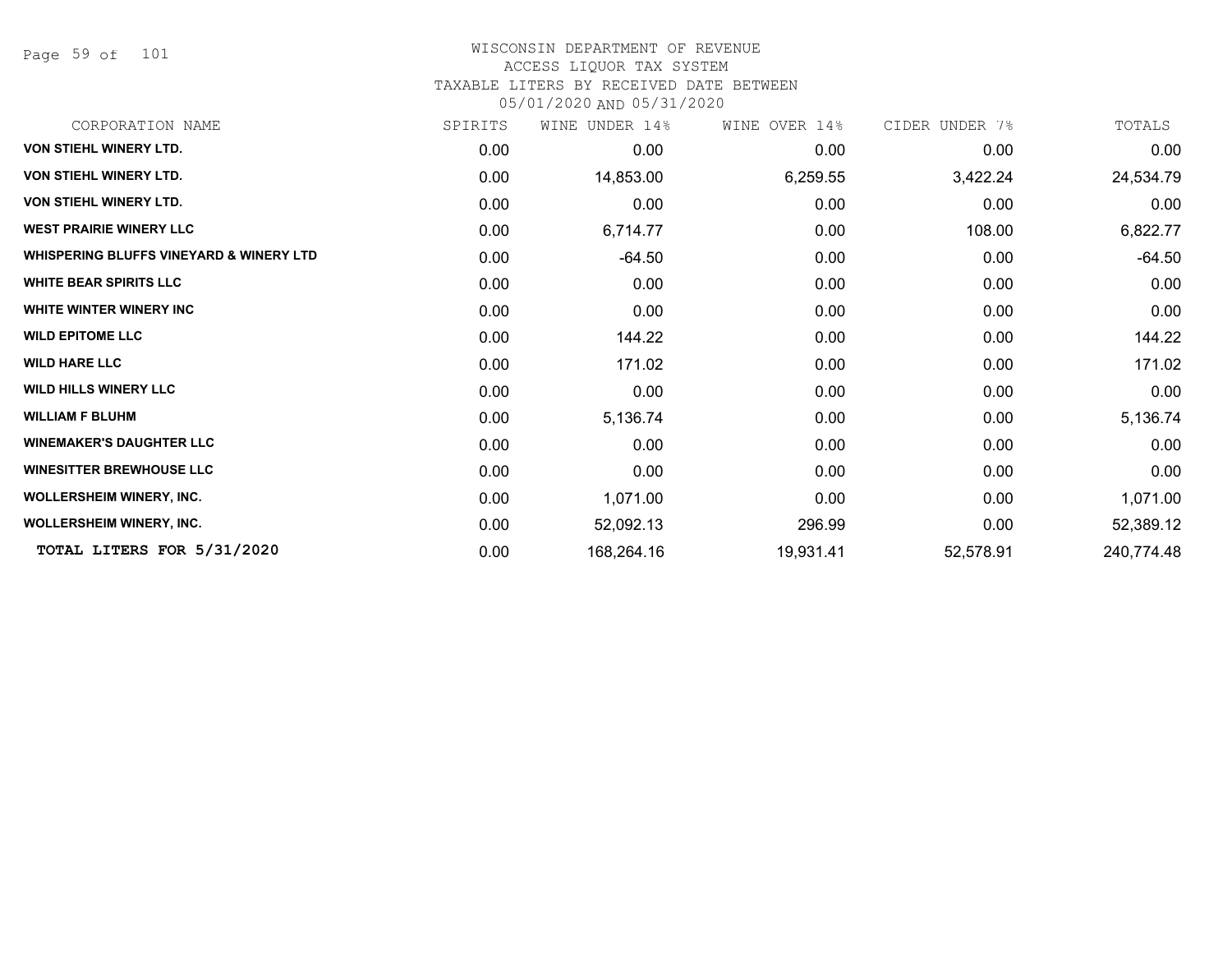Page 60 of 101

# WISCONSIN DEPARTMENT OF REVENUE ACCESS LIQUOR TAX SYSTEM TAXABLE LITERS BY RECEIVED DATE BETWEEN 05/01/2020 AND 05/31/2020

**WINE DIRECT SHIPPER (WDS)** CORPORATION NAME SPIRITS WINE UNDER 14% WINE OVER 14% CIDER UNDER 7% TOTALS

| <b>1-800 WINESHOP.COM INC</b>             | 0.00 | 0.00 | 0.00 | 0.00 | 0.00 |
|-------------------------------------------|------|------|------|------|------|
| 2HAWK, LLC                                | 0.00 | 0.00 | 0.00 | 0.00 | 0.00 |
| A DONKEY AND GOAT LLC                     | 0.00 | 0.00 | 0.00 | 0.00 | 0.00 |
| A TO Z WINEWORKS LLC                      | 0.00 | 0.00 | 0.00 | 0.00 | 0.00 |
| <b>ABACELA VINEYARDS &amp; WINERY INC</b> | 0.00 | 0.00 | 0.00 | 0.00 | 0.00 |
| <b>ABREU VINEYARDS INC</b>                | 0.00 | 0.00 | 0.00 | 0.00 | 0.00 |
| AC VIN CO LLC                             | 0.00 | 0.00 | 0.00 | 0.00 | 0.00 |
| <b>ACCOLADE WINES NORTH AMERICA INC</b>   | 0.00 | 0.00 | 0.00 | 0.00 | 0.00 |
| <b>ACKLEY BRANDS LTD</b>                  | 0.00 | 0.00 | 0.00 | 0.00 | 0.00 |
| <b>ACORN ALEGRIA WINERY</b>               | 0.00 | 0.00 | 0.00 | 0.00 | 0.00 |
| <b>ADAM H LEE</b>                         | 0.00 | 0.00 | 0.00 | 0.00 | 0.00 |
| <b>ADAMS WINERY LLC</b>                   | 0.00 | 0.00 | 0.00 | 0.00 | 0.00 |
| <b>ADELAIDA CELLARS INC</b>               | 0.00 | 0.00 | 0.00 | 0.00 | 0.00 |
| <b>ADELSHEIM VINEYARD LLC</b>             | 0.00 | 0.00 | 0.00 | 0.00 | 0.00 |
| ADLER DEUTSCH VINEYARD LLC                | 0.00 | 0.00 | 0.00 | 0.00 | 0.00 |
| <b>AEPPELTREOW INC</b>                    | 0.00 | 0.00 | 0.00 | 0.00 | 0.00 |
| <b>AH WINES INC</b>                       | 0.00 | 0.00 | 0.00 | 0.00 | 0.00 |
| <b>AIRPORT RANCH ESTATES LLC</b>          | 0.00 | 0.00 | 0.00 | 0.00 | 0.00 |
| <b>AKA WINES LLC</b>                      | 0.00 | 0.00 | 0.00 | 0.00 | 0.00 |
| ALEJANDRO BULGHERONI ESTATE LLC           | 0.00 | 0.00 | 0.00 | 0.00 | 0.00 |
| ALEXANDRIA NICOLE CELLARS LLC             | 0.00 | 0.00 | 0.00 | 0.00 | 0.00 |
| ALLEN WINE CO LLC                         | 0.00 | 0.00 | 0.00 | 0.00 | 0.00 |
| <b>ALOFT WINES LLC</b>                    | 0.00 | 0.00 | 0.00 | 0.00 | 0.00 |
| <b>ALPHA &amp; OMEGA WINERY LLC</b>       | 0.00 | 0.00 | 0.00 | 0.00 | 0.00 |
| <b>ALTAMURA WINERY INC</b>                | 0.00 | 0.00 | 0.00 | 0.00 | 0.00 |
| <b>ALTBIER OPERATIONS LLC</b>             | 0.00 | 0.00 | 0.00 | 0.00 | 0.00 |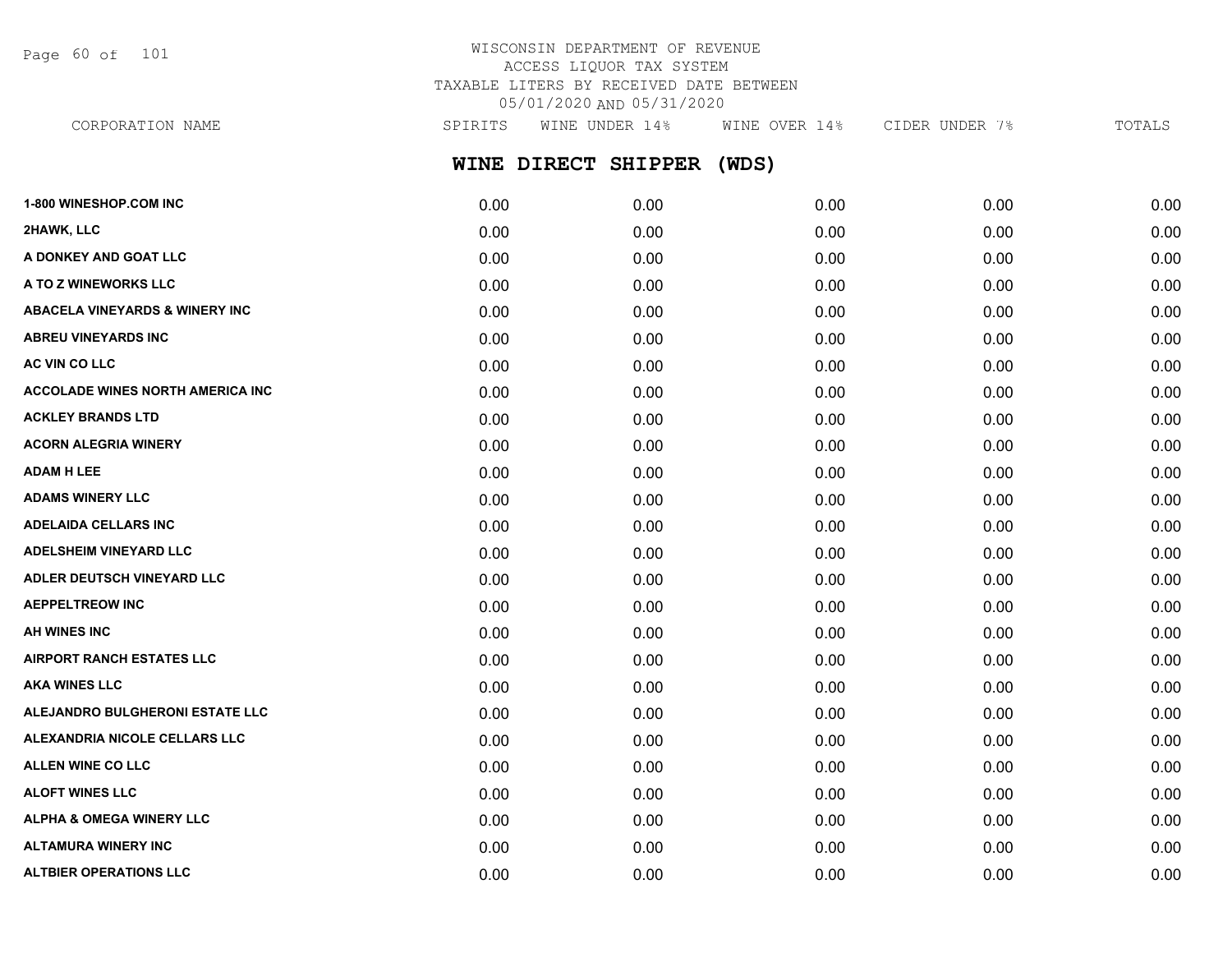Page 61 of 101

|      | WINE UNDER 14% |       |               | TOTALS         |
|------|----------------|-------|---------------|----------------|
| 0.00 | 0.00           | 0.00  | 0.00          | 0.00           |
| 0.00 | 0.00           | 0.00  | 0.00          | 0.00           |
| 0.00 | 0.00           | 0.00  | 0.00          | 0.00           |
| 0.00 | 0.00           | 0.00  | 0.00          | 0.00           |
| 0.00 | 0.00           | 0.00  | 0.00          | 0.00           |
| 0.00 | 0.00           | 0.00  | 0.00          | 0.00           |
| 0.00 | 0.00           | 0.00  | 0.00          | 0.00           |
| 0.00 | 0.00           | 0.00  | 0.00          | 0.00           |
| 0.00 | 0.00           | 0.00  | 0.00          | 0.00           |
| 0.00 | 0.00           | 0.00  | 0.00          | 0.00           |
| 0.00 | 0.00           | 0.00  | 0.00          | 0.00           |
| 0.00 | 0.00           | 0.00  | 0.00          | 0.00           |
| 0.00 | 0.00           | 0.00  | 0.00          | 0.00           |
| 0.00 | 14.25          | 20.25 | 0.00          | 34.50          |
| 0.00 | 0.00           | 0.00  | 0.00          | 0.00           |
| 0.00 | 0.00           | 0.00  | 0.00          | 0.00           |
| 0.00 | 0.00           | 0.00  | 0.00          | 0.00           |
| 0.00 | 0.00           | 0.00  | 0.00          | 0.00           |
| 0.00 | 0.00           | 0.00  | 0.00          | 0.00           |
| 0.00 | 0.00           | 0.00  | 0.00          | 0.00           |
| 0.00 | 0.00           | 0.00  | 0.00          | 0.00           |
| 0.00 | 0.00           | 0.00  | 0.00          | 0.00           |
| 0.00 | 0.00           | 0.00  | 0.00          | 0.00           |
| 0.00 | 0.00           | 0.00  | 0.00          | 0.00           |
| 0.00 | 0.00           | 0.00  | 0.00          | 0.00           |
| 0.00 | 0.00           | 0.00  | 0.00          | 0.00           |
| 0.00 | 0.00           | 0.00  | 0.00          | 0.00           |
| 0.00 | 0.00           | 0.00  | 0.00          | 0.00           |
|      | SPIRITS        |       | WINE OVER 14% | CIDER UNDER 7% |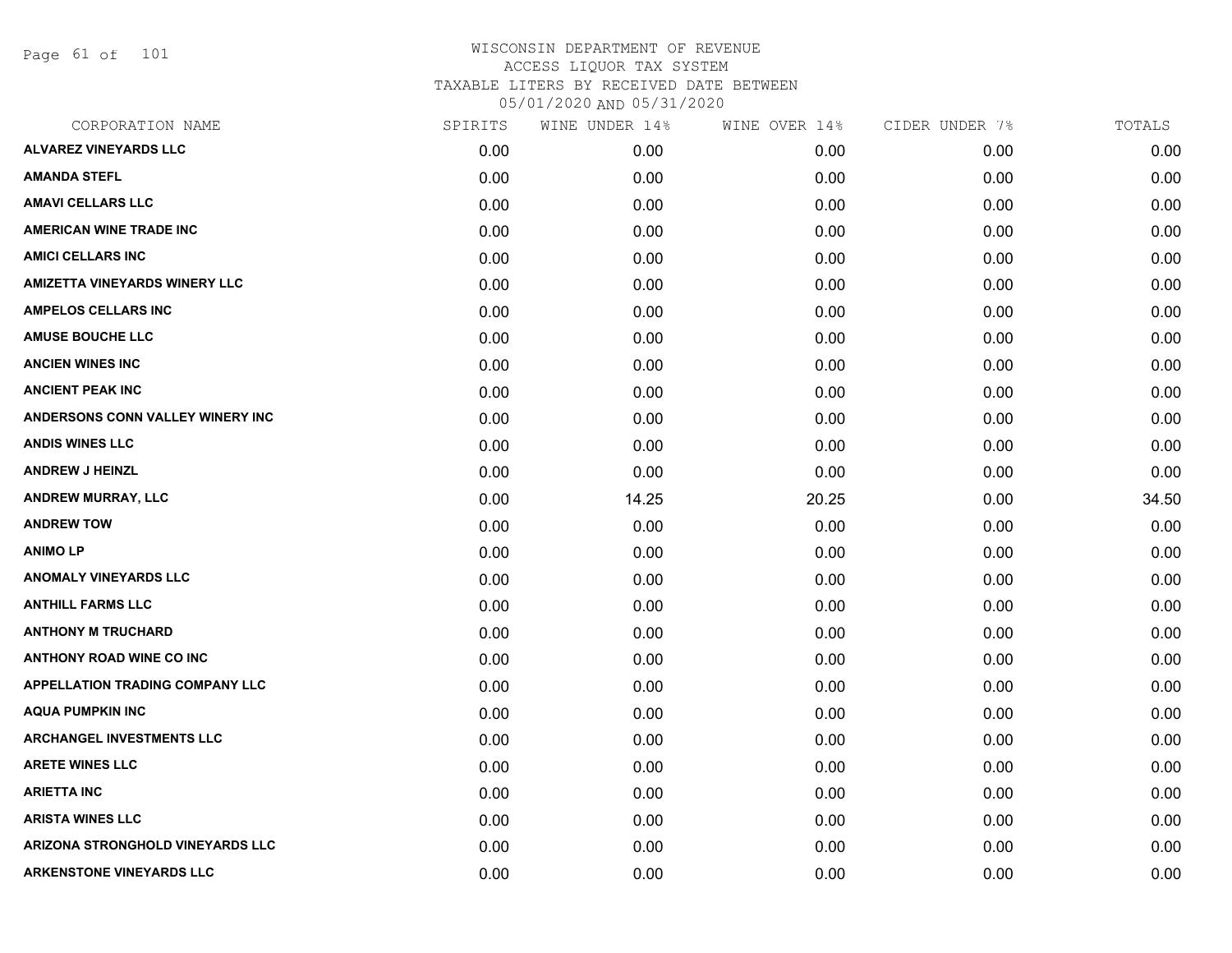Page 62 of 101

| CORPORATION NAME                       | SPIRITS | WINE UNDER 14% | WINE OVER 14% | CIDER UNDER 7% | TOTALS |
|----------------------------------------|---------|----------------|---------------|----------------|--------|
| <b>ARMIDA WINERY INC</b>               | 0.00    | 0.00           | 0.00          | 0.00           | 0.00   |
| <b>ARMSTRONG FAMILY WINERY LLC</b>     | 0.00    | 0.00           | 0.00          | 0.00           | 0.00   |
| <b>ARMSTRONG VINEYARDS INC</b>         | 0.00    | 0.00           | 0.00          | 0.00           | 0.00   |
| <b>ARNOT-ROBERTS LLC</b>               | 0.00    | 0.00           | 0.00          | 0.00           | 0.00   |
| <b>ARRINGTON VINEYARDS LLC</b>         | 0.00    | 0.00           | 0.00          | 0.00           | 0.00   |
| <b>ARTISTE MANAGEMENT CO LLC</b>       | 0.00    | 0.00           | 0.00          | 0.00           | 0.00   |
| AU BON CLIMAT LLC                      | 0.00    | 0.00           | 0.00          | 0.00           | 0.00   |
| <b>AUBERT WINEGROWING INC</b>          | 0.00    | 0.00           | 0.00          | 0.00           | 0.00   |
| <b>AUGUST BRIGGS JR INC</b>            | 0.00    | 0.00           | 0.00          | 0.00           | 0.00   |
| <b>AUSTIN NICHOLS &amp; CO INC.</b>    | 0.00    | 0.00           | 0.00          | 0.00           | 0.00   |
| AVV WINERY CO LLC                      | 0.00    | 0.00           | 0.00          | 0.00           | 0.00   |
| <b>B &amp; B ORGANICS, LLC</b>         | 0.00    | 0.00           | 0.00          | 0.00           | 0.00   |
| <b>B WISE VINEYARDS LLC</b>            | 0.00    | 0.00           | 0.00          | 0.00           | 0.00   |
| <b>BABCOCK ENTERPRISES INC</b>         | 0.00    | 0.00           | 0.00          | 0.00           | 0.00   |
| <b>BADGER MOUNTAIN INC</b>             | 0.00    | 0.00           | 0.00          | 0.00           | 0.00   |
| <b>BALBOA WINERY LLC</b>               | 0.00    | 0.00           | 0.00          | 0.00           | 0.00   |
| <b>BALLENTINE VINEYARDS INC</b>        | 0.00    | 0.00           | 0.00          | 0.00           | 0.00   |
| <b>BALTIMORE BEND VINEYARD LLC</b>     | 0.00    | 0.00           | 0.00          | 0.00           | 0.00   |
| <b>BARGETTOS SANTA CRUZ WINERY INC</b> | 0.00    | 0.00           | 0.00          | 0.00           | 0.00   |
| <b>BARLOW VINEYARDS LLC</b>            | 0.00    | 0.00           | 0.00          | 0.00           | 0.00   |
| <b>BARNARD GRIFFIN INC</b>             | 0.00    | 0.00           | 0.00          | 0.00           | 0.00   |
| <b>BARNETT VINEYARDS LP</b>            | 0.00    | 0.00           | 0.00          | 0.00           | 0.00   |
| <b>BATTLE FAMILY VINEYARDS LLC</b>     | 0.00    | 0.00           | 0.00          | 0.00           | 0.00   |
| <b>BAW INC</b>                         | 0.00    | 0.00           | 0.00          | 0.00           | 0.00   |
| <b>BAYFIELD WINERY, LTD.</b>           | 0.00    | 0.00           | 0.00          | 0.00           | 0.00   |
| BEAUREGARD VINEYARDS LLC               | 0.00    | 0.00           | 0.00          | 0.00           | 0.00   |
| <b>BEAUX FRERES LLC</b>                | 0.00    | 0.00           | 0.00          | 0.00           | 0.00   |
| <b>BECKER FARMS INC</b>                | 0.00    | 0.00           | 0.00          | 0.00           | 0.00   |
|                                        |         |                |               |                |        |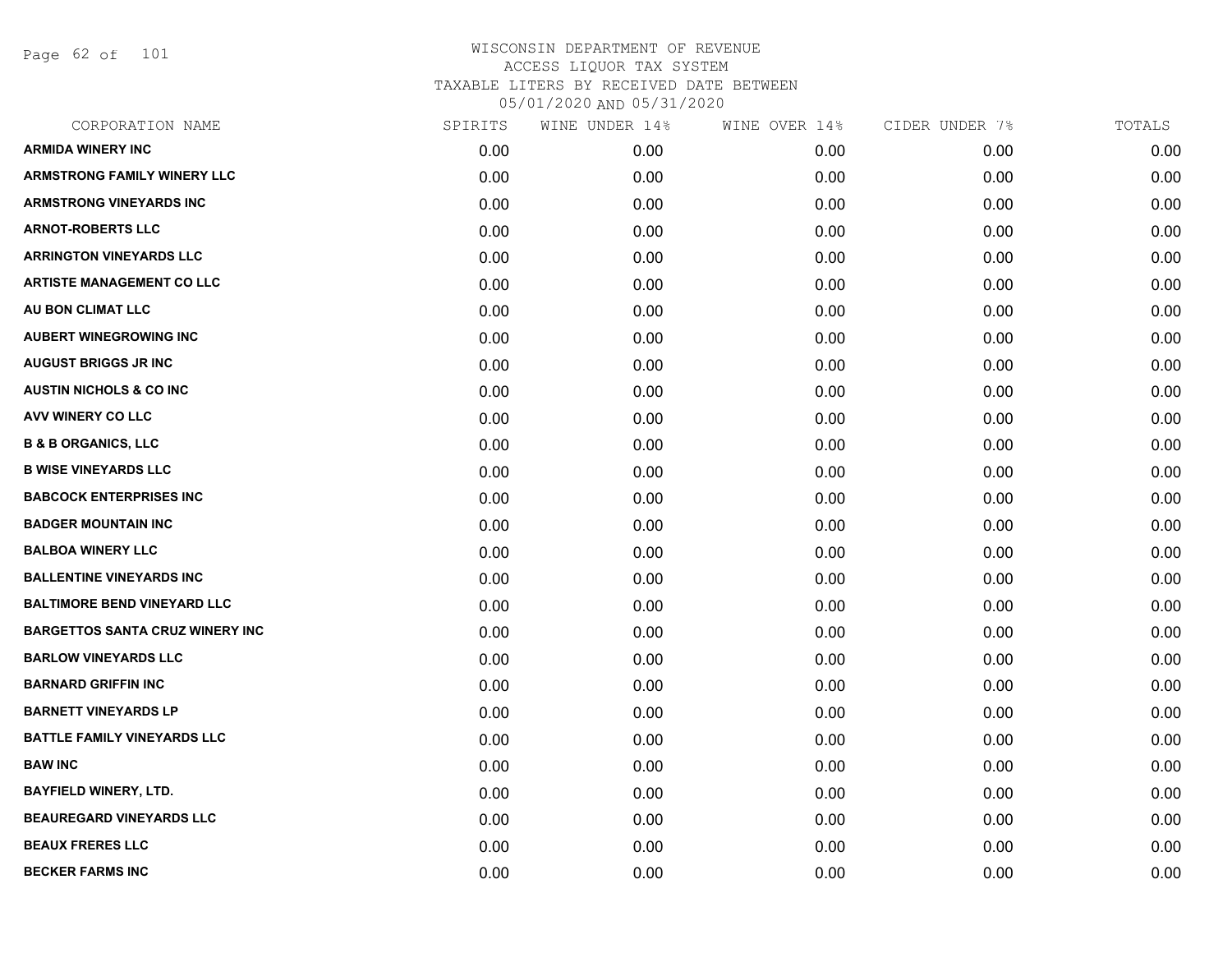Page 63 of 101

| SPIRITS | WINE UNDER 14% | WINE OVER 14% | CIDER UNDER 7% | TOTALS |
|---------|----------------|---------------|----------------|--------|
| 0.00    | 0.00           | 0.00          | 0.00           | 0.00   |
| 0.00    | 0.00           | 0.00          | 0.00           | 0.00   |
| 0.00    | 0.00           | 0.00          | 0.00           | 0.00   |
| 0.00    | 0.00           | 0.00          | 0.00           | 0.00   |
| 0.00    | 0.00           | 0.00          | 0.00           | 0.00   |
| 0.00    | 0.00           | 0.00          | 0.00           | 0.00   |
| 0.00    | 0.00           | 0.00          | 0.00           | 0.00   |
| 0.00    | 0.00           | 0.00          | 0.00           | 0.00   |
| 0.00    | 0.00           | 0.00          | 0.00           | 0.00   |
| 0.00    | 0.00           | 0.00          | 0.00           | 0.00   |
| 0.00    | 0.00           | 0.00          | 0.00           | 0.00   |
| 0.00    | 0.00           | 0.00          | 0.00           | 0.00   |
| 0.00    | 0.00           | 0.00          | 0.00           | 0.00   |
| 0.00    | 0.00           | 0.00          | 0.00           | 0.00   |
| 0.00    | 0.00           | 0.00          | 0.00           | 0.00   |
| 0.00    | 0.00           | 0.00          | 0.00           | 0.00   |
| 0.00    | 0.00           | 0.00          | 0.00           | 0.00   |
| 0.00    | 0.00           | 0.00          | 0.00           | 0.00   |
| 0.00    | 0.00           | 0.00          | 0.00           | 0.00   |
| 0.00    | 0.00           | 0.00          | 0.00           | 0.00   |
| 0.00    | 0.00           | 0.00          | 0.00           | 0.00   |
| 0.00    | 0.00           | 0.00          | 0.00           | 0.00   |
| 0.00    | 0.00           | 0.00          | 0.00           | 0.00   |
| 0.00    | 0.00           | 0.00          | 0.00           | 0.00   |
| 0.00    | 0.00           | 0.00          | 0.00           | 0.00   |
| 0.00    | 0.00           | 0.00          | 0.00           | 0.00   |
| 0.00    | 0.00           | 0.00          | 0.00           | 0.00   |
|         |                |               |                |        |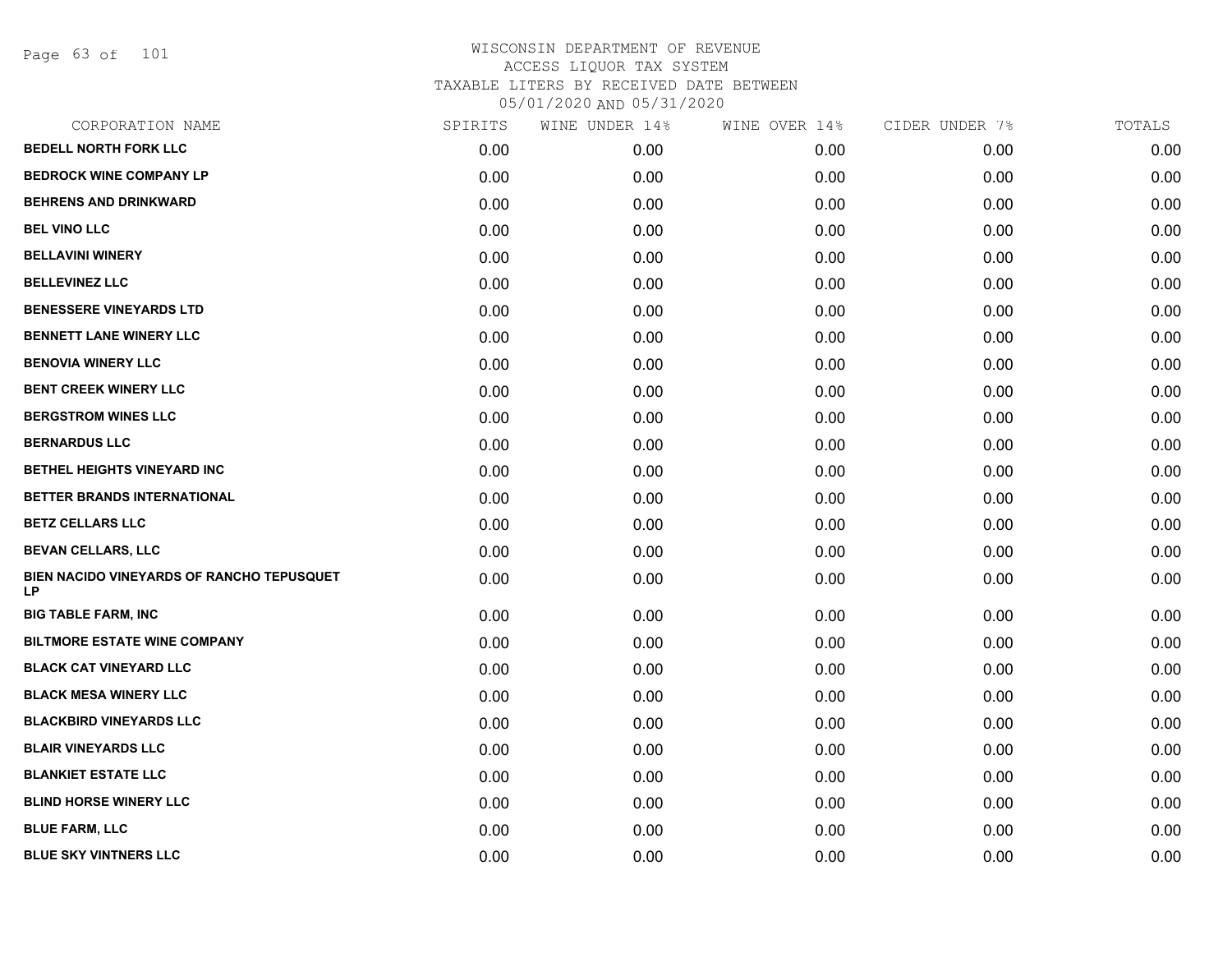Page 64 of 101

| CORPORATION NAME                              | SPIRITS | WINE UNDER 14% | WINE OVER 14% | CIDER UNDER 7% | TOTALS |
|-----------------------------------------------|---------|----------------|---------------|----------------|--------|
| <b>BNA WINE GROUP LLC</b>                     | 0.00    | 0.00           | 0.00          | 0.00           | 0.00   |
| <b>BOARS VIEW LLC</b>                         | 0.00    | 0.00           | 0.00          | 0.00           | 0.00   |
| <b>BOEDECKER CELLARS, LLC</b>                 | 0.00    | 0.00           | 0.00          | 0.00           | 0.00   |
| <b>BOEGER WINERY INC</b>                      | 0.00    | 0.00           | 0.00          | 0.00           | 0.00   |
| <b>BOEKENOOGEN WINERY LLC</b>                 | 0.00    | 0.00           | 0.00          | 0.00           | 0.00   |
| <b>BOGLE VINEYARDS INC</b>                    | 0.00    | 0.00           | 0.00          | 0.00           | 0.00   |
| <b>BOLO CELLARS, LLC</b>                      | 0.00    | 0.00           | 0.00          | 0.00           | 0.00   |
| <b>BONNY DOON WINERY INC</b>                  | 0.00    | 175.50         | 26.00         | 0.00           | 201.50 |
| <b>BOOKWALTER WINERY LLC</b>                  | 0.00    | 0.00           | 0.00          | 0.00           | 0.00   |
| <b>BOTHAM BRANDS LLC</b>                      | 0.00    | 0.00           | 0.00          | 0.00           | 0.00   |
| <b>BOUCHAINE VINEYARDS INC</b>                | 0.00    | 0.00           | 0.00          | 0.00           | 0.00   |
| <b>BOUNDARY BREAKS LLC</b>                    | 0.00    | 0.00           | 0.00          | 0.00           | 0.00   |
| <b>BOWERS HARBOR VINEYARDS AND WINERY INC</b> | 0.00    | 0.00           | 0.00          | 0.00           | 0.00   |
| <b>BRADLEY GEARHART</b>                       | 0.00    | 0.00           | 0.00          | 0.00           | 0.00   |
| <b>BRADLEY L ALLEN</b>                        | 0.00    | 0.00           | 0.00          | 0.00           | 0.00   |
| <b>BRANCHES WINERY LLC</b>                    | 0.00    | 0.00           | 0.00          | 0.00           | 0.00   |
| <b>BRASSFIELD ESTATE WINERY LLC</b>           | 0.00    | 0.00           | 0.00          | 0.00           | 0.00   |
| <b>BRECON ESTATE INC</b>                      | 0.00    | 0.00           | 0.00          | 0.00           | 0.00   |
| <b>BRET LOPEZ</b>                             | 0.00    | 0.00           | 0.00          | 0.00           | 0.00   |
| <b>BRETON WINE COMPANY INC</b>                | 0.00    | 0.00           | 0.00          | 0.00           | 0.00   |
| <b>BRIAN C LOKRANTZ</b>                       | 0.00    | 0.00           | 0.00          | 0.00           | 0.00   |
| <b>BRIAN CARTER CELLARS LLC</b>               | 0.00    | 0.00           | 0.00          | 0.00           | 0.00   |
| <b>BRIAN M HEATH</b>                          | 0.00    | 0.00           | 0.00          | 0.00           | 0.00   |
| <b>BRICOLEUR VINEYARDS LLC</b>                | 0.00    | 0.00           | 0.00          | 0.00           | 0.00   |
| <b>BRIDGEVIEW VINEYARDS INC</b>               | 0.00    | 0.00           | 0.00          | 0.00           | 0.00   |
| <b>BRIGADOON FARM &amp; WINERY LLC</b>        | 0.00    | 0.00           | 0.00          | 0.00           | 0.00   |
| <b>BRIGHT CELLARS INC</b>                     | 0.00    | 0.00           | 0.00          | 0.00           | 0.00   |
| <b>BRIX CIDER LLC</b>                         | 0.00    | 0.00           | 0.00          | 0.00           | 0.00   |
|                                               |         |                |               |                |        |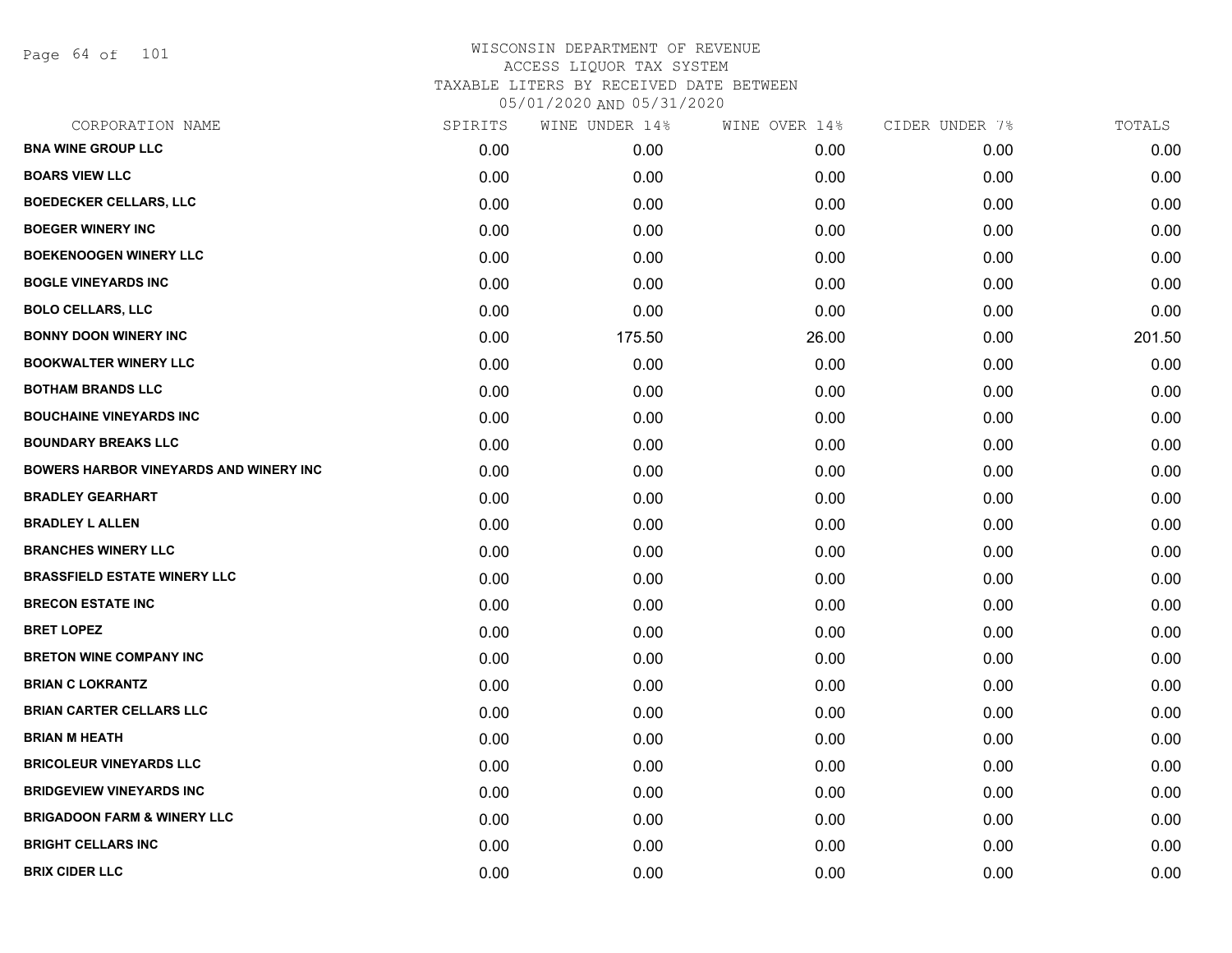Page 65 of 101

| CORPORATION NAME                       | SPIRITS | WINE UNDER 14% | WINE OVER 14% | CIDER UNDER 7% | TOTALS |
|----------------------------------------|---------|----------------|---------------|----------------|--------|
| <b>BRONCO WINE COMPANY</b>             | 0.00    | 0.00           | 0.00          | 0.00           | 0.00   |
| <b>BROWN COUNTY WINE COMPANY, INC.</b> | 0.00    | 0.00           | 0.00          | 0.00           | 0.00   |
| <b>BROWN ESTATE VINEYARDS LLC</b>      | 0.00    | 0.00           | 0.00          | 0.00           | 0.00   |
| <b>BROWNE FAMILY WINES LLC</b>         | 0.00    | 0.00           | 0.00          | 0.00           | 0.00   |
| <b>BRUTOCAO CELLARS LP</b>             | 0.00    | 0.00           | 0.00          | 0.00           | 0.00   |
| <b>BRYANT VINEYARDS INC</b>            | 0.00    | 0.00           | 0.00          | 0.00           | 0.00   |
| <b>BUCKLER FAMILY VINEYARDS LLC</b>    | 0.00    | 0.00           | 0.00          | 0.00           | 0.00   |
| <b>BUEHLER VINEYARDS INC</b>           | 0.00    | 0.00           | 0.00          | 0.00           | 0.00   |
| <b>BULLY HILL VINEYARDS INC</b>        | 0.00    | 0.00           | 0.00          | 0.00           | 0.00   |
| <b>BURGESS CELLARS INC</b>             | 0.00    | 0.00           | 0.00          | 0.00           | 0.00   |
| <b>BURRELL SCHOOL VINEYARDS INC</b>    | 0.00    | 0.00           | 6.75          | 0.00           | 6.75   |
| <b>BUTTONWOOD FARM WINERY INC</b>      | 0.00    | 0.00           | 0.00          | 0.00           | 0.00   |
| <b>BWSC LLC</b>                        | 0.00    | 0.00           | 0.00          | 0.00           | 0.00   |
| <b>C &amp; C WINE SERVICES INC</b>     | 0.00    | 0.00           | 0.00          | 0.00           | 0.00   |
| <b>C &amp; N CORPORATION</b>           | 0.00    | 0.00           | 0.00          | 0.00           | 0.00   |
| C G DI ARIE VINEYARD & WINERY LLC      | 0.00    | 0.00           | 0.00          | 0.00           | 0.00   |
| <b>C MONDAVI &amp; FAMILY</b>          | 0.00    | 0.00           | 0.00          | 0.00           | 0.00   |
| <b>CADA LLC</b>                        | 0.00    | 0.00           | 0.00          | 0.00           | 0.00   |
| <b>CAIN CELLARS INC</b>                | 0.00    | 0.00           | 0.00          | 0.00           | 0.00   |
| <b>CAKEBREAD CELLARS</b>               | 0.00    | 0.00           | 0.00          | 0.00           | 0.00   |
| <b>CALCAREOUS VINEYARD LLC</b>         | 0.00    | 0.00           | 0.00          | 0.00           | 0.00   |
| <b>CALDWELL WINERY LLC</b>             | 0.00    | 0.00           | 0.00          | 0.00           | 0.00   |
| <b>CALLAWAY TEMECULA LP</b>            | 0.00    | 0.00           | 0.00          | 0.00           | 0.00   |
| CALWD, INC.                            | 0.00    | 0.00           | 0.00          | 0.00           | 0.00   |
| <b>CAMARDA CORP</b>                    | 0.00    | 0.00           | 0.00          | 0.00           | 0.00   |
| <b>CARACCIOLI CELLARS INC</b>          | 0.00    | 0.00           | 0.00          | 0.00           | 0.00   |
| <b>CARHARTT VINEYARD, INC.</b>         | 0.00    | 0.00           | 0.00          | 0.00           | 0.00   |
| <b>CARL THOMA</b>                      | 0.00    | 0.00           | 0.00          | 0.00           | 0.00   |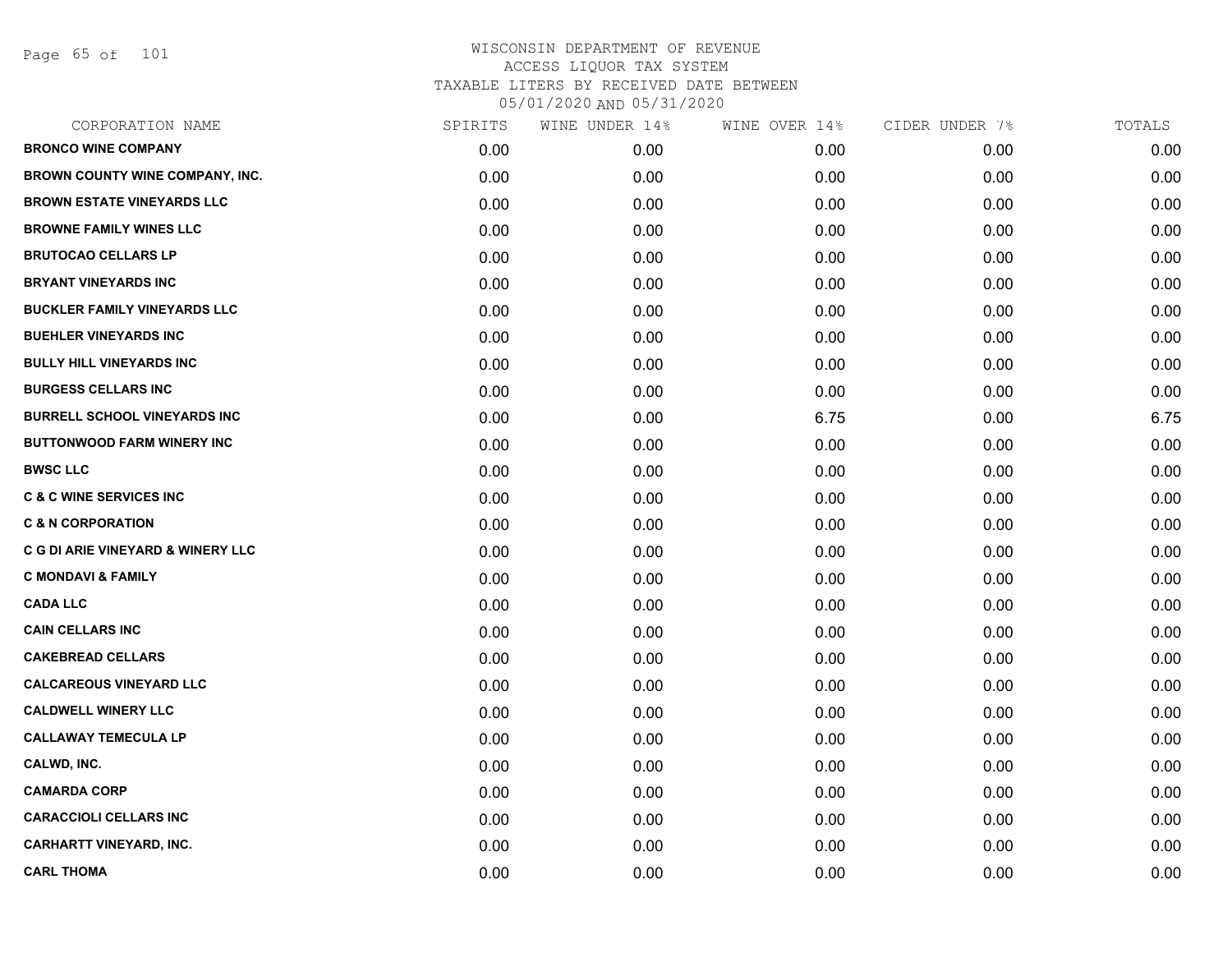Page 66 of 101

| CORPORATION NAME                                  | SPIRITS | WINE UNDER 14% | WINE OVER 14% | CIDER UNDER 7% | TOTALS |
|---------------------------------------------------|---------|----------------|---------------|----------------|--------|
| <b>CARLISLE WINERY &amp; VINEYARDS LLC</b>        | 0.00    | 0.00           | 0.00          | 0.00           | 0.00   |
| <b>CARLSON VINEYARDS INC</b>                      | 0.00    | 0.00           | 0.00          | 0.00           | 0.00   |
| <b>CARNEROS WINE COMPANY INC</b>                  | 0.00    | 0.00           | 0.00          | 0.00           | 0.00   |
| <b>CARR WINERY INC</b>                            | 0.00    | 0.00           | 0.00          | 0.00           | 0.00   |
| <b>CASTORO CELLARS</b>                            | 0.00    | 0.00           | 0.00          | 0.00           | 0.00   |
| <b>CATHERINE ELIZABETH INC</b>                    | 0.00    | 0.00           | 0.00          | 0.00           | 0.00   |
| <b>CAYMUS VINEYARDS INC</b>                       | 0.00    | 0.00           | 0.00          | 0.00           | 0.00   |
| <b>CECIL A ZERBA</b>                              | 0.00    | 0.00           | 0.00          | 0.00           | 0.00   |
| <b>CEDAR KNOLL VINEYARDS INC</b>                  | 0.00    | 0.00           | 0.00          | 0.00           | 0.00   |
| <b>CEJA VINEYARDS INC</b>                         | 0.00    | 0.00           | 0.00          | 0.00           | 0.00   |
| <b>CELIA WELCH WINES LLC</b>                      | 0.00    | 0.00           | 0.00          | 0.00           | 0.00   |
| <b>CELLAR RAT CELLARS LLC</b>                     | 0.00    | 0.00           | 0.00          | 0.00           | 0.00   |
| <b>CHAPPELLET WINERY INC</b>                      | 0.00    | 0.00           | 0.00          | 0.00           | 0.00   |
| <b>CHARLES &amp; MARTHA BARRA</b>                 | 0.00    | 0.00           | 0.00          | 0.00           | 0.00   |
| <b>CHARLES REININGER LLC</b>                      | 0.00    | 0.00           | 0.00          | 0.00           | 0.00   |
| <b>CHATEAU BIANCA INC</b>                         | 0.00    | 0.00           | 0.00          | 0.00           | 0.00   |
| <b>CHATEAU DIANA LLC</b>                          | 0.00    | 0.00           | 0.00          | 0.00           | 0.00   |
| <b>CHATEAU GRAND TRAVERSE LTD</b>                 | 0.00    | 0.00           | 0.00          | 0.00           | 0.00   |
| <b>CHATEAU MARGENE INC</b>                        | 0.00    | 0.00           | 0.00          | 0.00           | 0.00   |
| <b>CHATEAU MORRISETTE INC</b>                     | 0.00    | 0.00           | 0.00          | 0.00           | 0.00   |
| <b>CHATEAU OPERATIONS, LTD.</b>                   | 0.00    | 0.00           | 0.00          | 0.00           | 0.00   |
| <b>CHATEAU POTELLE HOLDINGS LLC</b>               | 0.00    | 0.00           | 0.00          | 0.00           | 0.00   |
| <b>CHATEAU ST CROIX WINERY &amp; VINEYARD LLC</b> | 0.00    | 0.00           | 0.00          | 0.00           | 0.00   |
| <b>CHERRY HILL LLC</b>                            | 0.00    | 0.00           | 0.00          | 0.00           | 0.00   |
| <b>CHIARELLO FAMILY VINEYARDS LLC</b>             | 0.00    | 0.00           | 0.00          | 0.00           | 0.00   |
| <b>CHILDRESS WINERY, LLC</b>                      | 0.00    | 0.00           | 0.00          | 0.00           | 0.00   |
| <b>CHIMNEY ROCK WINERY LLC</b>                    | 0.00    | 0.00           | 0.00          | 0.00           | 0.00   |
| <b>CHRISTOPHE BARON</b>                           | 0.00    | 0.00           | 0.00          | 0.00           | 0.00   |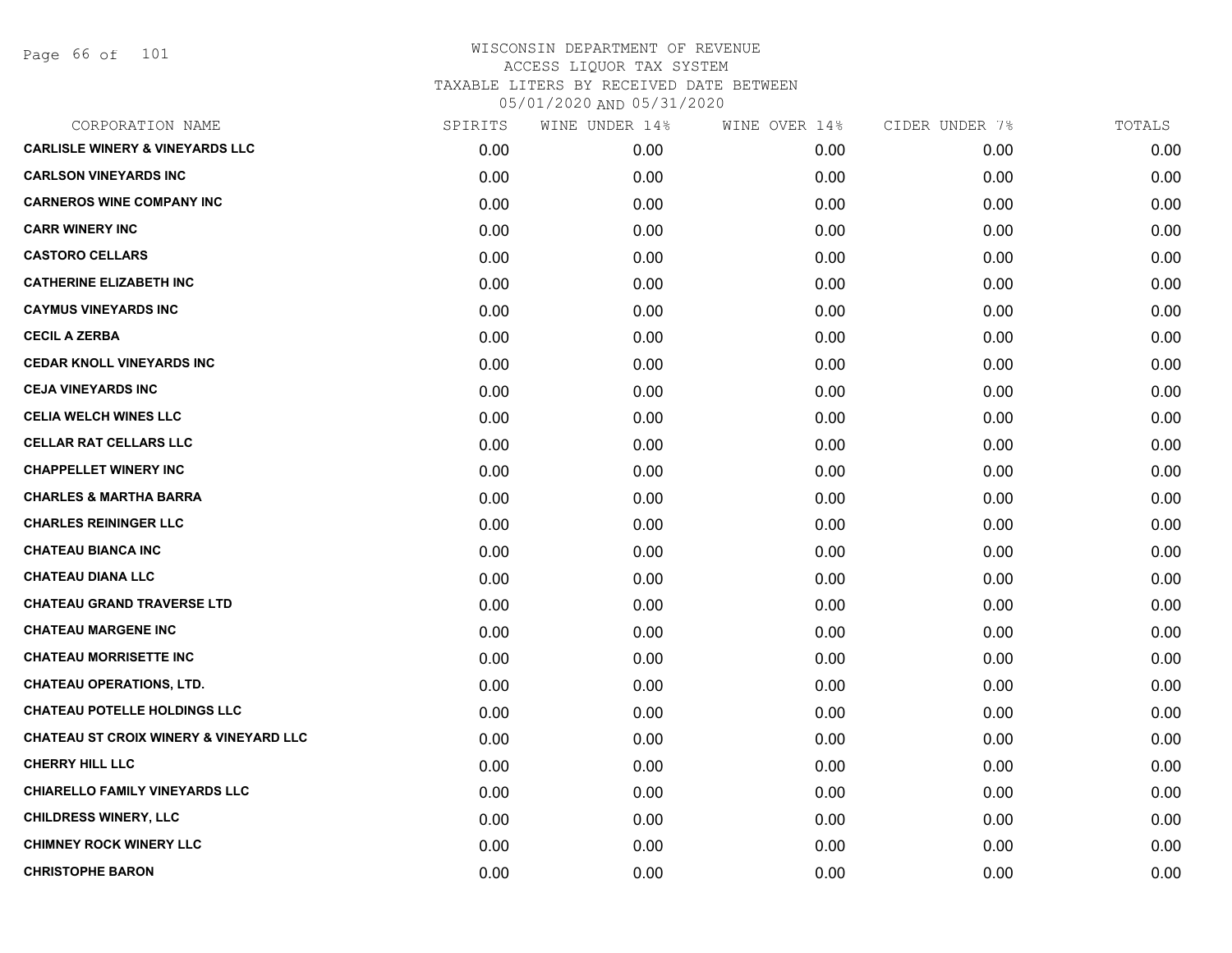Page 67 of 101

| CORPORATION NAME                             | SPIRITS | WINE UNDER 14% | WINE OVER 14% | CIDER UNDER 7% | TOTALS |
|----------------------------------------------|---------|----------------|---------------|----------------|--------|
| <b>CHRISTOPHER FIGGINS</b>                   | 0.00    | 0.00           | 0.00          | 0.00           | 0.00   |
| <b>CHRISTOPHER L SHOWN</b>                   | 0.00    | 0.00           | 0.00          | 0.00           | 0.00   |
| <b>CIDER HOUSE OF WISCONSIN LLC</b>          | 0.00    | 0.00           | 0.00          | 0.00           | 0.00   |
| <b>CIPCO INC.</b>                            | 0.00    | 0.00           | 0.00          | 0.00           | 0.00   |
| <b>CLAY JAR HOLDINGS LLC</b>                 | 0.00    | 0.00           | 0.00          | 0.00           | 0.00   |
| <b>CLEARWATER CANYON CELLARS LLC</b>         | 0.00    | 0.00           | 0.00          | 0.00           | 0.00   |
| <b>CLIF BAR FAMILY WINERY &amp; FARM LLC</b> | 0.00    | 0.00           | 0.00          | 0.00           | 0.00   |
| <b>CLINE CELLARS INC</b>                     | 0.00    | 0.00           | 0.00          | 0.00           | 0.00   |
| <b>CLOS DU VAL WINE CO LTD</b>               | 0.00    | 0.00           | 0.00          | 0.00           | 0.00   |
| <b>CLOS LACHANCE WINES LLC</b>               | 0.00    | 0.00           | 0.00          | 0.00           | 0.00   |
| <b>COCKERELL WINE CONSULTING LLC</b>         | 0.00    | 0.00           | 0.00          | 0.00           | 0.00   |
| <b>CODORNIU NAPA INC</b>                     | 0.00    | 0.00           | 0.00          | 0.00           | 0.00   |
| <b>COELHO WINERY INC</b>                     | 0.00    | 0.00           | 0.00          | 0.00           | 0.00   |
| <b>COL SOLARE, LLP</b>                       | 0.00    | 0.00           | 0.00          | 0.00           | 0.00   |
| <b>COLGIN PARTNERS LLC</b>                   | 0.00    | 0.00           | 0.00          | 0.00           | 0.00   |
| <b>COLLEEN M BOS</b>                         | 0.00    | 0.00           | 0.00          | 0.00           | 0.00   |
| <b>COLONIAL GREEN TRUST</b>                  | 0.00    | 0.00           | 0.00          | 0.00           | 0.00   |
| <b>COLUMBIA RIVER WINERY INC</b>             | 0.00    | 0.00           | 0.00          | 0.00           | 0.00   |
| <b>CONSTELLATION BRANDS U.S. OPERATIONS</b>  | 0.00    | 0.00           | 0.00          | 0.00           | 0.00   |
| <b>CONUNDRUM WINERY LLC</b>                  | 0.00    | 0.00           | 0.00          | 0.00           | 0.00   |
| <b>CONWAY VINEYARDS INC</b>                  | 0.00    | 0.00           | 0.00          | 0.00           | 0.00   |
| <b>COOL HAND VINEYARDS LLC</b>               | 0.00    | 0.00           | 0.00          | 0.00           | 0.00   |
| <b>COPPER CANE LLC</b>                       | 0.00    | 0.00           | 0.00          | 0.00           | 0.00   |
| <b>CORISON WINERY INC</b>                    | 0.00    | 0.00           | 0.00          | 0.00           | 0.00   |
| <b>CORNERSTONE CELLARS LLC</b>               | 0.00    | 0.00           | 0.00          | 0.00           | 0.00   |
| <b>CORY J MICHAL</b>                         | 0.00    | 0.00           | 0.00          | 0.00           | 0.00   |
| <b>COTE D'OR IMPORTS LLC</b>                 | 0.00    | 0.00           | 0.00          | 0.00           | 0.00   |
| <b>COURAGEOUS INC</b>                        | 0.00    | 0.00           | 0.00          | 0.00           | 0.00   |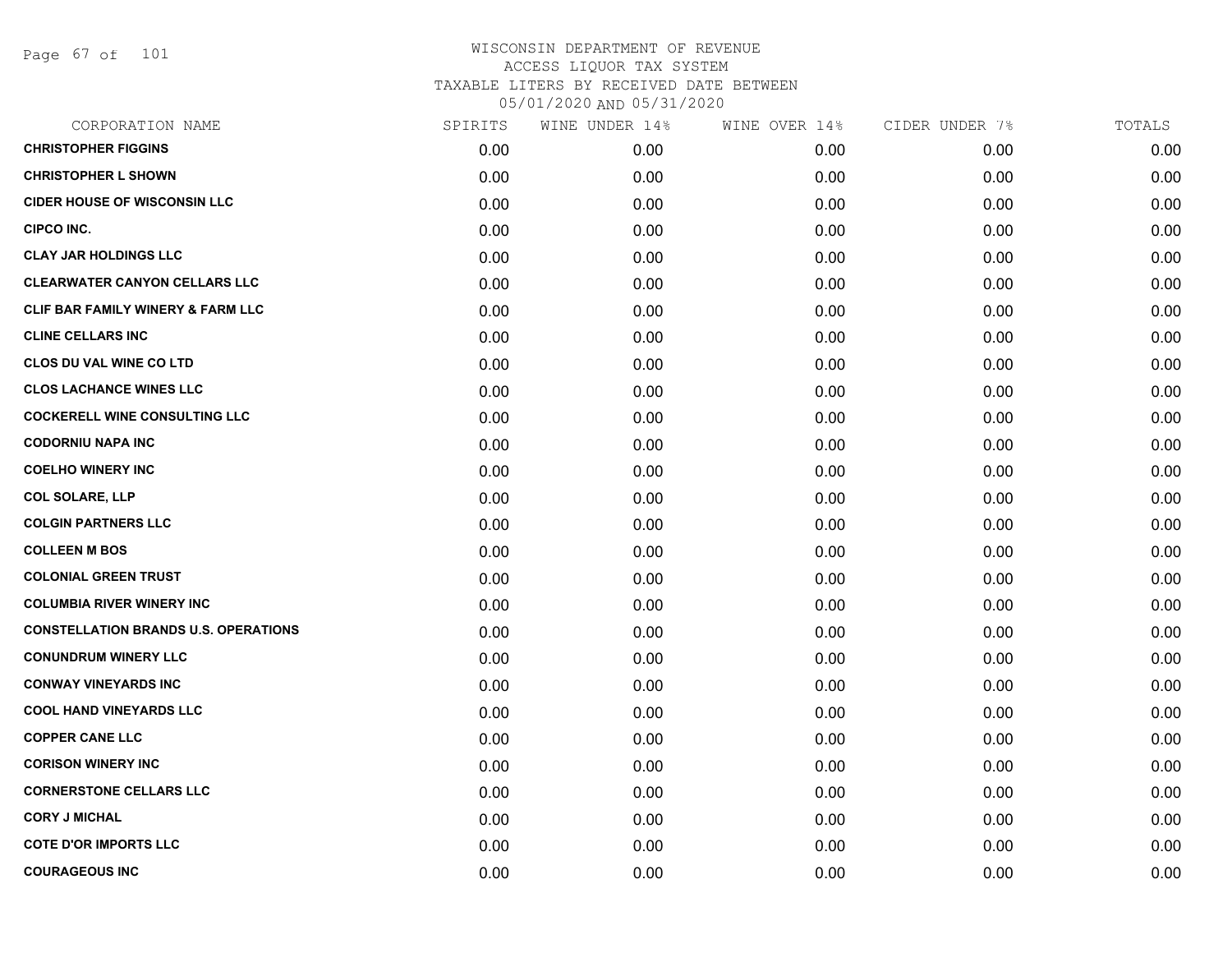Page 68 of 101

|      | WINE UNDER 14% | WINE OVER 14% | CIDER UNDER 7% | TOTALS |
|------|----------------|---------------|----------------|--------|
| 0.00 | 0.00           | 0.00          | 0.00           | 0.00   |
| 0.00 | 0.00           | 0.00          | 0.00           | 0.00   |
| 0.00 | 0.00           | 0.00          | 0.00           | 0.00   |
| 0.00 | 0.00           | 0.00          | 0.00           | 0.00   |
| 0.00 | 0.00           | 0.00          | 0.00           | 0.00   |
| 0.00 | 0.00           | 0.00          | 0.00           | 0.00   |
| 0.00 | 0.00           | 0.00          | 0.00           | 0.00   |
| 0.00 | 0.00           | 0.00          | 0.00           | 0.00   |
| 0.00 | 0.00           | 0.00          | 0.00           | 0.00   |
| 0.00 | 0.00           | 0.00          | 0.00           | 0.00   |
| 0.00 | 0.00           | 0.00          | 0.00           | 0.00   |
| 0.00 | 0.00           | 0.00          | 0.00           | 0.00   |
| 0.00 | 0.00           | 0.00          | 0.00           | 0.00   |
| 0.00 | 0.00           | 0.00          | 0.00           | 0.00   |
| 0.00 | 0.00           | 0.00          | 0.00           | 0.00   |
| 0.00 | 0.00           | 0.00          | 0.00           | 0.00   |
| 0.00 | 0.00           | 0.00          | 0.00           | 0.00   |
| 0.00 | 0.00           | 0.00          | 0.00           | 0.00   |
| 0.00 | 0.00           | 0.00          | 0.00           | 0.00   |
| 0.00 | 0.00           | 0.00          | 0.00           | 0.00   |
| 0.00 | 0.00           | 0.00          | 0.00           | 0.00   |
| 0.00 | 17.25          | 34.50         | 0.00           | 51.75  |
| 0.00 | 0.00           | 0.00          | 0.00           | 0.00   |
| 0.00 | 0.00           | 0.00          | 0.00           | 0.00   |
| 0.00 | 0.00           | 0.00          | 0.00           | 0.00   |
| 0.00 | 0.00           | 0.00          | 0.00           | 0.00   |
| 0.00 | 0.00           | 0.00          | 0.00           | 0.00   |
| 0.00 | 0.00           | 0.00          | 0.00           | 0.00   |
|      | SPIRITS        |               |                |        |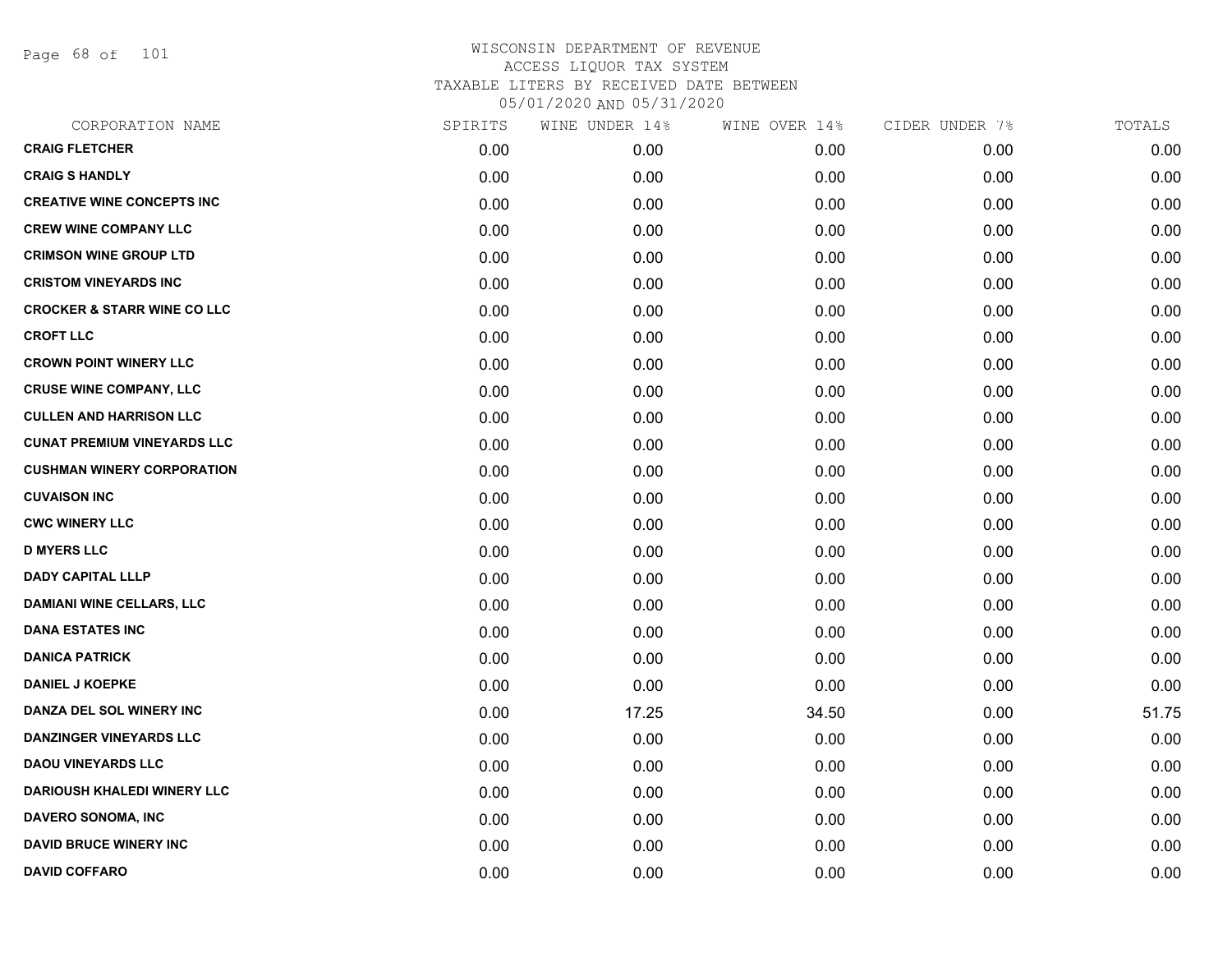Page 69 of 101

| CORPORATION NAME                                                         | SPIRITS | WINE UNDER 14% | WINE OVER 14% | CIDER UNDER 7% | TOTALS |
|--------------------------------------------------------------------------|---------|----------------|---------------|----------------|--------|
| <b>DAVID F MAHER</b>                                                     | 0.00    | 0.00           | 0.00          | 0.00           | 0.00   |
| <b>DAVID J ECKERT</b>                                                    | 0.00    | 0.00           | 0.00          | 0.00           | 0.00   |
| <b>DAVID J MATTHEWS</b>                                                  | 0.00    | 0.00           | 0.00          | 0.00           | 0.00   |
| <b>DAVID JAMES LLC</b>                                                   | 0.00    | 0.00           | 0.00          | 0.00           | 0.00   |
| <b>DAVID L MCGEE</b>                                                     | 0.00    | 0.00           | 0.00          | 0.00           | 0.00   |
| <b>DAVID R RASMUSSEN</b>                                                 | 0.00    | 0.00           | 0.00          | 0.00           | 0.00   |
| <b>DAVIS ESTATES LLC</b>                                                 | 0.00    | 0.00           | 0.00          | 0.00           | 0.00   |
| <b>DAWN'S DREAM LLC</b>                                                  | 0.00    | 0.00           | 1.50          | 0.00           | 1.50   |
| DE LA MONTANYA WINERY INC                                                | 0.00    | 0.00           | 0.00          | 0.00           | 0.00   |
| <b>DEAN VINCENT BORDIGIONI</b>                                           | 0.00    | 0.00           | 11.25         | 0.00           | 11.25  |
| DEERFIELD RANCH WINERY LLC                                               | 0.00    | 96.75          | 90.75         | 0.00           | 187.50 |
| DEL DOTTO VINEYARDS INC                                                  | 0.00    | 0.00           | 0.00          | 0.00           | 0.00   |
| <b>DELICATO VINEYARDS INC</b>                                            | 0.00    | 0.00           | 0.00          | 0.00           | 0.00   |
| <b>DELILLE CELLARS LLC</b>                                               | 0.00    | 0.00           | 0.00          | 0.00           | 0.00   |
| <b>DELLA TERRA LLC</b>                                                   | 0.00    | 0.00           | 0.00          | 0.00           | 0.00   |
| <b>DENNIS R ONEIL</b>                                                    | 0.00    | 0.00           | 0.00          | 0.00           | 0.00   |
| DH GUSTAFSON FAMILY VINEYARDS LLC                                        | 0.00    | 0.00           | 0.00          | 0.00           | 0.00   |
| <b>DIANA HOBSON</b>                                                      | 0.00    | 0.00           | 0.00          | 0.00           | 0.00   |
| <b>DINO DINA</b>                                                         | 0.00    | 0.00           | 0.00          | 0.00           | 0.00   |
| <b>DOMAINE CARNEROS LTD</b>                                              | 0.00    | 0.00           | 0.00          | 0.00           | 0.00   |
| <b>DOMAINE CHANDON INC</b>                                               | 0.00    | 0.00           | 0.00          | 0.00           | 0.00   |
| <b>DOMAINE DE MARIA SOTER LLC</b>                                        | 0.00    | 0.00           | 0.00          | 0.00           | 0.00   |
| <b>DOMAINE DROUHIN OREGON LLC</b>                                        | 0.00    | 0.00           | 0.00          | 0.00           | 0.00   |
| <b>DOMAINE SERENE VINEYARDS &amp; WINERY INC</b>                         | 0.00    | 0.00           | 0.00          | 0.00           | 0.00   |
| <b>DOMINICK CHIRICHILLO</b>                                              | 0.00    | 6.00           | 6.00          | 0.00           | 12.00  |
| <b>DON GRASSE</b>                                                        | 0.00    | 0.00           | 0.00          | 0.00           | 0.00   |
| <b>DON SEBASTIANI &amp; SONS INTERNATIONAL WINE</b><br><b>NEGOCIANTS</b> | 0.00    | 0.00           | 0.00          | 0.00           | 0.00   |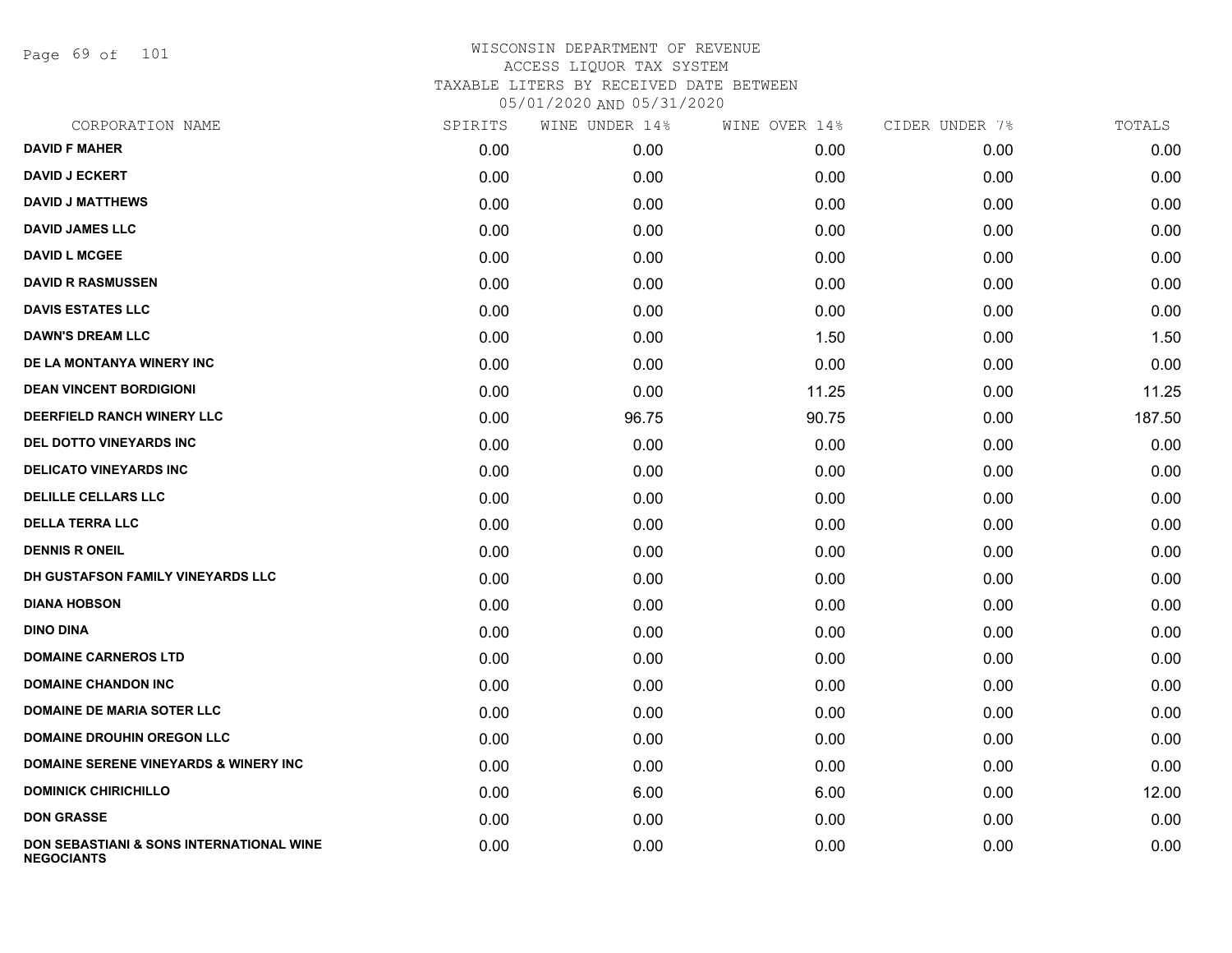Page 70 of 101

| CORPORATION NAME                    | SPIRITS | WINE UNDER 14% | WINE OVER 14% | CIDER UNDER 7% | TOTALS |
|-------------------------------------|---------|----------------|---------------|----------------|--------|
| <b>DONALD PHILLIPS HILL JR</b>      | 0.00    | 0.00           | 0.00          | 0.00           | 0.00   |
| <b>DONATI FAMILY VINEYARD, INC</b>  | 0.00    | 0.00           | 0.00          | 0.00           | 0.00   |
| DONELAN FAMILY WINE CELLARS LLC     | 0.00    | 0.00           | 0.00          | 0.00           | 0.00   |
| <b>DONGYI INTERNATIONAL LLC</b>     | 0.00    | 0.00           | 0.00          | 0.00           | 0.00   |
| <b>DOROTHY PANELLA</b>              | 0.00    | 0.00           | 0.00          | 0.00           | 0.00   |
| <b>DOSSEY VINEYARDS LLC</b>         | 0.00    | 0.00           | 0.00          | 0.00           | 0.00   |
| DOUBLE CANYON VINEYARDS LLC         | 0.00    | 0.00           | 0.00          | 0.00           | 0.00   |
| <b>DOUKENIE WINERY, INC.</b>        | 0.00    | 0.00           | 0.00          | 0.00           | 0.00   |
| DRAGONETTE CELLARS LLC              | 0.00    | 0.00           | 0.00          | 0.00           | 0.00   |
| DRAKE MAKES WINE, INC.              | 0.00    | 0.00           | 0.00          | 0.00           | 0.00   |
| DRUMLIN RIDGE WINERY LLC            | 0.00    | 0.00           | 0.00          | 0.00           | 0.00   |
| DRY CREEK VINEYARD INC              | 0.00    | 0.00           | 0.00          | 0.00           | 0.00   |
| <b>DSC INVESTORS INC</b>            | 0.00    | 0.00           | 0.00          | 0.00           | 0.00   |
| <b>DUCKHORN WINE COMPANY</b>        | 0.00    | 0.00           | 0.00          | 0.00           | 0.00   |
| <b>DUMOL WINERY LLC</b>             | 0.00    | 0.00           | 0.00          | 0.00           | 0.00   |
| <b>DUNHAM CELLARS LLC</b>           | 0.00    | 0.00           | 0.00          | 0.00           | 0.00   |
| <b>DUNN VINEYARDS LLC</b>           | 0.00    | 0.00           | 0.00          | 0.00           | 0.00   |
| DUPLIN WINE CELLARS INC             | 0.00    | 0.00           | 0.00          | 0.00           | 0.00   |
| <b>DURANT VINEYARDS LLC</b>         | 0.00    | 0.00           | 0.00          | 0.00           | 0.00   |
| DUTTON GOLDFIELD WINERY LLC         | 0.00    | 0.00           | 0.00          | 0.00           | 0.00   |
| <b>E &amp; J GALLO WINERY</b>       | 0.00    | 0.00           | 0.00          | 0.00           | 0.00   |
| <b>E STRING CELLARS LLC</b>         | 0.00    | 0.00           | 0.00          | 0.00           | 0.00   |
| <b>EAGLES LANDING WINERY LLC</b>    | 0.00    | 0.00           | 0.00          | 0.00           | 0.00   |
| <b>EAST BRANCH WINERY, INC.</b>     | 0.00    | 0.00           | 0.00          | 0.00           | 0.00   |
| <b>EASTERN RIDGES VINEYARD, LLC</b> | 0.00    | 0.00           | 0.00          | 0.00           | 0.00   |
| <b>EBERLE WINERY LP</b>             | 0.00    | 0.00           | 0.00          | 0.00           | 0.00   |
| EDEN ICE CIDER COMPANY INC.         | 0.00    | 0.00           | 0.00          | 0.00           | 0.00   |
| <b>EDWARD J RINK</b>                | 0.00    | 0.00           | 0.00          | 0.00           | 0.00   |
|                                     |         |                |               |                |        |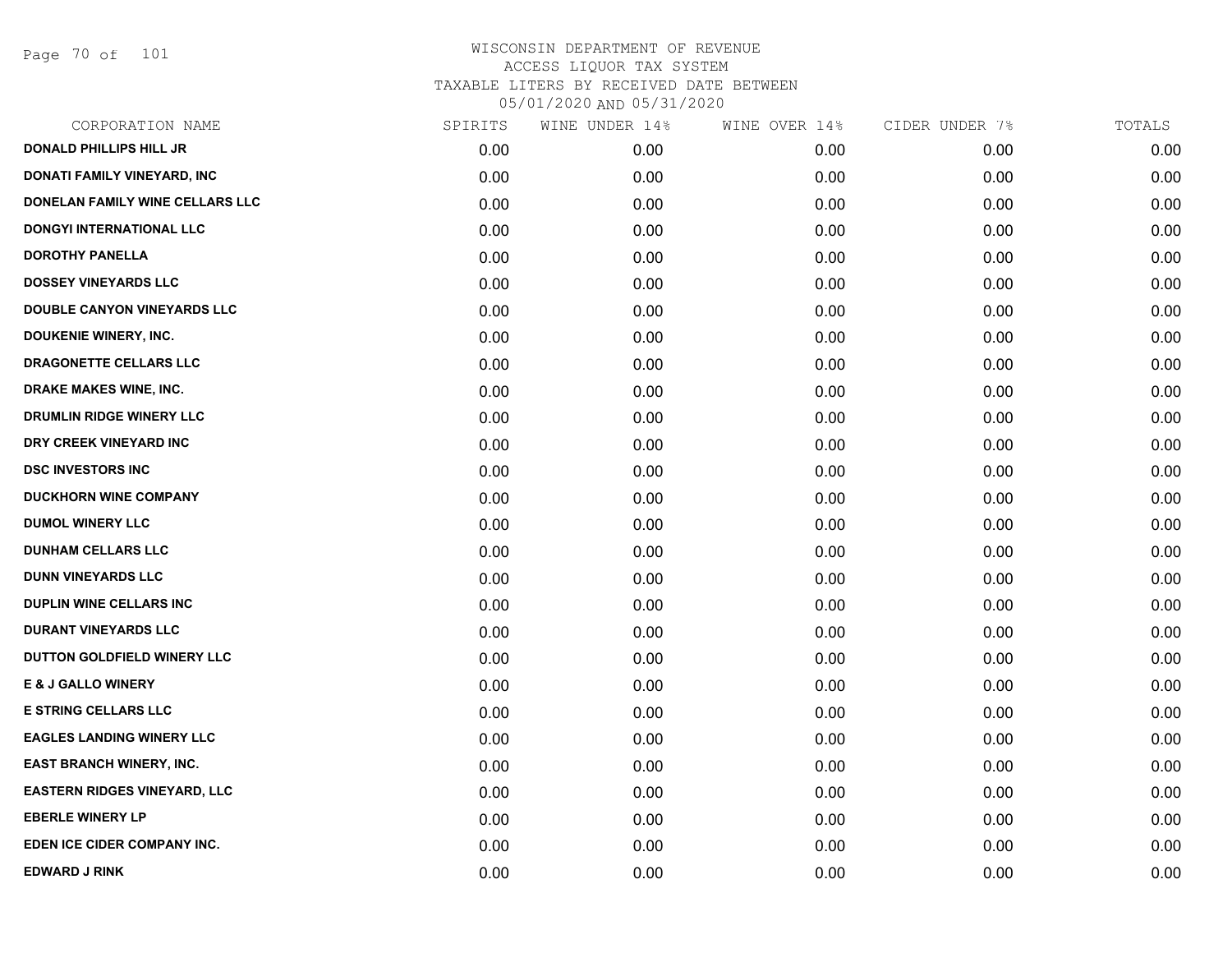Page 71 of 101

| CORPORATION NAME                      | SPIRITS | WINE UNDER 14% | WINE OVER 14% | CIDER UNDER 7% | TOTALS |
|---------------------------------------|---------|----------------|---------------|----------------|--------|
| <b>EDWARD T MARKS</b>                 | 0.00    | 0.00           | 0.00          | 0.00           | 0.00   |
| EHREN JORDAN WINE CELLARS LLC         | 0.00    | 0.00           | 0.00          | 0.00           | 0.00   |
| <b>EILEEN BRYS</b>                    | 0.00    | 0.00           | 0.00          | 0.00           | 0.00   |
| <b>ELEGANCE PROPERTIES LLC</b>        | 0.00    | 0.00           | 0.00          | 0.00           | 0.00   |
| <b>ELISABETH W KLEIN</b>              | 0.00    | 0.00           | 0.00          | 0.00           | 0.00   |
| <b>ELK COVE VINEYARDS INC</b>         | 0.00    | 0.00           | 0.00          | 0.00           | 0.00   |
| ELLIOTT SMITH DEVELOPMENT COMPANY     | 0.00    | 0.00           | 0.00          | 0.00           | 0.00   |
| <b>ELV-OREGON LLC</b>                 | 0.00    | 0.00           | 0.00          | 0.00           | 0.00   |
| <b>EMILIO GUGLIELMO WINERY INC</b>    | 0.00    | 0.00           | 0.00          | 0.00           | 0.00   |
| <b>EMMOLO RIVER RANCH LLC</b>         | 0.00    | 0.00           | 0.00          | 0.00           | 0.00   |
| <b>ENTENTE SPIRITS LLC</b>            | 0.00    | 0.00           | 0.00          | 0.00           | 0.00   |
| <b>EOLA HILLS WINE CELLARS INC</b>    | 0.00    | 0.00           | 0.00          | 0.00           | 0.00   |
| ERIC TRUMP WINE MANUFACTURING LLC     | 0.00    | 0.00           | 0.00          | 0.00           | 0.00   |
| <b>ERIK MILLER WINES, INC.</b>        | 0.00    | 0.00           | 0.00          | 0.00           | 0.00   |
| <b>ERNEST VINEYARDS LLC</b>           | 0.00    | 0.00           | 0.00          | 0.00           | 0.00   |
| <b>EUGENE PERATA</b>                  | 0.00    | 0.00           | 0.00          | 0.00           | 0.00   |
| <b>F KORBEL &amp; BROS INC</b>        | 0.00    | 0.00           | 0.00          | 0.00           | 0.00   |
| <b>FAETHM INC</b>                     | 0.00    | 0.00           | 0.00          | 0.00           | 0.00   |
| <b>FANTESCA LLC</b>                   | 0.00    | 0.00           | 0.00          | 0.00           | 0.00   |
| <b>FAT BOYS INC</b>                   | 0.00    | 0.00           | 0.00          | 0.00           | 0.00   |
| <b>FAWN CREEK WINERY LLC</b>          | 0.00    | 0.00           | 0.00          | 0.00           | 0.00   |
| <b>FAZELI VINEYARDS, LLC</b>          | 0.00    | 0.00           | 0.00          | 0.00           | 0.00   |
| <b>FENESTRA WINERY INC</b>            | 0.00    | 0.00           | 0.00          | 0.00           | 0.00   |
| FENN VALLEY VINEYARDS, INC.           | 0.00    | 0.00           | 0.00          | 0.00           | 0.00   |
| <b>FERMENTING CELLARS LLC</b>         | 0.00    | 0.00           | 0.00          | 0.00           | 0.00   |
| <b>FERNRAY LLC</b>                    | 0.00    | 0.00           | 0.00          | 0.00           | 0.00   |
| FERRARI CARANO VINEYARDS & WINERY LLC | 0.00    | 0.00           | 0.00          | 0.00           | 0.00   |
| <b>FETZER VINEYARDS</b>               | 0.00    | 0.00           | 0.00          | 0.00           | 0.00   |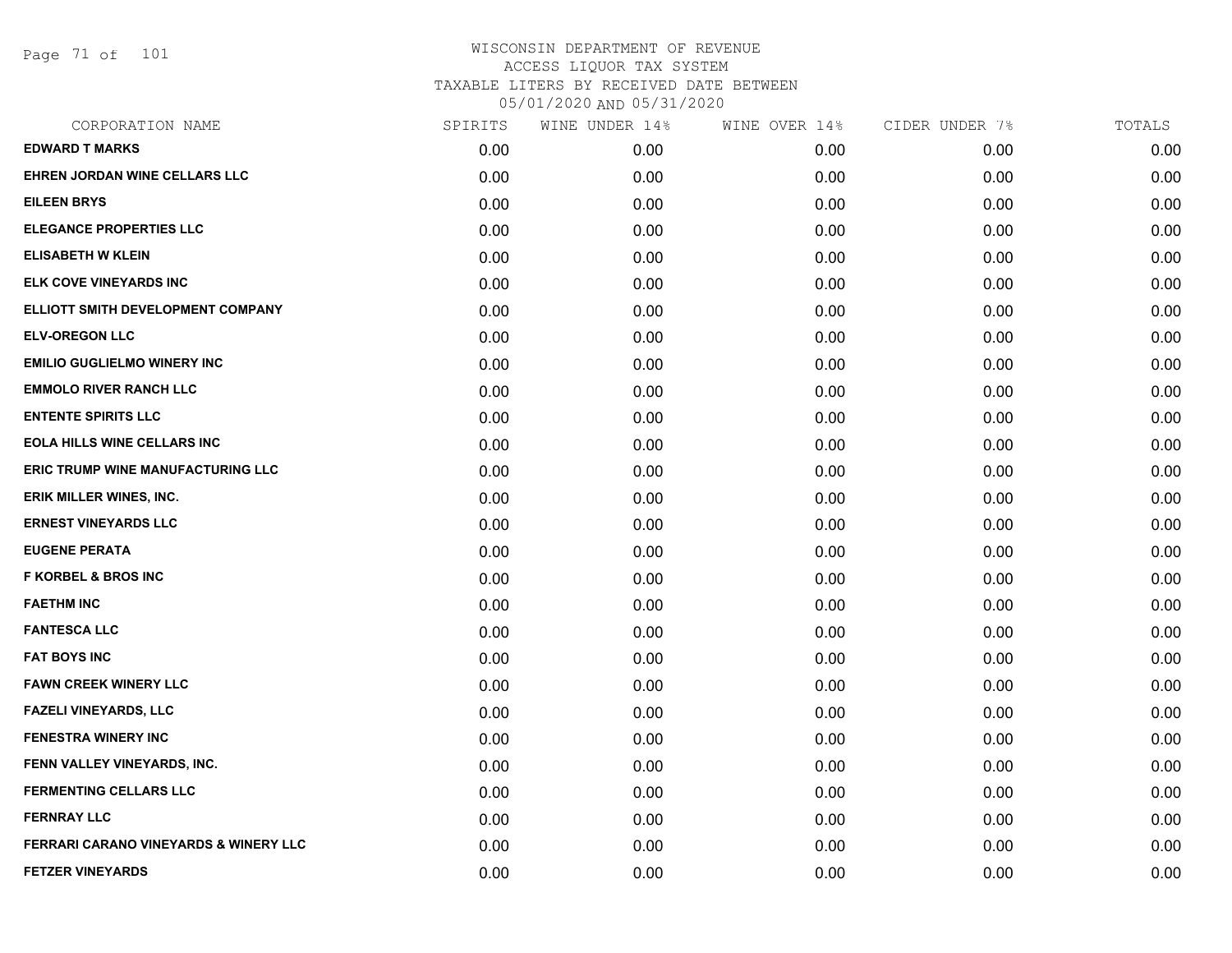Page 72 of 101

| CORPORATION NAME                               | SPIRITS | WINE UNDER 14% | WINE OVER 14% | CIDER UNDER 7% | TOTALS |
|------------------------------------------------|---------|----------------|---------------|----------------|--------|
| <b>FICKLIN VINEYARDS INC</b>                   | 0.00    | 0.00           | 0.00          | 0.00           | 0.00   |
| <b>FIDDLEHEAD CELLARS LP</b>                   | 0.00    | 0.00           | 0.00          | 0.00           | 0.00   |
| <b>FIDELITAS WINES LLC</b>                     | 0.00    | 0.00           | 0.00          | 0.00           | 0.00   |
| FIESTA VINEYARD & WINERY LLC                   | 0.00    | 0.00           | 0.00          | 0.00           | 0.00   |
| <b>FINKELSTEIN VINEYARDS INC</b>               | 0.00    | 0.00           | 0.00          | 0.00           | 0.00   |
| <b>FIRESTEED CORPORATION</b>                   | 0.00    | 0.00           | 0.00          | 0.00           | 0.00   |
| FISHER KING WINERY, LLC                        | 0.00    | 0.00           | 0.00          | 0.00           | 0.00   |
| <b>FISHER VINEYARDS</b>                        | 0.00    | 0.00           | 0.00          | 0.00           | 0.00   |
| <b>FITVINE LLC</b>                             | 0.00    | 0.00           | 0.00          | 0.00           | 0.00   |
| <b>FIVE VINES LLC</b>                          | 0.00    | 0.00           | 0.00          | 0.00           | 0.00   |
| <b>FLOOD RANCH COMPANY</b>                     | 0.00    | 0.00           | 0.00          | 0.00           | 0.00   |
| <b>FLORA SPRINGS WINE COMPANY</b>              | 0.00    | 0.00           | 0.00          | 0.00           | 0.00   |
| <b>FLORIDA ORANGE GROVES INC</b>               | 0.00    | 0.00           | 0.00          | 0.00           | 0.00   |
| <b>FLOWERS VINEYARD AND WINERY, LLC</b>        | 0.00    | 0.00           | 0.00          | 0.00           | 0.00   |
| <b>FLYING B VINEYARD LP</b>                    | 0.00    | 0.00           | 0.00          | 0.00           | 0.00   |
| FN CELLARS LLC                                 | 0.00    | 0.00           | 0.00          | 0.00           | 0.00   |
| <b>FOLEY ESTATES VINEYARD &amp; WINERY LLC</b> | 0.00    | 0.00           | 0.00          | 0.00           | 0.00   |
| <b>FOLEY FAMILY WINES INC</b>                  | 0.00    | 0.00           | 0.00          | 0.00           | 0.00   |
| <b>FOLIO WINE COMPANY LLC</b>                  | 0.00    | 0.00           | 0.00          | 0.00           | 0.00   |
| <b>FONTANELLA WINES LLC</b>                    | 0.00    | 0.00           | 0.00          | 0.00           | 0.00   |
| <b>FORIS VINEYARDS WINERY LLC</b>              | 0.00    | 0.00           | 0.00          | 0.00           | 0.00   |
| FORT ROSS VINEYARD & WINERY LLC                | 0.00    | 0.00           | 0.00          | 0.00           | 0.00   |
| <b>FORWARD CIDER LLC</b>                       | 0.00    | 0.00           | 0.00          | 0.00           | 0.00   |
| <b>FOUR BEARS WINERY LLC</b>                   | 0.00    | 0.00           | 0.00          | 0.00           | 0.00   |
| FOUR DAUGHTERS VINEYARD AND WINERY LLC         | 0.00    | 0.00           | 0.00          | 0.00           | 0.00   |
| <b>FOX RUN VINEYARDS INC</b>                   | 0.00    | 0.00           | 0.00          | 0.00           | 0.00   |
| <b>FOXEN VINEYARD INC</b>                      | 0.00    | 0.00           | 0.00          | 0.00           | 0.00   |
| <b>FRANCIS COPPOLA WINERY LLC</b>              | 0.00    | 0.00           | 0.00          | 0.00           | 0.00   |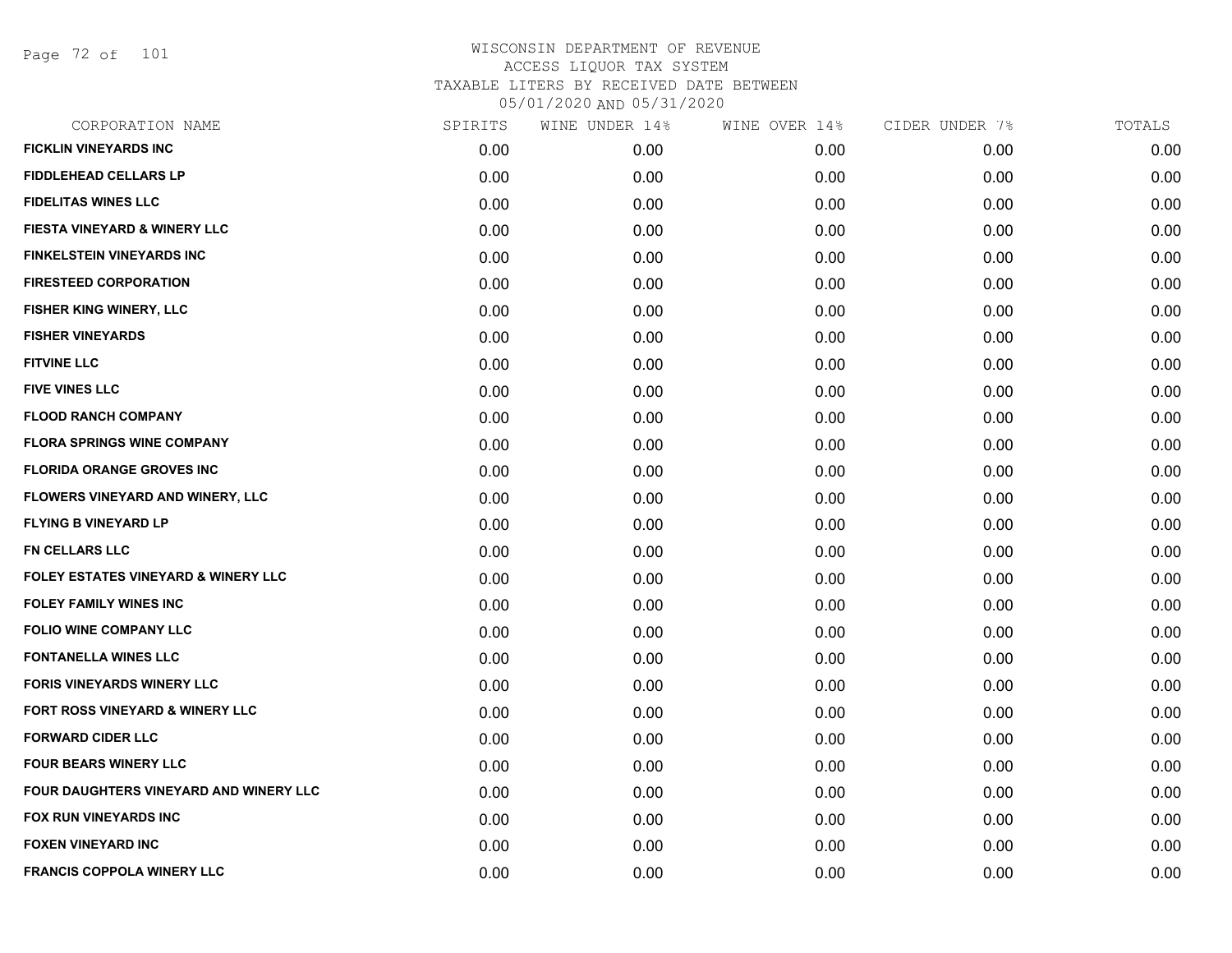Page 73 of 101

| CORPORATION NAME                           | SPIRITS | WINE UNDER 14% | WINE OVER 14% | CIDER UNDER 7% | TOTALS |
|--------------------------------------------|---------|----------------|---------------|----------------|--------|
| <b>FRANCISCAN VINEYARDS INC</b>            | 0.00    | 0.00           | 0.00          | 0.00           | 0.00   |
| <b>FRANK FAMILY VINEYARDS LLC</b>          | 0.00    | 0.00           | 0.00          | 0.00           | 0.00   |
| <b>FRED C SCHERRER</b>                     | 0.00    | 0.00           | 0.00          | 0.00           | 0.00   |
| <b>FREDERICK QUANDT</b>                    | 0.00    | 0.00           | 0.00          | 0.00           | 0.00   |
| <b>FREIXENET SONOMA CAVES INC</b>          | 0.00    | 0.00           | 0.00          | 0.00           | 0.00   |
| FREY FAMILY WINERY LLC                     | 0.00    | 0.00           | 0.00          | 0.00           | 0.00   |
| <b>FREY VINEYARDS LTD</b>                  | 0.00    | 0.00           | 0.00          | 0.00           | 0.00   |
| <b>FROGS LEAP WINERY</b>                   | 0.00    | 0.00           | 0.00          | 0.00           | 0.00   |
| <b>FROGTOWN CELLARS LLP</b>                | 0.00    | 0.00           | 0.00          | 0.00           | 0.00   |
| <b>FROST WINES LLC</b>                     | 0.00    | 0.00           | 0.00          | 0.00           | 0.00   |
| FRUIT OF THE WOODS WINE CELLAR, INC.       | 0.00    | 0.00           | 0.00          | 0.00           | 0.00   |
| <b>FULCRUM WINES LLC</b>                   | 0.00    | 0.00           | 0.00          | 0.00           | 0.00   |
| <b>FULKERSON WINE CELLARS LLC</b>          | 0.00    | 0.00           | 0.00          | 0.00           | 0.00   |
| <b>FULLERTON WINES, INC</b>                | 0.00    | 0.00           | 0.00          | 0.00           | 0.00   |
| <b>FURTHERMORE LLC</b>                     | 0.00    | 0.00           | 0.00          | 0.00           | 0.00   |
| <b>G GRAHAM WINES INC</b>                  | 0.00    | 0.00           | 0.00          | 0.00           | 0.00   |
| <b>GALANTE FAMILY WINERY INC</b>           | 0.00    | 0.00           | 0.00          | 0.00           | 0.00   |
| <b>GALENA CELLARS INC</b>                  | 0.00    | 0.00           | 0.00          | 0.00           | 0.00   |
| <b>GALLICA WINES LLC</b>                   | 0.00    | 0.00           | 0.00          | 0.00           | 0.00   |
| <b>GAMBA VINEYARDS AND WINERY LLC</b>      | 0.00    | 0.00           | 0.00          | 0.00           | 0.00   |
| <b>GAMBLE FAMILY VINEYARDS LLC</b>         | 0.00    | 0.00           | 0.00          | 0.00           | 0.00   |
| <b>GANDONA INC</b>                         | 0.00    | 0.00           | 0.00          | 0.00           | 0.00   |
| <b>GARGIULO VINEYARD LLC</b>               | 0.00    | 0.00           | 0.00          | 0.00           | 0.00   |
| <b>GARROD TRUST</b>                        | 0.00    | 0.00           | 0.00          | 0.00           | 0.00   |
| <b>GARY FRANSCIONI, INC.</b>               | 0.00    | 0.00           | 0.00          | 0.00           | 0.00   |
| <b>GEARY MARKET INVESTMENT COMPANY LTD</b> | 0.00    | 0.00           | 0.00          | 0.00           | 0.00   |
| <b>GEMSTONE VINEYARDS LLC</b>              | 0.00    | 0.00           | 0.00          | 0.00           | 0.00   |
| <b>GENERATIONS OF SONOMA LLC</b>           | 0.00    | 0.00           | 0.00          | 0.00           | 0.00   |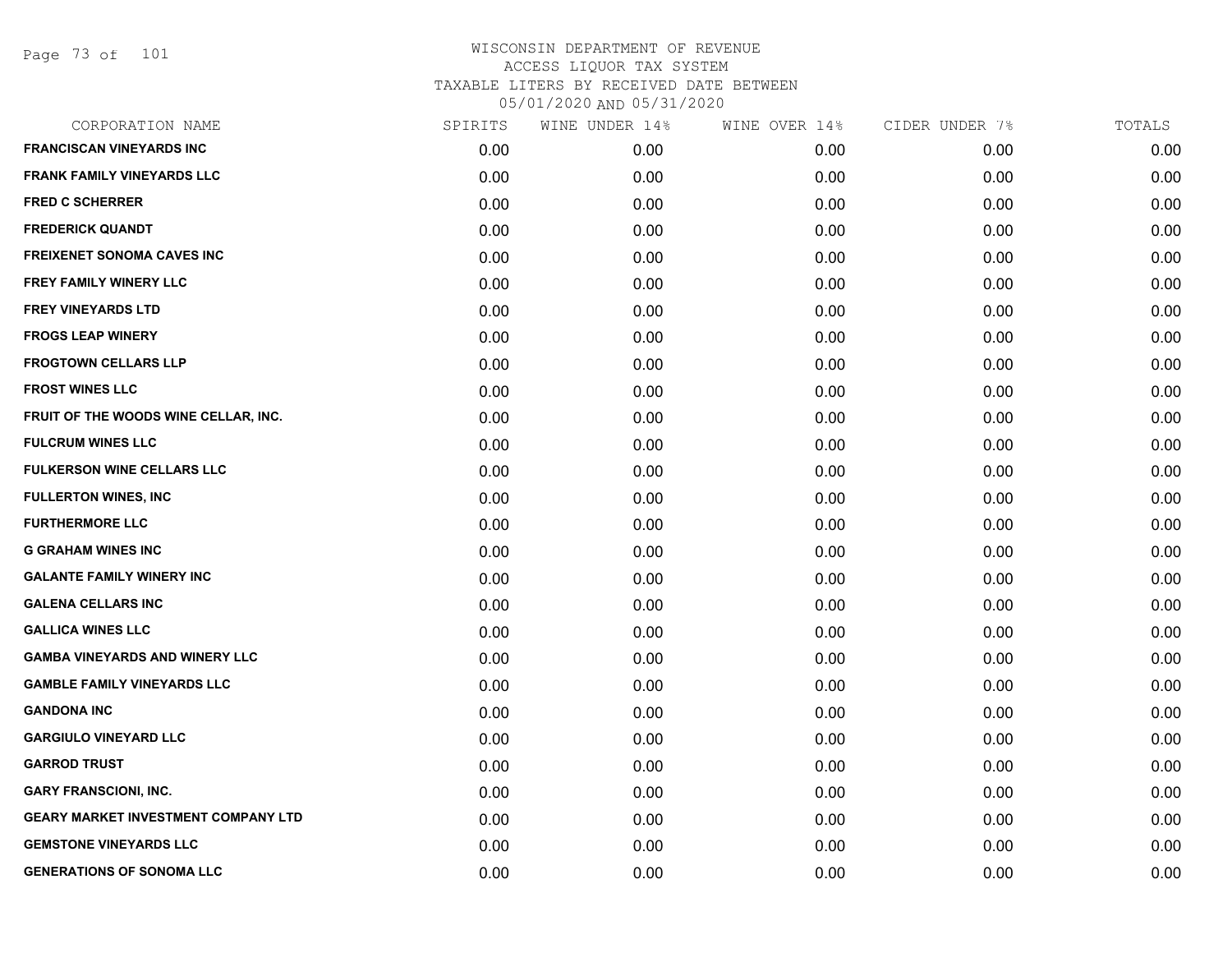Page 74 of 101

| CORPORATION NAME                        | SPIRITS | WINE UNDER 14% | WINE OVER 14% | CIDER UNDER 7% | TOTALS |
|-----------------------------------------|---------|----------------|---------------|----------------|--------|
| <b>GENESEO PARTNERS LP</b>              | 0.00    | 0.00           | 0.00          | 0.00           | 0.00   |
| <b>GEORGE O HENDRY</b>                  | 0.00    | 0.00           | 0.00          | 0.00           | 0.00   |
| <b>GEORGE RONALD DENNER</b>             | 0.00    | 0.00           | 0.00          | 0.00           | 0.00   |
| <b>GERALD E FORTH</b>                   | 0.00    | 0.00           | 0.00          | 0.00           | 0.00   |
| <b>GF VINEYARDS LLC</b>                 | 0.00    | 0.00           | 0.00          | 0.00           | 0.00   |
| <b>GF WINES LLC</b>                     | 0.00    | 0.00           | 0.00          | 0.00           | 0.00   |
| <b>GIFT SERVICES INC</b>                | 0.00    | 0.00           | 0.00          | 0.00           | 0.00   |
| <b>GLENORA WINE CELLARS INC</b>         | 0.00    | 0.00           | 0.00          | 0.00           | 0.00   |
| <b>GLOBAL UNIVERSAL SRL</b>             | 0.00    | 0.00           | 0.00          | 0.00           | 0.00   |
| <b>GOLDIN INVESTMENT II INC</b>         | 0.00    | 0.00           | 0.00          | 0.00           | 0.00   |
| <b>GOLDRIDGEPINOT.COM LLC</b>           | 0.00    | 0.00           | 0.00          | 0.00           | 0.00   |
| <b>GOOD FOUNDATIONS INC</b>             | 0.00    | 0.00           | 0.00          | 0.00           | 0.00   |
| <b>GOOSE EGG, LLC</b>                   | 0.00    | 0.00           | 0.00          | 0.00           | 0.00   |
| <b>GOOSE RIDGE LLC</b>                  | 0.00    | 0.00           | 0.00          | 0.00           | 0.00   |
| <b>GRAPE VISIONS LLC</b>                | 0.00    | 0.00           | 0.00          | 0.00           | 0.00   |
| <b>GRAPESEED WINE FUND LLC</b>          | 0.00    | 0.00           | 0.00          | 0.00           | 0.00   |
| <b>GRASSINI FAMILY VINEYARDS LLC</b>    | 0.00    | 0.00           | 0.00          | 0.00           | 0.00   |
| <b>GREEN FAMILY WINERY LLC</b>          | 0.00    | 0.00           | 0.00          | 0.00           | 0.00   |
| <b>GREG MICHAEL CELLARS, LLC</b>        | 0.00    | 0.00           | 0.00          | 0.00           | 0.00   |
| <b>GREG SANDERS</b>                     | 0.00    | 0.00           | 0.00          | 0.00           | 0.00   |
| <b>GREGORY EDWARD GRAZIANO</b>          | 0.00    | 0.00           | 0.00          | 0.00           | 0.00   |
| <b>GRGICH HILLS CELLAR</b>              | 0.00    | 0.00           | 0.00          | 0.00           | 0.00   |
| <b>GRIEB OPTIMAL WINECRAFTING LLC</b>   | 0.00    | 0.00           | 0.00          | 0.00           | 0.00   |
| <b>GROENNFELL MEADERY LLC</b>           | 0.00    | 0.00           | 0.00          | 0.00           | 0.00   |
| <b>GROTH VINEYARDS &amp; WINERY LLC</b> | 0.00    | 0.00           | 0.00          | 0.00           | 0.00   |
| <b>GULLETT &amp; GULLETT</b>            | 0.00    | 0.00           | 0.00          | 0.00           | 0.00   |
| H DE V LLC                              | 0.00    | 0.00           | 0.00          | 0.00           | 0.00   |
| <b>HAFNER VINEYARD LLC</b>              | 0.00    | 0.00           | 0.00          | 0.00           | 0.00   |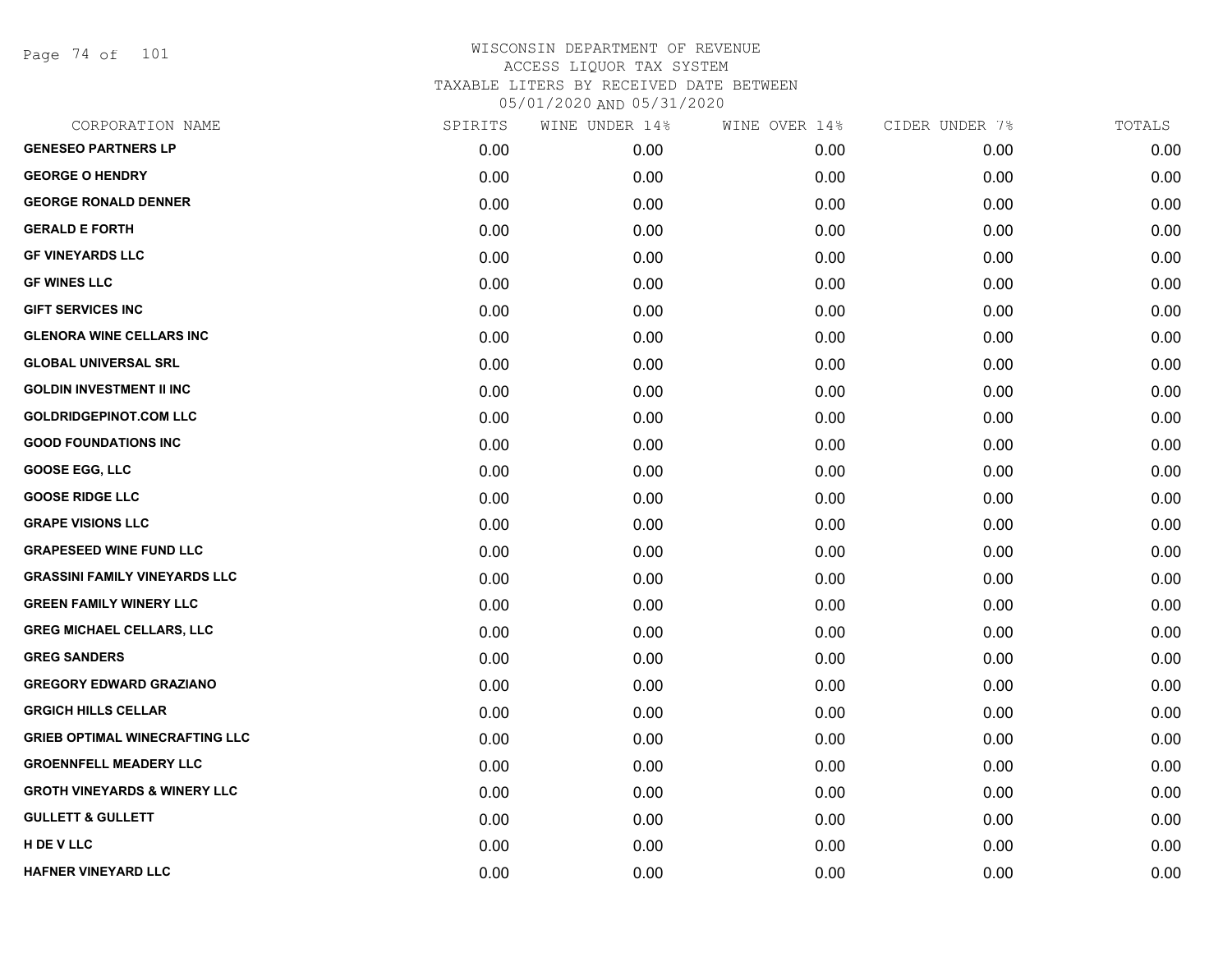Page 75 of 101

| CORPORATION NAME                           | SPIRITS | WINE UNDER 14% | WINE OVER 14% | CIDER UNDER 7% | TOTALS |
|--------------------------------------------|---------|----------------|---------------|----------------|--------|
| <b>HAGAFEN CELLARS INC</b>                 | 0.00    | 0.00           | 0.00          | 0.00           | 0.00   |
| <b>HAHN ESTATE</b>                         | 0.00    | 0.00           | 0.00          | 0.00           | 0.00   |
| <b>HALF KRAKT LLC</b>                      | 0.00    | 0.00           | 0.00          | 0.00           | 0.00   |
| <b>HALF MOON HILL LLC</b>                  | 0.00    | 0.00           | 0.00          | 0.00           | 0.00   |
| <b>HALL WINES LLC</b>                      | 0.00    | 0.00           | 0.00          | 0.00           | 0.00   |
| <b>HAMEL FAMILY WINES LLC</b>              | 0.00    | 0.00           | 0.00          | 0.00           | 0.00   |
| <b>HAMMLER WINE CORP</b>                   | 0.00    | 0.00           | 0.00          | 0.00           | 0.00   |
| <b>HANDLEY CELLARS LIMITED PARTNERSHIP</b> | 0.00    | 0.00           | 0.00          | 0.00           | 0.00   |
| <b>HANNA WINERY INC</b>                    | 0.00    | 0.00           | 0.00          | 0.00           | 0.00   |
| <b>HANSJOERG WYSS</b>                      | 0.00    | 0.00           | 0.00          | 0.00           | 0.00   |
| <b>HARBOR RIDGE WINERY INC.</b>            | 0.00    | 0.00           | 0.00          | 0.00           | 0.00   |
| <b>HARLAN ESTATE WINERY INC</b>            | 0.00    | 0.00           | 0.00          | 0.00           | 0.00   |
| <b>HARMELL CELLARS LLC</b>                 | 0.00    | 0.00           | 0.00          | 0.00           | 0.00   |
| <b>HARRIS &amp; HARRIS</b>                 | 0.00    | 0.00           | 0.00          | 0.00           | 0.00   |
| <b>HARRY &amp; DAVID HOLDINGS INC</b>      | 0.00    | 0.00           | 0.00          | 0.00           | 0.00   |
| <b>HAUS BEVERAGE, INC</b>                  | 0.00    | 0.00           | 0.00          | 0.00           | 0.00   |
| HAWK AND HORSE VINEYARDS LLC               | 0.00    | 0.00           | 0.00          | 0.00           | 0.00   |
| <b>HAWKES LLC</b>                          | 0.00    | 0.00           | 0.00          | 0.00           | 0.00   |
| <b>HAZLITT 1852 VINEYARDS INC</b>          | 0.00    | 0.00           | 0.00          | 0.00           | 0.00   |
| <b>HDD LLC</b>                             | 0.00    | 0.00           | 0.00          | 0.00           | 0.00   |
| <b>HEITZ WINE CELLARS</b>                  | 0.00    | 0.00           | 0.00          | 0.00           | 0.00   |
| HEMISPHERE WINE COMPANY INC                | 0.00    | 0.00           | 0.00          | 0.00           | 0.00   |
| <b>HEMISPHERES LLC</b>                     | 0.00    | 0.00           | 0.00          | 0.00           | 0.00   |
| <b>HERDIE BAISDEN</b>                      | 0.00    | 0.00           | 0.00          | 0.00           | 0.00   |
| <b>HERMAN STORY WINES INC</b>              | 0.00    | 0.00           | 0.00          | 0.00           | 0.00   |
| <b>HERON HILL VINEYARDS INC</b>            | 0.00    | 0.00           | 0.00          | 0.00           | 0.00   |
| <b>HERRERA &amp; HERRERA</b>               | 0.00    | 0.00           | 0.00          | 0.00           | 0.00   |
| <b>HESTAN VINEYARDS LLC</b>                | 0.00    | 0.00           | 0.00          | 0.00           | 0.00   |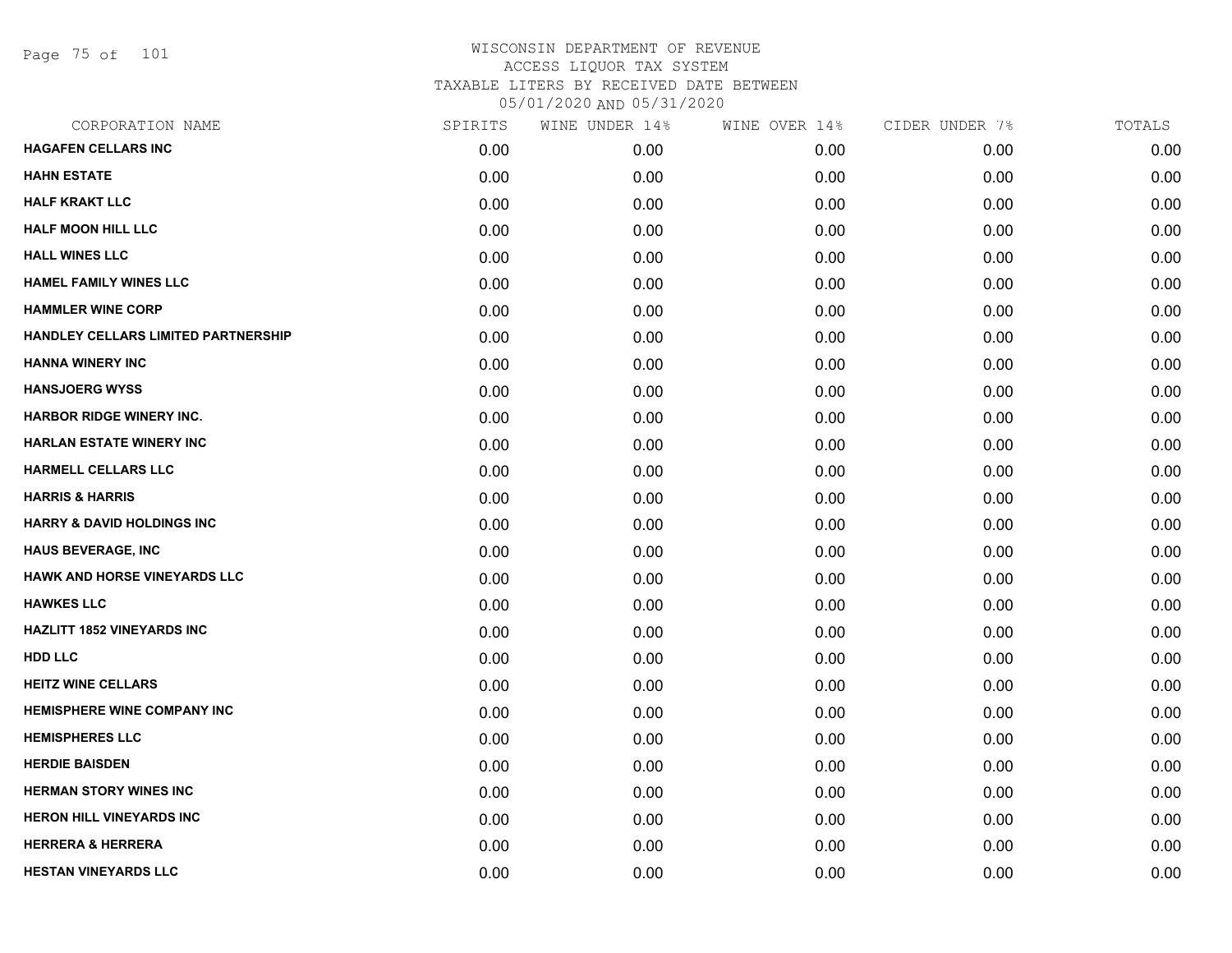Page 76 of 101

| CORPORATION NAME                             | SPIRITS | WINE UNDER 14% | WINE OVER 14% | CIDER UNDER 7% | TOTALS |
|----------------------------------------------|---------|----------------|---------------|----------------|--------|
| <b>HICKORY FARMS LLC</b>                     | 0.00    | 0.00           | 0.00          | 0.00           | 0.00   |
| HIDDEN RIDGE VINEYARD LLC                    | 0.00    | 0.00           | 0.00          | 0.00           | 0.00   |
| <b>HILL ESTATES INC</b>                      | 0.00    | 0.00           | 0.00          | 0.00           | 0.00   |
| <b>HILLSIDE WINERY</b>                       | 0.00    | 0.00           | 0.00          | 0.00           | 0.00   |
| <b>HIRSCH WINERY LLC</b>                     | 0.00    | 0.00           | 0.00          | 0.00           | 0.00   |
| <b>HOLLYS HILL VINEYARDS LLC</b>             | 0.00    | 0.00           | 0.00          | 0.00           | 0.00   |
| HONIG VINEYARD AND WINERY LLC                | 0.00    | 0.00           | 0.00          | 0.00           | 0.00   |
| <b>HOPE WINE LLC</b>                         | 0.00    | 0.00           | 0.00          | 0.00           | 0.00   |
| <b>HOUDINI INC</b>                           | 0.00    | 0.00           | 0.00          | 0.00           | 0.00   |
| <b>HOURGLASS WINE COMPANY INC</b>            | 0.00    | 0.00           | 0.00          | 0.00           | 0.00   |
| <b>HQ WINERY LLC</b>                         | 0.00    | 0.00           | 0.00          | 0.00           | 0.00   |
| <b>HUA YUAN</b>                              | 0.00    | 0.00           | 0.00          | 0.00           | 0.00   |
| HUNEEUS VINTNERS LLC                         | 0.00    | 0.00           | 0.00          | 0.00           | 0.00   |
| HUNEEUS WINES HOLDCO LLC                     | 0.00    | 0.00           | 0.00          | 0.00           | 0.00   |
| HUNT COUNTRY VINEYARDS LLC                   | 0.00    | 0.00           | 0.00          | 0.00           | 0.00   |
| <b>HUSCH VINEYARDS INC</b>                   | 0.00    | 0.00           | 0.00          | 0.00           | 0.00   |
| <b>INCEPTION WINES LLC</b>                   | 0.00    | 0.00           | 0.00          | 0.00           | 0.00   |
| INCIDER, INC.                                | 0.00    | 0.00           | 0.00          | 0.00           | 0.00   |
| <b>INMAN FAMILY WINES LLC</b>                | 0.00    | 0.00           | 0.00          | 0.00           | 0.00   |
| <b>INVESTOR'S OF AMERICA LP</b>              | 0.00    | 0.00           | 0.00          | 0.00           | 0.00   |
| <b>IRON HORSE VINEYARDS LP</b>               | 0.00    | 0.00           | 0.00          | 0.00           | 0.00   |
| <b>ISENHOWER CELLARS LLC</b>                 | 0.00    | 0.00           | 0.00          | 0.00           | 0.00   |
| <b>ISLAND ORCHARD CIDER LLC</b>              | 0.00    | 0.00           | 0.00          | 0.00           | 0.00   |
| <b>ISR VINEYARDS ASSOCIATION</b>             | 0.00    | 0.00           | 0.00          | 0.00           | 0.00   |
| J BLAIR PENCE, TRUSTEE OF PENCE FAMILY TRUST | 0.00    | 0.00           | 0.00          | 0.00           | 0.00   |
| <b>J CELLARS INVESTMENTS LLC</b>             | 0.00    | 0.00           | 0.00          | 0.00           | 0.00   |
| <b>J LOHR WINERY CORP</b>                    | 0.00    | 0.00           | 0.00          | 0.00           | 0.00   |
| <b>J PEDRONCELLI WINERY</b>                  | 0.00    | 0.00           | 0.00          | 0.00           | 0.00   |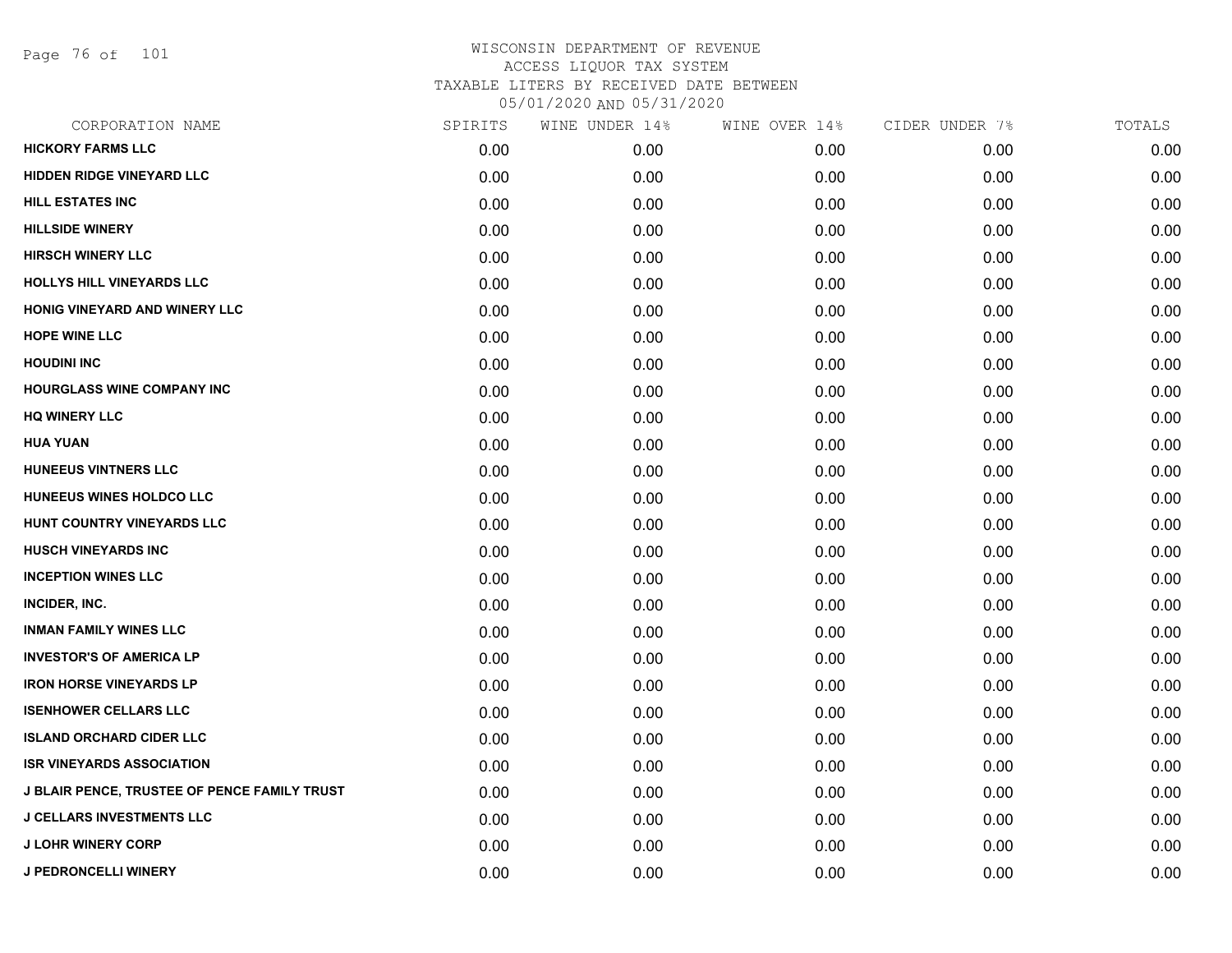Page 77 of 101

| CORPORATION NAME                      | SPIRITS | WINE UNDER 14% | WINE OVER 14% | CIDER UNDER 7% | TOTALS |
|---------------------------------------|---------|----------------|---------------|----------------|--------|
| <b>J RICKARDS WINERY LLC</b>          | 0.00    | 0.00           | 0.00          | 0.00           | 0.00   |
| <b>J WILLETT COMPANIES</b>            | 0.00    | 0.00           | 0.00          | 0.00           | 0.00   |
| <b>J.W. THOMAS LLC</b>                | 0.00    | 0.00           | 0.00          | 0.00           | 0.00   |
| <b>J3 WINE PARTNERS LLC</b>           | 0.00    | 0.00           | 0.00          | 0.00           | 0.00   |
| <b>JACK JOHN INVESTMENTS INC</b>      | 0.00    | 0.00           | 0.00          | 0.00           | 0.00   |
| <b>JACKSON FAMILY WINES INC</b>       | 0.00    | 0.00           | 0.00          | 0.00           | 0.00   |
| <b>JACKSON WINE LLC</b>               | 0.00    | 0.00           | 0.00          | 0.00           | 0.00   |
| <b>JACKSON WINERY &amp; VINEYARDS</b> | 0.00    | 0.00           | 0.00          | 0.00           | 0.00   |
| <b>JACUZZI FAMILY VINEYARDS LLC</b>   | 0.00    | 0.00           | 0.00          | 0.00           | 0.00   |
| <b>JAM CELLARS INC</b>                | 0.00    | 0.00           | 0.00          | 0.00           | 0.00   |
| <b>JAMES L LAMBERT</b>                | 0.00    | 0.00           | 0.00          | 0.00           | 0.00   |
| <b>JAMES P PROSSER</b>                | 0.00    | 0.00           | 0.00          | 0.00           | 0.00   |
| <b>JARVIS</b>                         | 0.00    | 0.00           | 0.00          | 0.00           | 0.00   |
| <b>JB GEORGE LLC</b>                  | 0.00    | 0.00           | 0.00          | 0.00           | 0.00   |
| <b>JC CELLARS INC</b>                 | 0.00    | 0.00           | 0.00          | 0.00           | 0.00   |
| JEFF RUNQUIST WINES INC               | 0.00    | 0.00           | 0.00          | 0.00           | 0.00   |
| <b>JEFFERY BEMIS</b>                  | 0.00    | 0.00           | 0.00          | 0.00           | 0.00   |
| <b>JEFFERY M GORDON</b>               | 0.00    | 0.00           | 0.00          | 0.00           | 0.00   |
| <b>JEFFREY L STOEGER</b>              | 0.00    | 0.00           | 0.00          | 0.00           | 0.00   |
| JENNIFER L JACKSON-HARTFORD           | 0.00    | 0.00           | 0.00          | 0.00           | 0.00   |
| <b>JESSIES GROVE WINERY INC</b>       | 0.00    | 0.00           | 0.00          | 0.00           | 0.00   |
| <b>JESSUP CELLARS HOLDING CO LLC</b>  | 0.00    | 0.00           | 0.00          | 0.00           | 0.00   |
| <b>JM CELLARS COMPANY</b>             | 0.00    | 0.00           | 0.00          | 0.00           | 0.00   |
| <b>J-NH WINE GROUP LLC</b>            | 0.00    | 0.00           | 0.00          | 0.00           | 0.00   |
| JOHN ANTHONY VINEYARDS LLC            | 0.00    | 0.00           | 0.00          | 0.00           | 0.00   |
| <b>JOHN R LUCAS</b>                   | 0.00    | 0.00           | 0.00          | 0.00           | 0.00   |
| <b>JOHNSON ESTATE WINERY LLC</b>      | 0.00    | 0.00           | 0.00          | 0.00           | 0.00   |
| <b>JONATHAN DALE</b>                  | 0.00    | 0.00           | 0.00          | 0.00           | 0.00   |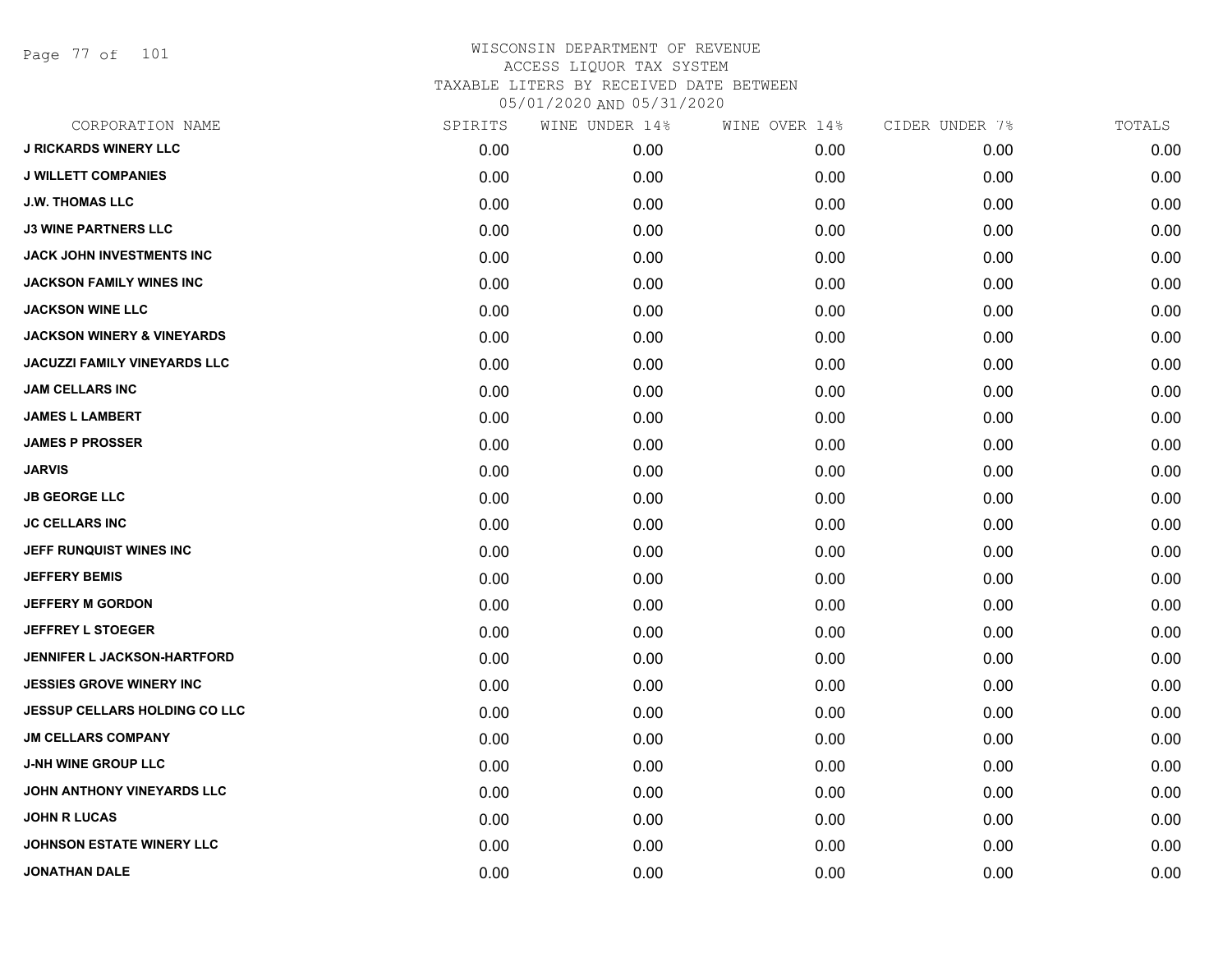Page 78 of 101

| CORPORATION NAME                         | SPIRITS | WINE UNDER 14% | WINE OVER 14% | CIDER UNDER 7% | TOTALS |
|------------------------------------------|---------|----------------|---------------|----------------|--------|
| <b>JONES FAMILY WINERY LLC</b>           | 0.00    | 0.00           | 0.00          | 0.00           | 0.00   |
| <b>JORNY'S END LLC</b>                   | 0.00    | 0.00           | 0.00          | 0.00           | 0.00   |
| <b>JOSEPH ALEXANDER VILLICANA II</b>     | 0.00    | 0.00           | 0.00          | 0.00           | 0.00   |
| <b>JOSEPH CALLOW</b>                     | 0.00    | 0.00           | 0.00          | 0.00           | 0.00   |
| <b>JOSEPH PHELPS VINEYARDS LLC</b>       | 0.00    | 0.00           | 0.00          | 0.00           | 0.00   |
| <b>JOSEPH STALLER</b>                    | 0.00    | 0.00           | 0.00          | 0.00           | 0.00   |
| <b>JOSEPH WYNIMKO</b>                    | 0.00    | 0.00           | 0.00          | 0.00           | 0.00   |
| <b>JOYCE VINEYARDS LLC</b>               | 0.00    | 0.00           | 0.00          | 0.00           | 0.00   |
| <b>JULIE A ANDRZEJCZAK</b>               | 0.00    | 0.00           | 0.00          | 0.00           | 0.00   |
| <b>JUSTIN VINEYARDS &amp; WINERY LLC</b> | 0.00    | 0.00           | 0.00          | 0.00           | 0.00   |
| <b>JVW CORPORATION</b>                   | 0.00    | 0.00           | 0.00          | 0.00           | 0.00   |
| <b>K VINTNERS LLC</b>                    | 0.00    | 0.00           | 0.00          | 0.00           | 0.00   |
| <b>KACHINA CELLARS LLC</b>               | 0.00    | 0.00           | 0.00          | 0.00           | 0.00   |
| <b>KALYRA WINERY LLC</b>                 | 0.00    | 0.00           | 0.00          | 0.00           | 0.00   |
| <b>KAMEN WINES LLC</b>                   | 0.00    | 0.00           | 0.00          | 0.00           | 0.00   |
| <b>KANGARU ENTERPRISES LLC</b>           | 0.00    | 0.00           | 0.00          | 0.00           | 0.00   |
| <b>KATCHEVER &amp; CO LLC</b>            | 0.00    | 0.00           | 0.00          | 0.00           | 0.00   |
| <b>KDS LLC</b>                           | 0.00    | 0.00           | 0.00          | 0.00           | 0.00   |
| <b>KEEVER VINEYARDS LLC</b>              | 0.00    | 0.00           | 0.00          | 0.00           | 0.00   |
| <b>KEN BROWN WINES LLC</b>               | 0.00    | 0.00           | 0.00          | 0.00           | 0.00   |
| <b>KENEFICK RANCHES WINERY LLC</b>       | 0.00    | 0.00           | 0.00          | 0.00           | 0.00   |
| <b>KENT HUMPHREY</b>                     | 0.00    | 0.00           | 0.00          | 0.00           | 0.00   |
| KENWARD FAMILY VINEYARDS, LLC            | 0.00    | 0.00           | 0.00          | 0.00           | 0.00   |
| <b>KENZO ESTATE INC</b>                  | 0.00    | 0.00           | 0.00          | 0.00           | 0.00   |
| <b>KERWIN ESTATE LLC</b>                 | 0.00    | 0.00           | 0.00          | 0.00           | 0.00   |
| <b>KESTREL PROPERTIES LLC</b>            | 0.00    | 0.00           | 0.00          | 0.00           | 0.00   |
| <b>KEVIN BEHNKE</b>                      | 0.00    | 0.00           | 0.00          | 0.00           | 0.00   |
| <b>KING ESTATE WINERY LP</b>             | 0.00    | 0.00           | 0.00          | 0.00           | 0.00   |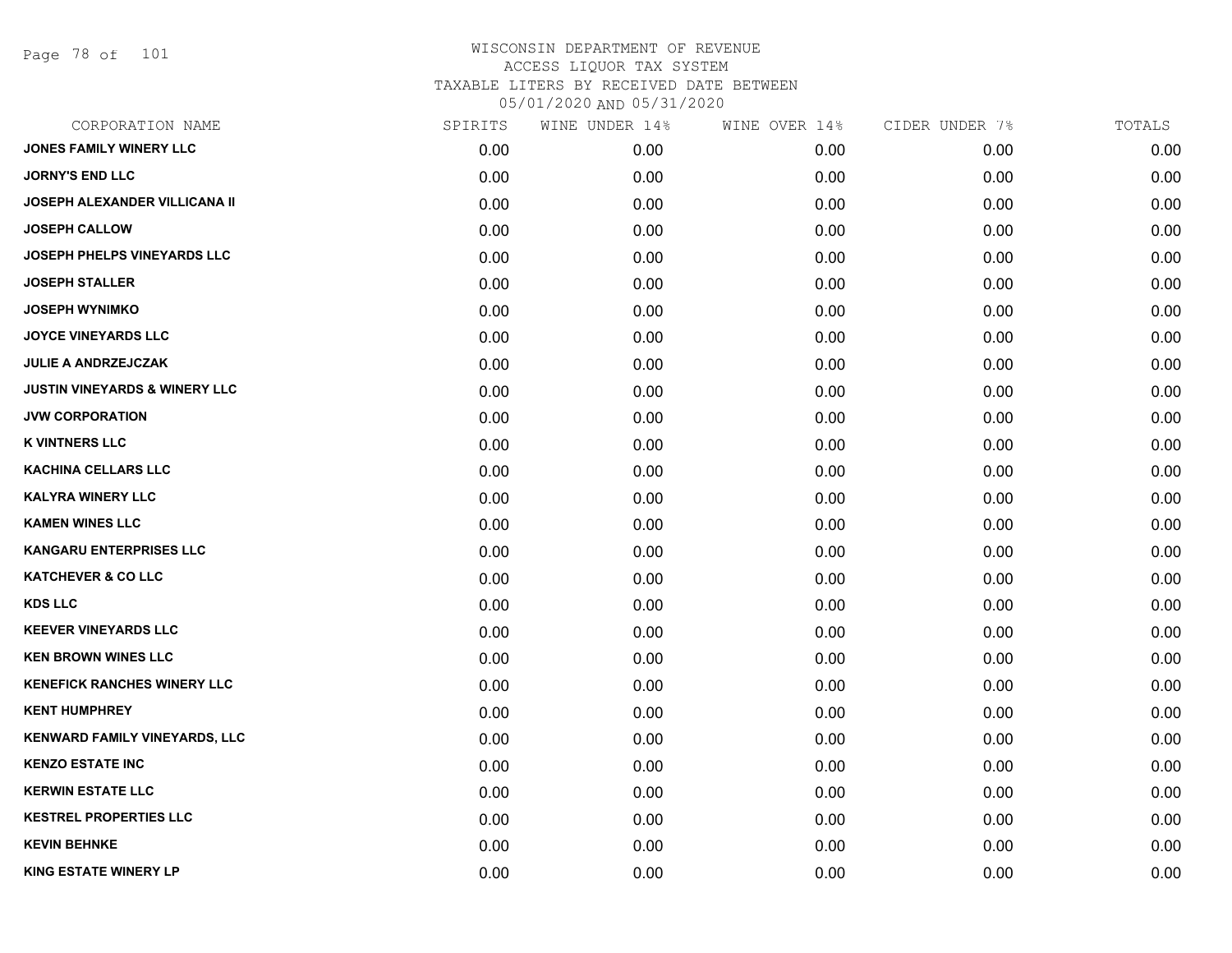Page 79 of 101

| CORPORATION NAME                             | SPIRITS | WINE UNDER 14% | WINE OVER 14% | CIDER UNDER 7% | TOTALS |
|----------------------------------------------|---------|----------------|---------------|----------------|--------|
| KISMET WINE, INC.                            | 0.00    | 0.00           | 0.00          | 0.00           | 0.00   |
| <b>KISTLER VINEYARDS, LLC</b>                | 0.00    | 0.00           | 0.00          | 0.00           | 0.00   |
| <b>KLEIN FOODS INC</b>                       | 0.00    | 49.50          | 174.75        | 0.00           | 224.25 |
| <b>KNIGHTS BRIDGE WINERY LLC</b>             | 0.00    | 0.00           | 0.00          | 0.00           | 0.00   |
| <b>KOEHLER WINERY LLC</b>                    | 0.00    | 0.00           | 0.00          | 0.00           | 0.00   |
| <b>KONSTANTIN D FRANK &amp; SONS</b>         | 0.00    | 0.00           | 0.00          | 0.00           | 0.00   |
| <b>KOPRI INC</b>                             | 0.00    | 0.00           | 0.00          | 0.00           | 0.00   |
| <b>KPC MT. PALOMAR WINERY LLC</b>            | 0.00    | 0.00           | 0.00          | 0.00           | 0.00   |
| <b>KRAUSE FAMILY CELLARS LLC</b>             | 0.00    | 0.00           | 0.00          | 0.00           | 0.00   |
| <b>KRISTIN HARRINGTON-BOEGNER</b>            | 0.00    | 0.00           | 0.00          | 0.00           | 0.00   |
| <b>KRUPP BROTHERS LLC</b>                    | 0.00    | 0.00           | 0.00          | 0.00           | 0.00   |
| <b>KSSM LLC</b>                              | 0.00    | 0.00           | 0.00          | 0.00           | 0.00   |
| <b>KT WINECO LLC</b>                         | 0.00    | 0.00           | 0.00          | 0.00           | 0.00   |
| <b>KULETO VILLA LLC</b>                      | 0.00    | 0.00           | 0.00          | 0.00           | 0.00   |
| <b>KUNDE ENTERPRISES INC</b>                 | 0.00    | 0.00           | 0.00          | 0.00           | 0.00   |
| <b>KV WINES LLC</b>                          | 0.00    | 0.00           | 0.00          | 0.00           | 0.00   |
| <b>LCWINE</b>                                | 0.00    | 0.00           | 0.00          | 0.00           | 0.00   |
| L FOPPIANO WINE CO INC                       | 0.00    | 0.00           | 0.00          | 0.00           | 0.00   |
| L. MAWBY, LLC                                | 0.00    | 0.00           | 0.00          | 0.00           | 0.00   |
| <b>L18 HOLDINGS, INC.</b>                    | 0.00    | 0.00           | 0.00          | 0.00           | 0.00   |
| <b>LADERA WINERY LLC</b>                     | 0.00    | 0.00           | 0.00          | 0.00           | 0.00   |
| <b>LAGUNA OAKS VINEYARD &amp; WINERY INC</b> | 0.00    | 0.00           | 0.00          | 0.00           | 0.00   |
| <b>LAIL VINEYARDS LLC</b>                    | 0.00    | 0.00           | 0.00          | 0.00           | 0.00   |
| <b>LAIRD FAMILY ESTATE LLC</b>               | 0.00    | 0.00           | 0.00          | 0.00           | 0.00   |
| <b>LAKE NOKOMIS CRANBERRIES INC</b>          | 0.00    | 0.00           | 0.00          | 0.00           | 0.00   |
| <b>LAMBERT BRIDGE WINERY INC</b>             | 0.00    | 0.00           | 0.00          | 0.00           | 0.00   |
| <b>LAMBORN FAMILY WINE COMPANY LP</b>        | 0.00    | 0.00           | 0.00          | 0.00           | 0.00   |
| <b>LAMOREAUX LANDING WINE CELLARS LLC</b>    | 0.00    | 0.00           | 0.00          | 0.00           | 0.00   |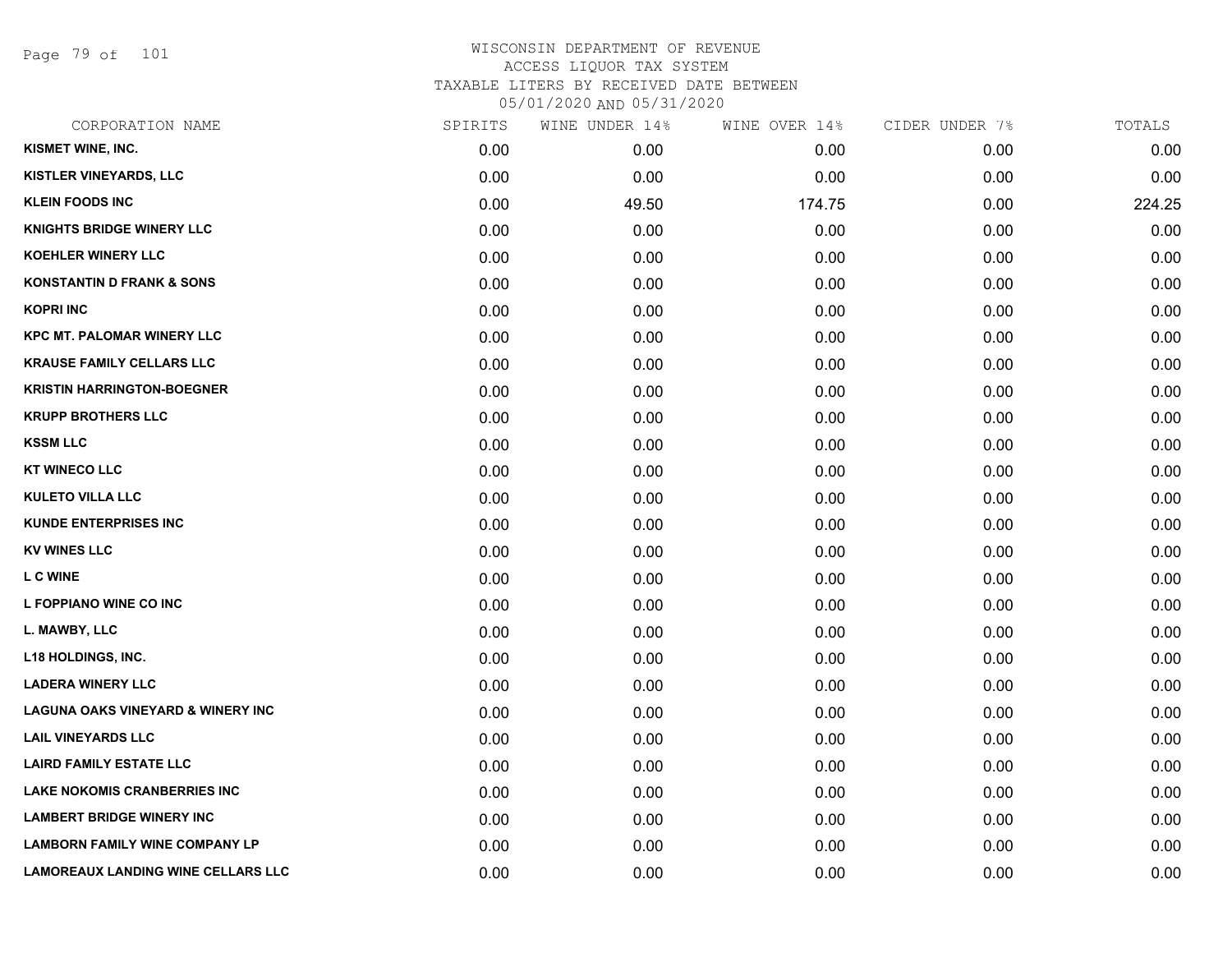Page 80 of 101

|      | WINE UNDER 14% |      |               | TOTALS         |
|------|----------------|------|---------------|----------------|
| 0.00 | 0.00           | 0.00 | 0.00          | 0.00           |
| 0.00 | 0.00           | 0.00 | 0.00          | 0.00           |
| 0.00 | 0.00           | 0.00 | 0.00          | 0.00           |
| 0.00 | 0.00           | 0.00 | 0.00          | 0.00           |
| 0.00 | 0.00           | 0.00 | 0.00          | 0.00           |
| 0.00 | 0.00           | 0.00 | 0.00          | 0.00           |
| 0.00 | 0.00           | 0.00 | 0.00          | 0.00           |
| 0.00 | 0.00           | 0.00 | 0.00          | 0.00           |
| 0.00 | 0.00           | 0.00 | 0.00          | 0.00           |
| 0.00 | 0.00           | 0.00 | 0.00          | 0.00           |
| 0.00 | 0.00           | 0.00 | 0.00          | 0.00           |
| 0.00 | 0.00           | 0.00 | 0.00          | 0.00           |
| 0.00 | 0.00           | 0.00 | 0.00          | 0.00           |
| 0.00 | 0.00           | 0.00 | 0.00          | 0.00           |
| 0.00 | 0.00           | 0.00 | 0.00          | 0.00           |
| 0.00 | 0.00           | 0.00 | 0.00          | 0.00           |
| 0.00 | 0.00           | 0.00 | 0.00          | 0.00           |
| 0.00 | 0.00           | 0.00 | 0.00          | 0.00           |
| 0.00 | 0.00           | 0.00 | 0.00          | 0.00           |
| 0.00 | 0.00           | 0.00 | 0.00          | 0.00           |
| 0.00 | 0.00           | 0.00 | 0.00          | 0.00           |
| 0.00 | 0.00           | 0.00 | 0.00          | 0.00           |
| 0.00 | 0.00           | 0.00 | 0.00          | 0.00           |
| 0.00 | 0.00           | 0.00 | 0.00          | 0.00           |
| 0.00 | 0.00           | 0.00 | 0.00          | 0.00           |
| 0.00 | 0.00           | 0.00 | 0.00          | 0.00           |
| 0.00 | 0.00           | 0.00 | 0.00          | 0.00           |
| 0.00 | 0.00           | 0.00 | 0.00          | 0.00           |
|      | SPIRITS        |      | WINE OVER 14% | CIDER UNDER 7% |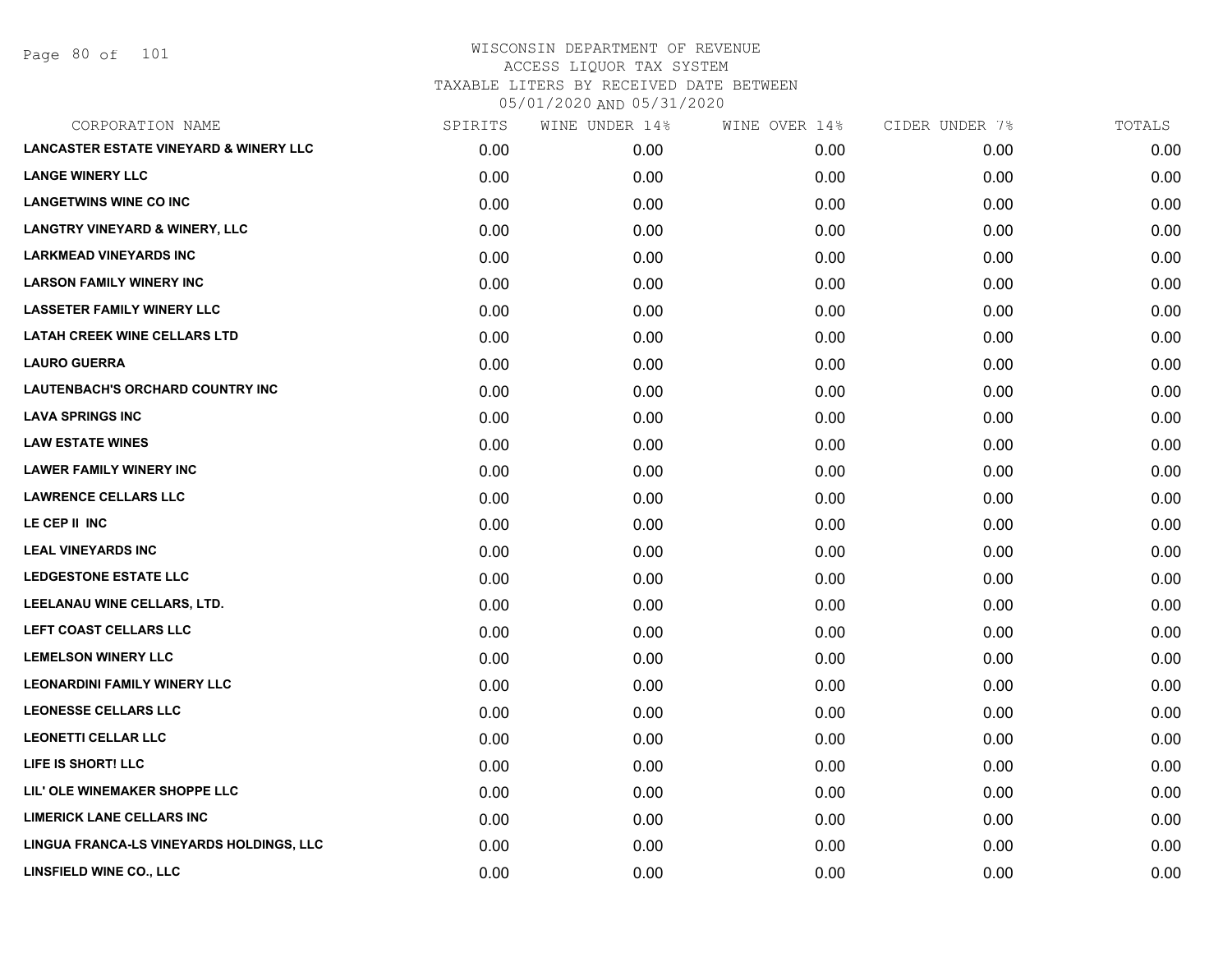Page 81 of 101

| CORPORATION NAME                          | SPIRITS | WINE UNDER 14% | WINE OVER 14% | CIDER UNDER 7% | TOTALS |
|-------------------------------------------|---------|----------------|---------------|----------------|--------|
| <b>LION NATHAN USA INC</b>                | 0.00    | 0.00           | 0.00          | 0.00           | 0.00   |
| <b>LIONS PEAK</b>                         | 0.00    | 0.00           | 0.00          | 0.00           | 0.00   |
| <b>LISA REDMON</b>                        | 0.00    | 0.00           | 0.00          | 0.00           | 0.00   |
| <b>LLOYD CELLARS INC</b>                  | 0.00    | 0.00           | 0.00          | 0.00           | 0.00   |
| <b>LLOYD W DAVIS</b>                      | 0.00    | 0.00           | 0.00          | 0.00           | 0.00   |
| <b>LOBO WINES LLC</b>                     | 0.00    | 0.00           | 0.00          | 0.00           | 0.00   |
| LONG MEADOW RANCH WINERY INC              | 0.00    | 0.00           | 0.00          | 0.00           | 0.00   |
| <b>LONG SHADOWS VINTNERS LLC</b>          | 0.00    | 0.00           | 0.00          | 0.00           | 0.00   |
| <b>LONGBOARD VINEYARDS LLC</b>            | 0.00    | 0.00           | 0.00          | 0.00           | 0.00   |
| <b>LONGORIA &amp; LONGORIA</b>            | 0.00    | 0.00           | 0.00          | 0.00           | 0.00   |
| <b>LORIMAR WINERY INC</b>                 | 0.00    | 0.00           | 0.00          | 0.00           | 0.00   |
| <b>LOST ISLAND WINE LLC</b>               | 0.00    | 0.00           | 0.00          | 0.00           | 0.00   |
| <b>LOWDEN SCHOOLHOUSE CORPORATION</b>     | 0.00    | 0.00           | 0.00          | 0.00           | 0.00   |
| <b>LUCAS &amp; LEWELLEN VINEYARDS INC</b> | 0.00    | 0.00           | 0.00          | 0.00           | 0.00   |
| <b>LUKE BRADFORD</b>                      | 0.00    | 0.00           | 0.00          | 0.00           | 0.00   |
| <b>LUNA VINEYARDS INC</b>                 | 0.00    | 0.00           | 0.00          | 0.00           | 0.00   |
| <b>LYNFRED WINERY INC</b>                 | 0.00    | 0.00           | 0.00          | 0.00           | 0.00   |
| <b>LYNMAR WINERY LLC</b>                  | 0.00    | 0.00           | 0.00          | 0.00           | 0.00   |
| <b>M &amp; J MONDAVI FAMILY LLC</b>       | 0.00    | 0.00           | 0.00          | 0.00           | 0.00   |
| <b>M.A.C. WINES, LLC</b>                  | 0.00    | 0.00           | 0.00          | 0.00           | 0.00   |
| <b>MACCHIA, INC</b>                       | 0.00    | 0.00           | 0.00          | 0.00           | 0.00   |
| <b>MADRIGAL FAMILY WINERY LLC</b>         | 0.00    | 0.00           | 0.00          | 0.00           | 0.00   |
| <b>MADRONA VINEYARDS LP</b>               | 0.00    | 0.00           | 0.00          | 0.00           | 0.00   |
| <b>MAKK WINE LLC</b>                      | 0.00    | 0.00           | 0.00          | 0.00           | 0.00   |
| <b>MANO'S INC</b>                         | 0.00    | 0.00           | 0.00          | 0.00           | 0.00   |
| <b>MARGERUM WINE COMPANY INC</b>          | 0.00    | 0.00           | 0.00          | 0.00           | 0.00   |
| <b>MARIETTA CELLARS INC</b>               | 0.00    | 0.00           | 0.00          | 0.00           | 0.00   |
| <b>MARK HEROLD</b>                        | 0.00    | 0.00           | 0.00          | 0.00           | 0.00   |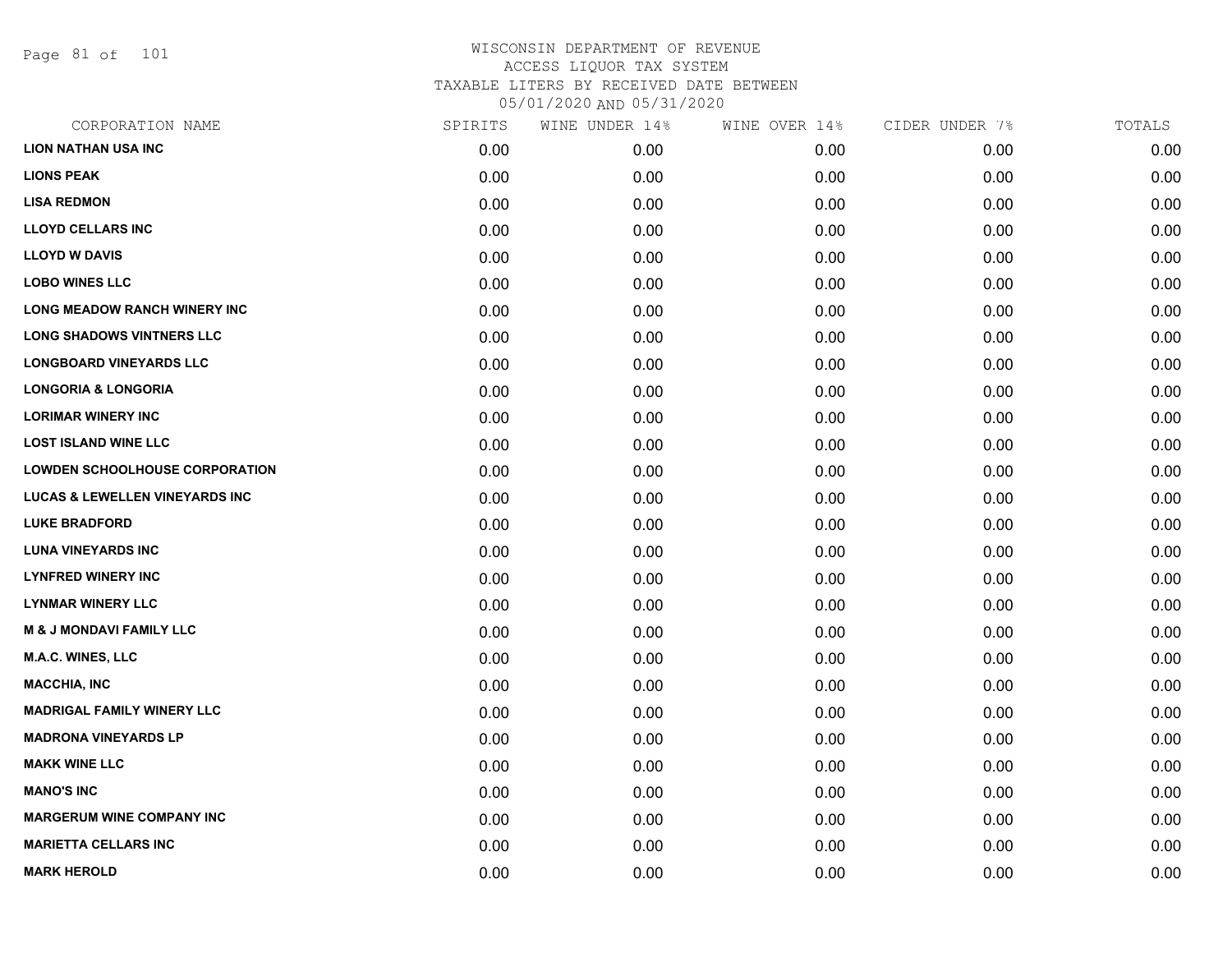Page 82 of 101

| SPIRITS | WINE UNDER 14% | WINE OVER 14% | CIDER UNDER 7% | TOTALS |
|---------|----------------|---------------|----------------|--------|
| 0.00    | 0.00           | 0.00          | 0.00           | 0.00   |
| 0.00    | 0.00           | 0.00          | 0.00           | 0.00   |
| 0.00    | 0.00           | 0.00          | 0.00           | 0.00   |
| 0.00    | 0.00           | 0.00          | 0.00           | 0.00   |
| 0.00    | 0.00           | 0.00          | 0.00           | 0.00   |
| 0.00    | 0.00           | 0.00          | 0.00           | 0.00   |
| 0.00    | 0.00           | 0.00          | 0.00           | 0.00   |
| 0.00    | 0.00           | 0.00          | 0.00           | 0.00   |
| 0.00    | 0.00           | 0.00          | 0.00           | 0.00   |
| 0.00    | 0.00           | 0.00          | 0.00           | 0.00   |
| 0.00    | 0.00           | 0.00          | 0.00           | 0.00   |
| 0.00    | 0.00           | 0.00          | 0.00           | 0.00   |
| 0.00    | 0.00           | 0.00          | 0.00           | 0.00   |
| 0.00    | 0.00           | 0.00          | 0.00           | 0.00   |
| 0.00    | 0.00           | 0.00          | 0.00           | 0.00   |
| 0.00    | 0.00           | 0.00          | 0.00           | 0.00   |
| 0.00    | 0.00           | 0.00          | 0.00           | 0.00   |
| 0.00    | 0.00           | 0.00          | 0.00           | 0.00   |
| 0.00    | 0.00           | 0.00          | 0.00           | 0.00   |
| 0.00    | 0.00           | 0.00          | 0.00           | 0.00   |
| 0.00    | 0.00           | 0.00          | 0.00           | 0.00   |
| 0.00    | 0.00           | 0.00          | 0.00           | 0.00   |
| 0.00    | 0.00           | 0.00          | 0.00           | 0.00   |
| 0.00    | 0.00           | 0.00          | 0.00           | 0.00   |
| 0.00    | 0.00           | 0.00          | 0.00           | 0.00   |
| 0.00    | 0.00           | 0.00          | 0.00           | 0.00   |
| 0.00    | 0.00           | 0.00          | 0.00           | 0.00   |
| 0.00    | 0.00           | 0.00          | 0.00           | 0.00   |
|         |                |               |                |        |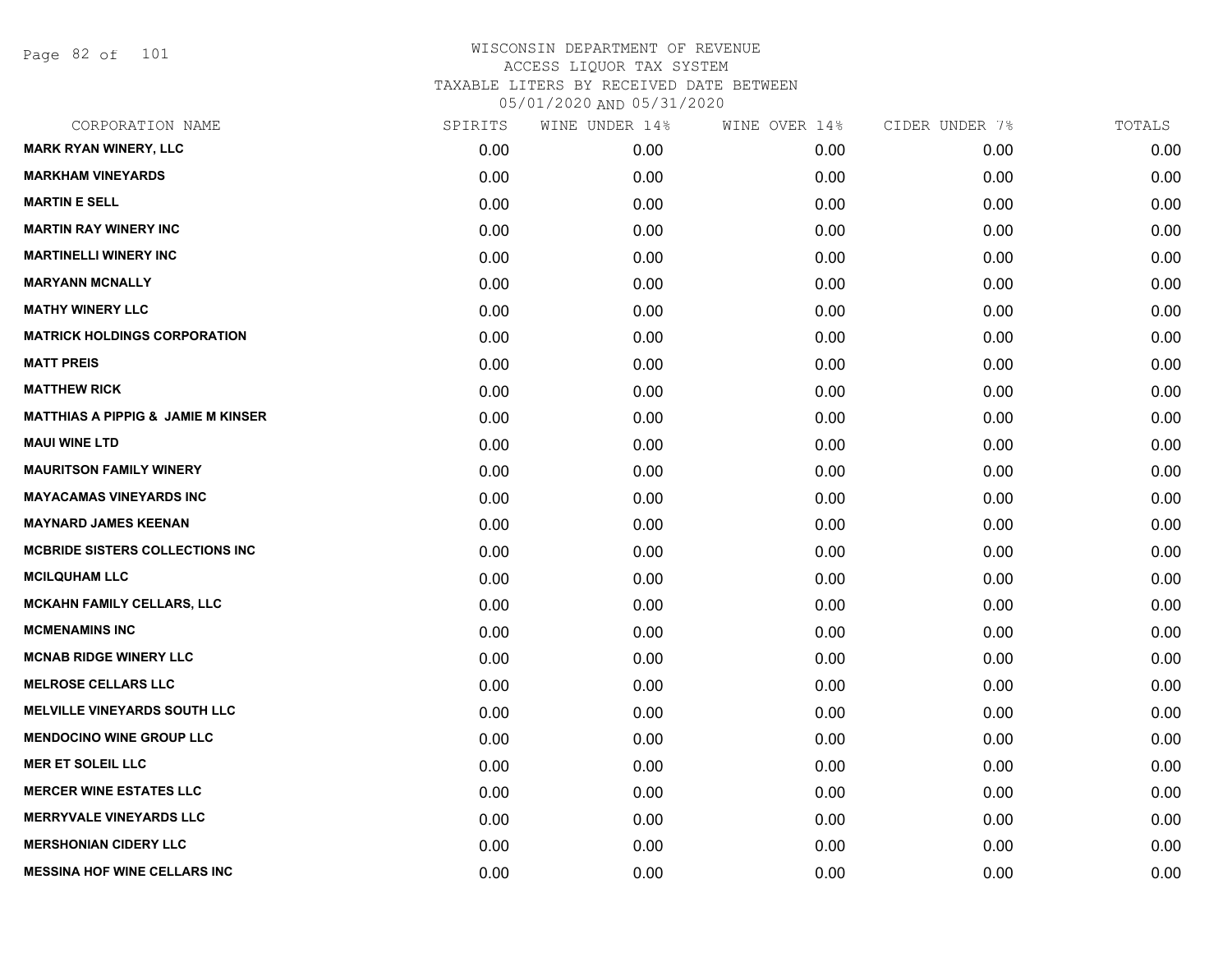Page 83 of 101

| CORPORATION NAME                                  | SPIRITS | WINE UNDER 14% | WINE OVER 14% | CIDER UNDER 7% | TOTALS   |
|---------------------------------------------------|---------|----------------|---------------|----------------|----------|
| <b>METAMORPHOSIS WINES LLC</b>                    | 0.00    | 0.00           | 0.00          | 0.00           | 0.00     |
| <b>METEOR VINEYARD LLC</b>                        | 0.00    | 0.00           | 0.00          | 0.00           | 0.00     |
| <b>METROPOLITAN WINES LLC</b>                     | 0.00    | 0.00           | 0.00          | 0.00           | 0.00     |
| <b>METTLER WINES LLC</b>                          | 0.00    | 0.00           | 0.00          | 0.00           | 0.00     |
| <b>MEV CORPORATION</b>                            | 0.00    | 0.00           | 0.00          | 0.00           | 0.00     |
| <b>MEYER CELLARS LLC</b>                          | 0.00    | 0.00           | 0.00          | 0.00           | 0.00     |
| <b>MICHAEL C YATES</b>                            | 0.00    | 0.00           | 0.00          | 0.00           | 0.00     |
| <b>MICHEAL DASHE</b>                              | 0.00    | 0.00           | 0.00          | 0.00           | 0.00     |
| <b>MIDDLETON FAMILY WINES LLC</b>                 | 0.00    | 0.00           | 0.00          | 0.00           | 0.00     |
| <b>MIDNIGHT CELLARS INC</b>                       | 0.00    | 0.00           | 0.00          | 0.00           | 0.00     |
| <b>MILBRANDT FAMILY WINES LLC</b>                 | 0.00    | 0.00           | 0.00          | 0.00           | 0.00     |
| <b>MILDARA BLASS INC</b>                          | 0.00    | 5,167.50       | 0.00          | 0.00           | 5,167.50 |
| <b>MILL CREEK VINEYARDS</b>                       | 0.00    | 0.00           | 0.00          | 0.00           | 0.00     |
| <b>MILLBROOK WINERY INC</b>                       | 0.00    | 0.00           | 0.00          | 0.00           | 0.00     |
| <b>MINER FAMILY WINERY LLC</b>                    | 0.00    | 0.00           | 0.00          | 0.00           | 0.00     |
| <b>MINNESOTAS FINEST FERMENTED PRODUCTS</b>       | 0.00    | 0.00           | 0.00          | 0.00           | 0.00     |
| <b>MIRA WINERY LLC</b>                            | 0.00    | 0.00           | 0.00          | 0.00           | 0.00     |
| <b>MIRAMONT ESTATE VINEYARDS &amp; WINERY INC</b> | 0.00    | 0.00           | 0.00          | 0.00           | 0.00     |
| <b>MIRASOL WINE LLC</b>                           | 0.00    | 0.00           | 0.00          | 0.00           | 0.00     |
| <b>MOBCRAFT BEER INC</b>                          | 0.00    | 0.00           | 0.00          | 0.00           | 0.00     |
| <b>MODERN DEVELOPMENT COMPANY</b>                 | 0.00    | 0.00           | 0.00          | 0.00           | 0.00     |
| <b>MOLLY AIDA INC</b>                             | 0.00    | 0.00           | 0.00          | 0.00           | 0.00     |
| <b>MOLLYDOOKER INTERNATIONAL LLC</b>              | 0.00    | 0.00           | 0.00          | 0.00           | 0.00     |
| <b>MONTEREY WINE AND PRODUCE CORP</b>             | 0.00    | 0.00           | 0.00          | 0.00           | 0.00     |
| <b>MONTICELLO CELLARS INC</b>                     | 0.00    | 0.00           | 0.00          | 0.00           | 0.00     |
| <b>MOONDANCER LLC</b>                             | 0.00    | 0.00           | 0.00          | 0.00           | 0.00     |
| <b>MORCHELLA WINE CELLARS LLC</b>                 | 0.00    | 0.00           | 0.00          | 0.00           | 0.00     |
| <b>MORGAN WINERY INC</b>                          | 0.00    | 0.00           | 0.00          | 0.00           | 0.00     |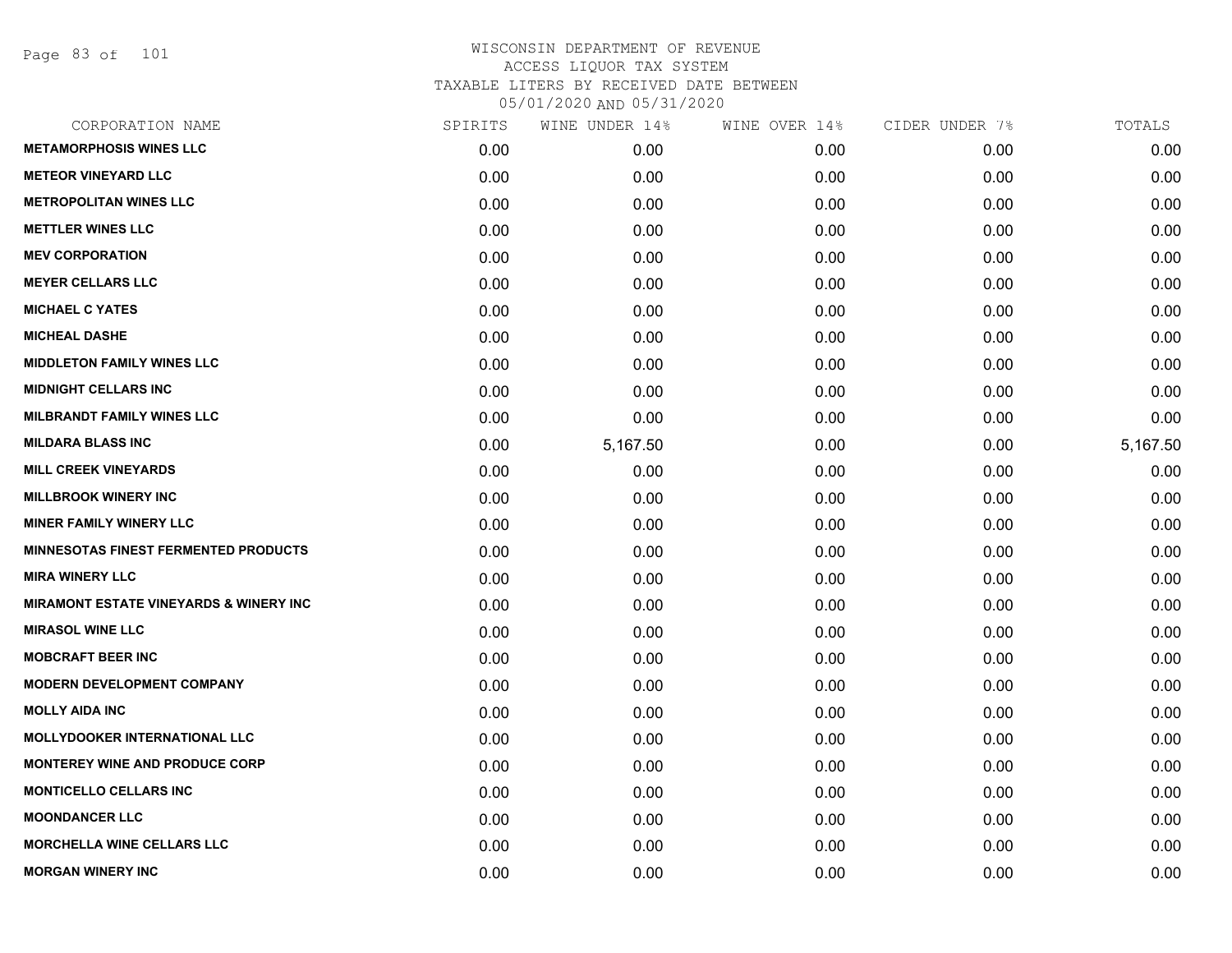Page 84 of 101

| CORPORATION NAME                  | SPIRITS | WINE UNDER 14% | WINE OVER 14% | CIDER UNDER 7% | TOTALS |
|-----------------------------------|---------|----------------|---------------|----------------|--------|
| <b>MOSHIN VINEYARDS INC</b>       | 0.00    | 0.00           | 0.00          | 0.00           | 0.00   |
| <b>MOUNT VEEDER SPRINGS LLC</b>   | 0.00    | 0.00           | 0.00          | 0.00           | 0.00   |
| <b>MULLIGAN &amp; MULLIGAN</b>    | 0.00    | 0.00           | 0.00          | 0.00           | 0.00   |
| <b>MUNCH &amp; FOX</b>            | 0.00    | 0.00           | 0.00          | 0.00           | 0.00   |
| <b>MUNSON BRIDGE WINERY INC</b>   | 0.00    | 0.00           | 0.00          | 0.00           | 0.00   |
| MUSCARDINI CELLARS, LLC           | 0.00    | 0.00           | 0.00          | 0.00           | 0.00   |
| <b>MUSETTA WINERY, LLC</b>        | 0.00    | 0.00           | 0.00          | 0.00           | 0.00   |
| <b>NCWGINC</b>                    | 0.00    | 0.00           | 0.00          | 0.00           | 0.00   |
| <b>NABOR WINES LLC</b>            | 0.00    | 0.00           | 0.00          | 0.00           | 0.00   |
| <b>NAKED WINES LLC</b>            | 0.00    | 0.00           | 0.00          | 0.00           | 0.00   |
| <b>NAKEDWINES.COM INC</b>         | 0.00    | 0.00           | 0.00          | 0.00           | 0.00   |
| <b>NALLE WINERY, INC.</b>         | 0.00    | 0.00           | 0.00          | 0.00           | 0.00   |
| NAPA WINE CELLAR, INC.            | 0.00    | 0.00           | 0.00          | 0.00           | 0.00   |
| <b>NAPA WINERY GROUP, LLC</b>     | 0.00    | 0.00           | 0.00          | 0.00           | 0.00   |
| <b>NATURAL SELECTIONS 357 LLC</b> | 0.00    | 0.00           | 0.00          | 0.00           | 0.00   |
| <b>NAVARRE CELLARS LTD</b>        | 0.00    | 0.00           | 0.00          | 0.00           | 0.00   |
| NAVARRO VINEYARDS, LLC            | 0.00    | 0.00           | 0.00          | 0.00           | 0.00   |
| <b>NEFF CELLARS LLC</b>           | 0.00    | 0.00           | 0.00          | 0.00           | 0.00   |
| <b>NEVADA WINE CELLARS INC</b>    | 0.00    | 0.00           | 0.00          | 0.00           | 0.00   |
| <b>NEW VAVIN INC</b>              | 0.00    | 0.00           | 0.00          | 0.00           | 0.00   |
| <b>NEWBERG MAIL ROOM INC</b>      | 0.00    | 0.00           | 0.00          | 0.00           | 0.00   |
| <b>NEWTON VINEYARD LLC</b>        | 0.00    | 0.00           | 0.00          | 0.00           | 0.00   |
| <b>NICALI, LLC</b>                | 0.00    | 0.00           | 0.00          | 0.00           | 0.00   |
| <b>NICHOLSON RANCH LLC</b>        | 0.00    | 0.00           | 0.00          | 0.00           | 0.00   |
| NIEBAUM-COPPOLA ESTATE WINERY LP  | 0.00    | 0.00           | 0.00          | 0.00           | 0.00   |
| <b>NINER WINE ESTATES LLC</b>     | 0.00    | 0.00           | 0.00          | 0.00           | 0.00   |
| <b>NOAH DORRANCE</b>              | 0.00    | 0.00           | 0.00          | 0.00           | 0.00   |
| <b>NORMAN LEE WILLIAMS</b>        | 0.00    | 0.00           | 0.00          | 0.00           | 0.00   |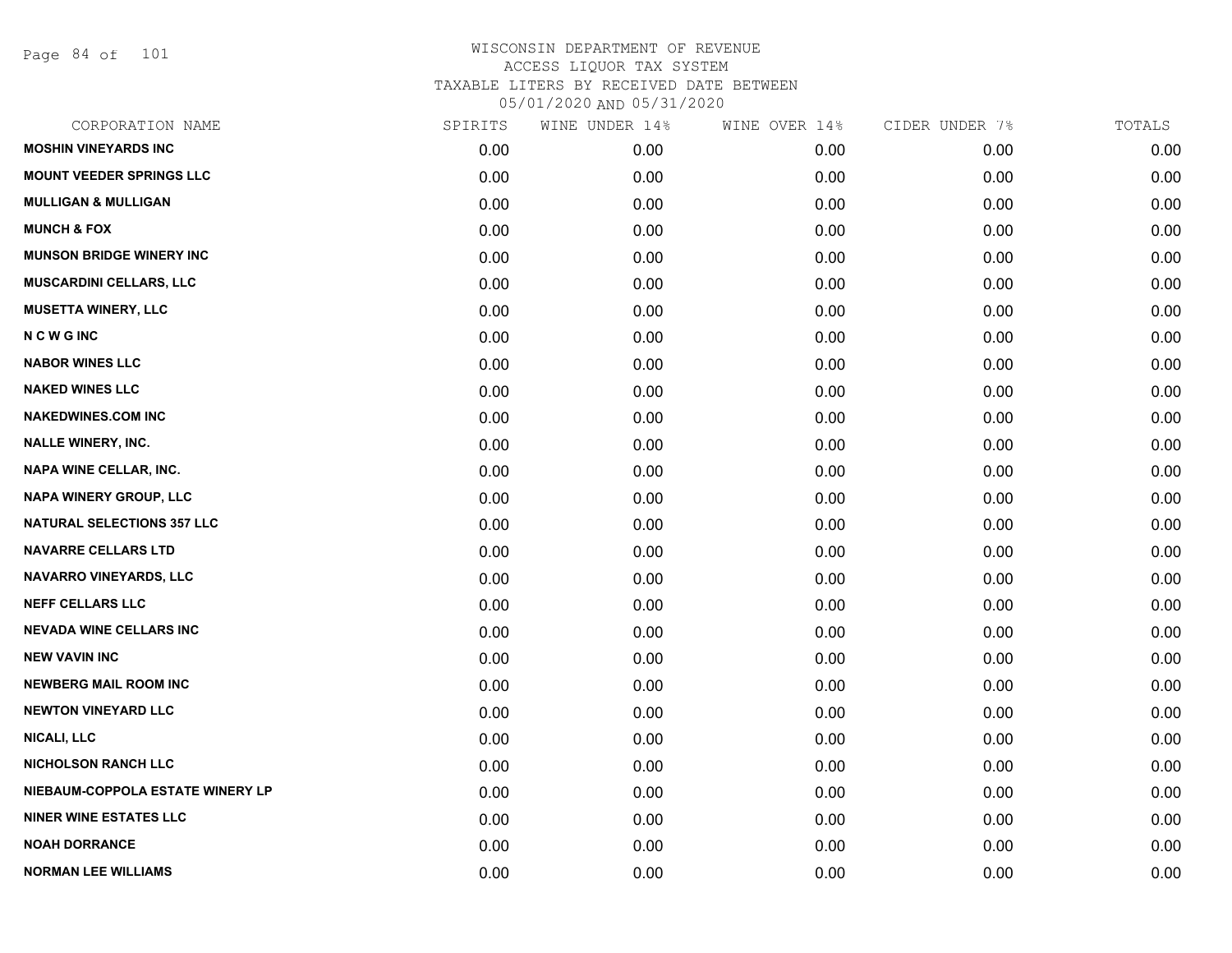Page 85 of 101

| CORPORATION NAME                    | SPIRITS | WINE UNDER 14% | WINE OVER 14% | CIDER UNDER 7% | TOTALS |
|-------------------------------------|---------|----------------|---------------|----------------|--------|
| <b>NORTHLEAF WINERY, LLC</b>        | 0.00    | 0.00           | 0.00          | 0.00           | 0.00   |
| NOTRE VUE ESTATE WINE GROUP, INC.   | 0.00    | 0.00           | 0.00          | 0.00           | 0.00   |
| <b>NOVA WINES, INC.</b>             | 0.00    | 0.00           | 0.00          | 0.00           | 0.00   |
| <b>NV AWG LTD</b>                   | 0.00    | 0.00           | 0.00          | 0.00           | 0.00   |
| <b>NW WINE COMPANY LLC</b>          | 0.00    | 0.00           | 0.00          | 0.00           | 0.00   |
| OAK RIDGE WINERY LLC                | 0.00    | 0.00           | 0.00          | 0.00           | 0.00   |
| <b>OAKVILLE HILLS CELLARS INC</b>   | 0.00    | 0.00           | 0.00          | 0.00           | 0.00   |
| <b>OAKVILLE RANCH WINERY INC</b>    | 0.00    | 0.00           | 0.00          | 0.00           | 0.00   |
| <b>OAT HILL CORPORATION</b>         | 0.00    | 0.00           | 0.00          | 0.00           | 0.00   |
| OBLOQUY, INC.                       | 0.00    | 0.00           | 0.00          | 0.00           | 0.00   |
| <b>OBRIEN FAMILY VINEYARD LLC</b>   | 0.00    | 0.00           | 0.00          | 0.00           | 0.00   |
| <b>ODILON FORD WINERY INC</b>       | 0.00    | 0.00           | 0.00          | 0.00           | 0.00   |
| <b>OGB PARTNERS LLC</b>             | 0.00    | 0.00           | 0.00          | 0.00           | 0.00   |
| <b>OGILVIE MERWIN VENTURES, LLC</b> | 0.00    | 0.00           | 0.00          | 0.00           | 0.00   |
| OLD VINE WINE PARTNERS LLC          | 0.00    | 0.00           | 0.00          | 0.00           | 0.00   |
| <b>OLIVER WINE COMPANY INC</b>      | 0.00    | 0.00           | 0.00          | 0.00           | 0.00   |
| ON Q WINES, LLC                     | 0.00    | 0.00           | 0.00          | 0.00           | 0.00   |
| ONE TRUE VINE LLC                   | 0.00    | 0.00           | 0.00          | 0.00           | 0.00   |
| O'NEILL BEVERAGES CO LLC            | 0.00    | 0.00           | 0.00          | 0.00           | 0.00   |
| <b>ONX WINERY INC</b>               | 0.00    | 0.00           | 0.00          | 0.00           | 0.00   |
| <b>OPAL WEST WINES, LLC</b>         | 0.00    | 0.00           | 0.00          | 0.00           | 0.00   |
| <b>OPOLO WINES LP</b>               | 0.00    | 0.00           | 0.00          | 0.00           | 0.00   |
| OPUS ONE WINERY LLC                 | 0.00    | 0.00           | 0.00          | 0.00           | 0.00   |
| ORCA PROPERTIES LLC                 | 0.00    | 0.00           | 0.00          | 0.00           | 0.00   |
| <b>ORFILA VINEYARDS INC</b>         | 0.00    | 0.00           | 0.00          | 0.00           | 0.00   |
| ORGANIC ELIXIR WINERY INC           | 0.00    | 0.00           | 0.00          | 0.00           | 0.00   |
| <b>O'SHAUGHNESSY DEL OSO LLC</b>    | 0.00    | 0.00           | 0.00          | 0.00           | 0.00   |
| OUT FROM LAND INVESTOR GROUP LLC    | 0.00    | 0.00           | 0.00          | 0.00           | 0.00   |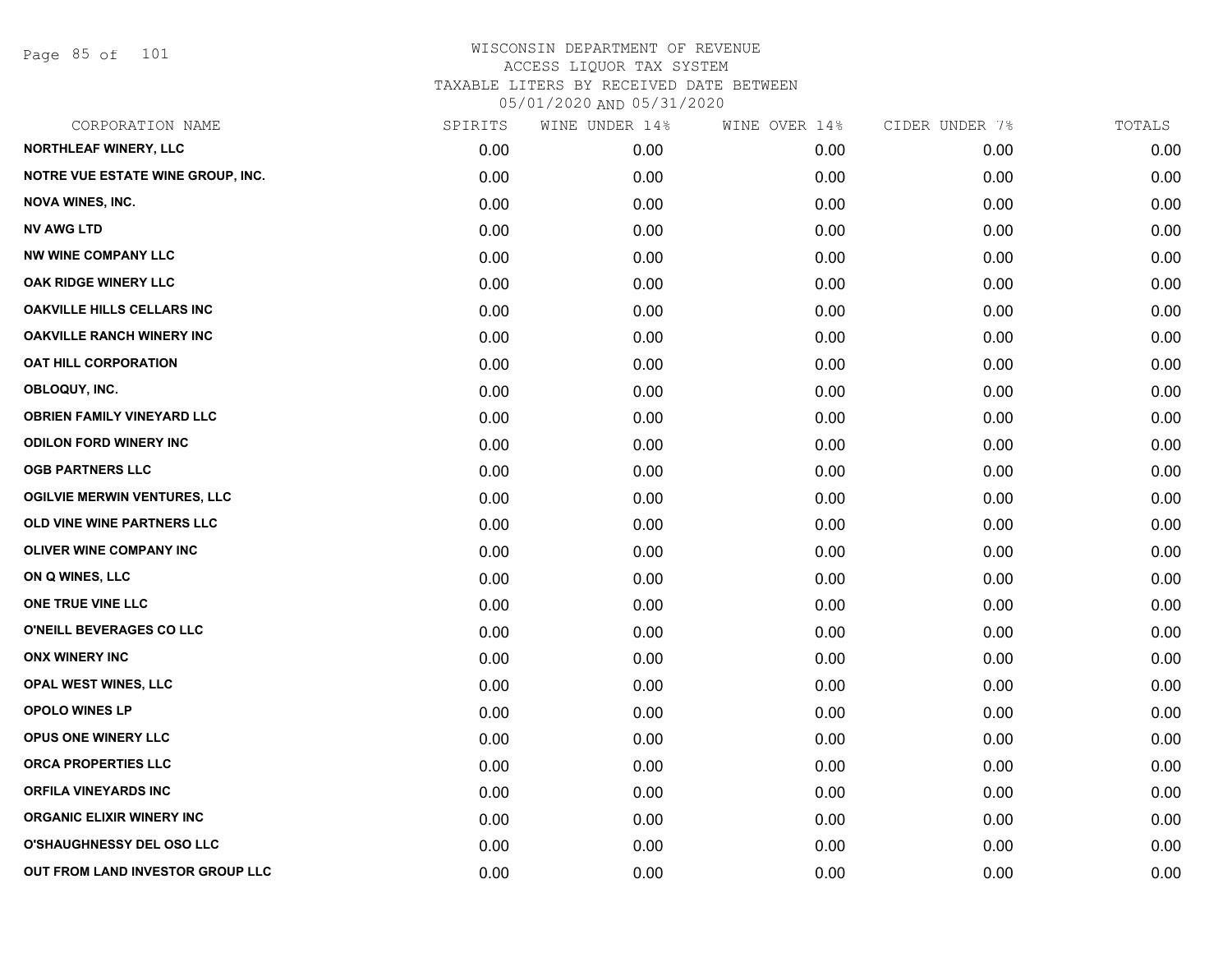Page 86 of 101

| CORPORATION NAME                    | SPIRITS | WINE UNDER 14% | WINE OVER 14% | CIDER UNDER 7% | TOTALS |
|-------------------------------------|---------|----------------|---------------|----------------|--------|
| <b>OWEN ROE LLC</b>                 | 0.00    | 0.00           | 0.00          | 0.00           | 0.00   |
| <b>PAHLMEYER LLC</b>                | 0.00    | 0.00           | 0.00          | 0.00           | 0.00   |
| <b>PAIX SUR TERRE, LLC</b>          | 0.00    | 0.00           | 0.00          | 0.00           | 0.00   |
| PALI WINE COMPANY LP                | 0.00    | 0.00           | 0.00          | 0.00           | 0.00   |
| <b>PALM BAY HOLDINGS LLC</b>        | 0.00    | 0.00           | 0.00          | 0.00           | 0.00   |
| PALOMA VINEYARD LLC                 | 0.00    | 0.00           | 0.00          | 0.00           | 0.00   |
| PAOLETTI ESTATES WINERY, INC        | 0.00    | 0.00           | 0.00          | 0.00           | 0.00   |
| <b>PARADISE RIDGE WINERY</b>        | 0.00    | 0.00           | 0.00          | 0.00           | 0.00   |
| PARAGON VINEYARD CO INC             | 0.00    | 0.75           | 2.25          | 0.00           | 3.00   |
| PARALLEL 44 VINEYARD & WINERY, INC. | 0.00    | 0.00           | 0.00          | 0.00           | 0.00   |
| <b>PARKER STATION INC</b>           | 0.00    | 0.00           | 0.00          | 0.00           | 0.00   |
| <b>PARMESON FAMILY LLC</b>          | 0.00    | 0.00           | 0.00          | 0.00           | 0.00   |
| PARSONAGE CELLARS INC               | 0.00    | 0.00           | 0.00          | 0.00           | 0.00   |
| <b>PASSAGGIO WINES LLC</b>          | 0.00    | 0.00           | 0.00          | 0.00           | 0.00   |
| PATEL WINERY LLC                    | 0.00    | 0.00           | 0.00          | 0.00           | 0.00   |
| <b>PATRICIA A HOOVER</b>            | 0.00    | 0.00           | 0.00          | 0.00           | 0.00   |
| PATRICIA GREEN CELLARS LLC          | 0.00    | 0.00           | 0.00          | 0.00           | 0.00   |
| <b>PATRICK ARNDT</b>                | 0.00    | 0.00           | 0.00          | 0.00           | 0.00   |
| <b>PAUL D ASPER</b>                 | 0.00    | 0.00           | 0.00          | 0.00           | 0.00   |
| <b>PAUL G BLOMMEL</b>               | 0.00    | 0.00           | 0.00          | 0.00           | 0.00   |
| PAUL HOBBS WINERY LP                | 0.00    | 0.00           | 0.00          | 0.00           | 0.00   |
| <b>PAUL J FRANZEN</b>               | 0.00    | 0.00           | 0.00          | 0.00           | 0.00   |
| <b>PAVI WINES LLC</b>               | 0.00    | 0.00           | 0.00          | 0.00           | 0.00   |
| PCJ, INC.                           | 0.00    | 0.00           | 0.00          | 0.00           | 0.00   |
| PEACHY CANYON WINERY                | 0.00    | 0.00           | 0.00          | 0.00           | 0.00   |
| PEAR VALLEY VINEYARD, INC.          | 0.00    | 0.00           | 0.00          | 0.00           | 0.00   |
| <b>PEAY VINEYARDS LLC</b>           | 0.00    | 0.00           | 0.00          | 0.00           | 0.00   |
| PEIRANO ESTATE WINERY INC.          | 0.00    | 0.00           | 0.00          | 0.00           | 0.00   |
|                                     |         |                |               |                |        |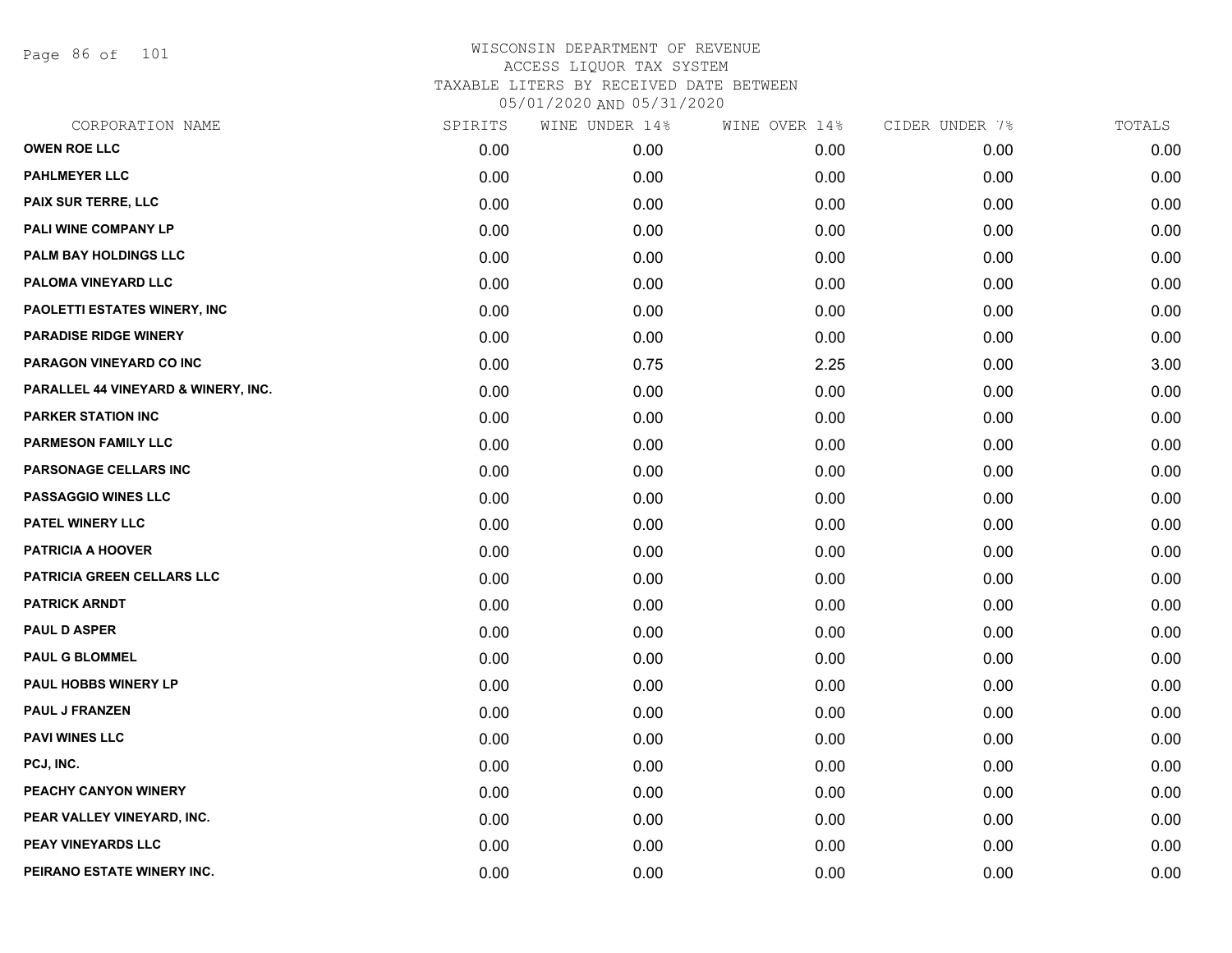Page 87 of 101

| CORPORATION NAME                            | SPIRITS | WINE UNDER 14% | WINE OVER 14% | CIDER UNDER 7% | TOTALS |
|---------------------------------------------|---------|----------------|---------------|----------------|--------|
| PEJU FAMILY OPERATING PARTNERSHIP LP        | 0.00    | 0.00           | 0.00          | 0.00           | 0.00   |
| PELLEGRINI RANCHES INC                      | 0.00    | 0.00           | 0.00          | 0.00           | 0.00   |
| PENROSE HILL, LIMITED                       | 0.00    | 0.00           | 0.00          | 0.00           | 0.00   |
| PEPPER BRIDGE WINERY LLC                    | 0.00    | 0.00           | 39.00         | 0.00           | 39.00  |
| PERNOD RICARD KENWOOD HOLDING LLC           | 0.00    | 0.00           | 0.00          | 0.00           | 0.00   |
| <b>PERVINO INC</b>                          | 0.00    | 0.00           | 0.00          | 0.00           | 0.00   |
| PETER FRANUS WINE COMPANY INC               | 0.00    | 0.00           | 0.00          | 0.00           | 0.00   |
| PETER MICHAEL WINERY                        | 0.00    | 0.00           | 0.00          | 0.00           | 0.00   |
| PETERSON WINERY LLC                         | 0.00    | 0.00           | 0.00          | 0.00           | 0.00   |
| PETROGLYPH WINERY LLC                       | 0.00    | 0.00           | 0.00          | 0.00           | 0.00   |
| PETRONI VINEYARDS LLC                       | 0.00    | 0.00           | 0.00          | 0.00           | 0.00   |
| PHASE 2 CELLARS LLC                         | 0.00    | 0.00           | 0.00          | 0.00           | 0.00   |
| PHILIP TOGNI VINEYARD LP                    | 0.00    | 0.00           | 0.00          | 0.00           | 0.00   |
| <b>PHILLIPS FARMS LLC</b>                   | 0.00    | 0.00           | 0.00          | 0.00           | 0.00   |
| <b>PIEPERTK LLC</b>                         | 0.00    | 0.00           | 0.00          | 0.00           | 0.00   |
| <b>PINA CELLARS LP</b>                      | 0.00    | 0.00           | 0.00          | 0.00           | 0.00   |
| PINE RIDGE WINERY LLC                       | 0.00    | 0.00           | 0.00          | 0.00           | 0.00   |
| PINK SANDS, INC.                            | 0.00    | 0.00           | 183.89        | 0.00           | 183.89 |
| <b>PJK WINERY LLC</b>                       | 0.00    | 0.00           | 0.00          | 0.00           | 0.00   |
| PLYMOUTH ROCKS WINE, LLC                    | 0.00    | 0.00           | 0.00          | 0.00           | 0.00   |
| <b>PONZI VINEYARDS, LLC</b>                 | 0.00    | 0.00           | 0.00          | 0.00           | 0.00   |
| POPE VALLEY WINERY LLC                      | 0.00    | 0.00           | 0.00          | 0.00           | 0.00   |
| PORTER FAMILY VINEYARDS LLC                 | 0.00    | 0.00           | 0.00          | 0.00           | 0.00   |
| <b>POTT WINE</b>                            | 0.00    | 0.00           | 11.25         | 0.00           | 11.25  |
| <b>PRAGER WINERY &amp; PORT WORKS, INC.</b> | 0.00    | 0.00           | 0.00          | 0.00           | 0.00   |
| <b>PRAIRIE BERRY LLC</b>                    | 0.00    | 0.00           | 0.00          | 0.00           | 0.00   |
| <b>PRAIRIE HAWK WINERY INC</b>              | 0.00    | 0.00           | 0.00          | 0.00           | 0.00   |
| PRECEPT BRANDS LLC                          | 0.00    | 0.00           | 0.00          | 0.00           | 0.00   |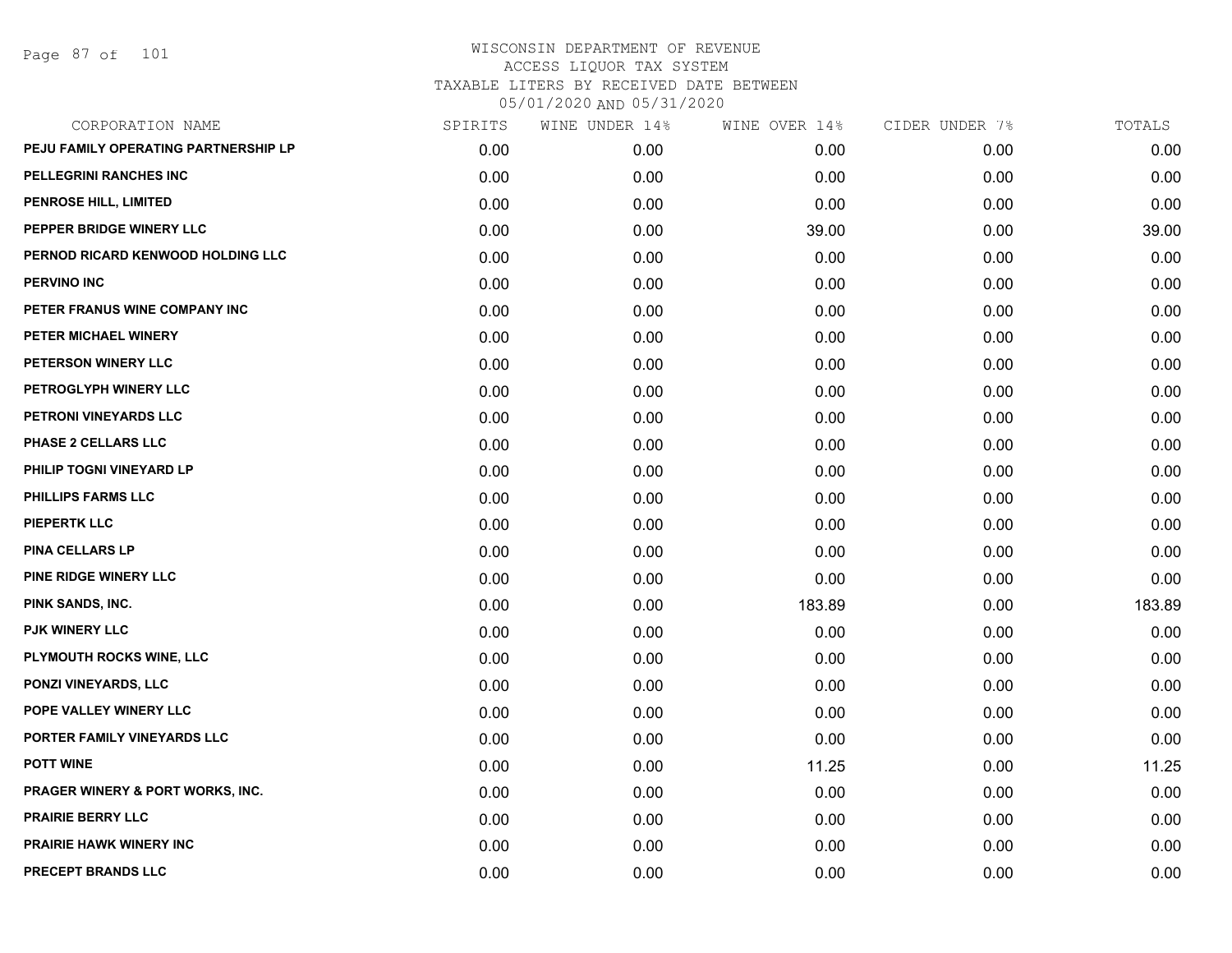Page 88 of 101

| CORPORATION NAME                         | SPIRITS | WINE UNDER 14% | WINE OVER 14% | CIDER UNDER 7% | TOTALS |
|------------------------------------------|---------|----------------|---------------|----------------|--------|
| PREMIUM VINTNERS LLC                     | 0.00    | 0.00           | 0.00          | 0.00           | 0.00   |
| PRESQU'ILE WINERY                        | 0.00    | 0.00           | 0.00          | 0.00           | 0.00   |
| PRIDE MOUNTAIN VINEYARDS LLC             | 0.00    | 0.00           | 0.00          | 0.00           | 0.00   |
| <b>PRINCE MICHEL LLC</b>                 | 0.00    | 0.00           | 0.00          | 0.00           | 0.00   |
| <b>PROMONTORY LLC</b>                    | 0.00    | 0.00           | 0.00          | 0.00           | 0.00   |
| <b>PWG LLC</b>                           | 0.00    | 0.00           | 0.00          | 0.00           | 0.00   |
| <b>QUADY SOUTH WINERY LLC</b>            | 0.00    | 0.00           | 0.00          | 0.00           | 0.00   |
| QUILCEDA CREEK VINTNERS INC              | 0.00    | 0.00           | 0.00          | 0.00           | 0.00   |
| QUIXOTE WINERY, LLC                      | 0.00    | 0.00           | 0.00          | 0.00           | 0.00   |
| <b>RH KEENAN CO</b>                      | 0.00    | 0.00           | 0.00          | 0.00           | 0.00   |
| RADIO-COTEAU WINE CELLARS LLC            | 0.00    | 0.00           | 0.00          | 0.00           | 0.00   |
| <b>RAMAZZOTTI WINES LLC</b>              | 0.00    | 0.00           | 0.00          | 0.00           | 0.00   |
| <b>RAMEY WINE CELLARS INC</b>            | 0.00    | 0.00           | 0.00          | 0.00           | 0.00   |
| <b>RAPTOR RIDGE WINERY LLC</b>           | 0.00    | 0.00           | 0.00          | 0.00           | 0.00   |
| <b>RASA VINEYARDS, LLC</b>               | 0.00    | 0.00           | 0.00          | 0.00           | 0.00   |
| <b>RASMUSSEN FAMILY WINES, LLC</b>       | 0.00    | 0.00           | 0.00          | 0.00           | 0.00   |
| <b>RAYMOND SIGNORELLO</b>                | 0.00    | 0.00           | 0.00          | 0.00           | 0.00   |
| <b>RAYMOND VINEYARD &amp; CELLAR INC</b> | 0.00    | 0.00           | 0.00          | 0.00           | 0.00   |
| <b>RB WINE ASSOCIATES LLC</b>            | 0.00    | 0.00           | 0.00          | 0.00           | 0.00   |
| <b>RBZ VINEYARDS LLC</b>                 | 0.00    | 0.00           | 0.00          | 0.00           | 0.00   |
| <b>RED CAR WINE COMPANY LLC</b>          | 0.00    | 0.00           | 0.00          | 0.00           | 0.00   |
| RED HILLS CELLARS, LLC                   | 0.00    | 0.00           | 0.00          | 0.00           | 0.00   |
| <b>RED MARE WINES LLC</b>                | 0.00    | 0.00           | 0.00          | 0.00           | 0.00   |
| <b>RED OAK VINEYARD INC</b>              | 0.00    | 0.00           | 0.00          | 0.00           | 0.00   |
| <b>REGENERATIVE GIFT, LLC</b>            | 0.00    | 0.00           | 0.00          | 0.00           | 0.00   |
| <b>REGUSCI WINERY INC</b>                | 0.00    | 0.00           | 0.00          | 0.00           | 0.00   |
| <b>REVANA FAMILY PARTNERS LP</b>         | 0.00    | 0.00           | 0.00          | 0.00           | 0.00   |
| <b>REVANA FAMILY PARTNERS LP</b>         | 0.00    | 0.00           | 0.00          | 0.00           | 0.00   |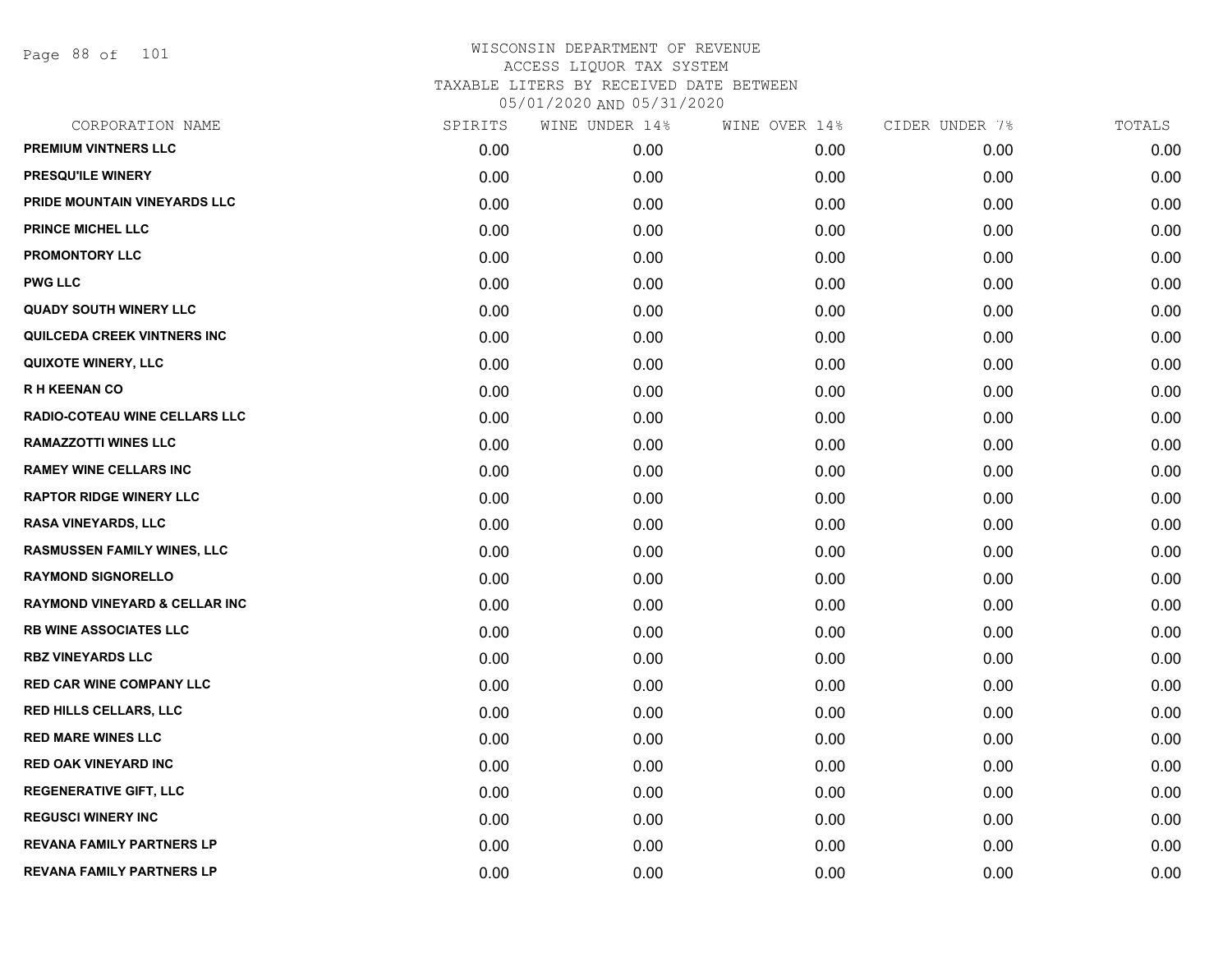Page 89 of 101

| CORPORATION NAME                          | SPIRITS | WINE UNDER 14% | WINE OVER 14% | CIDER UNDER 7% | TOTALS |
|-------------------------------------------|---------|----------------|---------------|----------------|--------|
| <b>REVELRY VINTNERS LLC</b>               | 0.00    | 0.00           | 0.00          | 0.00           | 0.00   |
| <b>REYNOLDS CREATIVE PRODUCTS INC</b>     | 0.00    | 0.00           | 0.00          | 0.00           | 0.00   |
| <b>RH WINERY LLC</b>                      | 0.00    | 0.00           | 0.00          | 0.00           | 0.00   |
| <b>RHYS VINEYARDS LLC</b>                 | 0.00    | 0.00           | 0.00          | 0.00           | 0.00   |
| <b>RICHARD E LIBBY</b>                    | 0.00    | 0.00           | 0.00          | 0.00           | 0.00   |
| <b>RICHARD FORTUNE</b>                    | 0.00    | 0.00           | 0.00          | 0.00           | 0.00   |
| <b>RIDGE VINEYARDS INC</b>                | 0.00    | 0.00           | 0.00          | 0.00           | 0.00   |
| <b>RIGHT SIDE LLC</b>                     | 0.00    | 0.00           | 0.00          | 0.00           | 0.00   |
| <b>RIO LOBO LLC</b>                       | 0.00    | 0.00           | 0.00          | 0.00           | 0.00   |
| RIVER BEND VINEYARD & WINERY LLC          | 0.00    | 0.00           | 0.00          | 0.00           | 0.00   |
| <b>RIVER VALLEY VINEYARD INC</b>          | 0.00    | 0.00           | 0.00          | 0.00           | 0.00   |
| <b>RIVERBENCH LLC</b>                     | 0.00    | 0.00           | 0.00          | 0.00           | 0.00   |
| <b>ROBERT CRAIG WINERY LP</b>             | 0.00    | 0.00           | 0.00          | 0.00           | 0.00   |
| <b>ROBERT DUNNING</b>                     | 0.00    | 0.00           | 0.00          | 0.00           | 0.00   |
| <b>ROBERT FOLEY LLC</b>                   | 0.00    | 0.00           | 0.00          | 0.00           | 0.00   |
| <b>ROBERT J BRAKESMAN</b>                 | 0.00    | 0.00           | 0.00          | 0.00           | 0.00   |
| <b>ROBERT J FOWLER</b>                    | 0.00    | 0.00           | 0.00          | 0.00           | 0.00   |
| <b>ROBERT L HUDSON</b>                    | 0.00    | 0.00           | 0.00          | 0.00           | 0.00   |
| <b>ROBERT MUELLER CELLARS</b>             | 0.00    | 0.00           | 0.00          | 0.00           | 0.00   |
| <b>ROBERT YOUNG ESTATE WINERY LLC</b>     | 0.00    | 0.00           | 0.00          | 0.00           | 0.00   |
| <b>ROBIN PFEIFFER</b>                     | 0.00    | 0.00           | 0.00          | 0.00           | 0.00   |
| <b>ROBLAR LLC</b>                         | 0.00    | 0.00           | 0.00          | 0.00           | 0.00   |
| <b>ROCCA FAMILY VINEYARDS INC</b>         | 0.00    | 0.00           | 0.00          | 0.00           | 0.00   |
| <b>ROCHE WINERY LLC</b>                   | 0.00    | 0.00           | 0.00          | 0.00           | 0.00   |
| <b>ROCHIOLI VINEYARD &amp; WINERY LLC</b> | 0.00    | 0.00           | 0.00          | 0.00           | 0.00   |
| <b>ROCK N WOOL WINERY LLC</b>             | 0.00    | 0.00           | 0.00          | 0.00           | 0.00   |
| <b>ROCK WALL WINE COMPANY INC</b>         | 0.00    | 0.00           | 0.00          | 0.00           | 0.00   |
| <b>ROEDERER ESTATE INC</b>                | 0.00    | 0.00           | 0.00          | 0.00           | 0.00   |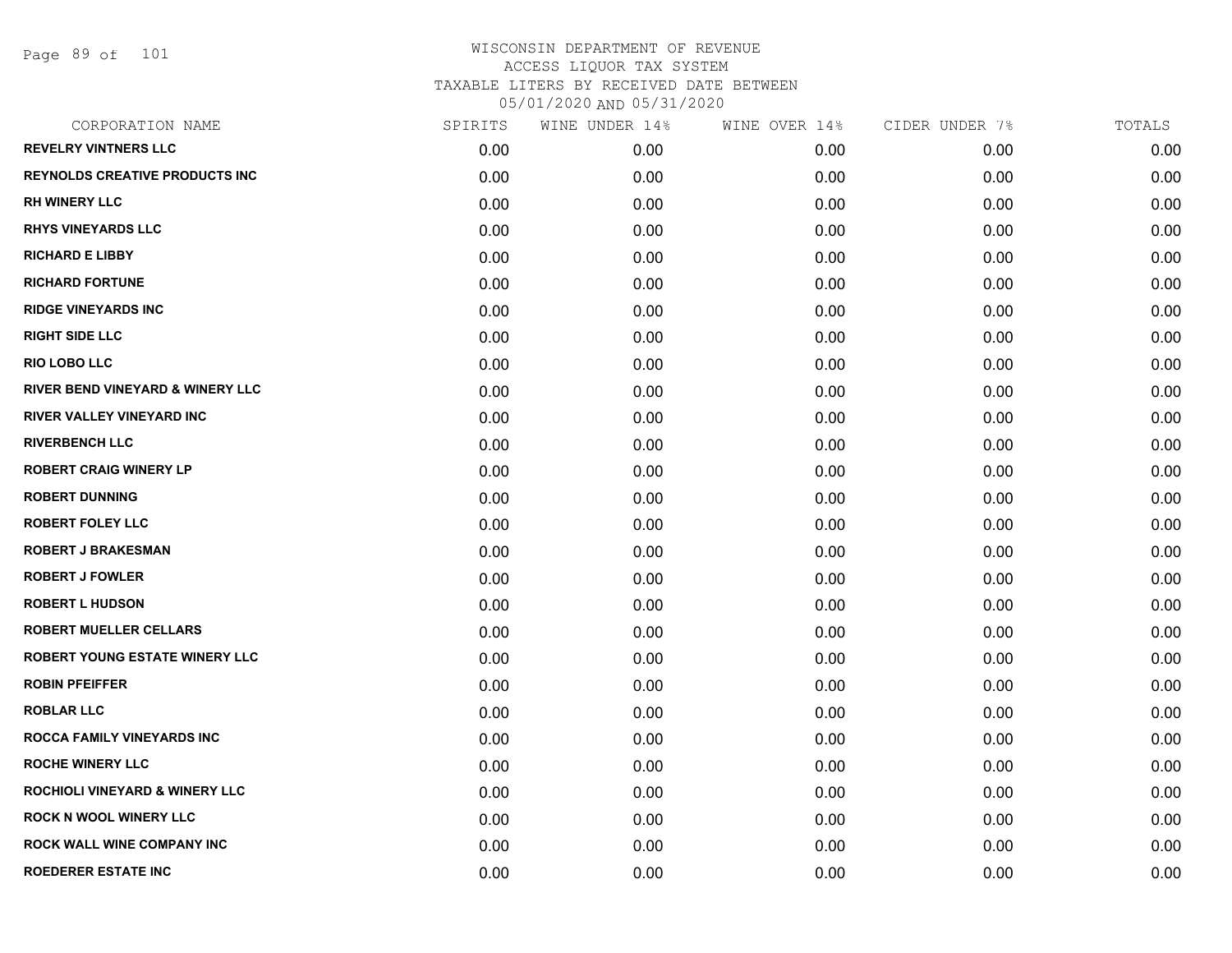Page 90 of 101

| CORPORATION NAME                     | SPIRITS | WINE UNDER 14% | WINE OVER 14% | CIDER UNDER 7% | TOTALS |
|--------------------------------------|---------|----------------|---------------|----------------|--------|
| <b>ROGER PENG</b>                    | 0.00    | 0.00           | 0.00          | 0.00           | 0.00   |
| <b>ROMBAUER VINEYARDS INC</b>        | 0.00    | 0.00           | 0.00          | 0.00           | 0.00   |
| <b>RONALD L FENOLIO</b>              | 0.00    | 0.00           | 0.00          | 0.00           | 0.00   |
| <b>RONALD T RUBIN</b>                | 0.00    | 0.00           | 0.00          | 0.00           | 0.00   |
| <b>ROUND HILL CELLARS</b>            | 0.00    | 0.00           | 0.00          | 0.00           | 0.00   |
| <b>ROUND POND ESTATE LLC</b>         | 0.00    | 0.00           | 0.00          | 0.00           | 0.00   |
| RRJ REAL PROPERTIES LLC              | 0.00    | 0.00           | 0.00          | 0.00           | 0.00   |
| <b>RUDD WINES INC</b>                | 0.00    | 0.00           | 0.00          | 0.00           | 0.00   |
| <b>RUDIUS WINES, LLC</b>             | 0.00    | 0.00           | 0.00          | 0.00           | 0.00   |
| RUSHFORD MEADERY AND WINERY LLC      | 0.00    | 0.00           | 0.00          | 0.00           | 0.00   |
| <b>RUSSIAN RIVER WINES, LLC</b>      | 0.00    | 0.00           | 0.00          | 0.00           | 0.00   |
| RUTHERFORD HILL WINERY LLC           | 0.00    | 0.00           | 0.00          | 0.00           | 0.00   |
| <b>RYAN K ZAHLER</b>                 | 0.00    | 0.00           | 0.00          | 0.00           | 0.00   |
| <b>RYAN PRELLWITZ</b>                | 0.00    | 0.00           | 0.00          | 0.00           | 0.00   |
| <b>SLJ GROUP INC</b>                 | 0.00    | 0.00           | 0.00          | 0.00           | 0.00   |
| <b>SAARLOOS ESTATE VINEYARDS LLC</b> | 0.00    | 0.00           | 0.00          | 0.00           | 0.00   |
| <b>SAINTSBURY LLC</b>                | 0.00    | 0.00           | 0.00          | 0.00           | 0.00   |
| <b>SAMUEL P BAXTER</b>               | 0.00    | 0.00           | 0.00          | 0.00           | 0.00   |
| <b>SANDHI VINTNERS LLC</b>           | 0.00    | 0.00           | 0.00          | 0.00           | 0.00   |
| <b>SANDPOINT WINES</b>               | 0.00    | 0.00           | 0.00          | 0.00           | 0.00   |
| <b>SANFORD WINERY COMPANY LP</b>     | 0.00    | 0.00           | 0.00          | 0.00           | 0.00   |
| <b>SANS LIEGE INC</b>                | 0.00    | 0.00           | 0.00          | 0.00           | 0.00   |
| <b>SANTA YNEZ WINE CORP.</b>         | 0.00    | 0.00           | 0.00          | 0.00           | 0.00   |
| <b>SARAH J SHADONIX</b>              | 0.00    | 0.00           | 0.00          | 0.00           | 0.00   |
| <b>SAUCELITO CANYON LP</b>           | 0.00    | 0.00           | 0.00          | 0.00           | 0.00   |
| SAVANNAH CHANELLE VINEYARDS INC      | 0.00    | 0.00           | 0.00          | 0.00           | 0.00   |
| <b>SAVIAH ROSE WINERY LLC</b>        | 0.00    | 0.00           | 0.00          | 0.00           | 0.00   |
| <b>SAXUM VINEYARDS INC</b>           | 0.00    | 0.00           | 0.00          | 0.00           | 0.00   |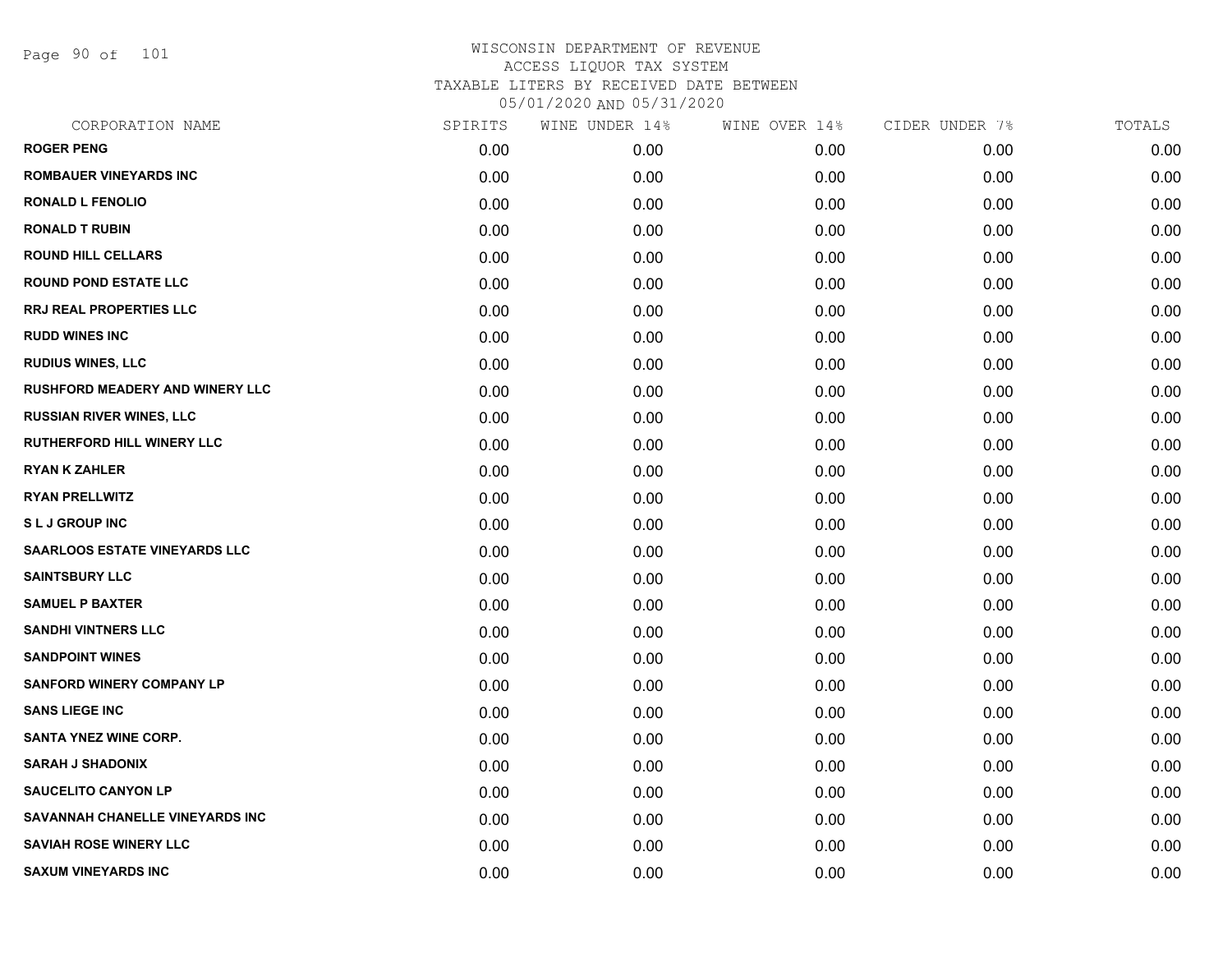| CORPORATION NAME                              | SPIRITS | WINE UNDER 14% | WINE OVER 14% | CIDER UNDER 7% | TOTALS |
|-----------------------------------------------|---------|----------------|---------------|----------------|--------|
| <b>SBRAGIA FAMILY VINEYARDS LLC</b>           | 0.00    | 0.00           | 0.00          | 0.00           | 0.00   |
| <b>SCHEID VINEYARDS CALIFORNIA INC</b>        | 0.00    | 0.00           | 0.00          | 0.00           | 0.00   |
| <b>SCHLOSSADLER INC</b>                       | 0.00    | 0.00           | 0.00          | 0.00           | 0.00   |
| <b>SCHRADER CELLARS LLC</b>                   | 0.00    | 0.00           | 0.00          | 0.00           | 0.00   |
| <b>SCHRAMSBERG VINEYARDS CO INC</b>           | 0.00    | 0.00           | 0.00          | 0.00           | 0.00   |
| <b>SCHUG WINERY LLC</b>                       | 0.00    | 0.00           | 0.00          | 0.00           | 0.00   |
| <b>SCHWEIGER VINEYARDS INC</b>                | 0.00    | 0.00           | 0.00          | 0.00           | 0.00   |
| <b>SCREAMING EAGLE LLC</b>                    | 0.00    | 0.00           | 0.00          | 0.00           | 0.00   |
| <b>SEA SMOKE INC</b>                          | 0.00    | 0.00           | 0.00          | 0.00           | 0.00   |
| <b>SEAVER VINEYARDS LLC</b>                   | 0.00    | 0.00           | 0.00          | 0.00           | 0.00   |
| <b>SEAVEY VINEYARD LP</b>                     | 0.00    | 0.00           | 0.00          | 0.00           | 0.00   |
| <b>SEBASTOPOL VINEYARDS &amp; WINERY CORP</b> | 0.00    | 0.00           | 0.00          | 0.00           | 0.00   |
| <b>SELBY ENTERPRISES INC</b>                  | 0.00    | 0.00           | 0.00          | 0.00           | 0.00   |
| <b>SEQUOIA GROVE VINEYARDS LP</b>             | 0.00    | 0.00           | 0.00          | 0.00           | 0.00   |
| <b>SEVEN STONES WINERY LLC</b>                | 0.00    | 0.00           | 0.00          | 0.00           | 0.00   |
| <b>SFW, LLC</b>                               | 0.00    | 0.00           | 0.00          | 0.00           | 0.00   |
| <b>SFW, LLC</b>                               | 0.00    | 0.00           | 0.00          | 0.00           | 0.00   |
| <b>SHADY LADIES LLC</b>                       | 0.00    | 0.00           | 0.00          | 0.00           | 0.00   |
| <b>SHADYBROOK ESTATE LLC</b>                  | 0.00    | 0.00           | 0.00          | 0.00           | 0.00   |
| <b>SHAFER VINEYARDS INC</b>                   | 0.00    | 0.00           | 0.00          | 0.00           | 0.00   |
| <b>SHANNON RIDGE INC</b>                      | 0.00    | 10.50          | 15.75         | 0.00           | 26.25  |
| <b>SHARON L PINGEL</b>                        | 0.00    | 0.00           | 0.00          | 0.00           | 0.00   |
| SHELDRAKE POINT VINEYARD LLC                  | 0.00    | 0.00           | 0.00          | 0.00           | 0.00   |
| SHELTON-MACKENZIE WINE COMPANY                | 0.00    | 0.00           | 0.00          | 0.00           | 0.00   |
| <b>SHERRY HARDIE</b>                          | 0.00    | 0.00           | 0.00          | 0.00           | 0.00   |
| <b>SHERWIN FAMILY VINEYARDS LLC</b>           | 0.00    | 0.00           | 0.00          | 0.00           | 0.00   |
| <b>SILVER OAK WINE CELLARS LLC</b>            | 0.00    | 0.00           | 0.00          | 0.00           | 0.00   |
| SILVER TRIDENT WINERY LLC                     | 0.00    | 0.00           | 0.00          | 0.00           | 0.00   |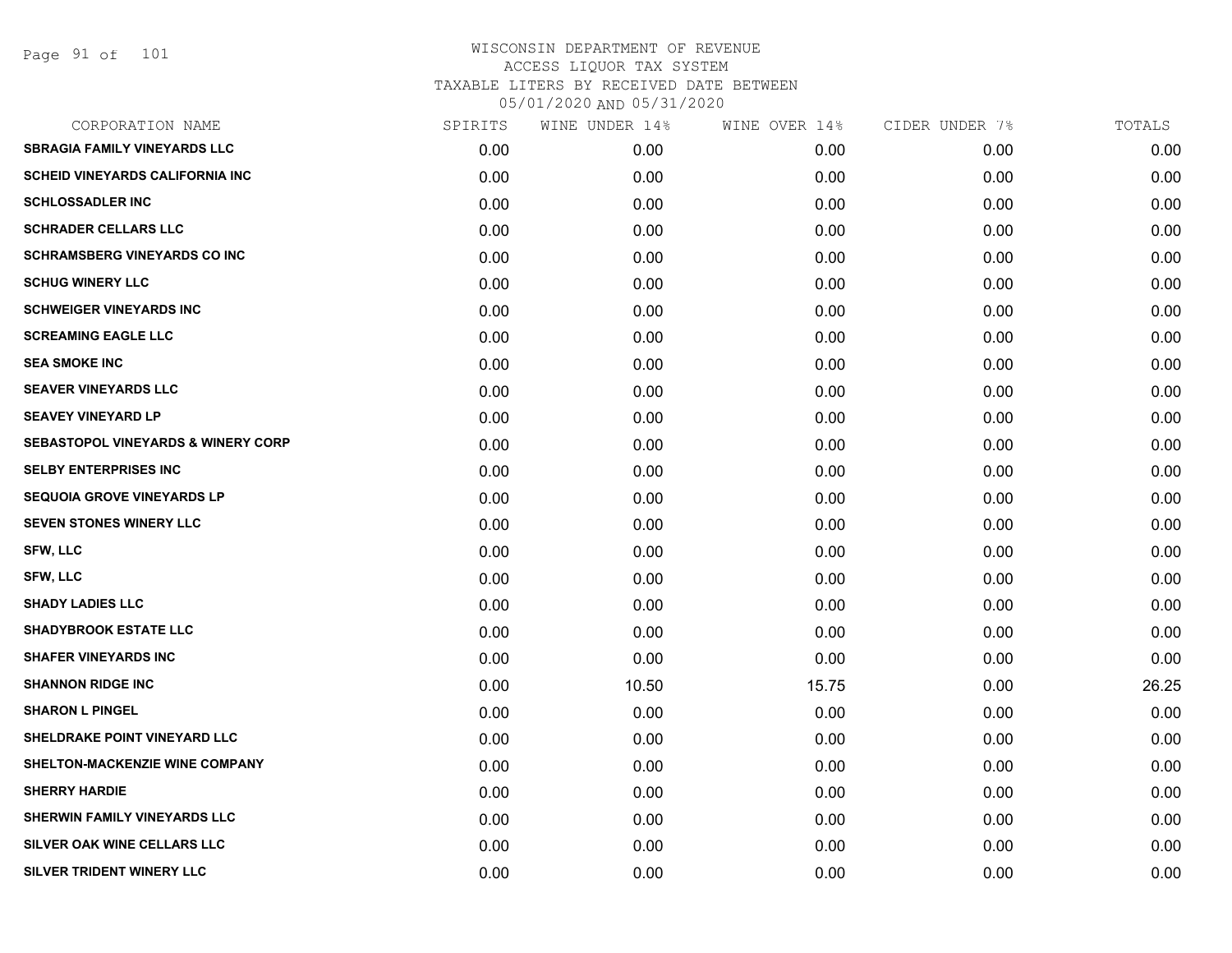Page 92 of 101

| CORPORATION NAME                           | SPIRITS | WINE UNDER 14% | WINE OVER 14% | CIDER UNDER 7% | TOTALS |
|--------------------------------------------|---------|----------------|---------------|----------------|--------|
| <b>SINE QUA NON INC</b>                    | 0.00    | 0.00           | 0.00          | 0.00           | 0.00   |
| SINNIPEE VALLEY VINEYARD LLC               | 0.00    | 0.00           | 0.00          | 0.00           | 0.00   |
| <b>SINSKEY VINEYARDS INC</b>               | 0.00    | 0.00           | 0.00          | 0.00           | 0.00   |
| <b>SIX SIGMA WINERY LLC</b>                | 0.00    | 0.00           | 0.00          | 0.00           | 0.00   |
| <b>SKYWALKER VINEYARDS, LLC</b>            | 0.00    | 0.00           | 0.00          | 0.00           | 0.00   |
| SLEIGHT OF HAND CELLARS, LLC               | 0.00    | 0.00           | 0.00          | 0.00           | 0.00   |
| <b>SMALL VINES WINES INC</b>               | 0.00    | 0.00           | 0.00          | 0.00           | 0.00   |
| SMITH ANDERSON ENTERPRISES INC             | 0.00    | 0.00           | 0.00          | 0.00           | 0.00   |
| <b>SOCIAL ENJOYMENTS LLC</b>               | 0.00    | 0.00           | 0.00          | 0.00           | 0.00   |
| <b>SOKOL BLOSSER LTD</b>                   | 0.00    | 0.00           | 0.00          | 0.00           | 0.00   |
| <b>SOMERSTON WINE COMPANY, LLC</b>         | 0.00    | 0.00           | 0.00          | 0.00           | 0.00   |
| <b>SONJA MAGDEVSKI</b>                     | 0.00    | 0.00           | 0.00          | 0.00           | 0.00   |
| SONOMA VINEYARD COMPANY, INC.              | 0.00    | 0.00           | 0.00          | 0.00           | 0.00   |
| SONOMA-CUTRER VINEYARDS INC                | 0.00    | 0.00           | 0.00          | 0.00           | 0.00   |
| <b>SOQUEL VINEYARDS</b>                    | 0.00    | 0.00           | 0.00          | 0.00           | 0.00   |
| <b>SOUTH COAST WINERY INC</b>              | 0.00    | 0.00           | 0.00          | 0.00           | 0.00   |
| <b>SP GROSSNICKLE LLC</b>                  | 0.00    | 0.00           | 0.00          | 0.00           | 0.00   |
| <b>SPANOS BERBERIAN WINERY LLC</b>         | 0.00    | 0.00           | 0.00          | 0.00           | 0.00   |
| <b>SPARKLING OREGON LLC</b>                | 0.00    | 0.00           | 0.00          | 0.00           | 0.00   |
| SPIRITS OF NORWAY VINEYARD LLC             | 0.00    | 0.00           | 0.00          | 0.00           | 0.00   |
| <b>SPOTTSWOODE WINERY INC</b>              | 0.00    | 0.00           | 0.00          | 0.00           | 0.00   |
| SPRECHER BREWING COMPANY, LLC              | 0.00    | 0.00           | 0.00          | 0.00           | 0.00   |
| <b>SPRING MOUNTAIN VINEYARD INC</b>        | 0.00    | 0.00           | 0.00          | 0.00           | 0.00   |
| <b>SPURGEON VINEYARDS &amp; WINERY LLC</b> | 0.00    | 0.00           | 0.00          | 0.00           | 0.00   |
| <b>SQUIX LLC</b>                           | 0.00    | 0.00           | 0.00          | 0.00           | 0.00   |
| <b>ST HELENA ESTATE LLC</b>                | 0.00    | 0.00           | 0.00          | 0.00           | 0.00   |
| <b>ST JAMES WINERY INC</b>                 | 0.00    | 0.00           | 0.00          | 0.00           | 0.00   |
| ST JULIAN WINE COMPANY INC                 | 0.00    | 0.00           | 0.00          | 0.00           | 0.00   |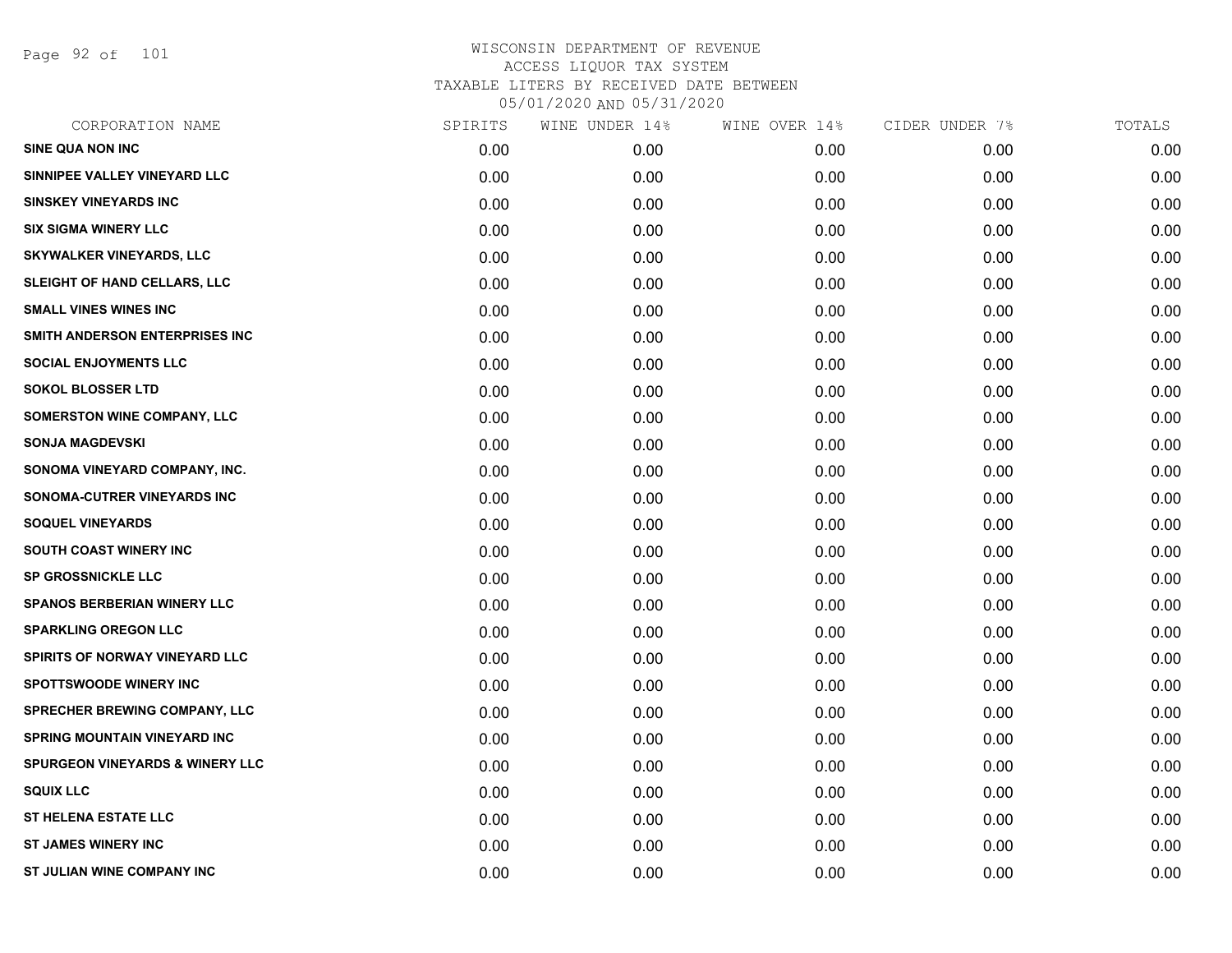Page 93 of 101

| CORPORATION NAME                    | SPIRITS | WINE UNDER 14% | WINE OVER 14% | CIDER UNDER 7% | TOTALS |
|-------------------------------------|---------|----------------|---------------|----------------|--------|
| <b>ST SUPERY INC</b>                | 0.00    | 0.00           | 0.00          | 0.00           | 0.00   |
| ST. FRANCIS WINERY & VINEYARD L.P.  | 0.00    | 0.00           | 0.00          | 0.00           | 0.00   |
| STAGLIN FAMILY VINEYARD LLC         | 0.00    | 0.00           | 0.00          | 0.00           | 0.00   |
| <b>STAG'S LEAP WINE CELLARS LLC</b> | 0.00    | 0.00           | 0.00          | 0.00           | 0.00   |
| <b>STANDING JOURNEY LLC</b>         | 0.00    | 0.00           | 0.00          | 0.00           | 0.00   |
| <b>STANLEY R BOYD</b>               | 0.00    | 0.00           | 0.00          | 0.00           | 0.00   |
| STE. MICHELLE WINE ESTATES LTD.     | 0.00    | 0.00           | 0.00          | 0.00           | 0.00   |
| <b>STEDUM PROPERTIES LLC</b>        | 0.00    | 0.00           | 0.00          | 0.00           | 0.00   |
| <b>STEFFENS FAMILY WINES LLC</b>    | 0.00    | 0.00           | 0.00          | 0.00           | 0.00   |
| <b>STEPHAN VINEYARD INC</b>         | 0.00    | 0.00           | 0.00          | 0.00           | 0.00   |
| <b>STEPHEN A MCPHERSON</b>          | 0.00    | 0.00           | 0.00          | 0.00           | 0.00   |
| <b>STEPHEN M KENNEDY</b>            | 0.00    | 0.00           | 0.00          | 0.00           | 0.00   |
| <b>STEPHEN M REUSTLE</b>            | 0.00    | 0.00           | 0.00          | 0.00           | 0.00   |
| <b>STEVE MANNEBACH</b>              | 0.00    | 0.00           | 3.00          | 0.00           | 3.00   |
| <b>STEVEN DEBAKER</b>               | 0.00    | 0.00           | 0.00          | 0.00           | 0.00   |
| STEVEN M & JUDITH A JACOBSON LLC    | 0.00    | 0.00           | 0.00          | 0.00           | 0.00   |
| <b>STEVEN N LEDSON</b>              | 0.00    | 0.00           | 0.00          | 0.00           | 0.00   |
| <b>STEVEN TONELLA</b>               | 0.00    | 0.00           | 0.00          | 0.00           | 0.00   |
| <b>STEWART CELLARS, LLC</b>         | 0.00    | 0.00           | 0.00          | 0.00           | 0.00   |
| <b>STOLLER VINEYARDS INC</b>        | 0.00    | 0.00           | 0.00          | 0.00           | 0.00   |
| <b>STOLPMAN VINEYARDS LLC</b>       | 0.00    | 0.00           | 0.00          | 0.00           | 0.00   |
| <b>STONE EDGE WINERY LLC</b>        | 0.00    | 0.00           | 0.00          | 0.00           | 0.00   |
| <b>STONE HILL WINE CO INC</b>       | 0.00    | 0.00           | 0.00          | 0.00           | 0.00   |
| STONE WOLF VINEYARDS, LLC           | 0.00    | 0.00           | 0.00          | 0.00           | 0.00   |
| <b>STONECUSHION INC</b>             | 0.00    | 0.00           | 0.00          | 0.00           | 0.00   |
| STONEHAUS WINERY, INC.              | 0.00    | 0.00           | 0.00          | 0.00           | 0.00   |
| <b>STONES THROW WINERY INC</b>      | 0.00    | 0.00           | 0.00          | 0.00           | 0.00   |
| <b>STONY HILL VINEYARD INC</b>      | 0.00    | 0.00           | 0.00          | 0.00           | 0.00   |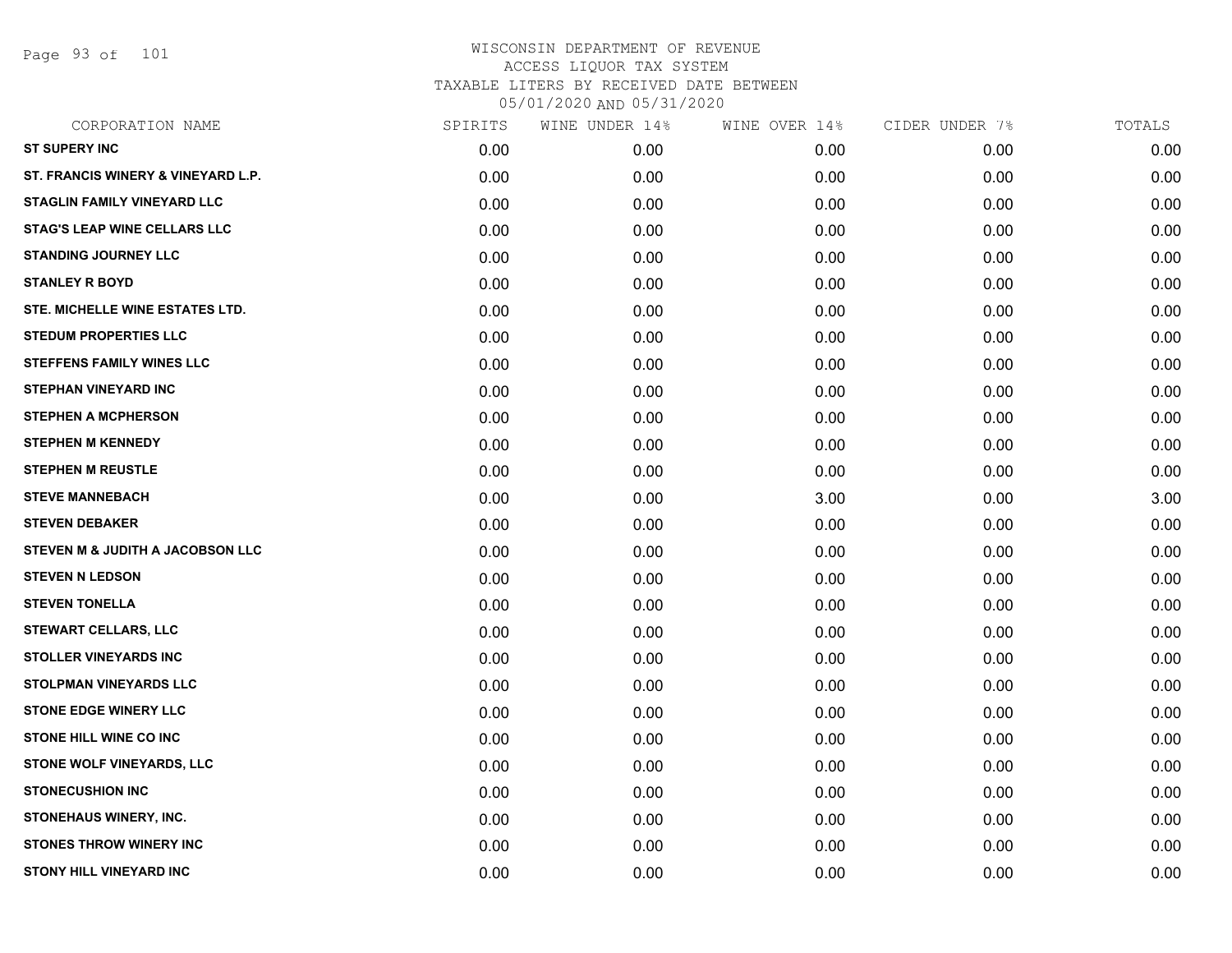Page 94 of 101

| CORPORATION NAME                           | SPIRITS | WINE UNDER 14% | WINE OVER 14% | CIDER UNDER 7% | TOTALS |
|--------------------------------------------|---------|----------------|---------------|----------------|--------|
| STORYBOOK MOUNTAIN WINERY INC              | 0.00    | 0.00           | 0.00          | 0.00           | 0.00   |
| <b>STRALA VINEYARDS, LLC</b>               | 0.00    | 0.00           | 0.00          | 0.00           | 0.00   |
| <b>STRATEGY PARTNERS INTERNATIONAL</b>     | 0.00    | 0.00           | 0.00          | 0.00           | 0.00   |
| SULPHUR SPRINGS WINERY LLC                 | 0.00    | 0.00           | 0.00          | 0.00           | 0.00   |
| <b>SUMMERWOOD WINERY &amp; INN INC</b>     | 0.00    | 0.00           | 0.00          | 0.00           | 0.00   |
| <b>SUNSET HOLLOW RANCH</b>                 | 0.00    | 0.00           | 0.00          | 0.00           | 0.00   |
| <b>SUNSET POINT WINERY LLC</b>             | 0.00    | 0.00           | 0.00          | 0.00           | 0.00   |
| <b>SUNSTONE VINEYARDS &amp; WINERY INC</b> | 0.00    | 0.00           | 0.00          | 0.00           | 0.00   |
| <b>SUSAN M BOSWELL</b>                     | 0.00    | 0.00           | 0.00          | 0.00           | 0.00   |
| <b>SUTTER HOME WINERY INC</b>              | 0.00    | 0.00           | 0.00          | 0.00           | 0.00   |
| <b>SWEAZEY WINERY INVESTMENT LLC</b>       | 0.00    | 0.00           | 0.00          | 0.00           | 0.00   |
| <b>SWEDISH HILL VINEYARD INC</b>           | 0.00    | 0.00           | 0.00          | 0.00           | 0.00   |
| <b>SWEET CHEEKS VINEYARDS INC</b>          | 0.00    | 0.00           | 0.00          | 0.00           | 0.00   |
| <b>TABLAS CREEK VINEYARD LP</b>            | 0.00    | 0.00           | 0.00          | 0.00           | 0.00   |
| <b>TAFT STREET INC</b>                     | 0.00    | 0.00           | 0.00          | 0.00           | 0.00   |
| <b>TAKARA SAKE USA INC</b>                 | 0.00    | 0.00           | 0.00          | 0.00           | 0.00   |
| <b>TALLEY VINEYARDS INC</b>                | 0.00    | 0.00           | 0.00          | 0.00           | 0.00   |
| <b>TAMBER BEY VINEYARDS LLC</b>            | 0.00    | 0.00           | 0.00          | 0.00           | 0.00   |
| <b>TANDEM WINES LLC</b>                    | 0.00    | 0.00           | 0.00          | 0.00           | 0.00   |
| <b>TARA BELLA WINERY LLC</b>               | 0.00    | 0.00           | 0.00          | 0.00           | 0.00   |
| <b>TEALE CREEK ASSOCIATES</b>              | 0.00    | 0.00           | 0.00          | 0.00           | 0.00   |
| <b>TELAYA, LLC</b>                         | 0.00    | 0.00           | 0.00          | 0.00           | 0.00   |
| <b>TENBA RIDGE WINERY LLC</b>              | 0.00    | 0.00           | 0.00          | 0.00           | 0.00   |
| <b>TERRA VINUM LLC</b>                     | 0.00    | 0.00           | 0.00          | 0.00           | 0.00   |
| <b>TERRAVANT WINE COMPANY LLC</b>          | 0.00    | 0.00           | 0.00          | 0.00           | 0.00   |
| <b>TESTAROSSA VINEYARDS LLC</b>            | 0.00    | 0.00           | 0.00          | 0.00           | 0.00   |
| <b>TEXAS FULFILLMENT SERVICES</b>          | 0.00    | 0.00           | 0.00          | 0.00           | 0.00   |
| THATCH WINERY, LLC                         | 0.00    | 0.00           | 0.00          | 0.00           | 0.00   |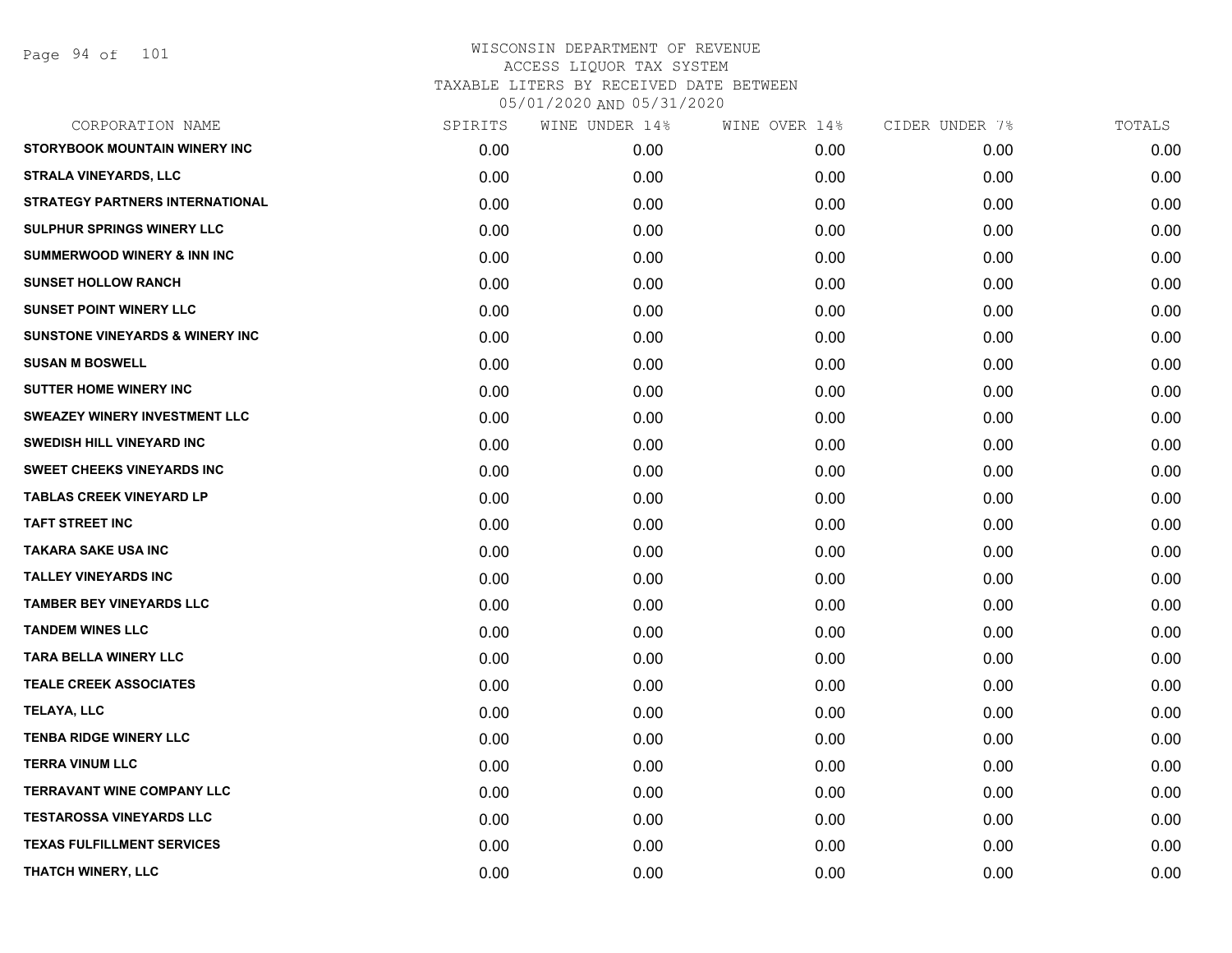Page 95 of 101

| CORPORATION NAME                          | SPIRITS | WINE UNDER 14% | WINE OVER 14% | CIDER UNDER 7% | TOTALS      |
|-------------------------------------------|---------|----------------|---------------|----------------|-------------|
| THE ALIXIR COMPANY                        | 0.00    | 0.00           | 0.00          | 0.00           | 0.00        |
| THE BIALE ESTATE                          | 0.00    | 0.00           | 0.00          | 0.00           | 0.00        |
| THE BLEECHER FAMILY TRUST                 | 0.00    | 0.00           | 69.75         | 0.00           | 69.75       |
| THE BRANDER VINEYARD                      | 0.00    | 0.00           | 0.00          | 0.00           | 0.00        |
| THE BREMER GROUP, LLC                     | 0.00    | 0.00           | 0.00          | 0.00           | 0.00        |
| THE GAINEY VINEYARD                       | 0.00    | 0.00           | 0.00          | 0.00           | 0.00        |
| THE HARDER GROUP INC                      | 0.00    | 0.00           | 0.00          | 0.00           | 0.00        |
| THE HESS COLLECTION WINERY                | 0.00    | 0.00           | 0.00          | 0.00           | 0.00        |
| THE HOGUE CELLARS LTD                     | 0.00    | 0.00           | 0.00          | 0.00           | 0.00        |
| THE INFINITE MONKEY THEOREM INC           | 0.00    | 0.00           | 0.00          | 0.00           | 0.00        |
| THE LITTORAI WINES                        | 0.00    | 0.00           | 0.00          | 0.00           | 0.00        |
| THE LOCK AGRICULTURAL VENTURES LLC        | 0.00    | 0.00           | 0.00          | 0.00           | 0.00        |
| THE MASCOT WINE, LLC                      | 0.00    | 0.00           | 0.00          | 0.00           | 0.00        |
| THE MEEKER VINEYARD                       | 0.00    | $-7,595.71$    | 364.50        | 0.00           | $-7,231.21$ |
| THE MORLET SELECTION INC                  | 0.00    | 0.00           | 0.00          | 0.00           | 0.00        |
| THE MORNE WINE COMPANY                    | 0.00    | 46.50          | 7.50          | 0.00           | 54.00       |
| THE OJAI VINEYARD INC                     | 0.00    | 0.00           | 0.00          | 0.00           | 0.00        |
| THE RED STITCH WINE GROUP, LLC            | 0.00    | 0.00           | 0.00          | 0.00           | 0.00        |
| THE RUM TREE, INC.                        | 0.00    | 0.00           | 0.00          | 0.00           | 0.00        |
| THE SHORES OF FAIRHAVEN INC               | 0.00    | 0.00           | 0.00          | 0.00           | 0.00        |
| THE SILVERADO VINEYARDS                   | 0.00    | 0.00           | 0.00          | 0.00           | 0.00        |
| THE VINEYARD LLC                          | 0.00    | 0.00           | 0.00          | 0.00           | 0.00        |
| THE WILLIAMSBURG WINERY LTD               | 0.00    | 0.00           | 0.00          | 0.00           | 0.00        |
| THE WINE GROUP INC                        | 0.00    | 0.00           | 0.00          | 0.00           | 0.00        |
| THE WINE VINEYARD LLC                     | 0.00    | 0.00           | 0.00          | 0.00           | 0.00        |
| THE WOODLAND TRAIL BEVERAGE COMPANY, INC. | 0.00    | 0.00           | 0.00          | 0.00           | 0.00        |
| <b>THERESA HIGH</b>                       | 0.00    | 0.00           | 0.00          | 0.00           | 0.00        |
| THIRTY-ONE PRODUCTION LLC                 | 0.00    | 0.00           | 0.00          | 0.00           | 0.00        |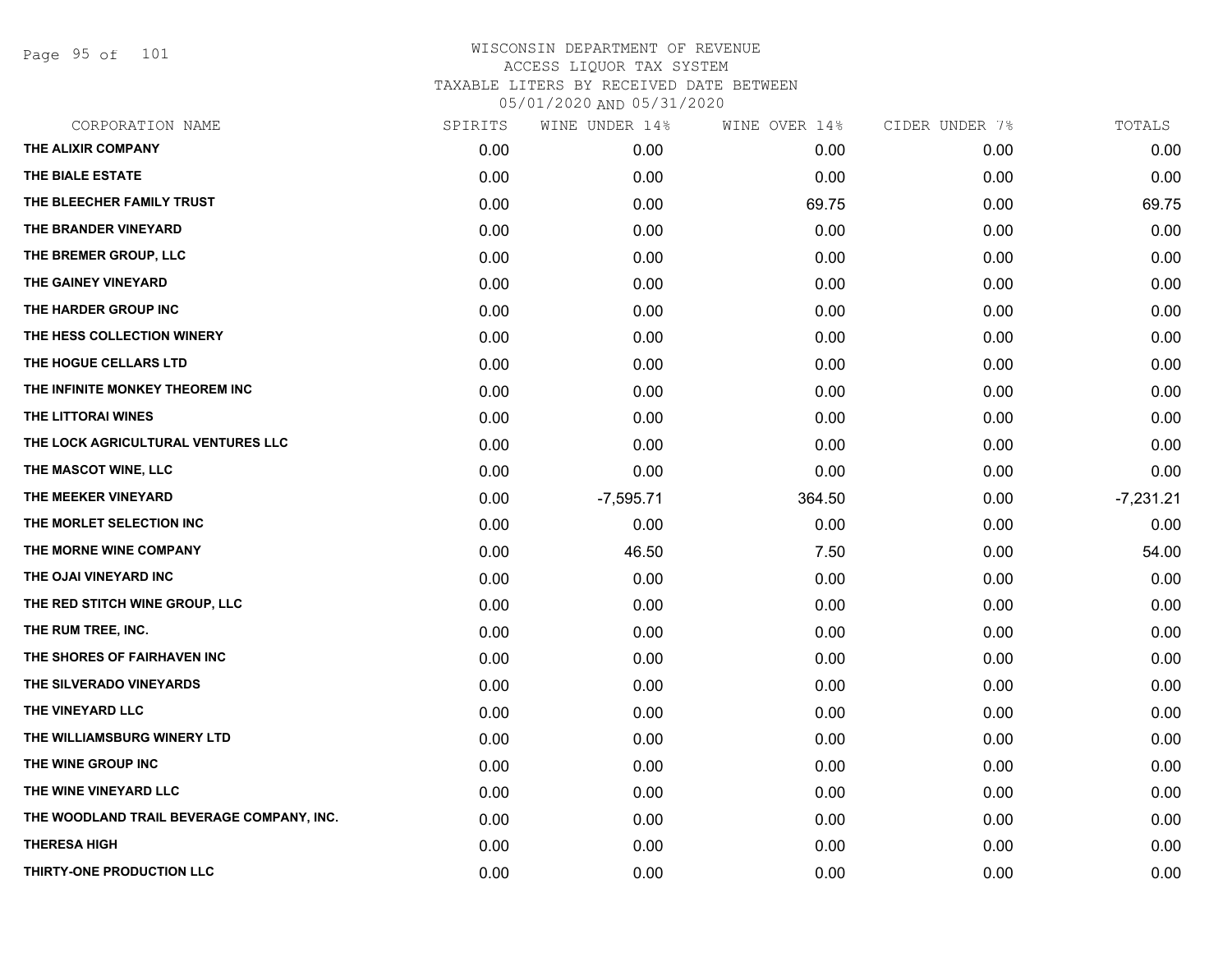Page 96 of 101

| CORPORATION NAME                       | SPIRITS | WINE UNDER 14% | WINE OVER 14% | CIDER UNDER 7% | TOTALS |
|----------------------------------------|---------|----------------|---------------|----------------|--------|
| THIS REALM LLC                         | 0.00    | 0.00           | 0.00          | 0.00           | 0.00   |
| <b>THOMAS C HOFFMAN</b>                | 0.00    | 0.00           | 0.00          | 0.00           | 0.00   |
| THOMAS FOGARTY WINERY LLC              | 0.00    | 0.00           | 0.00          | 0.00           | 0.00   |
| THOMAS L BECKMEN & JUDITH F BECKMEN    | 0.00    | 0.00           | 0.00          | 0.00           | 0.00   |
| <b>THURMAN J RODGERS</b>               | 0.00    | 0.00           | 0.00          | 0.00           | 0.00   |
| <b>THVS CORP</b>                       | 0.00    | 0.00           | 0.00          | 0.00           | 0.00   |
| TIM BLUE WINES LLC                     | 0.00    | 0.00           | 0.00          | 0.00           | 0.00   |
| <b>TIM SLATER</b>                      | 0.00    | 0.00           | 0.00          | 0.00           | 0.00   |
| <b>TIMOTHY D GUILD</b>                 | 0.00    | 0.00           | 0.00          | 0.00           | 0.00   |
| <b>TIMOTHY P MCDONALD</b>              | 0.00    | 0.00           | 0.00          | 0.00           | 0.00   |
| TMR WINE COMPANY LLC                   | 0.00    | 0.00           | 0.00          | 0.00           | 0.00   |
| TOAD HOLLOW VINEYARDS INC              | 0.00    | 0.00           | 0.00          | 0.00           | 0.00   |
| <b>TOBIN J HEMINWAY</b>                | 0.00    | 0.00           | 0.00          | 0.00           | 0.00   |
| <b>TOBIN JAMES CELLARS</b>             | 0.00    | 0.00           | 0.00          | 0.00           | 0.00   |
| <b>TODD KUEHL</b>                      | 0.00    | 0.00           | 0.00          | 0.00           | 0.00   |
| <b>TOLLIVER RANCH BRANDS LLC</b>       | 0.00    | 0.00           | 0.00          | 0.00           | 0.00   |
| <b>TOM MEADOWCROFT</b>                 | 0.00    | 0.00           | 0.00          | 0.00           | 0.00   |
| TOMMYS TOO HIGH WINES LLC              | 0.00    | 0.00           | 0.00          | 0.00           | 0.00   |
| TOUR DE FORCE WINE COMPANY LLC         | 0.00    | 0.00           | 0.00          | 0.00           | 0.00   |
| <b>TRACY A SOMERVILLE</b>              | 0.00    | 0.00           | 0.00          | 0.00           | 0.00   |
| <b>TREANA WINERY LLC</b>               | 0.00    | 0.00           | 0.00          | 0.00           | 0.00   |
| TREASURY WINE ESTATES AMERICAS COMPANY | 0.00    | 0.00           | 0.00          | 0.00           | 0.00   |
| TREFETHEN VINEYARDS WINERY INC         | 0.00    | 0.00           | 0.00          | 0.00           | 0.00   |
| <b>TRENTADUE WINERY LLC</b>            | 0.00    | 0.00           | 0.00          | 0.00           | 0.00   |
| <b>TRESPASS VINEYARDS INC.</b>         | 0.00    | 0.00           | 0.00          | 0.00           | 0.00   |
| <b>TRINITAS CELLARS LLC</b>            | 0.00    | 0.00           | 0.00          | 0.00           | 0.00   |
| <b>TRIONE VINEYARDS LLC</b>            | 0.00    | 0.00           | 0.00          | 0.00           | 0.00   |
| <b>TROY LANDWEHR</b>                   | 0.00    | 0.00           | 0.00          | 0.00           | 0.00   |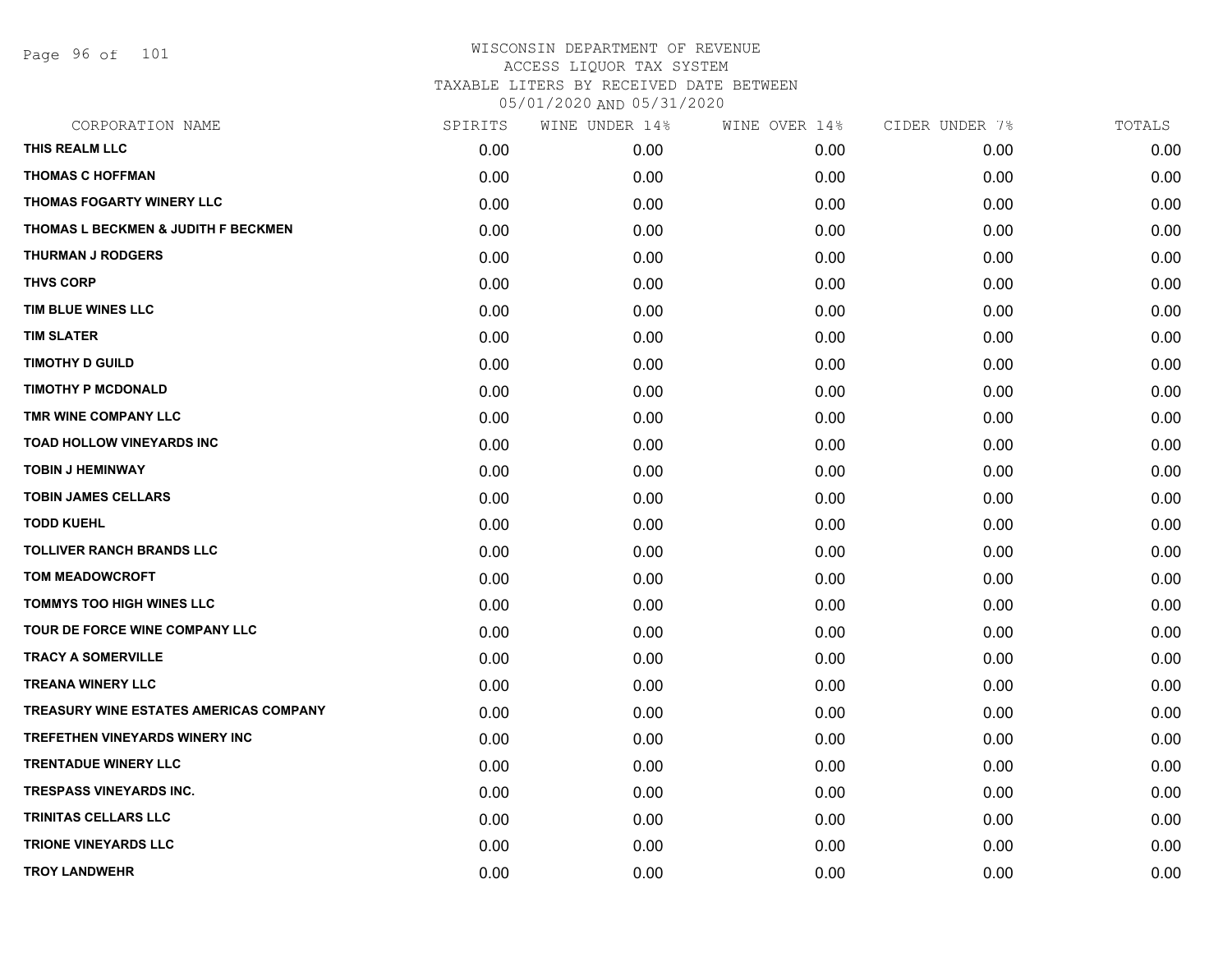Page 97 of 101

| CORPORATION NAME                  | SPIRITS | WINE UNDER 14% | WINE OVER 14% | CIDER UNDER 7% | TOTALS |
|-----------------------------------|---------|----------------|---------------|----------------|--------|
| <b>TSG LLC</b>                    | 0.00    | 0.00           | 0.00          | 0.00           | 0.00   |
| <b>TURKOVICH FAMILY WINES LLC</b> | 0.00    | 0.00           | 0.00          | 0.00           | 0.00   |
| TURLEY WINE CELLARS INC           | 0.00    | 0.00           | 0.00          | 0.00           | 0.00   |
| <b>TURNBULL WINE CELLARS</b>      | 0.00    | 0.00           | 0.00          | 0.00           | 0.00   |
| <b>TUSK ESTATES LLC</b>           | 0.00    | 0.00           | 0.00          | 0.00           | 0.00   |
| <b>TWIN PEAKS WINERY INC</b>      | 0.00    | 0.00           | 0.00          | 0.00           | 0.00   |
| <b>TWIN RIDGE ESTATES LLC</b>     | 0.00    | 0.00           | 0.00          | 0.00           | 0.00   |
| <b>TWISTED OAK WINERY LLC</b>     | 0.00    | 0.00           | 0.00          | 0.00           | 0.00   |
| <b>TWO LADS LLC</b>               | 0.00    | 0.00           | 0.00          | 0.00           | 0.00   |
| TY R CATON                        | 0.00    | 0.00           | 0.00          | 0.00           | 0.00   |
| <b>UNION WINE COMPANY</b>         | 0.00    | 9.00           | 0.00          | 0.00           | 9.00   |
| UNTI WINE CO LLC                  | 0.00    | 0.00           | 0.00          | 0.00           | 0.00   |
| <b>UPSTREAM CIDER LLC</b>         | 0.00    | 0.00           | 0.00          | 0.00           | 0.00   |
| URBAN CELLARS LLC                 | 0.00    | 0.00           | 0.00          | 0.00           | 0.00   |
| V & C LLC                         | 0.00    | 0.00           | 0.00          | 0.00           | 0.00   |
| <b>V SATTUI WINERY INC</b>        | 0.00    | 0.00           | 0.00          | 0.00           | 0.00   |
| <b>VALIANT VINEYARDS INC</b>      | 0.00    | 0.00           | 0.00          | 0.00           | 0.00   |
| VAN RUITEN FAMILY WINERY LLC      | 0.00    | 0.00           | 0.00          | 0.00           | 0.00   |
| VAN WYCHEN WINES INC.             | 0.00    | 0.00           | 0.00          | 0.00           | 0.00   |
| <b>VERMEIL WINE GROUP LLC</b>     | 0.00    | 0.00           | 0.00          | 0.00           | 0.00   |
| <b>VERNON VINEYARDS LTD</b>       | 0.00    | 0.00           | 0.00          | 0.00           | 0.00   |
| <b>VICINI ENTERPRISES LLC</b>     | 0.00    | 0.00           | 0.00          | 0.00           | 0.00   |
| <b>VICTOR ROBERTS</b>             | 0.00    | 0.00           | 0.00          | 0.00           | 0.00   |
| <b>VIGNETTE WINERY LLC</b>        | 0.00    | 0.00           | 0.00          | 0.00           | 0.00   |
| <b>VILLA AMOROSA INC</b>          | 0.00    | 0.00           | 0.00          | 0.00           | 0.00   |
| <b>VILLA ENCINAL PARTNERS LP</b>  | 0.00    | 0.00           | 0.00          | 0.00           | 0.00   |
| <b>VILLA SAN JULIETTE INC</b>     | 0.00    | 0.00           | 0.00          | 0.00           | 0.00   |
| <b>VILLA TOSCANO INC</b>          | 0.00    | 0.00           | 0.00          | 0.00           | 0.00   |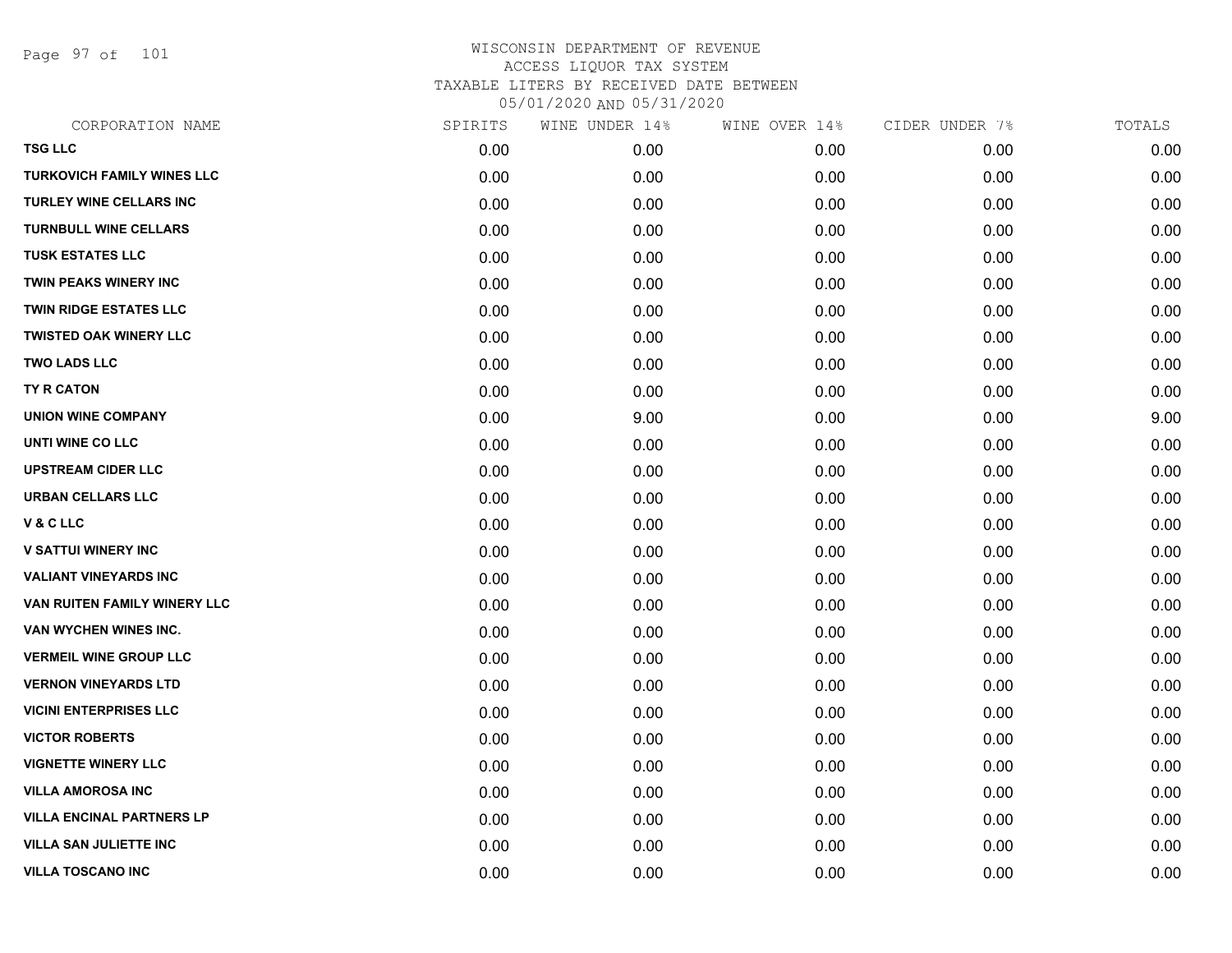Page 98 of 101

| CORPORATION NAME                  | SPIRITS | WINE UNDER 14% | WINE OVER 14% | CIDER UNDER 7% | TOTALS |
|-----------------------------------|---------|----------------|---------------|----------------|--------|
| VIN DE ZO LLC                     | 0.00    | 0.00           | 0.00          | 0.00           | 0.00   |
| <b>VINA ROBLES INC</b>            | 0.00    | 0.00           | 0.00          | 0.00           | 0.00   |
| <b>VINCENT ARROYO WINERY INC</b>  | 0.00    | 0.00           | 0.00          | 0.00           | 0.00   |
| <b>VINE &amp; SUN LLC</b>         | 0.00    | 0.00           | 0.00          | 0.00           | 0.00   |
| <b>VINE CLIFF WINERY INC</b>      | 0.00    | 0.00           | 0.00          | 0.00           | 0.00   |
| <b>VINEBOX INC.</b>               | 0.00    | 0.00           | 0.00          | 0.00           | 0.00   |
| <b>VINEBURG LLC</b>               | 0.00    | 0.00           | 0.00          | 0.00           | 0.00   |
| <b>VINES TO CELLAR, INC.</b>      | 0.00    | 0.00           | 0.00          | 0.00           | 0.00   |
| <b>VINESSE LLC</b>                | 0.00    | 0.00           | 0.00          | 0.00           | 0.00   |
| <b>VINEYARD 29 LLC</b>            | 0.00    | 0.00           | 0.00          | 0.00           | 0.00   |
| <b>VIN-GO, LLC</b>                | 0.00    | 0.00           | 0.00          | 0.00           | 0.00   |
| <b>VINTAGE WINE ESTATES, INC.</b> | 0.00    | 0.00           | 0.00          | 0.00           | 0.00   |
| <b>VINTAGE WINE ESTATES, INC.</b> | 0.00    | 0.00           | 0.00          | 0.00           | 0.00   |
| <b>VINTAGE WINE ESTATES, INC.</b> | 0.00    | 0.00           | 0.00          | 0.00           | 0.00   |
| <b>VINTAGE WINE ESTATES, INC.</b> | 0.00    | 0.00           | 0.00          | 0.00           | 0.00   |
| <b>VINTAGE WINE ESTATES, INC.</b> | 0.00    | 0.00           | 0.00          | 0.00           | 0.00   |
| <b>VINTAGE WINE ESTATES, INC.</b> | 0.00    | 0.00           | 0.00          | 0.00           | 0.00   |
| <b>VINTAGE WINE ESTATES, INC.</b> | 0.00    | 0.00           | 0.00          | 0.00           | 0.00   |
| <b>VINTAGE WINE ESTATES, INC.</b> | 0.00    | 0.00           | 0.00          | 0.00           | 0.00   |
| <b>VINTAGE WINE ESTATES, INC.</b> | 0.00    | 0.00           | 0.00          | 0.00           | 0.00   |
| <b>VINTAGE WINE ESTATES, INC.</b> | 0.00    | 0.00           | 0.00          | 0.00           | 0.00   |
| <b>VINUM CELLARS INC</b>          | 0.00    | 0.00           | 0.00          | 0.00           | 0.00   |
| <b>VITE GALLERON ASSETS CORP</b>  | 0.00    | 0.00           | 0.00          | 0.00           | 0.00   |
| <b>VON KLAUS WINERY LLC</b>       | 0.00    | 0.00           | 0.00          | 0.00           | 0.00   |
| VON STIEHL WINERY LTD.            | 0.00    | 0.00           | 0.00          | 0.00           | 0.00   |
| W G BEST WEINKELLEREI INC         | 0.00    | 0.00           | 0.00          | 0.00           | 0.00   |
| <b>W J DEUTSCH &amp; SONS LTD</b> | 0.00    | 0.00           | 0.00          | 0.00           | 0.00   |
| <b>WAGNER WINERY LLC</b>          | 0.00    | 0.00           | 0.00          | 0.00           | 0.00   |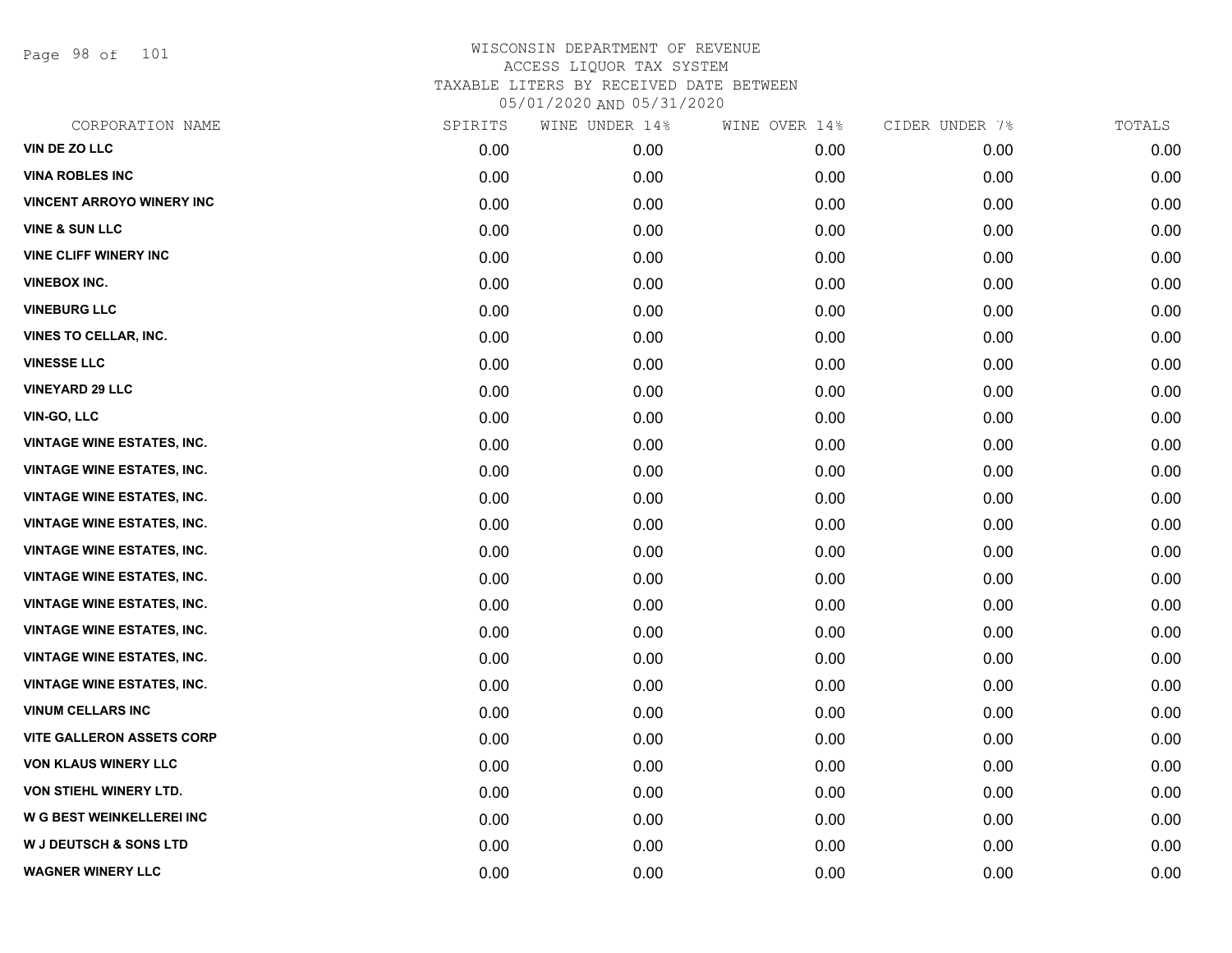| CORPORATION NAME                                   | SPIRITS | WINE UNDER 14% | WINE OVER 14% | CIDER UNDER 7% | TOTALS |
|----------------------------------------------------|---------|----------------|---------------|----------------|--------|
| <b>WAITS-MAST FAMILY CELLARS LLC</b>               | 0.00    | 0.00           | 0.00          | 0.00           | 0.00   |
| <b>WALTER HANSEL WINERY &amp; VINEYARD LLC</b>     | 0.00    | 0.00           | 0.00          | 0.00           | 0.00   |
| <b>WASHINGTON VINTNERS LLC</b>                     | 0.00    | 0.00           | 0.00          | 0.00           | 0.00   |
| <b>WEIBEL INCORPORATED</b>                         | 0.00    | 0.00           | 0.00          | 0.00           | 0.00   |
| <b>WENTE BROS</b>                                  | 0.00    | 0.00           | 0.00          | 0.00           | 0.00   |
| <b>WEST COAST WINE PARTNERS LLC</b>                | 0.00    | 0.00           | 0.00          | 0.00           | 0.00   |
| <b>WEST PRAIRIE WINERY LLC</b>                     | 0.00    | 0.00           | 0.00          | 0.00           | 0.00   |
| <b>WESTFALL WINERY LLC</b>                         | 0.00    | 0.00           | 0.00          | 0.00           | 0.00   |
| <b>WESTPORT WINERY LLC</b>                         | 0.00    | 0.00           | 0.00          | 0.00           | 0.00   |
| <b>WHEELER WINERY INC</b>                          | 0.00    | 0.00           | 0.00          | 0.00           | 0.00   |
| <b>WHETSTONE WINE CELLARS LLC</b>                  | 0.00    | 0.00           | 0.00          | 0.00           | 0.00   |
| <b>WHISPERING BLUFFS VINEYARD &amp; WINERY LTD</b> | 0.00    | 0.00           | 0.00          | 0.00           | 0.00   |
| <b>WHITE BEAR SPIRITS LLC</b>                      | 0.00    | 0.00           | 0.00          | 0.00           | 0.00   |
| <b>WHITE OAK VINEYARDS &amp; WINERY LLC</b>        | 0.00    | 0.00           | 0.00          | 0.00           | 0.00   |
| <b>WHITE WINTER WINERY INC.</b>                    | 0.00    | 0.00           | 0.00          | 0.00           | 0.00   |
| <b>WIENS CELLARS LLC</b>                           | 0.00    | 0.00           | 0.00          | 0.00           | 0.00   |
| <b>WILD EPITOME LLC</b>                            | 0.00    | 0.00           | 0.00          | 0.00           | 0.00   |
| <b>WILD HILLS WINERY LLC</b>                       | 0.00    | 0.00           | 0.00          | 0.00           | 0.00   |
| <b>WILDEROTTER WINERY LLC</b>                      | 0.00    | 0.00           | 0.00          | 0.00           | 0.00   |
| <b>WILLAMETTE VALLEY VINEYARDS INC.</b>            | 0.00    | 0.00           | 0.00          | 0.00           | 0.00   |
| <b>WILLIAM F BLUHM</b>                             | 0.00    | 0.00           | 0.00          | 0.00           | 0.00   |
| <b>WILLIAM MOSBY</b>                               | 0.00    | 0.00           | 0.00          | 0.00           | 0.00   |
| <b>WILLIAM PRICE III</b>                           | 0.00    | 0.00           | 0.00          | 0.00           | 0.00   |
| <b>WILLIAMS &amp; SELYEM LLC</b>                   | 0.00    | 0.00           | 0.00          | 0.00           | 0.00   |
| <b>WILRONA LLC</b>                                 | 0.00    | 0.00           | 0.00          | 0.00           | 0.00   |
| <b>WILSON CREEK WINERY &amp; VINEYARDS INC</b>     | 0.00    | 0.00           | 0.00          | 0.00           | 0.00   |
| <b>WINDERLEA WINE COMPANY LLC</b>                  | 0.00    | 0.00           | 0.00          | 0.00           | 0.00   |
| <b>WINDWARD VINEYARD LLC</b>                       | 0.00    | 0.00           | 0.00          | 0.00           | 0.00   |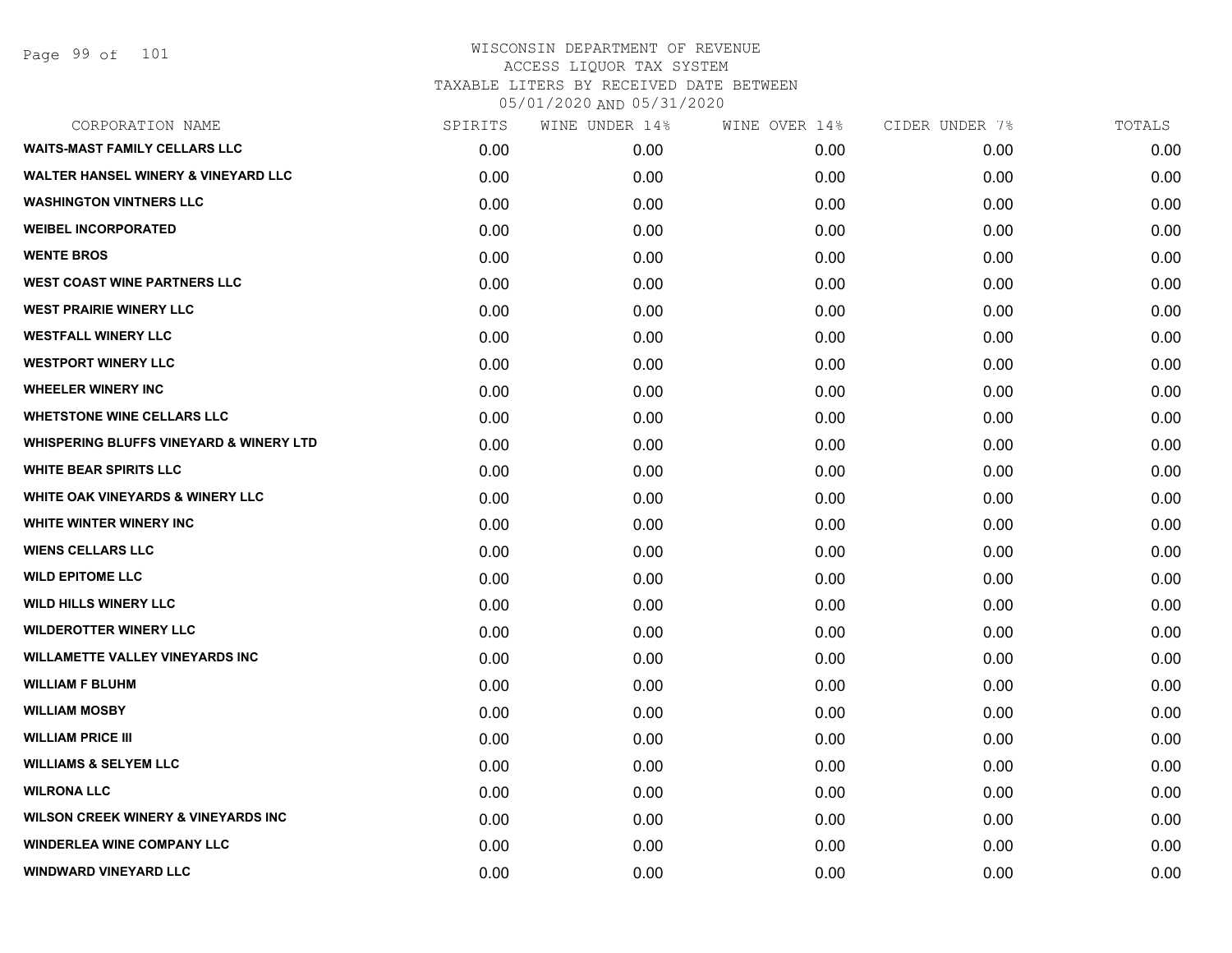Page 100of 101

| CORPORATION NAME                      | SPIRITS | WINE UNDER 14% | WINE OVER 14% | CIDER UNDER 7% | TOTALS    |
|---------------------------------------|---------|----------------|---------------|----------------|-----------|
| <b>WINE BY JOE LLC</b>                | 0.00    | 0.00           | 0.00          | 0.00           | 0.00      |
| <b>WINE EXPEDITE</b>                  | 0.00    | 0.00           | 0.00          | 0.00           | 0.00      |
| WINE OF THE MONTH CLUB, INC.          | 0.00    | 0.00           | 0.00          | 0.00           | 0.00      |
| <b>WINE ROAD VINTNERS LLC</b>         | 0.00    | 0.00           | 0.00          | 0.00           | 0.00      |
| <b>WINE SOCIETY LLC</b>               | 0.00    | 0.00           | 0.00          | 0.00           | 0.00      |
| <b>WINE.COM OF TEXAS LLC</b>          | 0.00    | 0.00           | 0.00          | 0.00           | 0.00      |
| <b>WINERY AT BLACK STAR FARMS LLC</b> | 0.00    | 0.00           | 0.00          | 0.00           | 0.00      |
| <b>WINERY EXCHANGE, INC.</b>          | 0.00    | 0.00           | 0.00          | 0.00           | 0.00      |
| WINERY FULFILLMENT SERVICES LLC       | 0.00    | 0.00           | 0.00          | 0.00           | 0.00      |
| <b>WINESITTER BREWHOUSE LLC</b>       | 0.00    | 0.00           | 0.00          | 0.00           | 0.00      |
| WINNESHIEK WILDBERRY WINERY LLC       | 0.00    | 0.00           | 0.00          | 0.00           | 0.00      |
| <b>WINSIDE USA INC</b>                | 0.00    | 0.00           | 0.00          | 0.00           | 0.00      |
| <b>WOLFF VINEYARD LLC</b>             | 0.00    | 0.00           | 0.00          | 0.00           | 0.00      |
| <b>WOLFFER ESTATE VINEYARDS INC</b>   | 0.00    | 0.00           | 0.00          | 0.00           | 0.00      |
| <b>WOLLERSHEIM WINERY, INC.</b>       | 0.00    | 0.00           | 0.00          | 0.00           | 0.00      |
| <b>WOLLERSHEIM WINERY, INC.</b>       | 0.00    | 0.00           | 0.00          | 0.00           | 0.00      |
| <b>WOODSON WINES LLC</b>              | 0.00    | 0.00           | 0.00          | 0.00           | 0.00      |
| <b>WOODWARD CANYON WINERY INC</b>     | 0.00    | 0.00           | 0.00          | 0.00           | 0.00      |
| <b>WORLD OF WINE, LTD</b>             | 0.00    | 0.00           | 0.00          | 0.00           | 0.00      |
| <b>WYLIE-YOUNG, LLC</b>               | 0.00    | 0.00           | 0.00          | 0.00           | 0.00      |
| <b>YIANNIS CHOUTRIS</b>               | 0.00    | 0.00           | 0.00          | 0.00           | 0.00      |
| YORKVILLE CELLARS INC                 | 0.00    | 0.00           | 0.00          | 0.00           | 0.00      |
| <b>ZD WINES LLC</b>                   | 0.00    | 0.00           | 0.00          | 0.00           | 0.00      |
| <b>ZERO LINK MARKETS INC</b>          | 0.00    | 0.00           | 0.00          | 0.00           | 0.00      |
| TOTAL LITERS FOR 5/31/2020            | 0.00    | $-2,002.21$    | 1,068.64      | 0.00           | $-933.57$ |
|                                       |         |                |               |                |           |